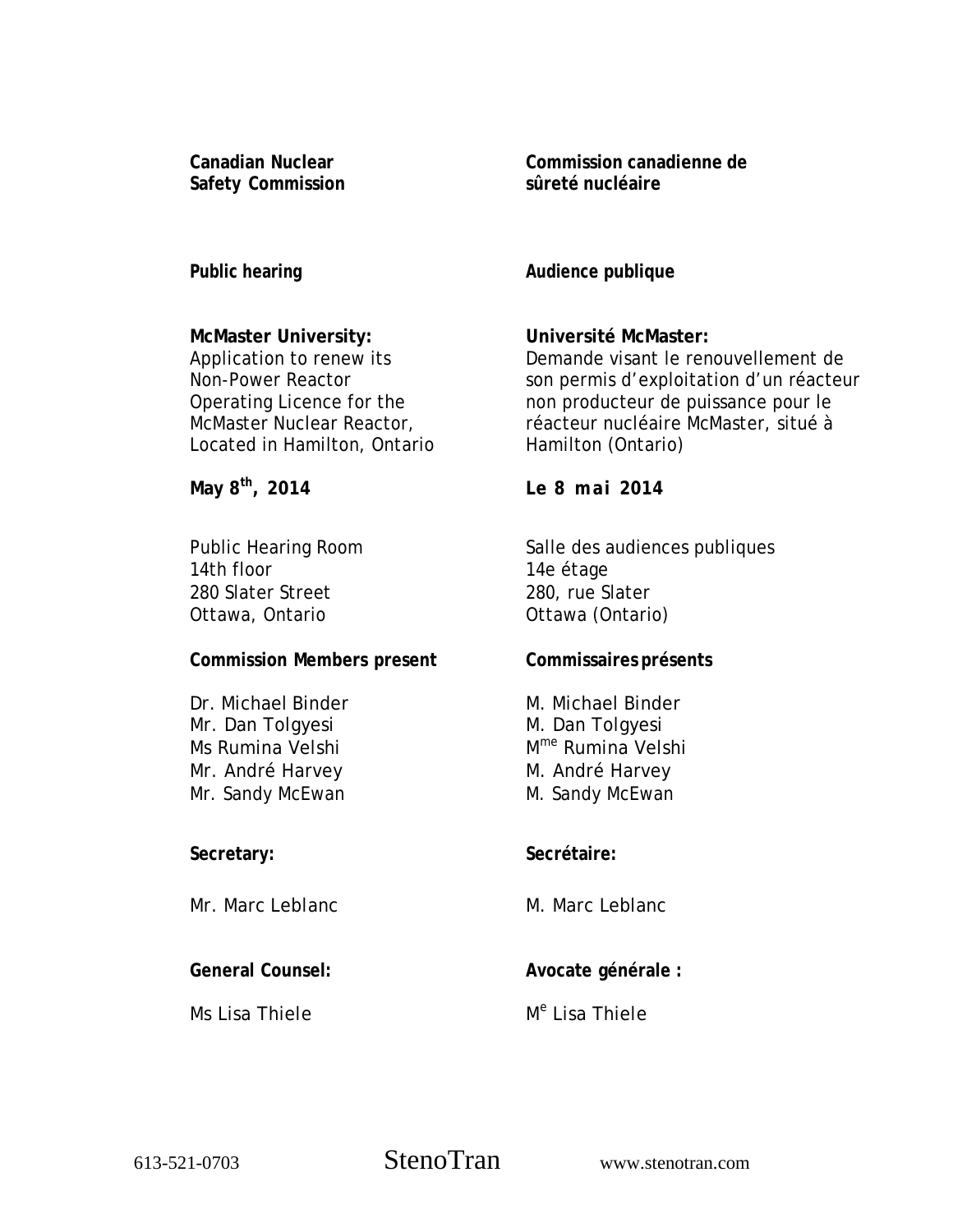#### **TABLE OF CONTENTS**

|                                                                           | <b>PAGE</b> |
|---------------------------------------------------------------------------|-------------|
| Opening remarks                                                           | 1           |
| CMD 14-H4.1/14-H4.1A<br>Oral presentation by McMaster University          | 4           |
| $CMD 14-H4/14-H4.A$<br>Oral presentation by CNSC staff                    | 30          |
| $CMD 14-H4.2$<br>Written submission from the<br>Hamilton Fire Department  | 57          |
| CMD 14-H4.3/14-H4.3A<br>Written submission from Siegfried (Ziggy) Kleinau | 60          |
| $CMD 14-H4.4$<br>Written submission from Steve Staniek                    | 85          |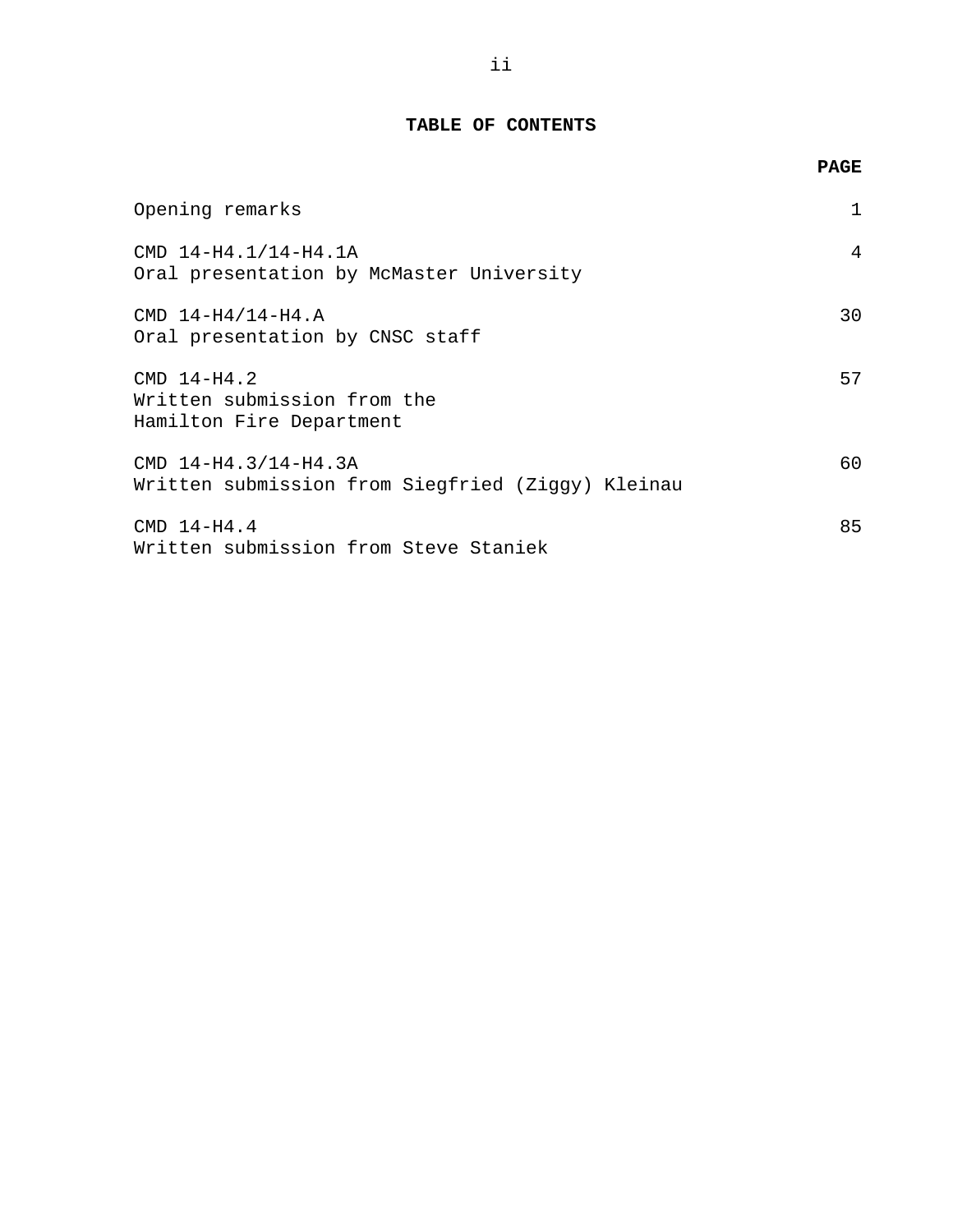<span id="page-2-0"></span>Ottawa, Ontario / Ottawa (Ontario) --- Upon resuming on Thursday, May 8, 2014 at 9:07 a.m. / L'audience reprend le jeudi 8 mai 2014 à 9 h 07

#### **Opening remarks**

 et Messieurs. Bienvenue à la suite de ces LE SECRÉTAIRE : Bonjour, Mesdames audiences publiques de la Commission canadienne de sûreté nucléaire.

The Canadian Nuclear Safety Commission is about to resume its public hearings, with two hearings scheduled for today.

The Commission meeting started yesterday afternoon and will resume today after the completion of the two public hearings.

During today's business, we have simultaneous translation.

Des appareils de traduction sont disponibles à la réception. La version française est au poste 2 and the English version is on channel 1.

Please keep the pace of your speech relatively slow so that the interpreters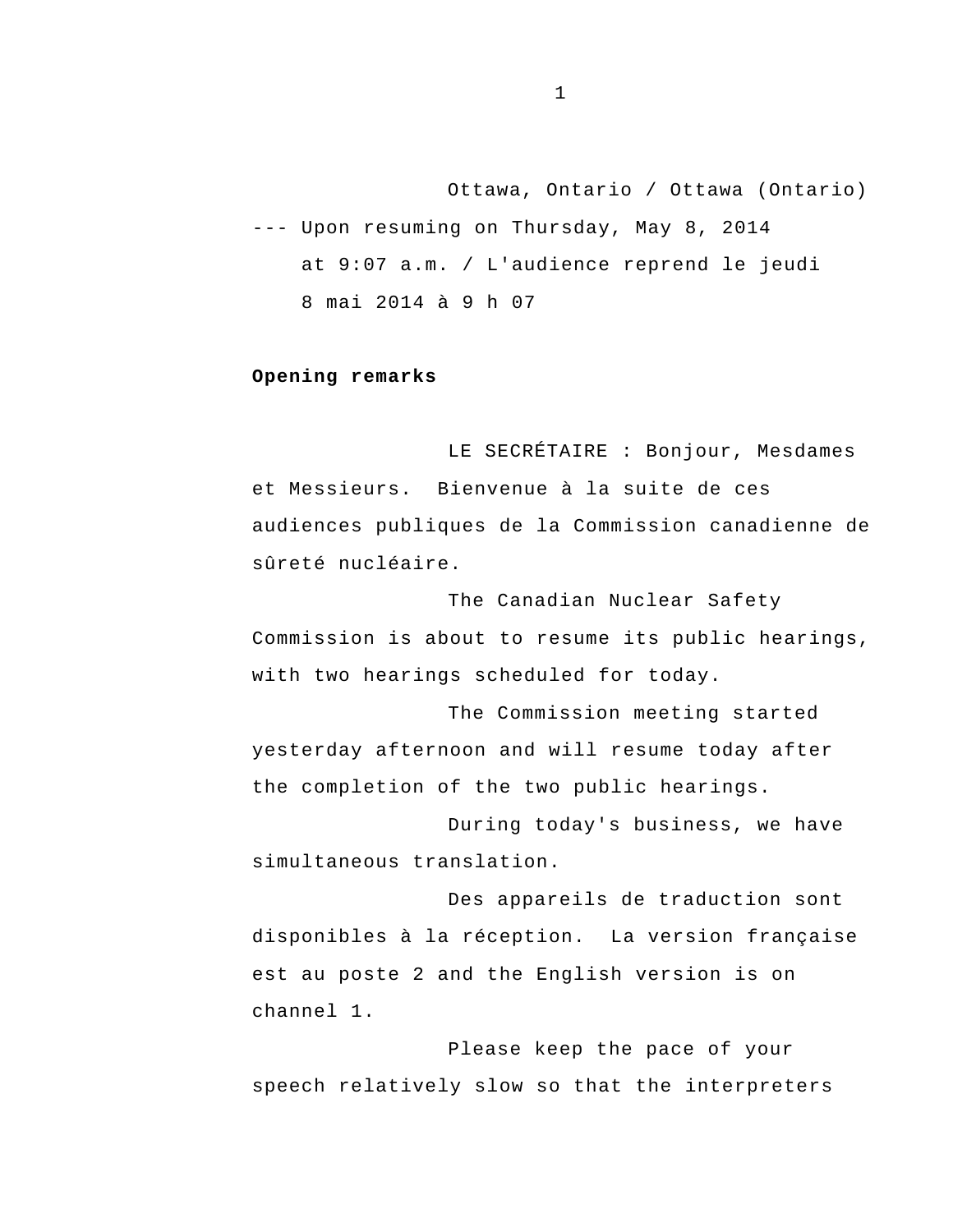have a chance to keep up.

I'd also like to note that this proceeding is being video webcast live and that the proceeding is also archived on our website for a three-month period after the closure of the hearing.

Les transcriptions seront disponibles sur le site web de la Commission dès la semaine prochaine.

To make the transcripts as meaningful as possible, we would ask everyone to identify themselves before speaking.

As a courtesy to others in the room, please silence your cell phones and other electronic devices.

Monsieur Binder, président et premier dirigeant de la CCSN, présidera les audiences publiques d'aujourd'hui.

Mr. President

THE PRESIDENT: Thank you, Marc.

Good morning and welcome to the continuation of the public hearings of the Canadian Nuclear Safety Commission.

Mon nom est Michael Binder, je suis le président de la Commission canadienne de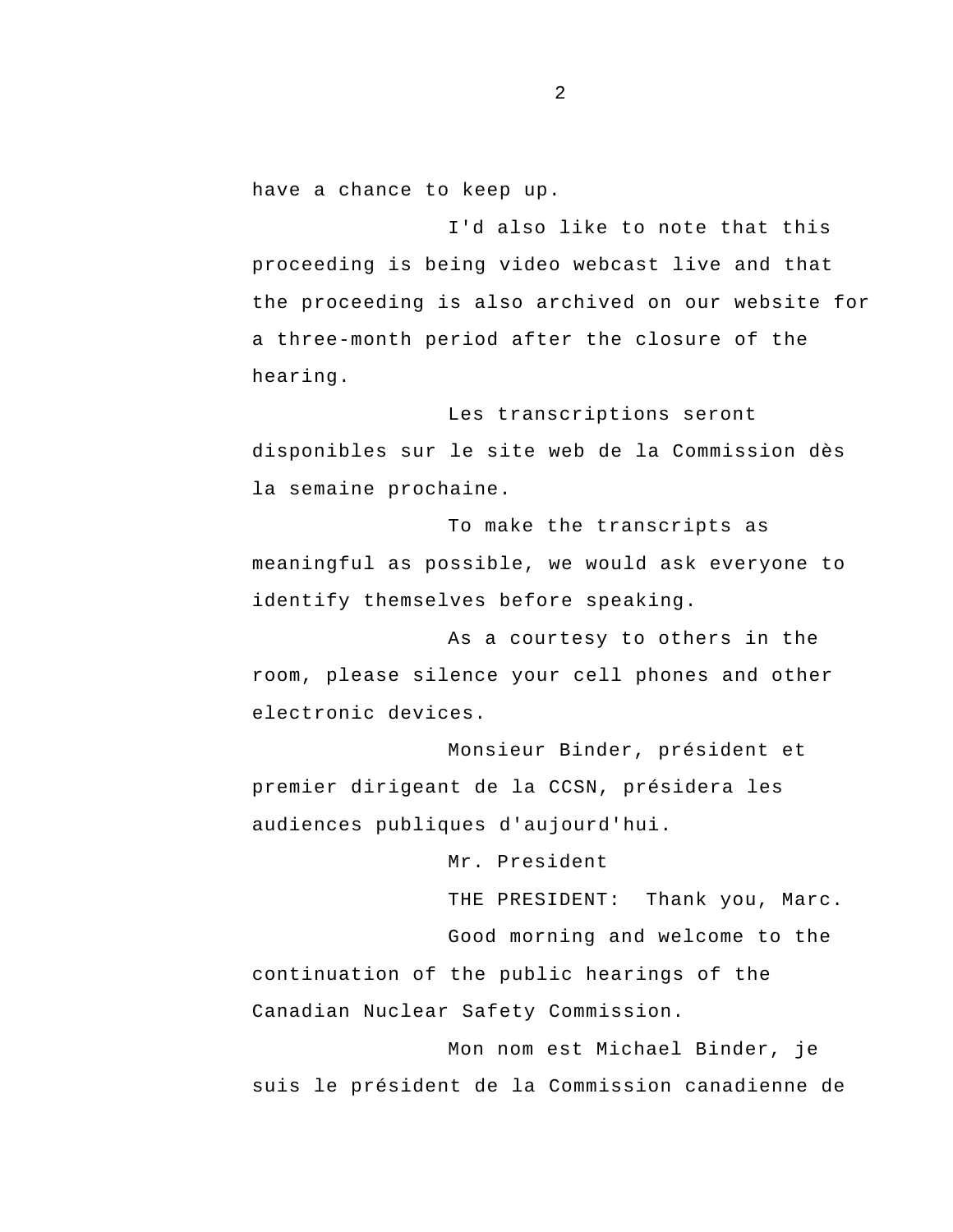sûreté nucléaire.

Je souhaite la bienvenue aux gens ici présents and welcome to all of you who are joining us via the webcast.

I would like to start by introducing the Members of the Commission that are with us here today: on my right, Mr. Dan Tolgyesi; on my left, Dr. Sandy McEwan, Ms Rumina Velshi and Mr. André Harvey.

We have heard from our Secretary Marc Leblanc and we also have with us here today on the podium Ms Lisa Thiele, General Counsel to the Commission.

The first hearing today is on the application by McMaster University to renew its Non-Power Reactor Operating Licence for the McMaster Nuclear Reactor located in Hamilton, Ontario.

Marc.

THE SECRETARY: This is a one-day public hearing. The Notice of Public Hearing 2014-H-03 was published on February 13, 2014, and a revised notice was published shortly after to correct the date of the hearing.

The submissions from McMaster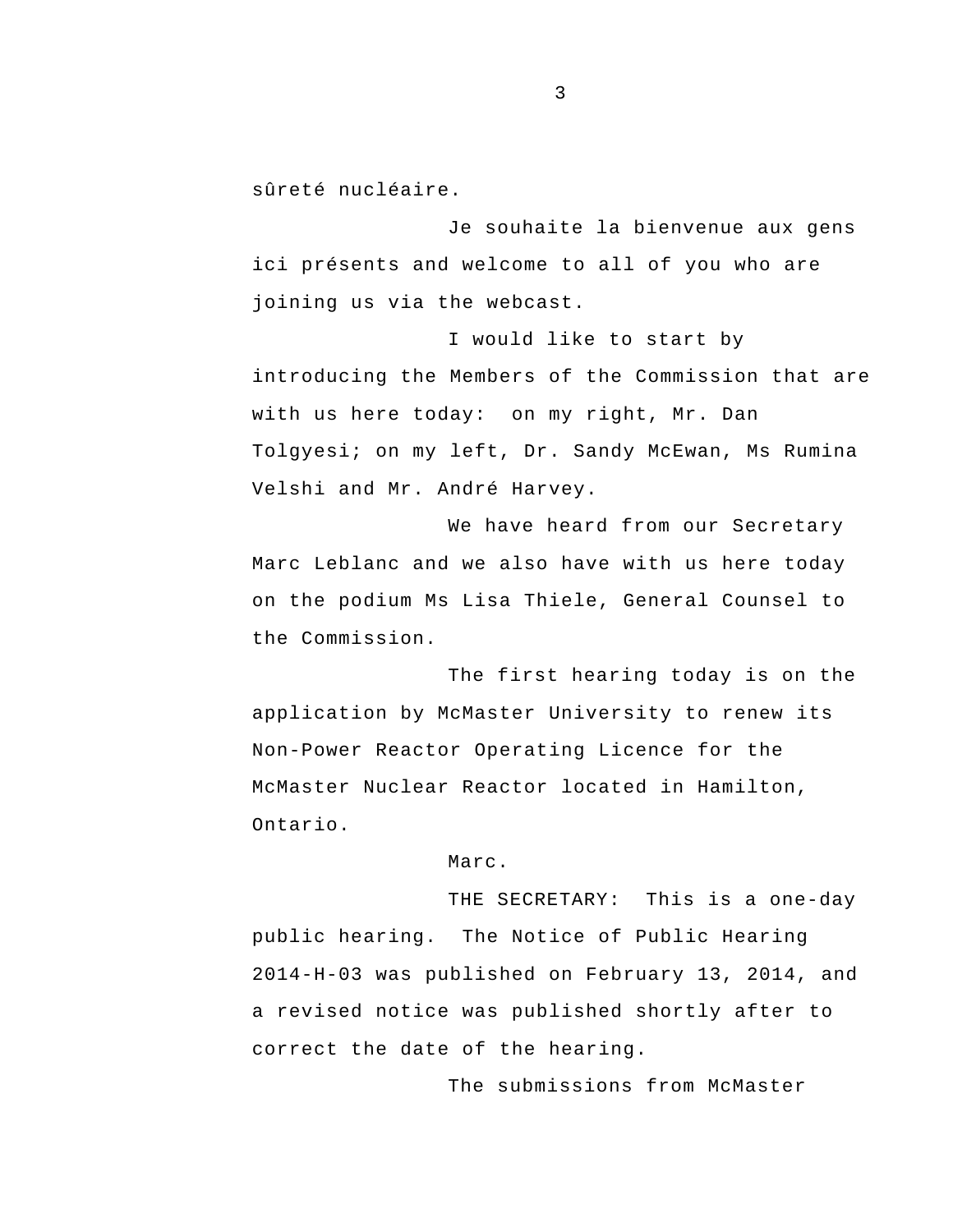University and CNSC staff were due on March 7, 2014.

 presentation. April 7th was the deadline set for The public was invited to participate by written submission and oral filing by intervenors. The Commission received three requests for intervention.

April 30, 2014, was the deadline for filing of supplementary information. I note that presentations have been filed by CNSC staff, McMaster University and an additional submission from one intervenor.

Mr. President.

THE PRESIDENT: I would like to start the hearing by calling on the presentation from McMaster University, as outlined in Commission Member Documents CMDs 14-H4.1 and 14-H4.1A.

I understand that Dr. Elbestawi will make the presentation.

Please proceed.

#### **CMD 14-H4.1/14-H4.1A**

**Oral presentation by McMaster University**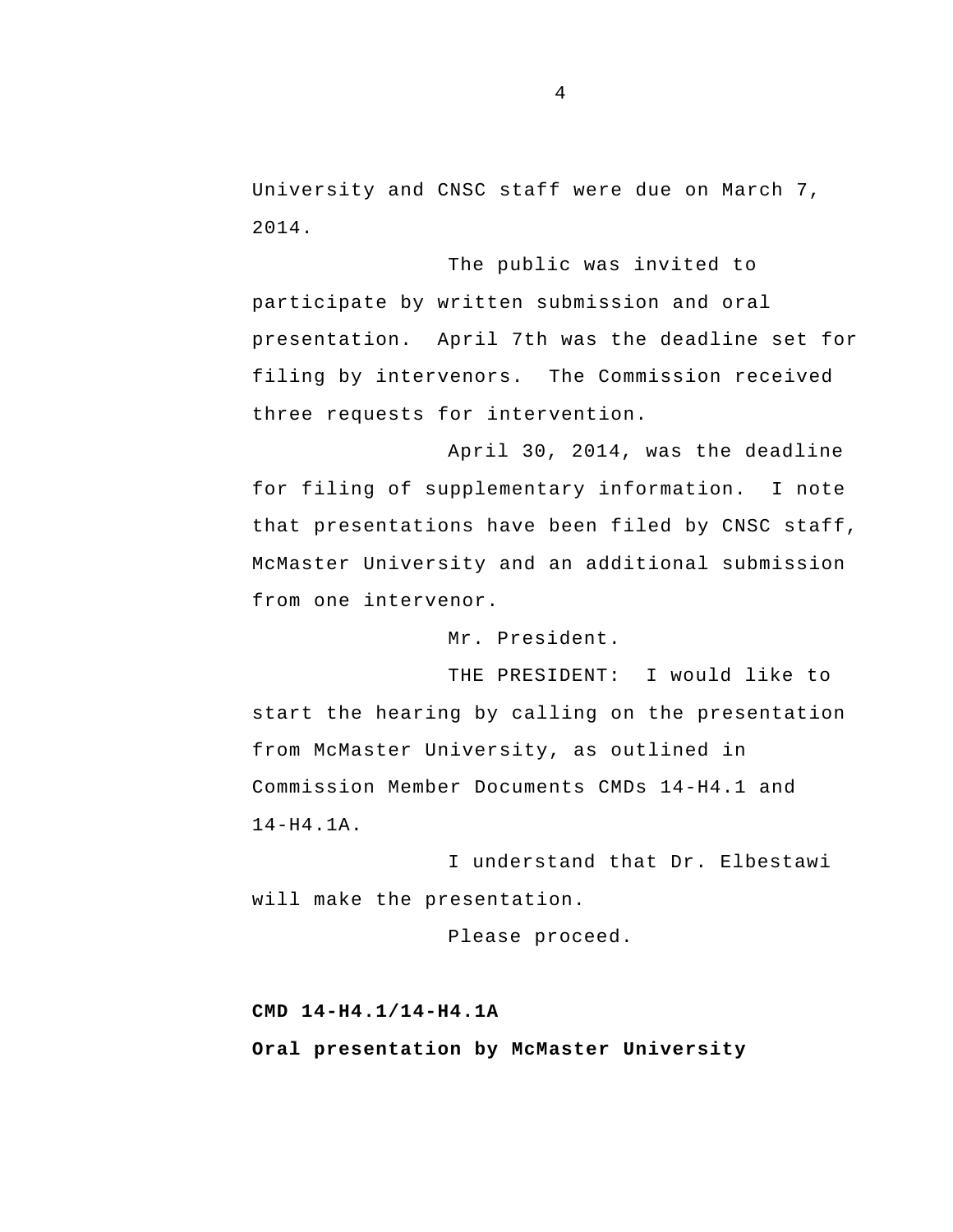DR. ELBESTAWI: Thank you, Mr. Chairman.

Good morning, Members of the Commission. My name is Mohammed Elbestawi and I am the Vice President of Research and International Affairs at McMaster University.

I'm pleased to be here this morning to address the Commission in support of the renewal of the McMaster Nuclear Reactor's Operating Licence.

The University is respectfully requesting the Commission renew our Non-Power Operating Licence for a period of 10 years.

I am joined today by some of the key members of our team responsible for the safe and efficient operation of the reactor.

To my left is Chris Heysel, Director of Nuclear Operations; to my right is Dave Tucker, the University's Senior Health Physicist; behind us is Mike Butler, the Manager of Reactor Operations; Robert Pasuta, Reactor Supervisor; and Brandon Johnston, Manager of Quality Management and Training.

The McMaster Nuclear Reactor is an important asset to the University. It is at the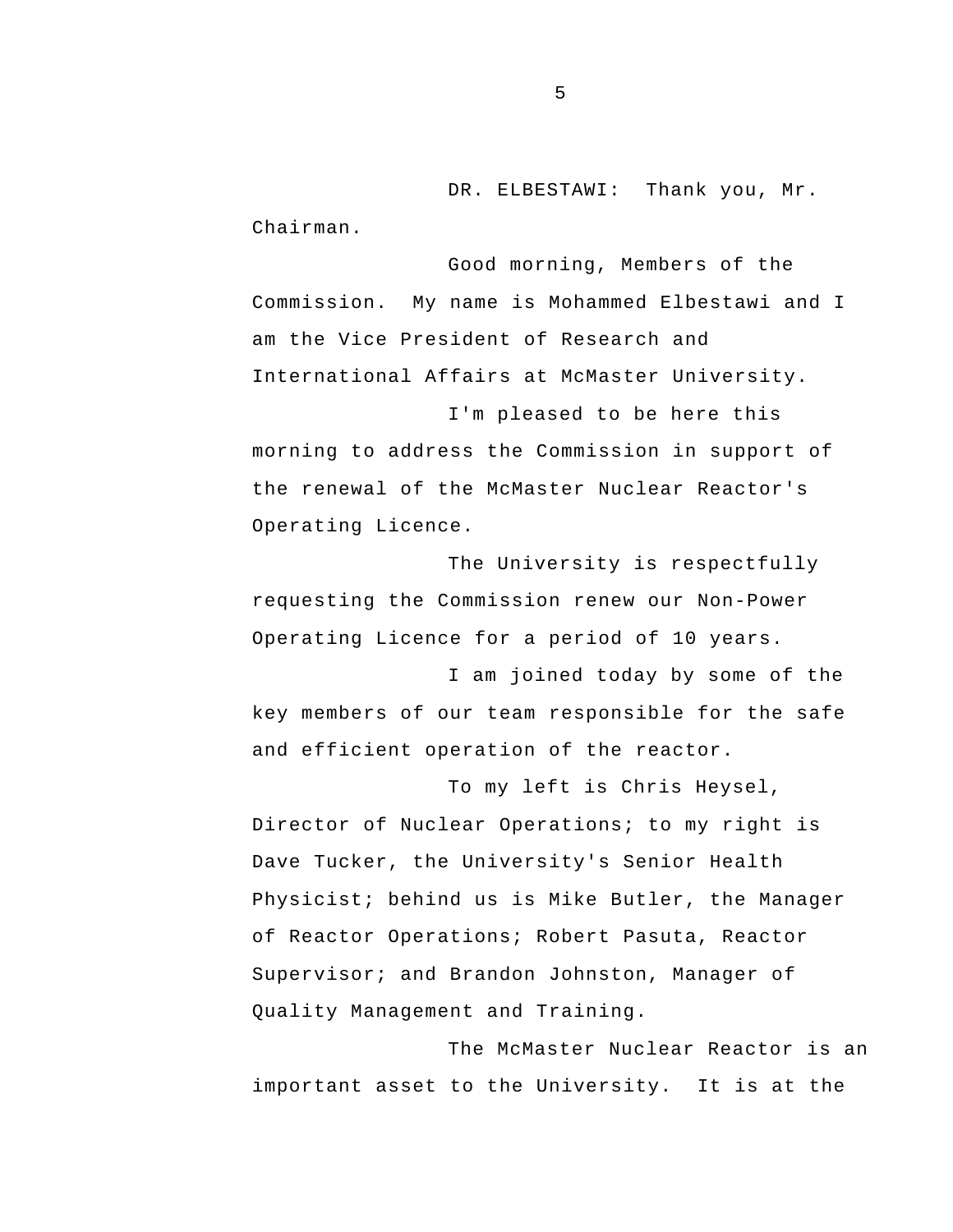heart of what makes us Canada's nuclear university. It is an invaluable research and teaching tool that is central to programs in nuclear engineering and applied radiation sciences.

The reactor continues to have an important role in the production of medical isotopes and it is a unique and essential tool for local high-tech industry.

We are very proud of the accomplishments that we have made at the reactor through over the current licence period. Most importantly, we have maintained our very strong performance in safety and security that is always our top priority.

We have made significant improvements in key areas that were identified as priorities at relicensing including fire safety, quality management and training. We have accomplished this during a busy period of increased facility utilization, expansion of research facilities at the reactor and significant renewal of our infrastructure at the facility.

The expansion and investment at the facility continues. We have several new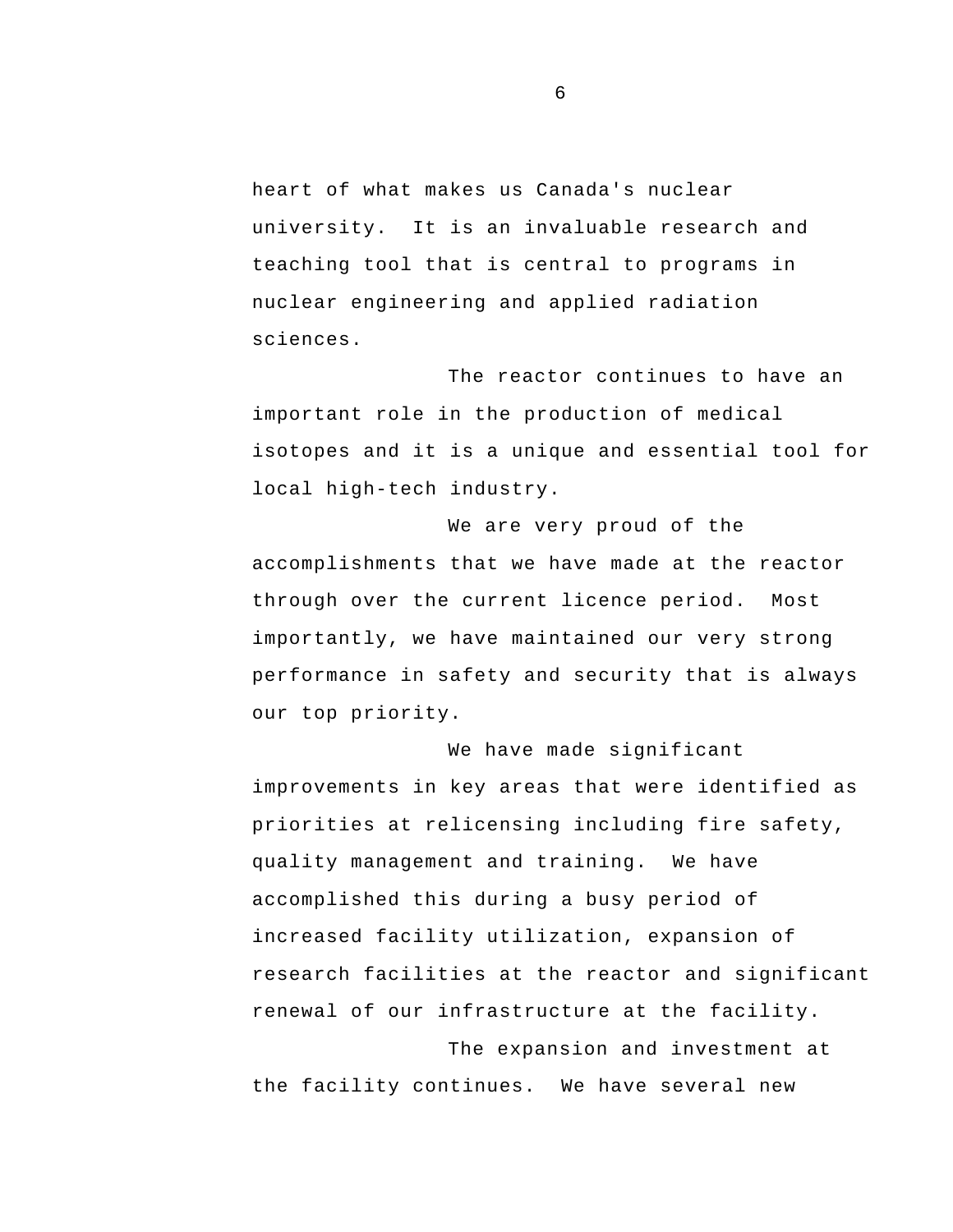research facilities planned for over the next licence period, which will continue to position McMaster at the forefront of university research in radiation sciences.

Infrastructure improvements will also continue in order to ensure safe, secure and compliant operation of the reactor for years to come.

Thank you for this opportunity to make our opening remarks and with your permission I will now ask Mr. Heysel to make our presentation.

MR. HEYSEL: Thank you, Dr. Elbestawi.

For the record, my name is Chris Heysel. I'm the Director of Nuclear Operations at McMaster University.

It is indeed my pleasure to address the Commission members this morning, members of the CNSC staff, and members of the public in support of the renewal of the university's non-power reactor operating licence. The McMaster nuclear reactor is an

important Canadian asset supporting research, education, and medical isotope production. MNR is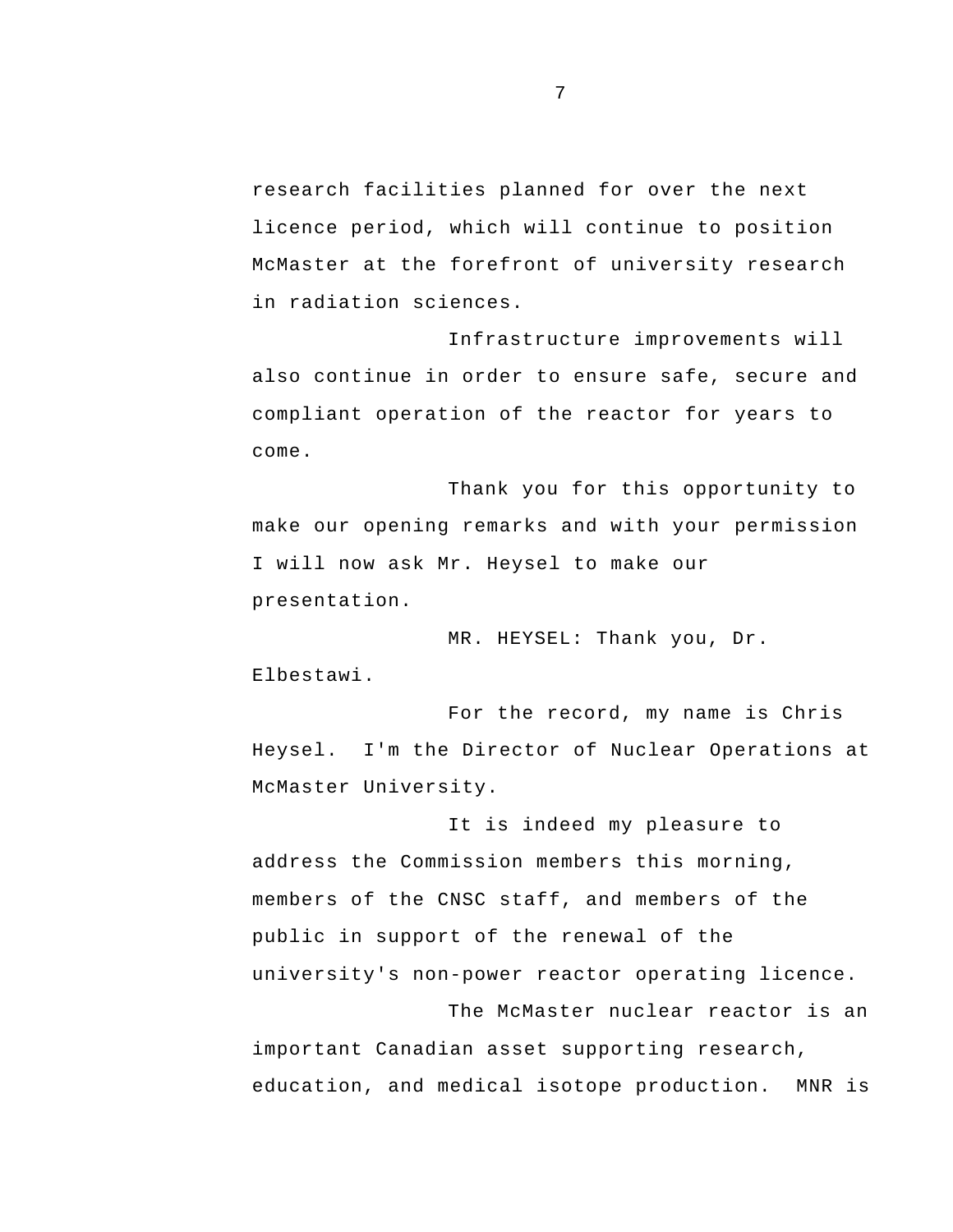operated in a manner that proactively and competently safeguards workers, the public, and the environment. A ten year licence is respectfully requested.

McMaster University is a medium-sized yet research-intensive university located in Hamilton, Ontario.

The university includes 21,000 full-time undergraduate students, 3,500 graduate students, and 7,000 staff members.

 total university operating budget for year - The annual research budget for the university is approximately \$400 million, and the fiscal year 2013/2014 was \$982 million.

The circle denotes the location of the university, and the white dot is the approximate location of the reactor.

McMaster University is Canada's nuclear university, with the most comprehensive suite of nuclear facilities at any Canadian university. There are a sizeable number of approved and funded projects being carried out of McMaster with the radiological safety infrastructure in place to support the wide range of activities occurring in radiation science and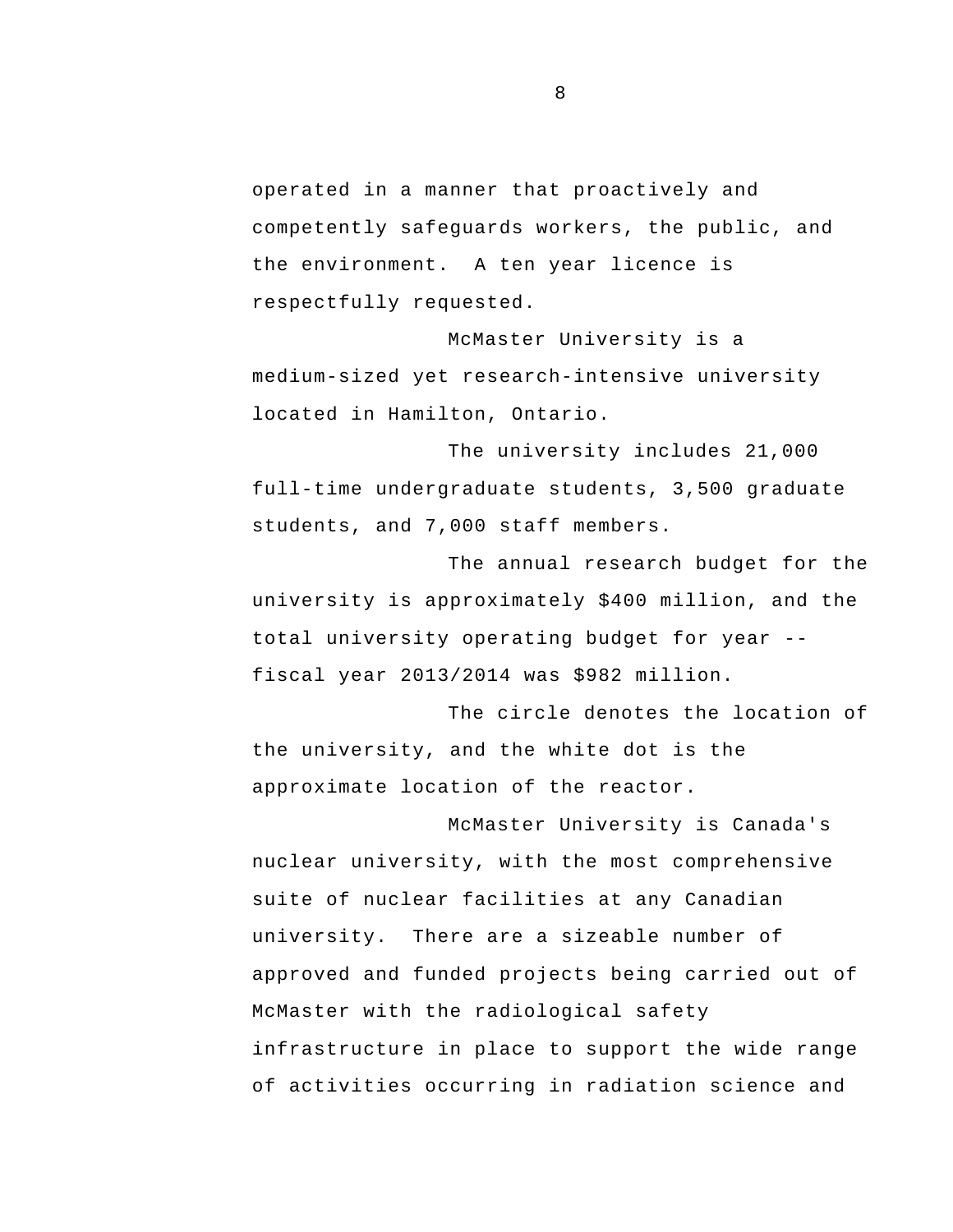medical isotope research, development, and production.

MNR is the only research reactor in Canada with a full containment structure. This structure supports the strong safety and security case for the facility.

The reactor building is adjacent to the Nuclear Research Building, which contains a large suite of active laboratories and houses staff and researchers using the facility.

MNR is a materials test reactor, licensed to 5 megawatts, which currently operates between 2 and a half and 3 megawatts, 16 hours a day, five days a week.

MNR contains an array of research facilities, making it a flexible research and educational tool.

The reactor is an important supplier of medical and industrial isotopes.

The reactor is operated in an efficient manner to provide a reliable source of supply to our customers.

Cooling of the core is passive, the fuel is cooled by gravity flow. Heat of fission is removed from the primary system by two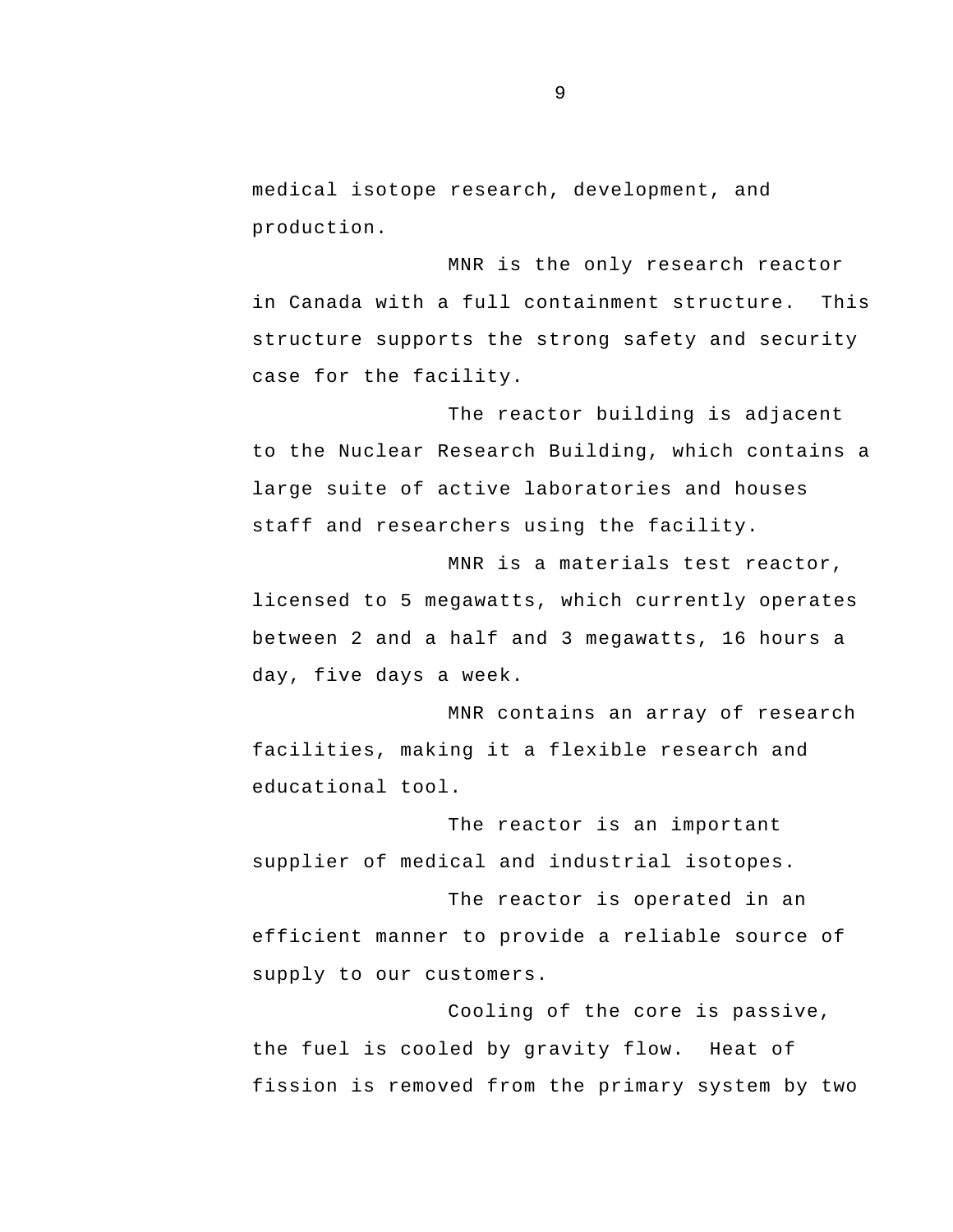heat exchangers operating in series. The 400,000 litres of water in the pool provides cooling, shielding, and a massive heat sink for the shutdown core and the associated decay heat. No electricity or other services are required to achieve or maintain a safe shutdown state for the reactor.

MNR is aligned with the main missions of McMaster University. It provides students in a wide range of academic disciplines with a hands-on educational experience.

The reactor enables researchers at the university, throughout Canada and around the world to further their investigations through access to our unique suite of research facilities.

A variety of industries use the facility for R & D, non-destructive testing and analysis.

McMaster University prides itself in its community outreach commitment. Each year thousands of university and high school students tour the reactor and learn about nuclear and radiation sciences.

MNR has an array of commercial products and services. Revenues from these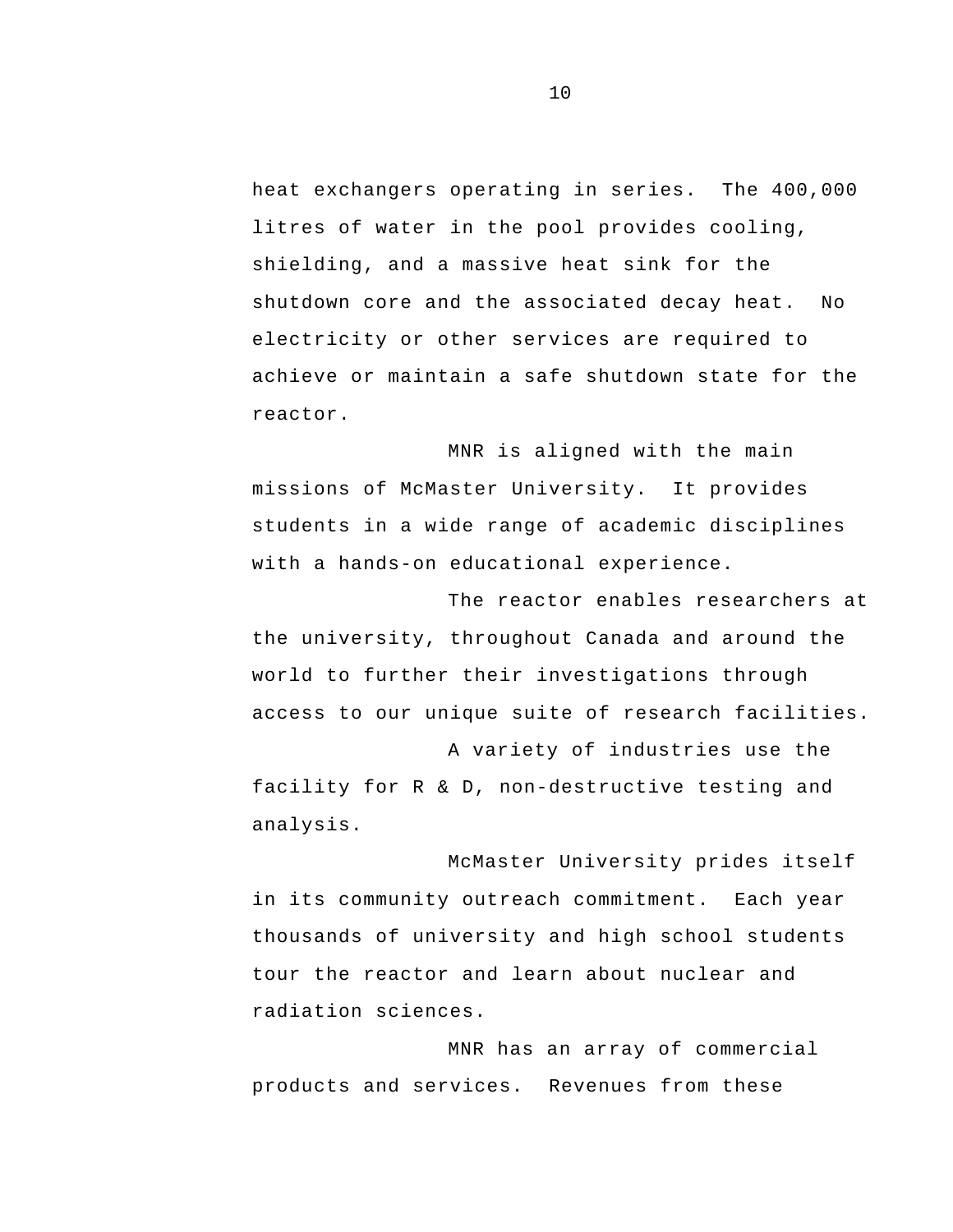activities are used to support and enable research and education.

The local economy also benefits from MNR, 35 direct and over 250 indirect, highly qualified individuals are employed in the Hamilton area due to the reactor's continued operation.

The photo on the left is a slide of a neutron radiograph of a turbine blade taken to detect manufacturing defects in this part. Over 90 percent of all blades used in the manufacture of aircraft engines in North America are qualified using MNR facilities.

The reactor is a major global supplier of the medical isotope Iodine-125 and ships product around the world every week. The amount of this isotope produced at the facility each day is equivalent to that required to treat over a hundred dads, uncles, sons, or brothers.

MNR is also an important producer of other medical isotopes, which are supplied to Ontario researchers in the development of next-generation diagnostic and therapeutic agents.

The reactor has been very busy over the current licence period developing and implementing a "Systematic Approach to Training"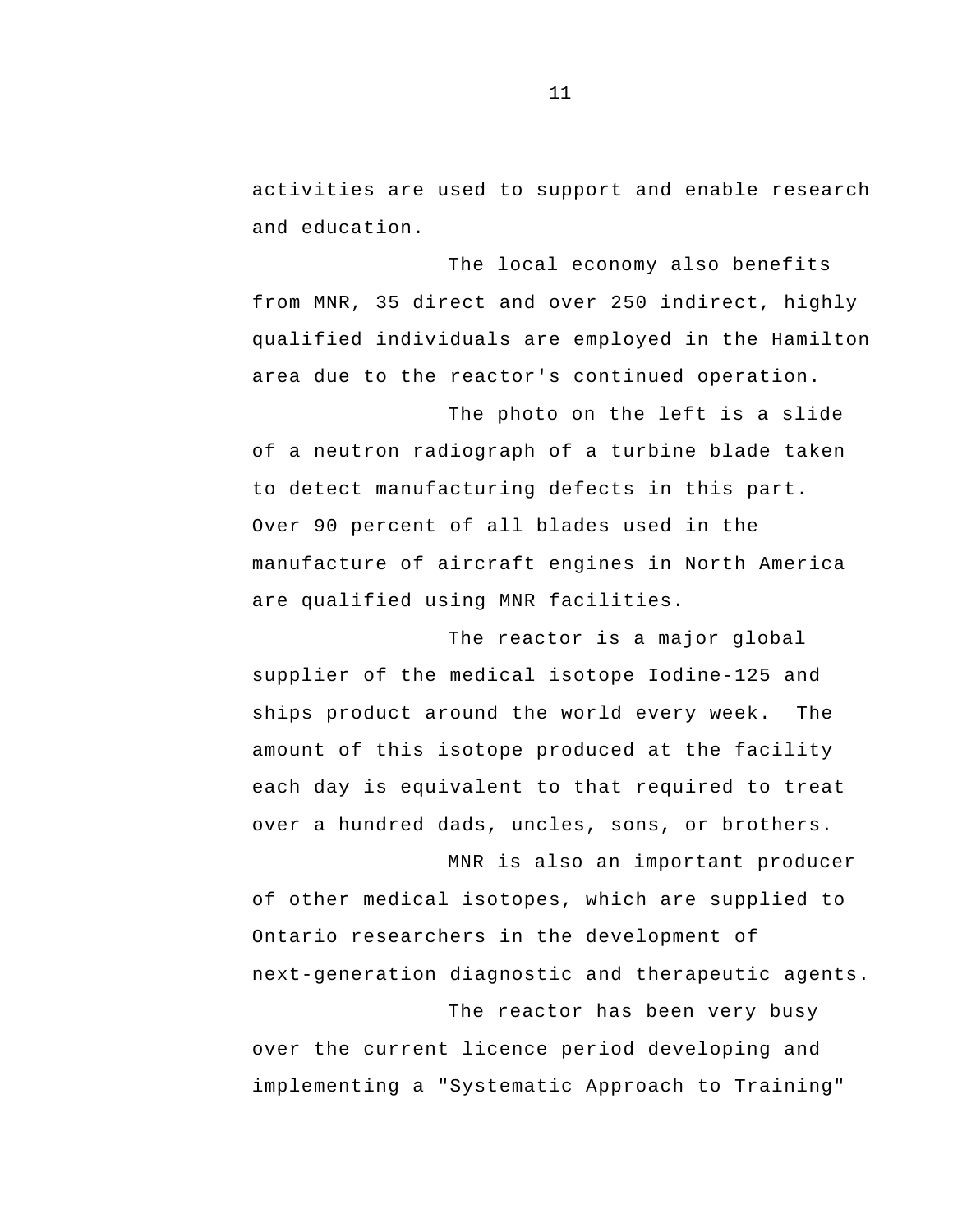for the reactor operator and reactor supervisor positions.

Over the period three certified reactor operators have retired from MNR and four assistant reactor operators have been hired.

 Certification -- recertification exams were held for three reactor operators and one reactor supervisor, and all four candidates were successful in achieving recertification.

Six candidates were successful in achieving the initial certification for the reactor operator position.

The SAT training program was completely documented and all procedures describing the program were issued. The program meets all of the licence requirements.

Significant efforts have been made on the management systems at MNR over the current licence period.

The university has established a leadership role within the organization to oversee the Management Systems Program. Since 2011 accelerated progress and improvement have been achieved in all facets of the program.

The 2013 CNSC inspection focused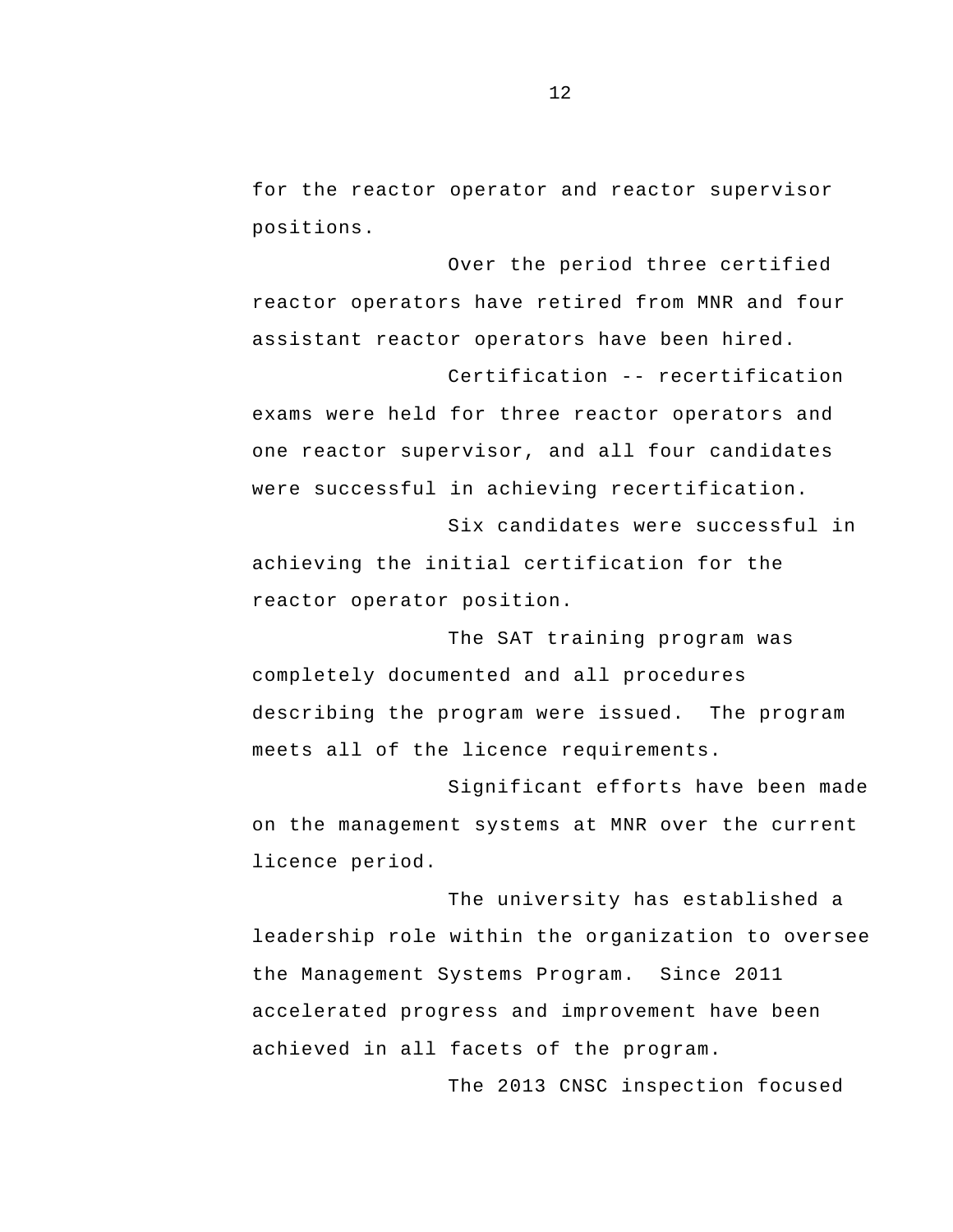on the Management Systems Program, resulting in closing of all open actions in the safety and control area.

A consolidates database was implemented for nonconformance, operating experience, corrective action, and document control activities.

This database base is currently being expanded to include the areas of training and audit.

Also, the work planning and control processes were revised to improve how work at the facility is authorized.

 unplanned -- no major unplanned outages. Operating performance other the licence period has been strong. There were no

Reactor availability was on target.

 resulted in meeting -- meeting or exceeding user And careful outage planning demands during the implementation of the major infrastructure improvements executed during the current licence period.

The MNR Safety Analysis Report was revised in 2012 to allow for improvements to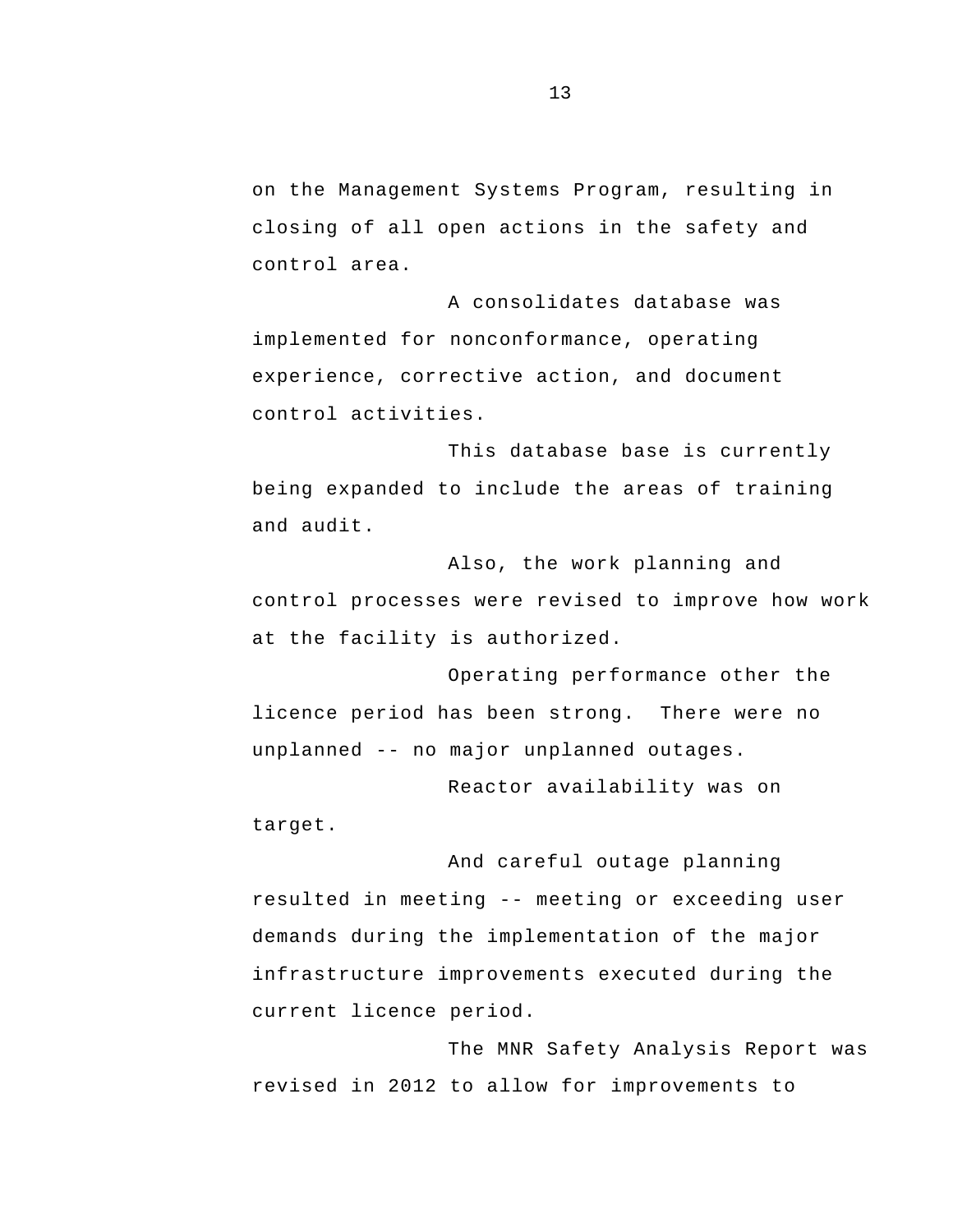backup power supply for the facility. The single 35 kilowatt motor generator supply was replaced with access to four 1 megawatt university diesel generator sets, increasing reliability and redundancy of supply.

In response to the Fukushima accident, MNR engaged the services of a safety consultant to perform a Defence in Depth review of the facility.

 required -- against requirements of applicable The DinD review was a systematic and comprehensive review of MNR against Defence in Depth standards.

The review concluded that: MNR has strong provisions for protecting workers, the public, and the environment against internal and external hazards.

Accident management and emergency response provisions at MNR are sound and can deal with Beyond Design Basis Accidents, including those with prolonged unavailability of external services.

No significant Defence in Depth gaps were identified.

Despite the fact that no gaps were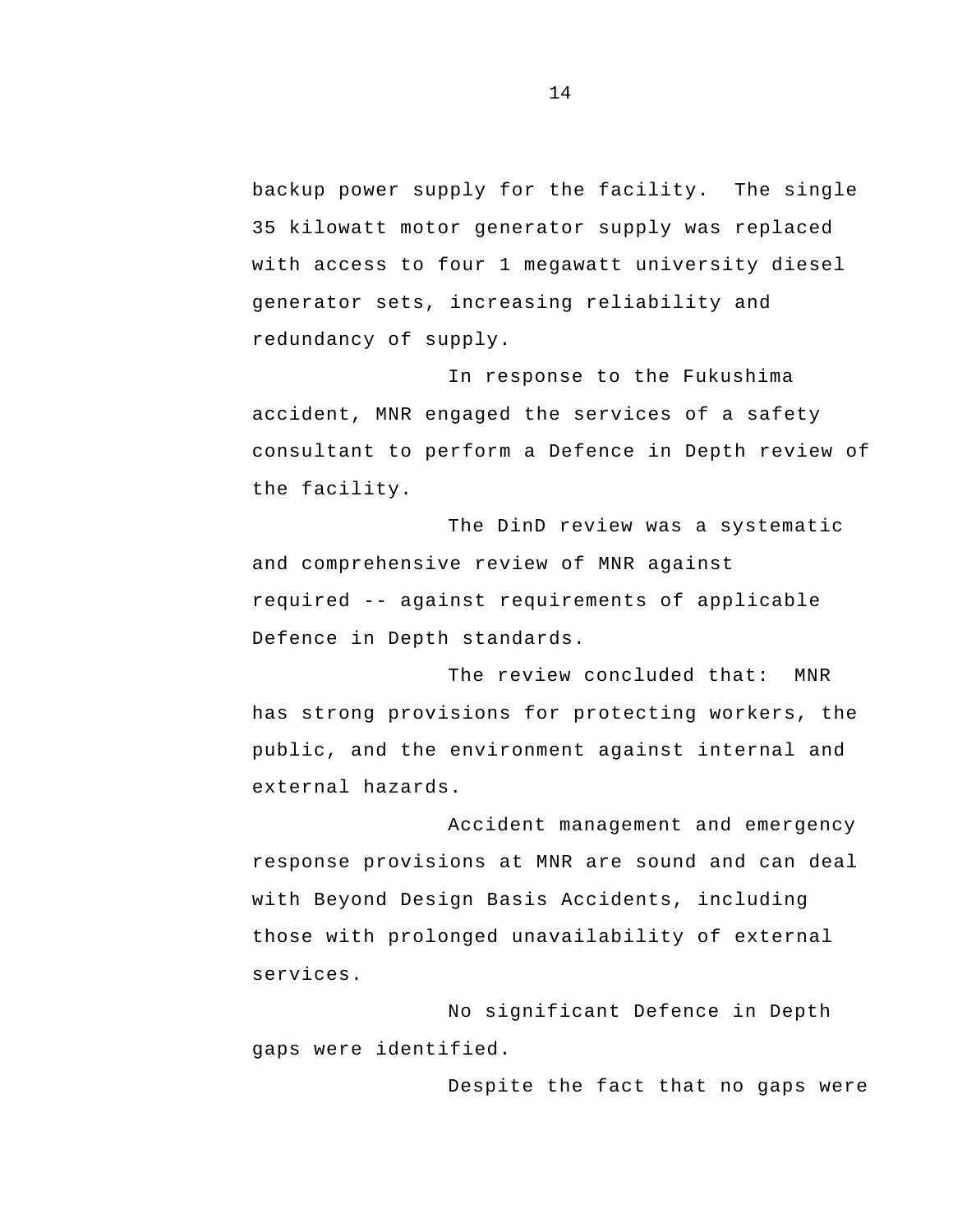identified, to further strengthen the safety case of the facility a number of opportunities for improvement were identified during the review.

These opportunities were technically assessed and formulated into a set of recommendations.

The status of the recommendations are as follows:

A recommendation to provide a tie-in point for a mobile generator was completed during the extensive electrical upgrades conducted in 2011.

A Core Spray System was recommended for an incredible event where the pool inventory is lost and the core cannot be isolated. A spray system has been designed and installed to address this recommendation.

A Building Flood System was proposed to provide a separate and independent method to cool and shield the core. A new system has been installed.

An additional recommendation included a provision for remote monitoring of level and reactor parameters. A high-resolution camera with pan, tilt, and zoom capabilities has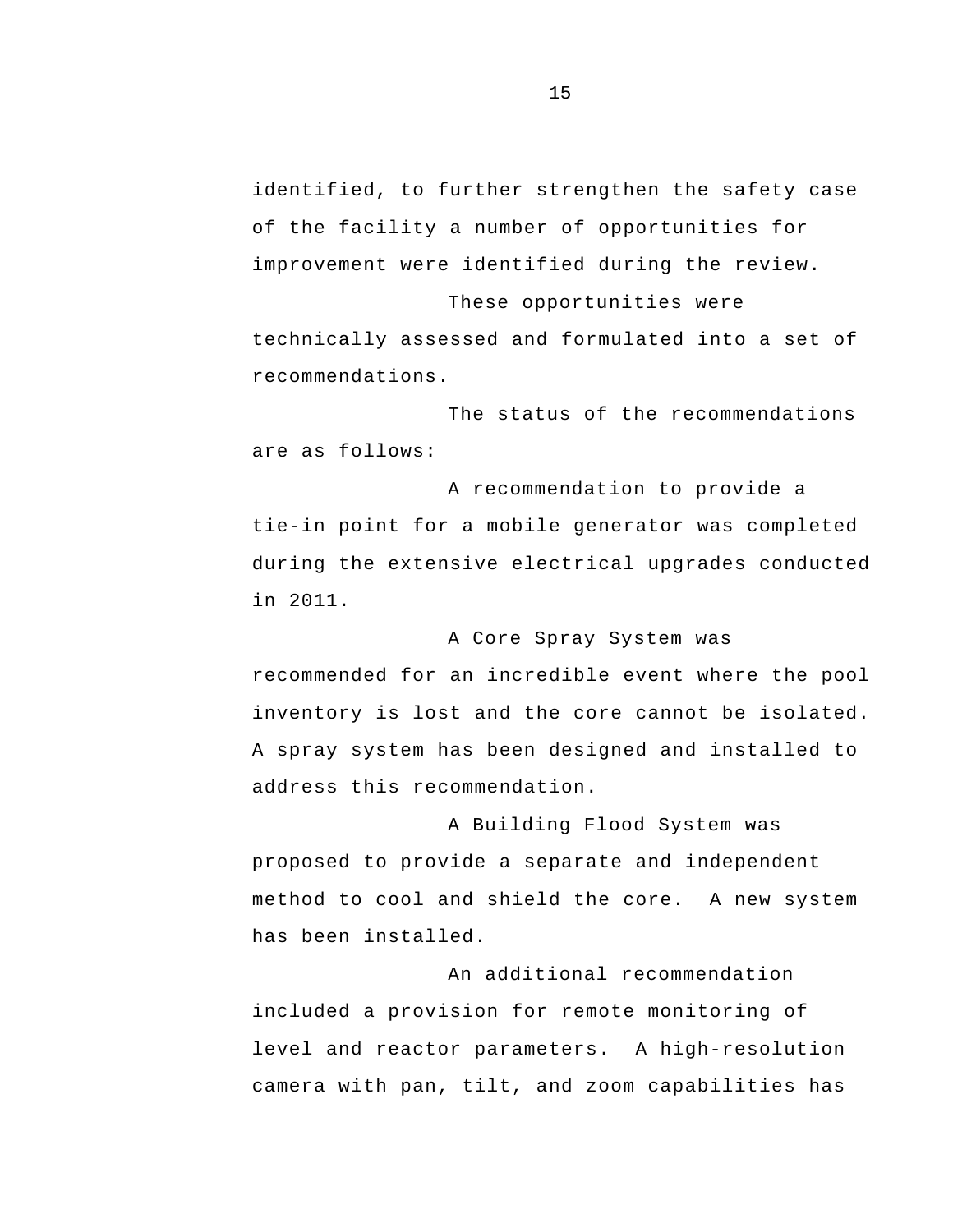been installed in the MNR control room to address this recommendation.

It was also suggested that an inventory of university equipment available to deploy in an emergency be compiled. A detailed and comprehensive list has been created and is included in the supporting material for MNR emergency preparedness.

Additionally, it was recommended that the university extend its investigation into fuel-in-air cooling provisions. A review of the literature conducting during the defence in depth review indicates that air cooling is adequate to prevent fuel damage at MNR. The approximate decay heat would give off about .2 watts per centimetre squared. A research project has been initiated to verify this assumption that air cooling is adequate to prevent damage to fuel at MNR.

During the current licence period MNR has completed major refurbishments to a large number of MNR facilities. This was made possible largely due to a government Knowledge Infrastructure Program award to the university, focused on medical isotope research. This funding was helpful in accelerating many of the planned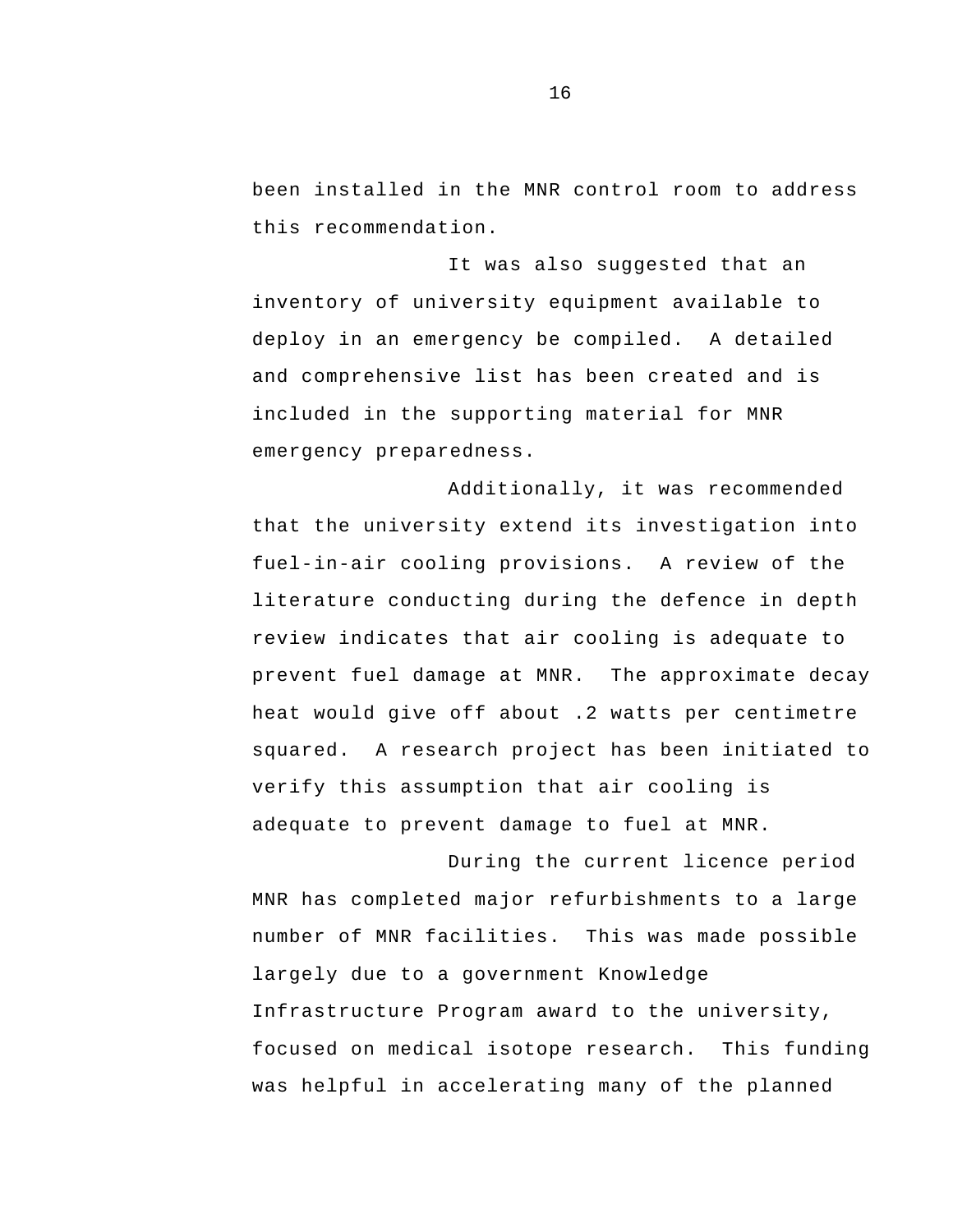aging management refurbish. Projects at the facility.

During the current licence period MNR created an Aging Management Plan following international guidelines.

Major refurbishments have been completed as detailed in the CMD.

 system piping and the main heat exchangers. No Non-destructive surveillance programs were initiated on the primary water significant degradation has been indicated.

Routine surveillance testing, like that shown in the containment air leak tests results graph continue to monitor and verify that systems are operating within technical specifications for the facility.

I will now call on Dave Tucker, the university's senior health physicist, to lead us through the next set of slides.

MR. TUCKER: Thank you, Mr. Heysel. Dave Tucker from McMaster University. The safety of our employees,

facility users, and members of the public is of paramount concern in every aspect of our operations. In the next few overheads I will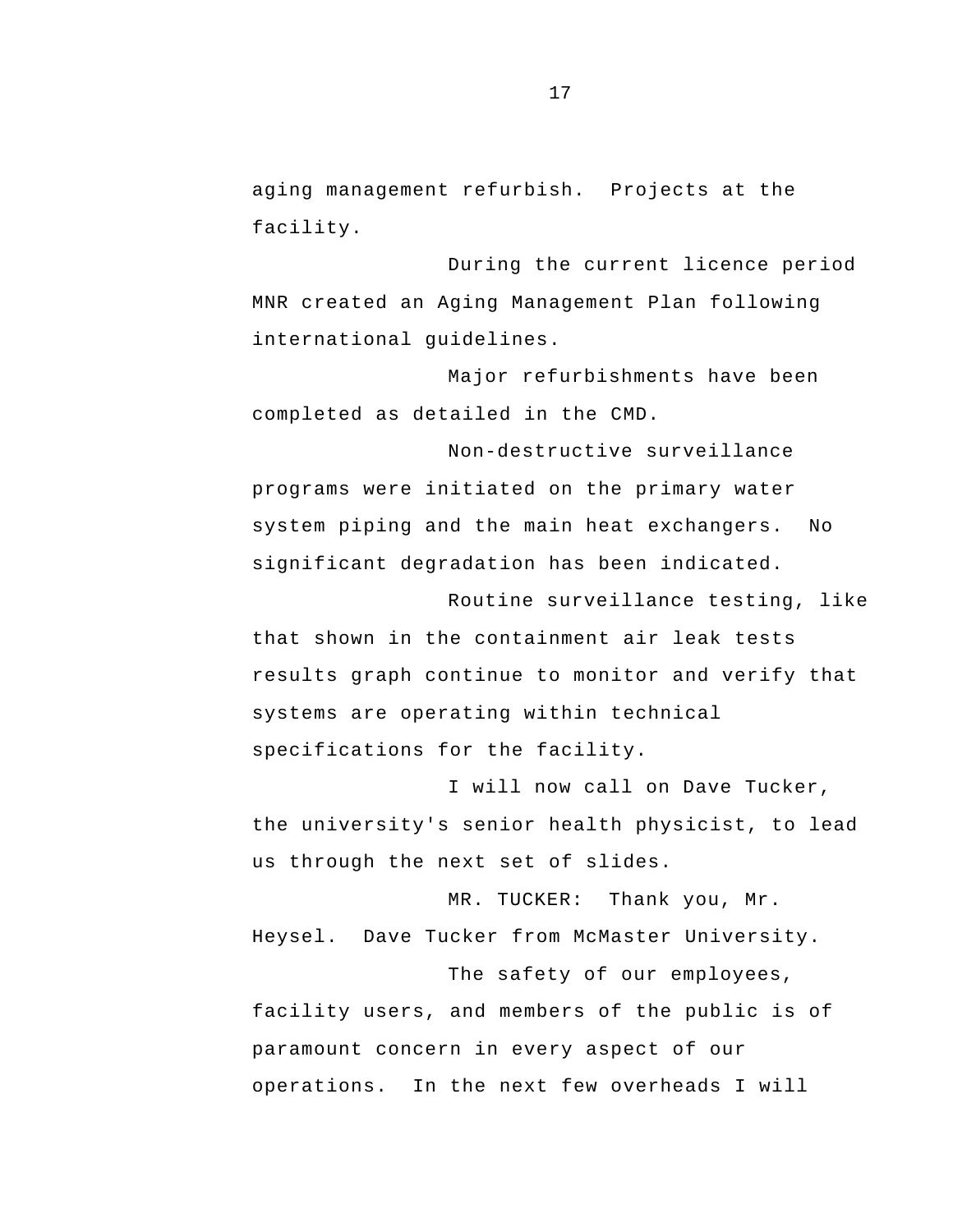review some of the highlights of safety performance at MNR during the recent licence period.

There were no lost-time accidents associated with the licensed activities during this period.

All doses were far below regulatory limits. There were two incidents at the facility, which have previously been reported to the Commission, during which action levels on dose were exceeded. Investigations of these events were completed and all corrective actions successfully implemented.

 removal campaigns -- health physics staff and The figure at the right shows the collective dose by year for all of the groups with individuals exceeding 1 millisievert per annum, the "Significantly Exposed Groups". In every year this includes reactor operations staff, iodine production staff, and neutron radiographers. In one year, 2011, two other groups had individuals with doses over 1 millisievert as a result of major facility maintenance and active waste contractors, who completed extensive work in the pump room.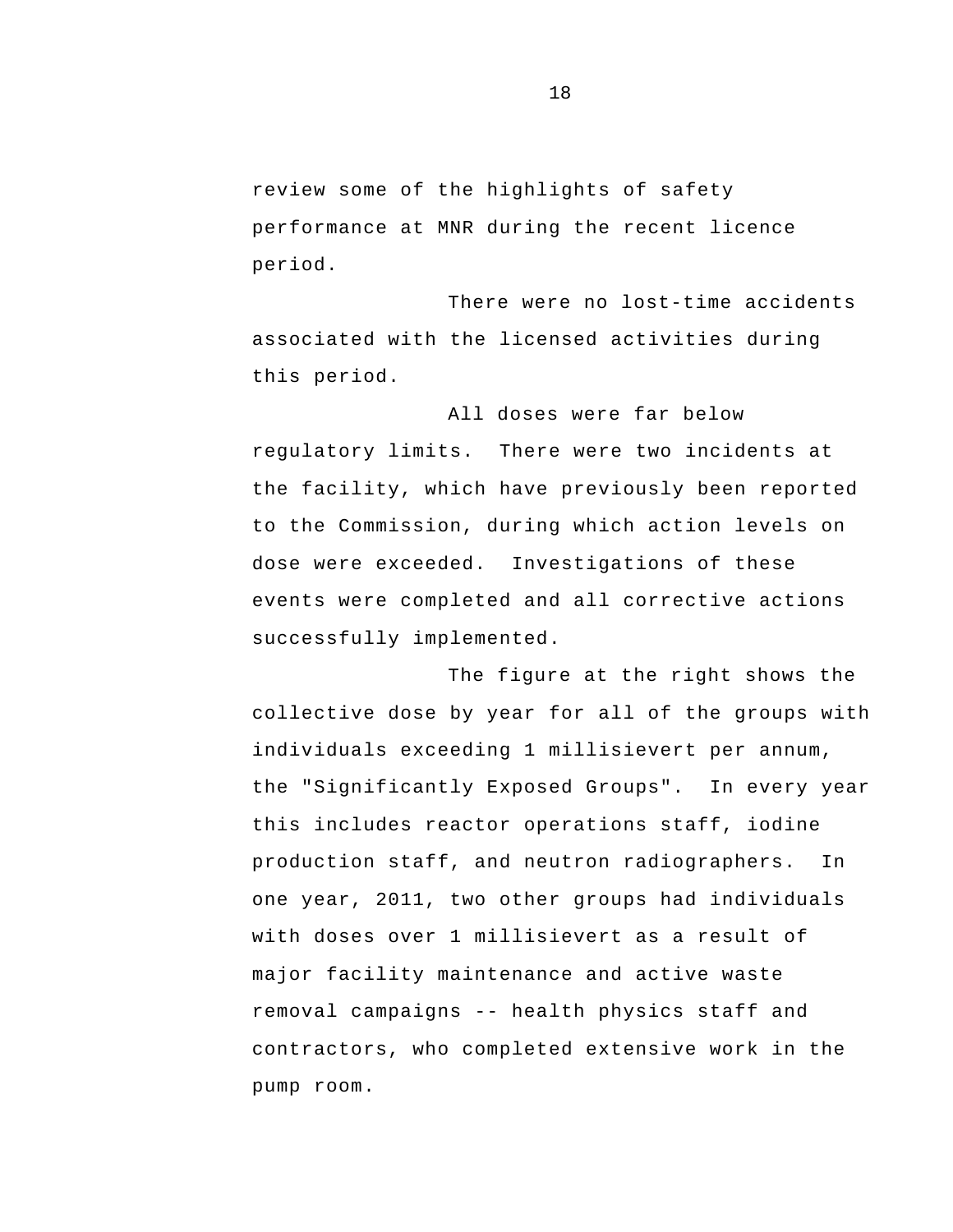Through part of the licence period an upward trend in collective dose was observed as facility utilization was increasing. The peak value was observed in 2011 and collective doses have been steadily decreasing ever since, although facility utilization remains high.

As of 2013 the facility collective dose was down approximately 40 percent compared to the start of the last licence period. I will discuss some of the contributors to this decrease in the upcoming overheads.

One aspect of overall program improvement that occurred during the licence period was the introduction of a formal annual radiation safety program assessment. All available data and performance indicators are gathered and self-assessments against goals are performed by senior MNR and health physics staff. New goals are set for the coming year. The detailed assessment is then presented to our internal oversight committees, the Health Physics Advisory Committee and the Nuclear Facilities Control Committee, at a joint meeting. Results are updated and reviewed quarterly. This has been a helpful process in maintaining focus and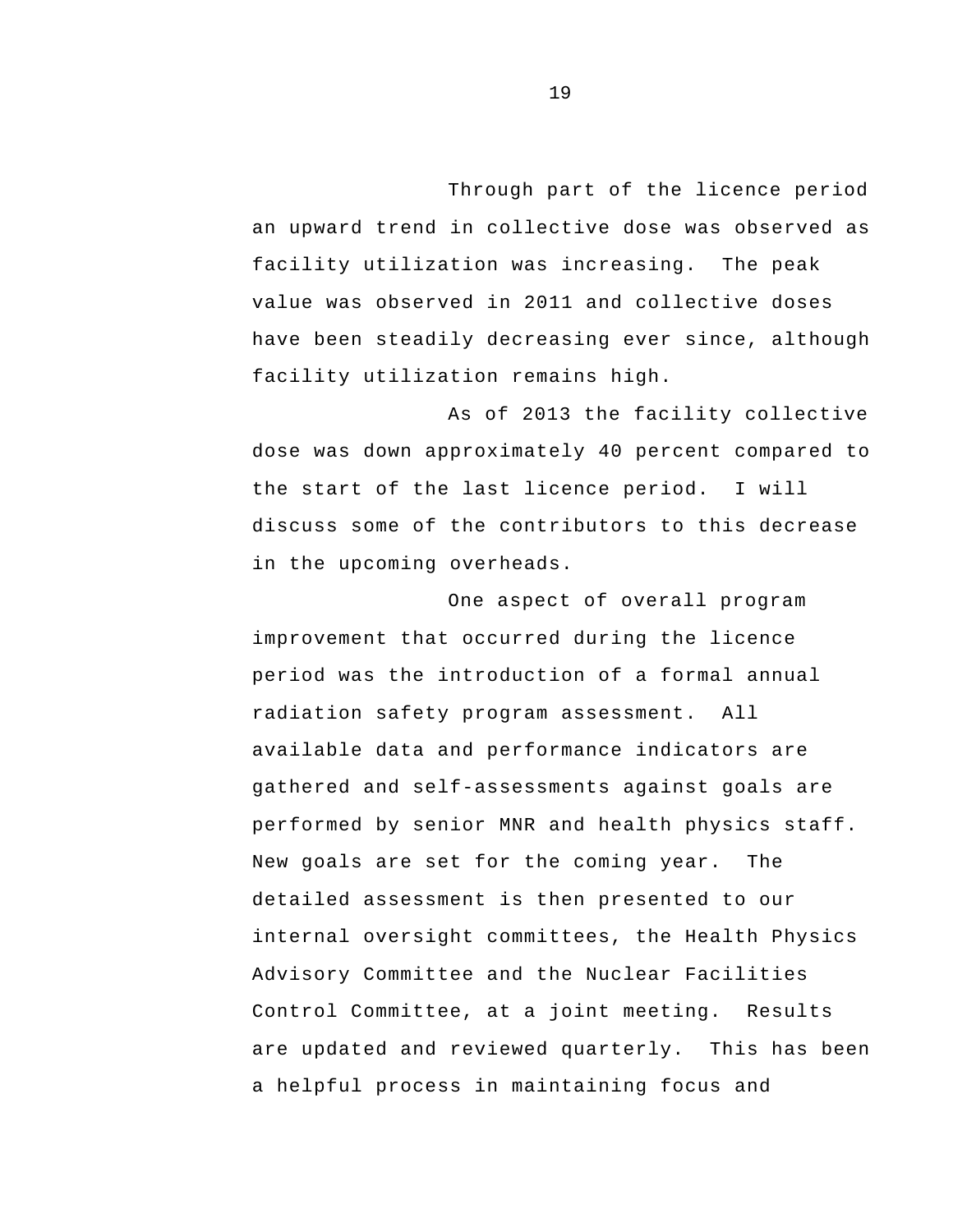priority on identified aspects of the radiation safety program.

In our CMD doses are presented in the context of dose limits and I know this data will also be presented in CNSC staff's presentation.

The next few overheads show you the performance tracked in a slightly different way, collective dose per normalized production. Given that doses are far below limits, which they are, this is the appropriate metric upon which to focus the facility ALARA program.

 doses -- so simply tracking the collective dose is To illustrate the application of this approach to monitoring, consider the reactor operation staff. Operating hours and operating power can be adjusted according to demand. With more operation we would expect higher personal a poor indication of optimization. What we want is the most hours of operation at the highest needed power for the lowest reasonably achievable doses.

This figure shows the normalized operations staff doses, the collective dose per energy output at the facility. As indicated, this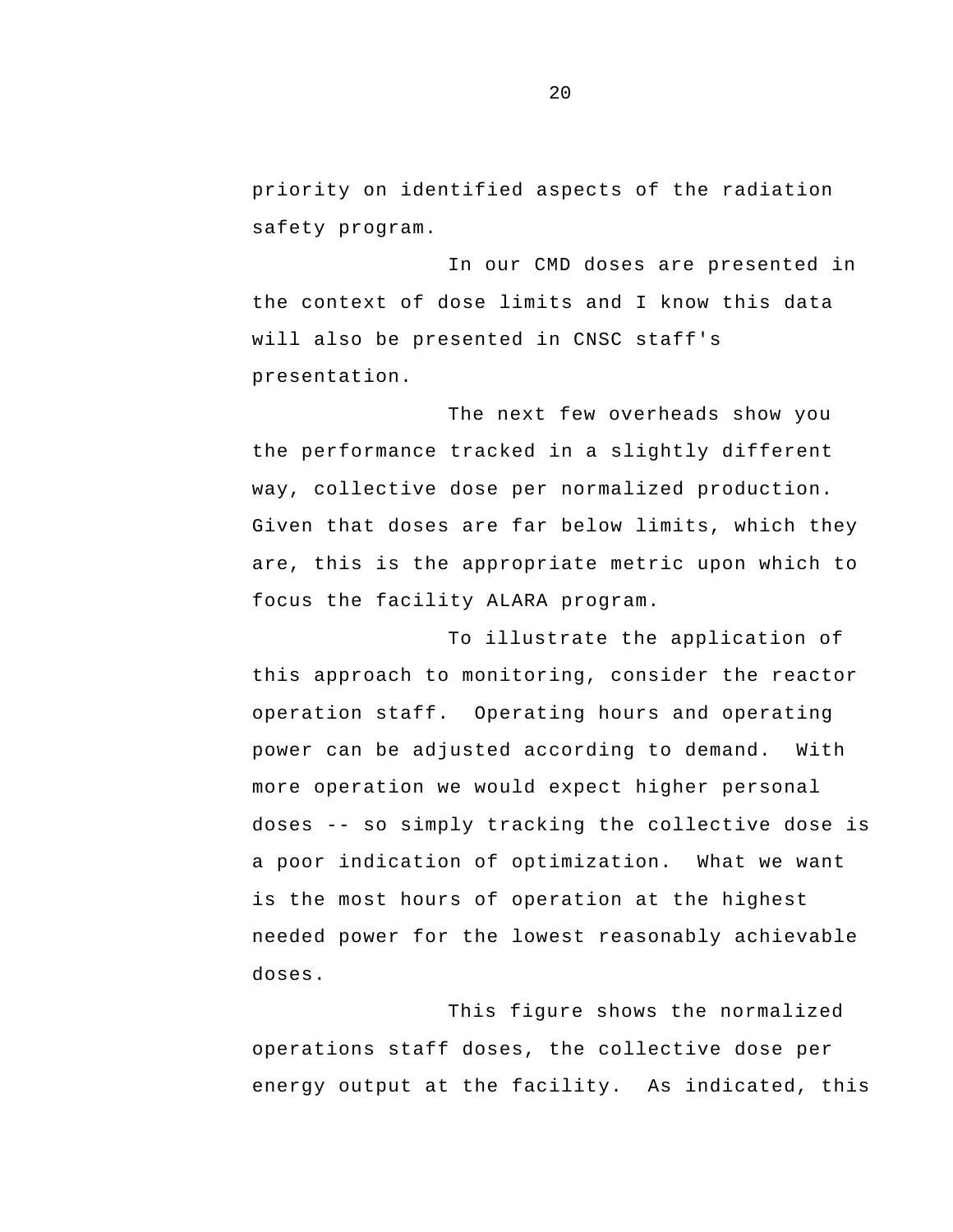value is at its lowest in recent years and, in fact, it's the second lowest value in the operating history of the reactor.

This is the result of a number of areas of continuous improvement in facility conditions and procedures. The most significant contributor is believed to be suppression of the short-lived activation products in the reactor primary water, resulting in decreased ambient radiation fields.

This figure shows the collective dose for iodine production personnel, normalized to their output as relative production of the medical isotope Iodine-125.

The figure shows the history since production of Iodine-125 started on a large-scale basis.

Results for 2013 are at levels near to the lowest we have been able to achieve. In part, this improvement is also the result of lower ambient radiation fields around the reactor pool, as previously mentioned. Various other incremental improvements in procedures and equipment have also occurred.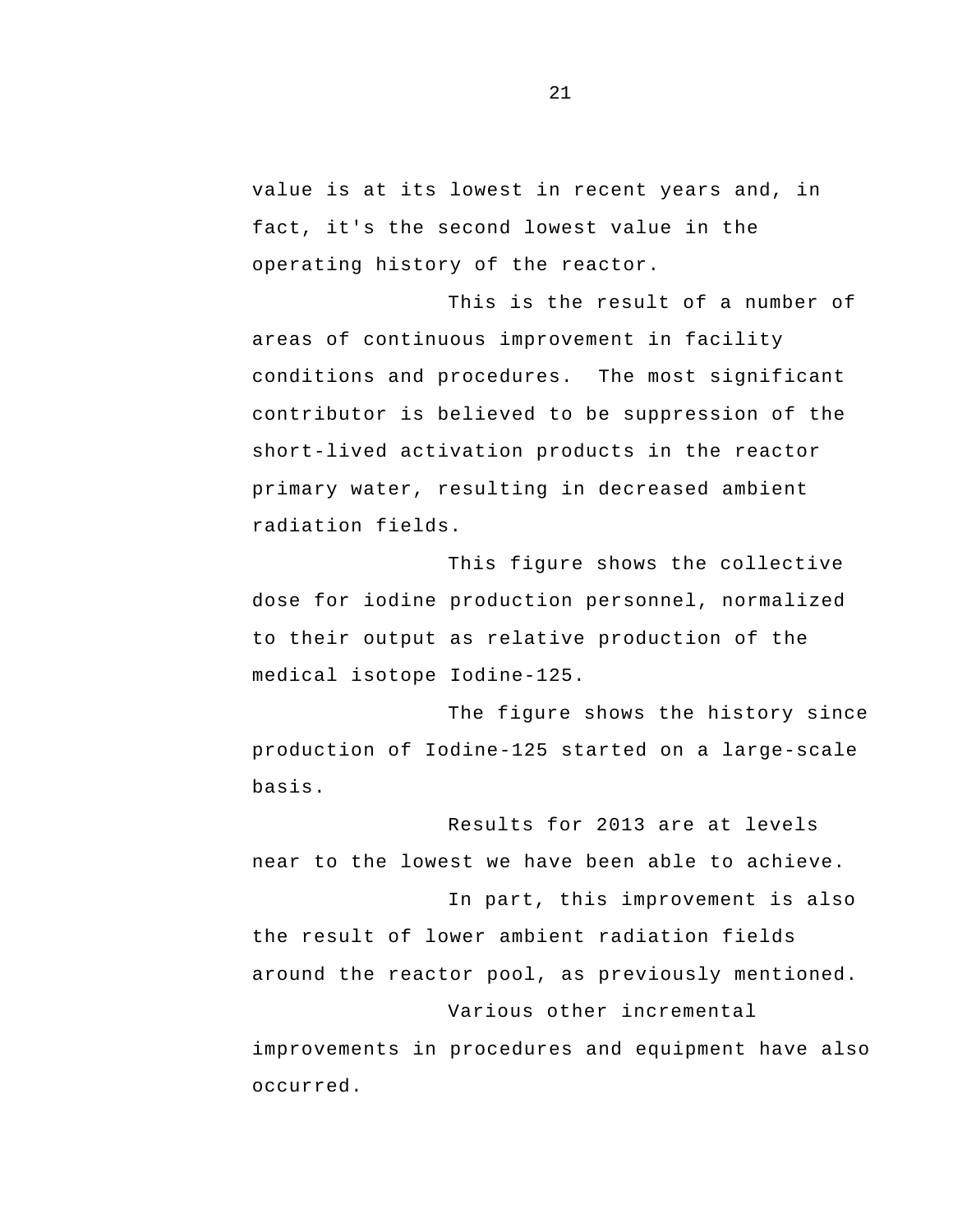The final slide shows the normalized collective dose for the neutron radiographers, where output is the relative number of films produced during their important work inspecting turbine blades for aircraft engines. Exceptional improvements were

achieved through 2012 and 2013.

 exposed group of workers at the university. Now This was previously the highest many of the radiographers do not receive measurable doses.

This increase was the result of commissioning a new beam port with extensive shielding improvements, implementation of additional procedural controls, suppression of short-lived activation and imaging components, and increased staff awareness of sources of exposure. Environmental protection is a high

priority at MNR. We are extremely conscious of our location and strive to maintain all emissions at de minimis levels.

There have been no discharges of active liquid waste to the municipal sewer system since 1989. All active liquid waste is captured and conditioned for use in the reactor primary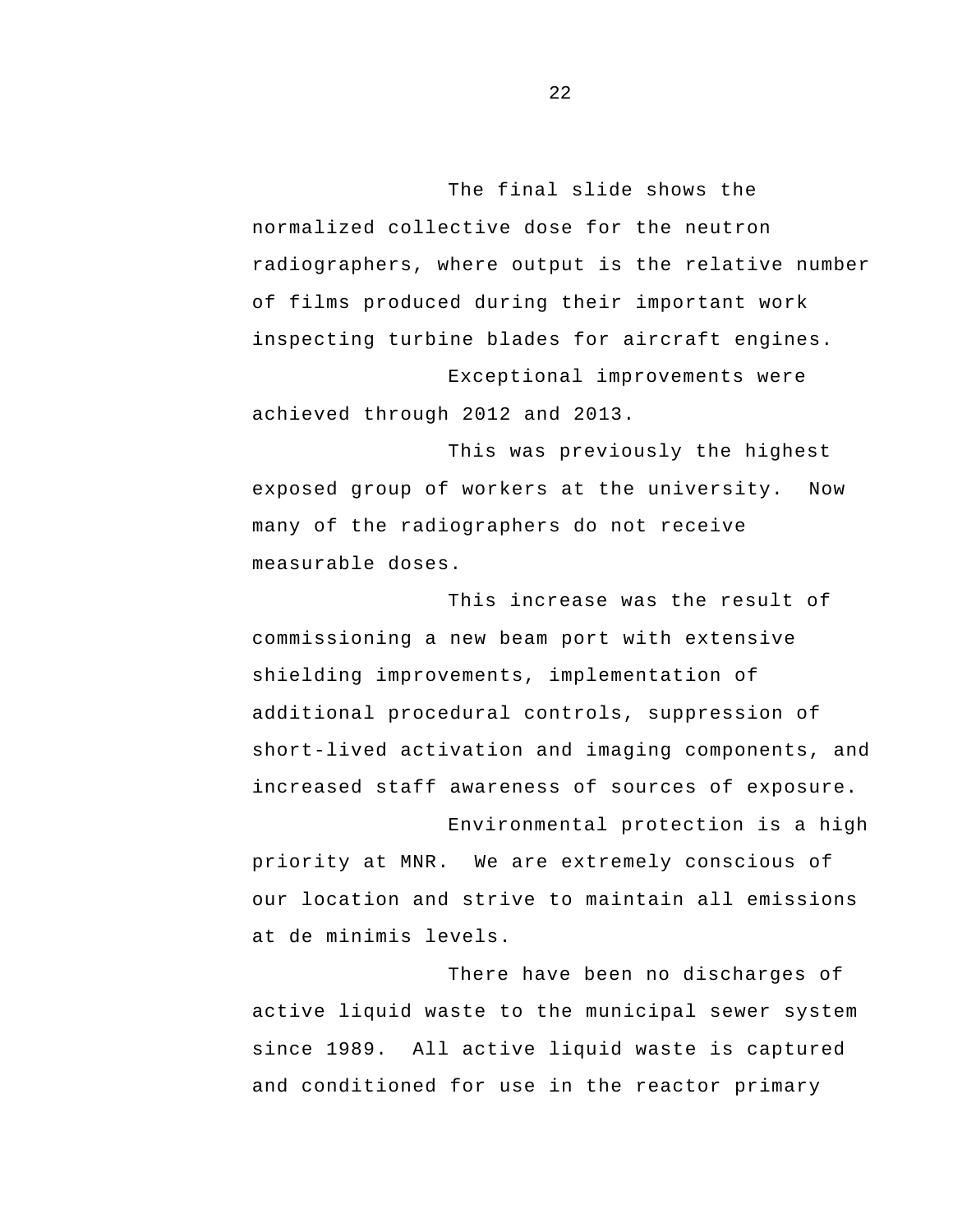water system or evaporated.

Airborne effluents are maintained at a level that would result in doses of less than a microsievert for a person with continuous occupancy at the point of maximum ground level concentration.

No action levels or regulatory levels were exceeded.

And DRL calculations were updated to the latest CSA standard.

Continual improvement in the MNR Emergency Preparedness program continued through this licence period.

Significant investments in emergency preparedness infrastructure have been made at the university which have strengthened the facility's program. These include, for example, installation of a mass public address and alerting system; implementation of an automated notification system for facility personnel with emergency response duties, and a major upgrade to the two-way radio system on campus.

Close ties with the City's emergency responders and hospitals have been strengthened through extensive co-operative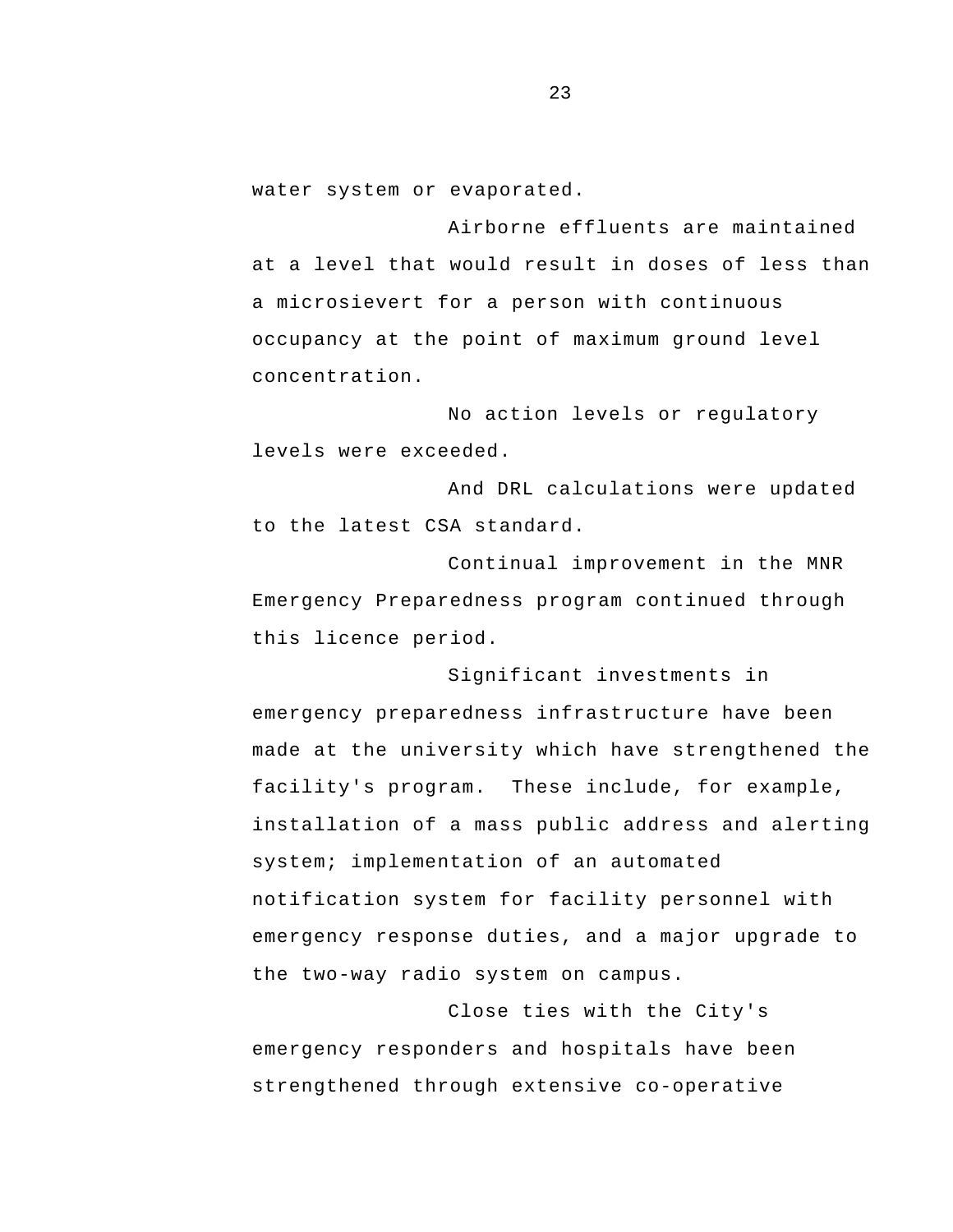efforts in areas such as training, drills and exercises, procedure development, and equipment support.

 of City and campus emergency responders. Planning An evaluated radiological fire exercise was conducted at the facility in late 2010 in conjunction with the Hamilton Fire Department, with participation from a broad range is currently underway for a contaminated casualty exercise planned for late 2014.

MNR personnel strive to make a positive contribution to the community's emergency preparedness capabilities, supporting activities, such as preparedness for the upcoming Pan Am Games.

Thank you. Mr. Heysel will now complete our presentation.

MR. HEYSEL: Chris Heysel for the record.

As shown in the CMD, extensive physical improvements have been made in the area of fire safety at MNR.

Additionally, a full Fire Hazards Assessment of the facility was completed. This independent assessment concluded that all nuclear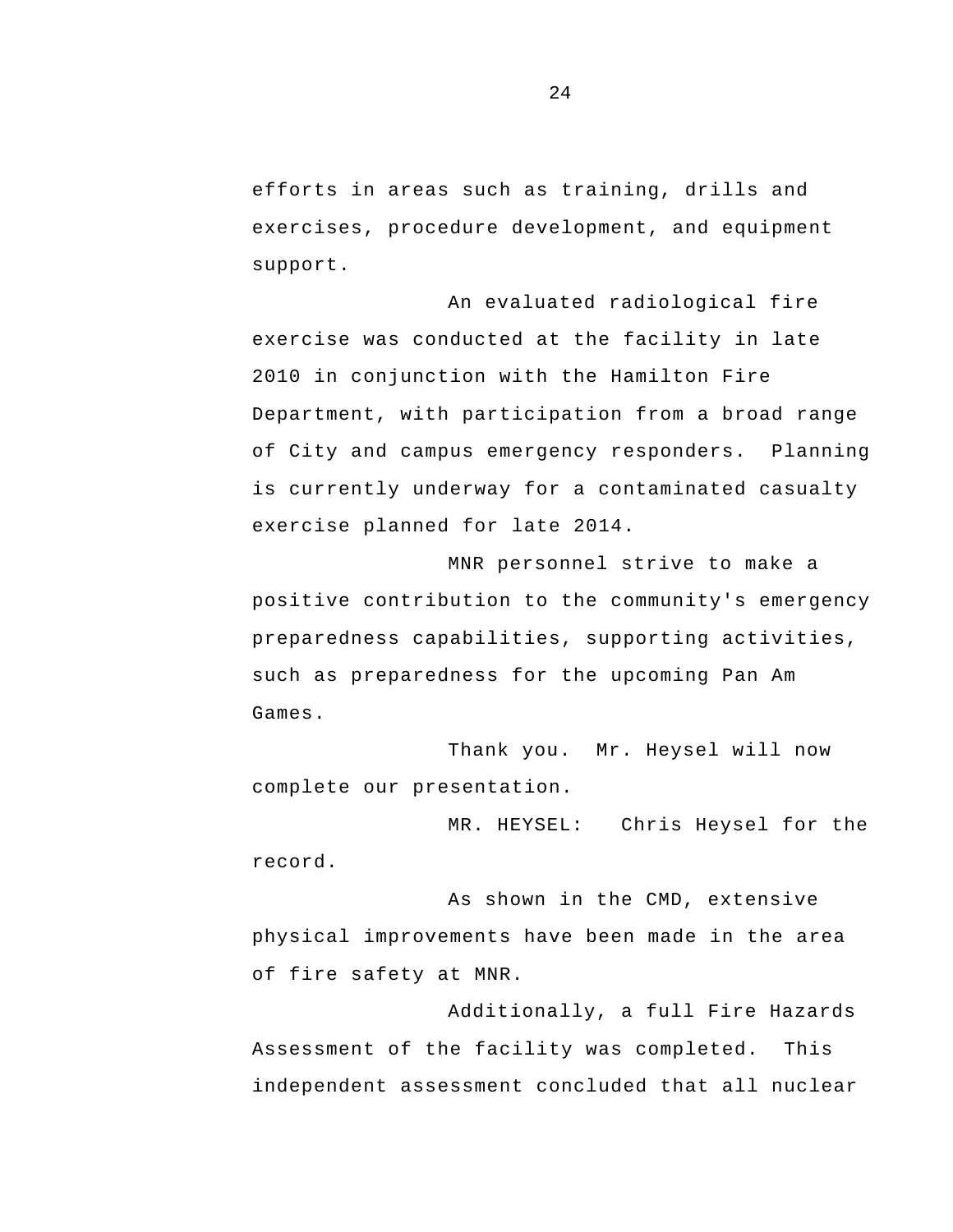safety objectives are met.

No credible fire can challenge the capability to establish and maintain the safe shutdown state of the MNR facility.

The assessment concluded that all environmental protection objectives are met.

No credible fire can cause a significant release of hazardous substances from the reactor building into the outside environment.

Further, the assessment concluded that all life safety objectives are met. Integral provisions for early evacuation of the reactor building are provided.

And finally, all radiological safety objectives are met. Public safety is achieved by meeting the environmental protection objectives. Worker safety is met by the timely evacuation of the reactor building, which is facilitated by the unique MNR capability to quickly establish a safe and you unattended shutdown state of the facility.

The assessment provided a set of recommendations to the university to enhance fire safety. All of these recommendations have been implemented.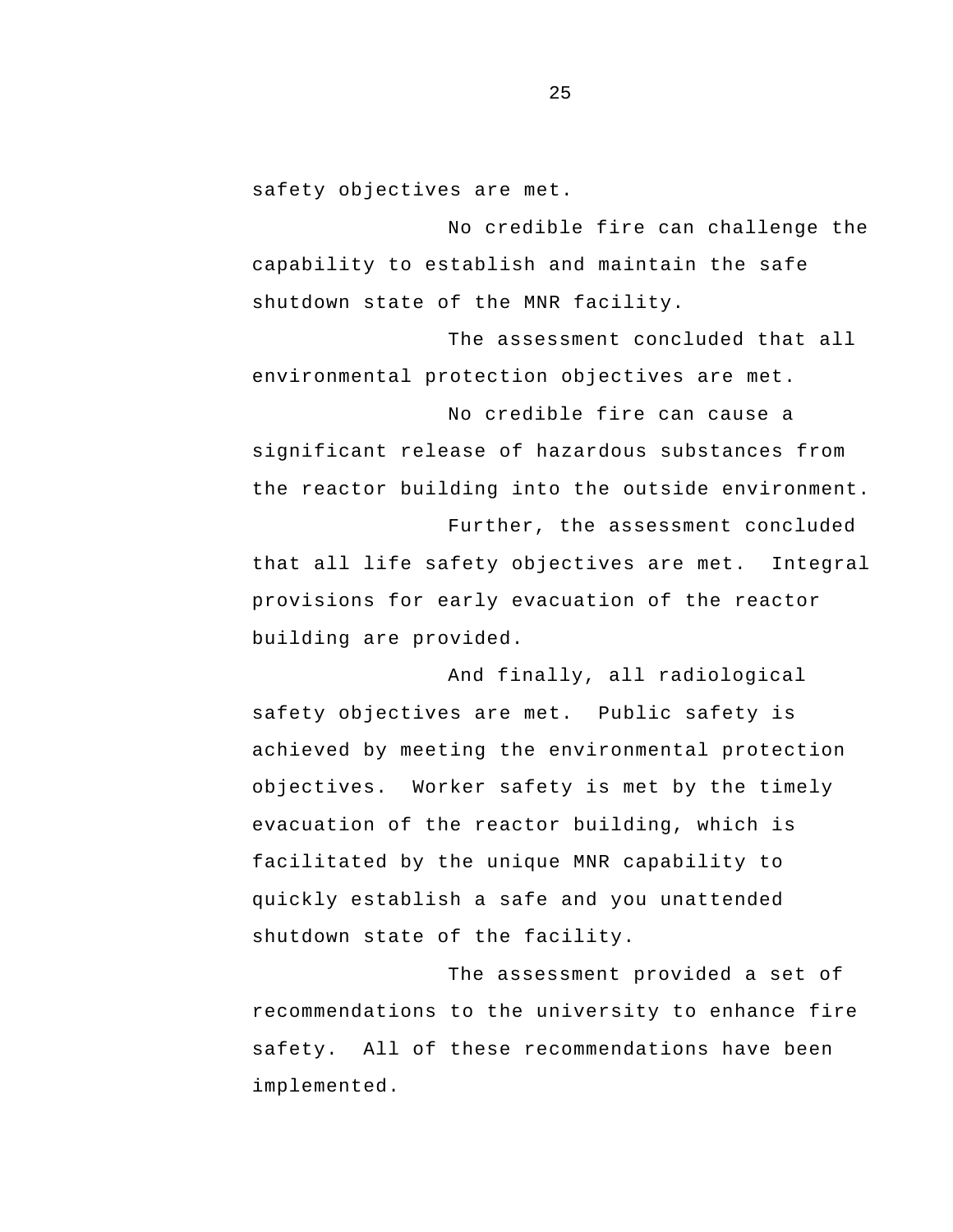significant -- and significant advances in commissioned. This second monitoring room remains A total overhaul of the security monitoring room was completed during the licence period, resulting in enhanced monitoring capabilities, improved ergonomics, and a technology. Prior to starting construction a second monitoring room was constructed and available as a backup to the primary location.

Other activities in the safety and control area included deployment of a new radio system, the purchase of a new emergency contact system, additional security infrastructure, and two updated site security reports.

Additionally, a number of key university staff members were cleared to Top Secret to allow enhanced communications between CNSC and other security groups directly with reactor staff.

Over the licence period several IAEA and CNSC inspections took place at the reactor, including "Physical Inventory Takings" and "Design Verification Inspections". No issues were raised as a result of these inspections and all safeguard obligations were satisfied.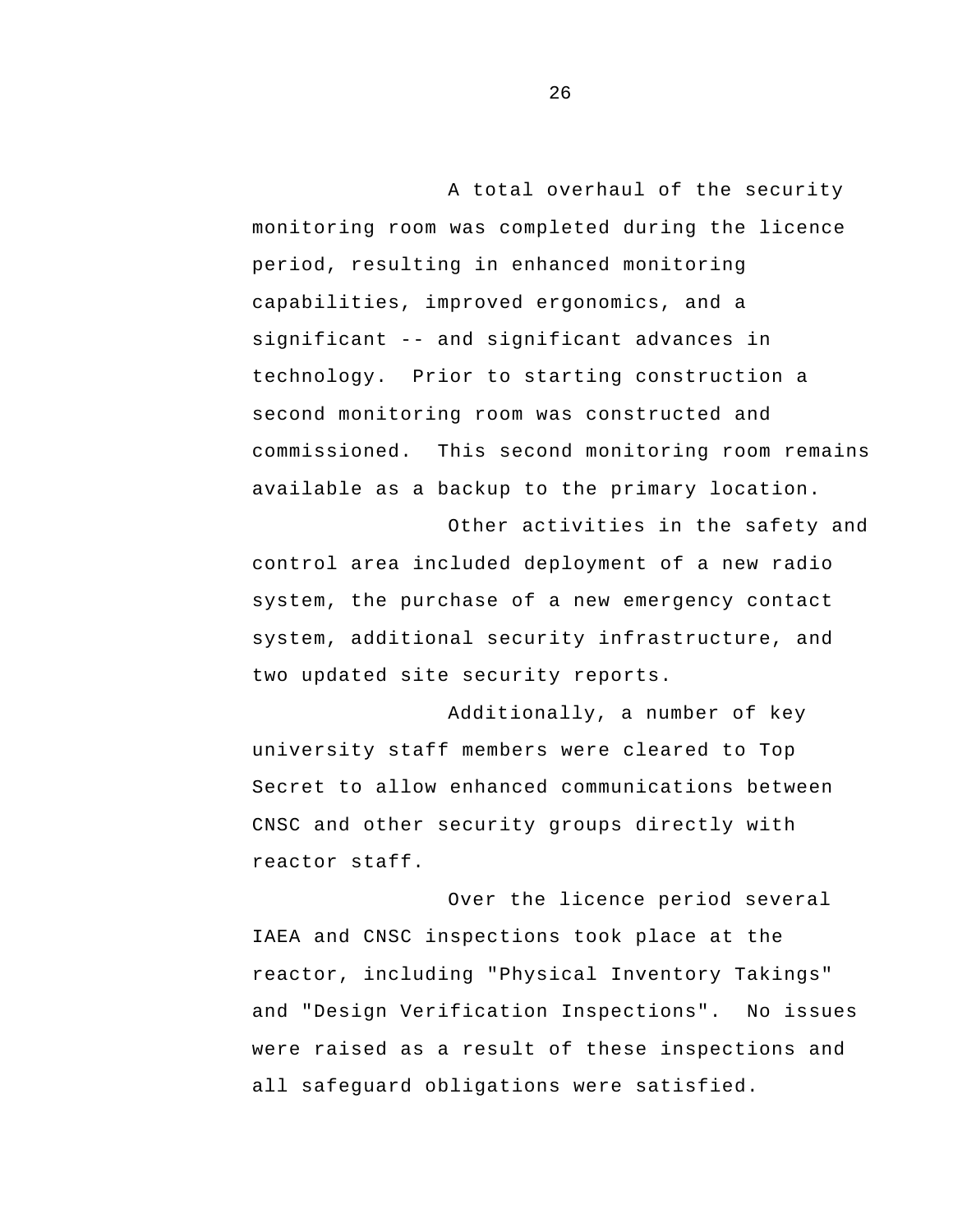In 2009 and 2012 MNR received fresh fuel shipments consisting of LEU standard and control fuel assemblies from our fuel manufacturer in France.

In 2008 a spent fuel shipment resulted in the removal of all HEU from MNR.

MNR ships and receives radioactive material in accordance with the "Packaging and Transport of Nuclear Substances" regulations.<br>Staff are trained and certified to satisfy these regulations as well as those of the "Transportation of Dangerous Goods" regulations. No incidents occurred and all expectations were met or exceeded over the period.

Over the current licence period MNR made approximately 2,000 radioactive shipments consisting of mainly medical isotopes and research samples.

The most significant shipment made during the licence period was the 2008 spent fuel shipment.

McMaster University has a wide-ranging Public Outreach Program led by our Public Relations Department.

The university program is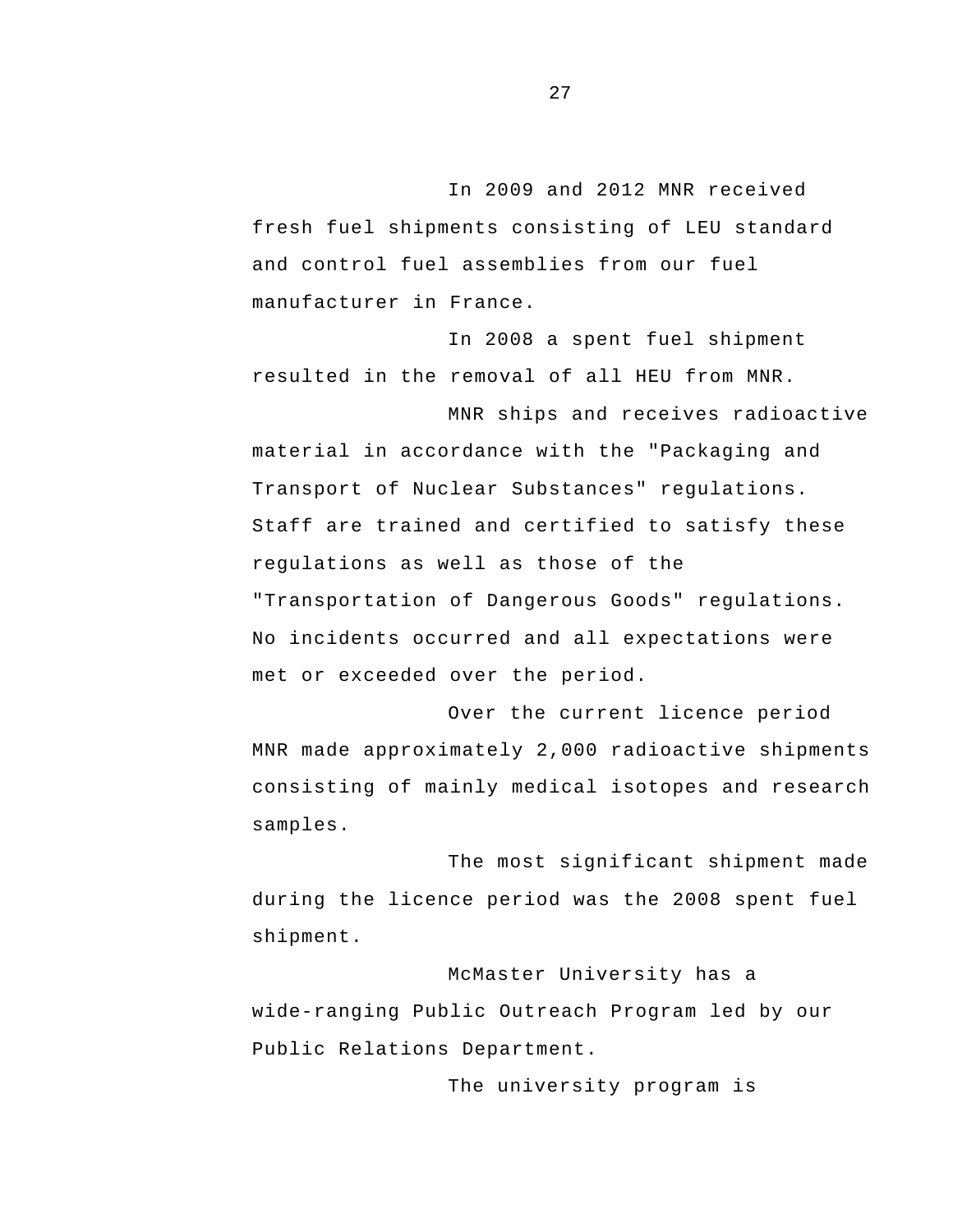supplemented by extensive outreach activities at the reactor.

MNR has a comprehensive website which provides important information to the public regarding MNR, including OPEX events originating at the facility.

The reactor hosts numerous list servers, providing professional and public dialogues on radiation and nuclear sciences and the sharing of OPEX.

Each year over 2,000 students and visitors get to view the "blue glow" of MNR. This firsthand experience with an operating nuclear core helps demystify nuclear technology for them.

A report containing annual doses and releases are published on the university website.

MNR is currently preparing a Public Disclosure Protocol.

The university's extensive media interactions provides expert opinions to the public regarding MNR and current events. Examples include the Fukushima events and the medical isotope crisis.

Responsible operation includes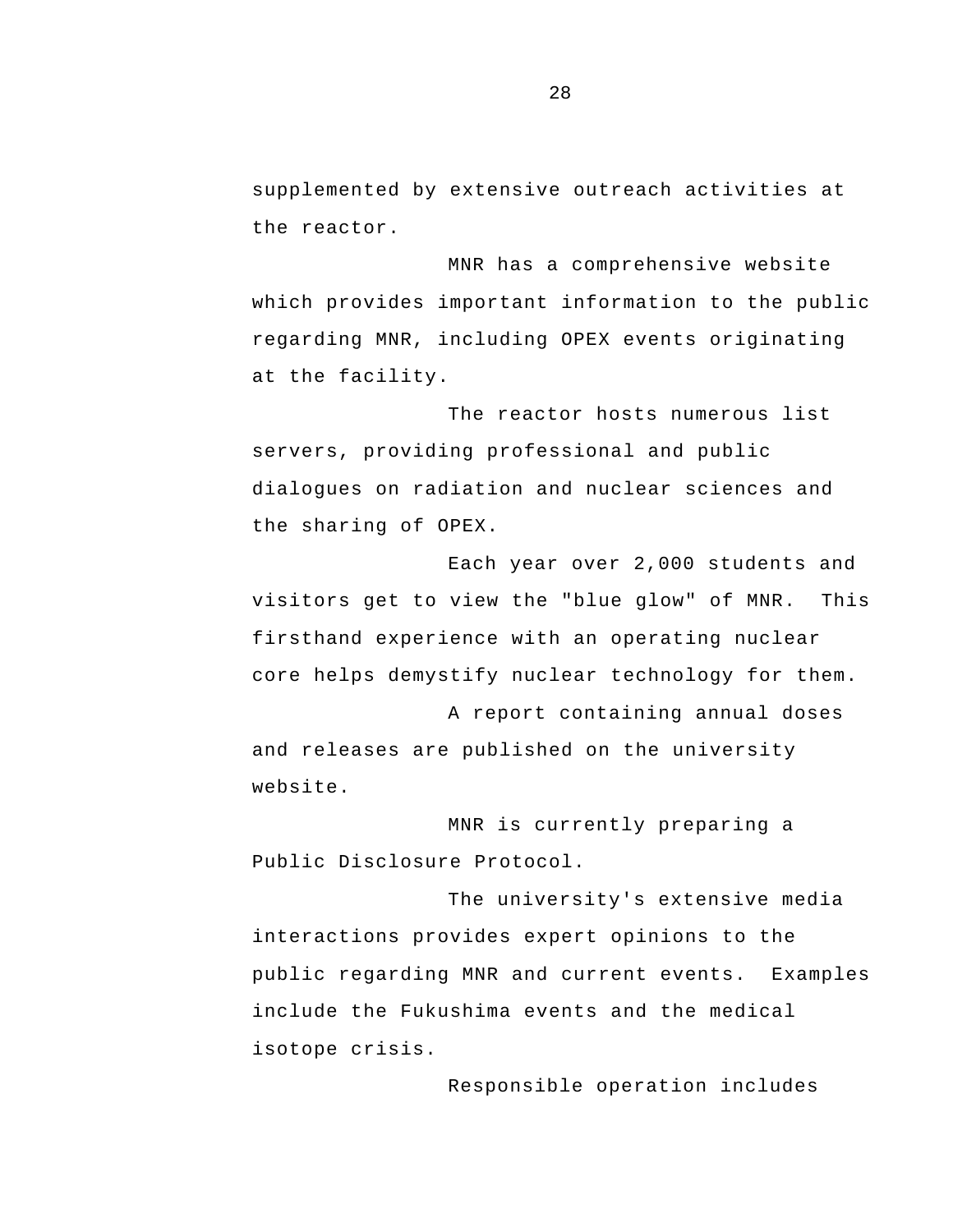responsible provisioning for decommissioning. The preliminary decommissioning plan and the associated cost estimate for MNR were updated in 2012.

McMaster University has established a Nuclear Reactor Restricted Reserve to fund the eventual decommissioning of the facility. The fund has shown steady growth over the licence period despite the global economic downturn. The university expects the restricted reserve to be fully funded during the upcoming licence period.

This table summarizes some of the significant investments made by the federal government and the provincial government at McMaster University in the areas of radiation sciences and medical isotope research and production.

These considerable investments demonstrate the strong current and future commitment by McMaster University, the government of Canada and the provinces of Ontario to nuclear technology R & D at the university.

Clearly MNR remains at the "Core of Discovery".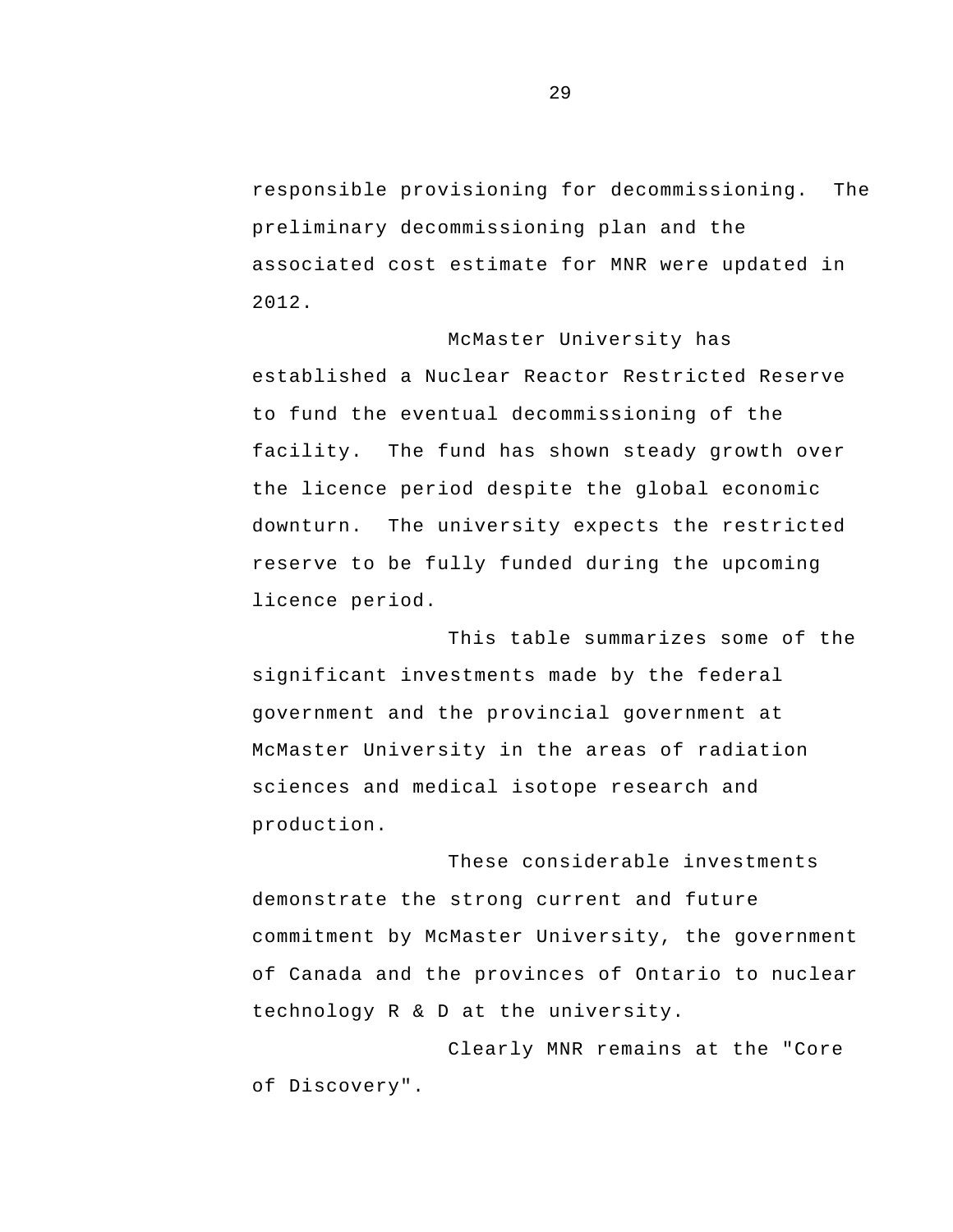<span id="page-31-0"></span>In summary, the McMaster Nuclear Reactor is an important Canadian asset, supporting research, education, and medical isotope production.

MNR is operated in manner that proactively and competently safeguards workers, the public and the environment.

A ten year licence is respectfully requested.

> Thank you for your attention. THE PRESIDENT: Thank you. Before opening the floor for

questions, I'd like now to move to a presentation from CNSC staff as outlined in CMD 14-H4 and H4.A. Mr. Elder, I understand you're going to make the presentation. Please go ahead.

**CMD 14-H4/14-H4.A** 

**Oral presentation by CNSC staff** 

M. ELDER : Merci.

Bonjour, Monsieur le Président et Membres de la Commission. Mon nom est Peter Elder, directeur général de la Direction de la réglementation du cycle et des installations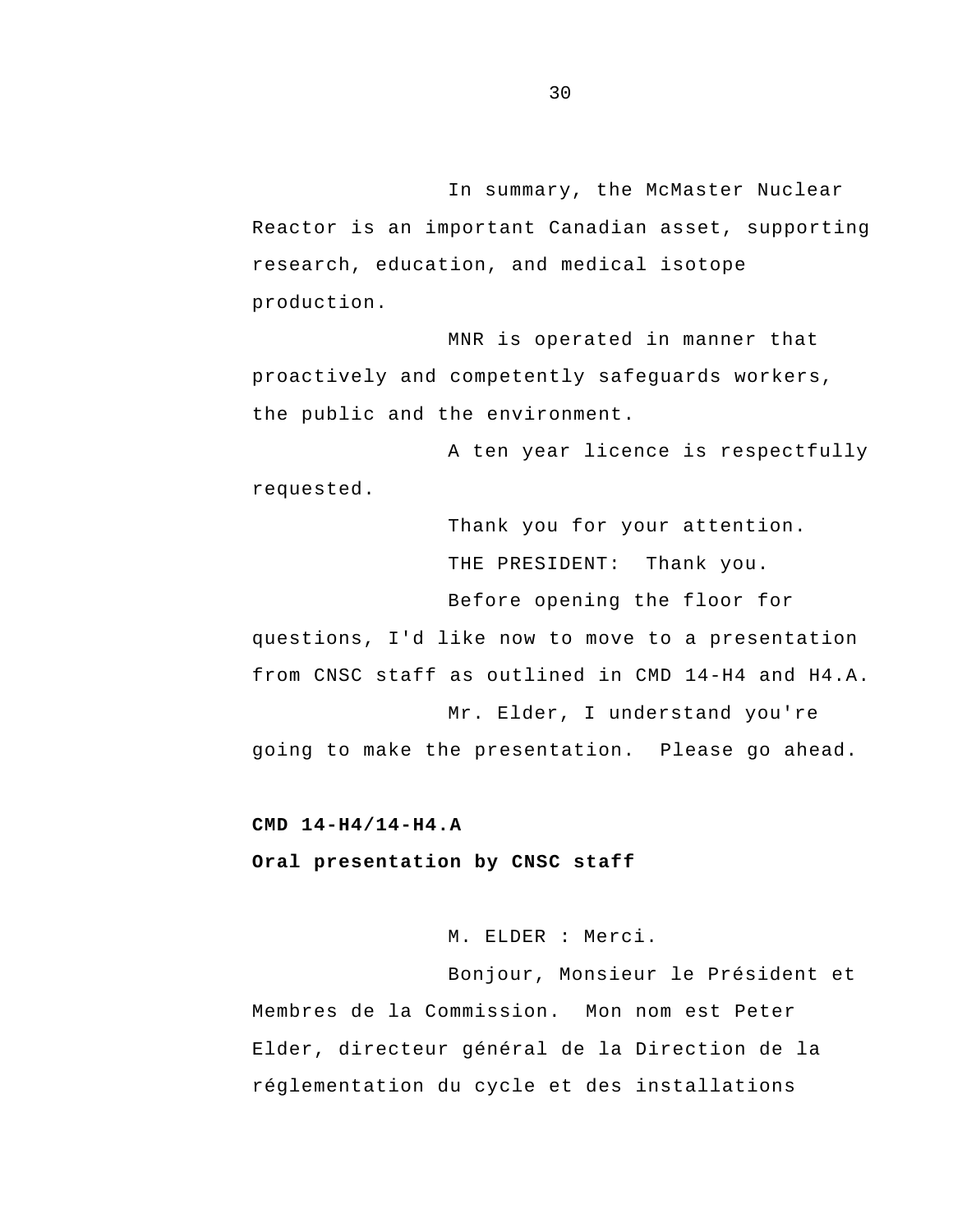nucléaires.

Avec moi, à ma gauche, est Pierre Tanguay, agent de projet pour le réacteur de McMaster et directeur par intérim de la Division des laboratoires nucléaires et des réacteurs de recherche, qui fera la présentation aujourd'hui.

As well we have our team of specialists who have been involved in this review of McMaster's application for license renewal who are ready to answer any questions the Commission may have.

We will present today CNSC staff's assessment of the application by McMaster University to renew their operating licence for a period of ten years.

I will now let Mr. Tanguay provide background information on McMaster's reactor design from a safety perspective and overview of the performance of the facility over the last licence period, as well as CNSC staff's recommendation for the renewal of McMaster's operating licence.

MR. TANGUAY: Thank you, Mr. Elder.

Good morning, Mr. Chair, members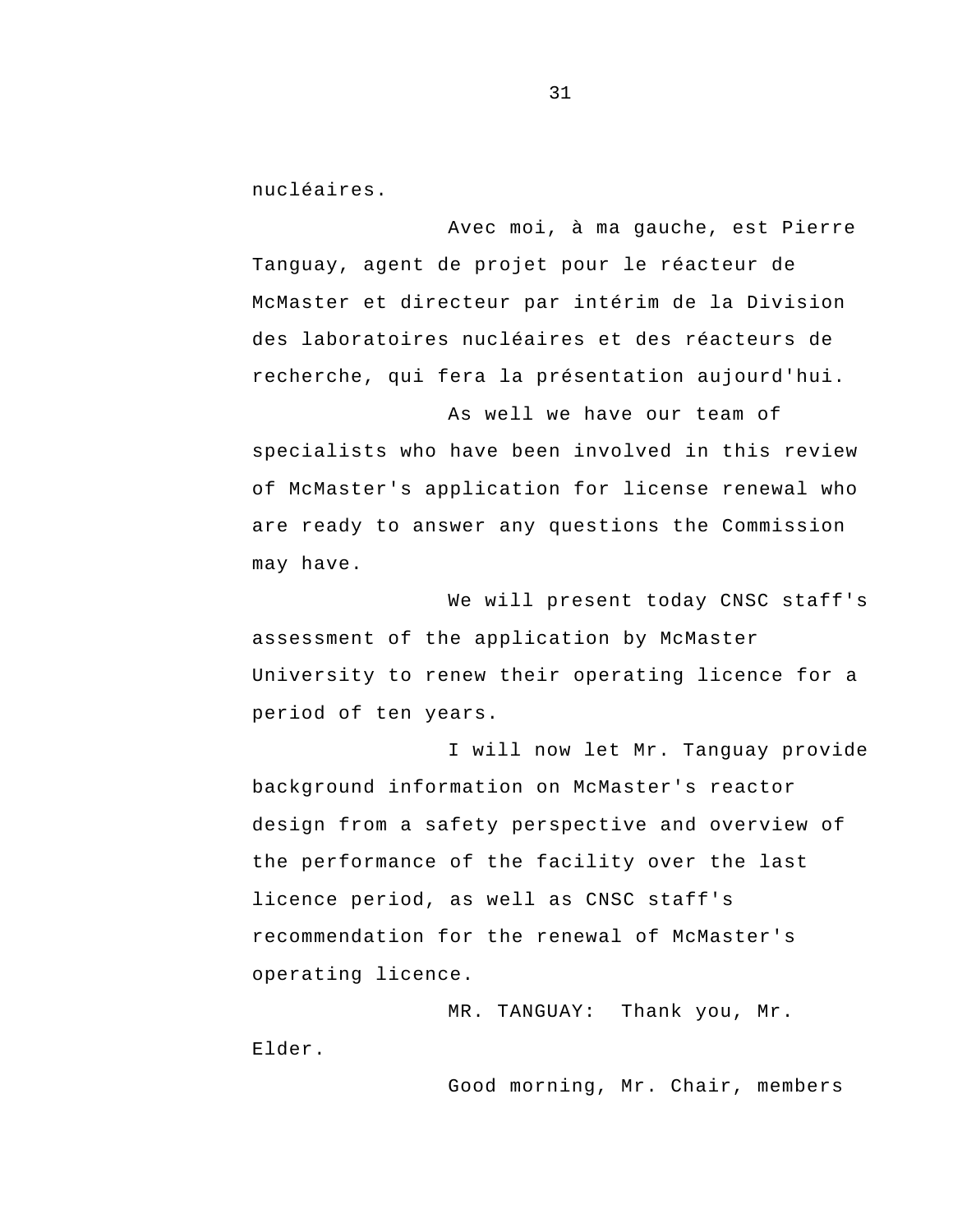of the Commission. For the record my name is Pierre Tanguay. I'm the Senior Project Officer and Acting Director for the Nuclear Laboratories and Research Reactors Division, and I am responsible for the licensing and the compliance of the McMaster Nuclear Reactor.

The McMaster Nuclear Reactor, or MNR, is a pool-type research reactor located on the campus of McMaster University in Hamilton, Ontario. MNR is a light-water cooled research reactor and it can operate to a maximum of 5 megawatts thermal.

MNR has been operated since 1959, when it achieved criticality for the first time. The reactor is enclosed within a

thick reinforced concrete containment building, which protects the reactor from the environment, and also prevents any release of contamination to the environment should an incident occur within the reactor building.

MNR is used for teaching in the area of nuclear science and also for research in fundamental physics and materials science. It used six beam ports, sample irradiation devices, and one hot cell.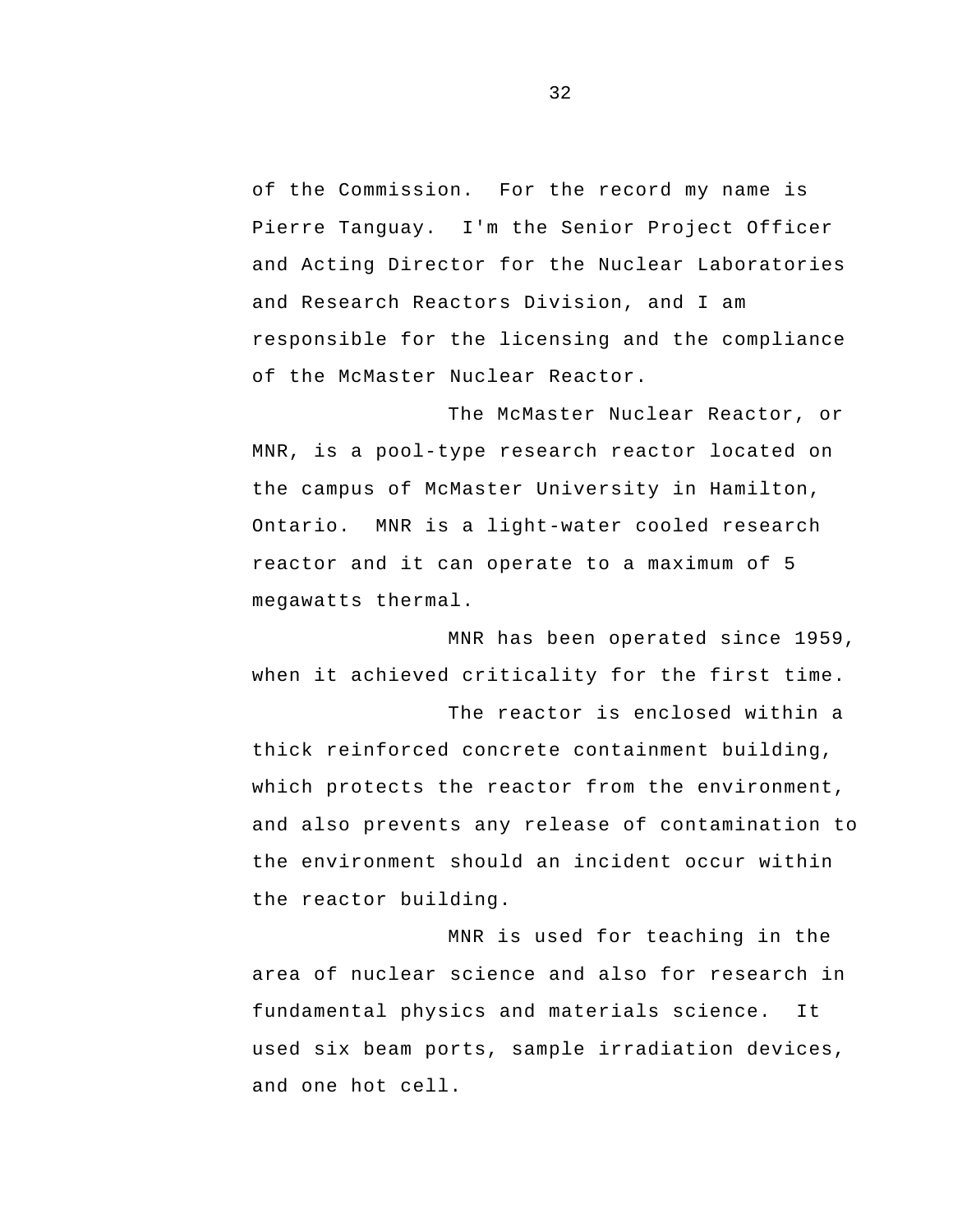On this picture we can see the core of the reactor at the bottom of the pool. It is the only reactor in Canada where a live core can be observed in operation completely safely. There are two sections in the pool, which can be isolated from each other, and the reactor core can be moved to either section, if needed, adding to the safety features of MNR.

McMaster uses neutron activation techniques for geological science, such as mineral characterization, environmental science and archeometry.

Neutron radiographers perform radiography on a daily basis, notably on aircraft turbine blades for the detection of flaws.

McMaster is an important world producer of Iodine-125 used in cancer treatment and other medical applications.

 December -- in September 2013 McMaster University operating licence for a period of 10 years. The The current licence was issued in July 2007 and will expire on June 30th, 2014. In made an application for the renewal of their application followed a standard format, discussing all Safety and Control Areas, as well as other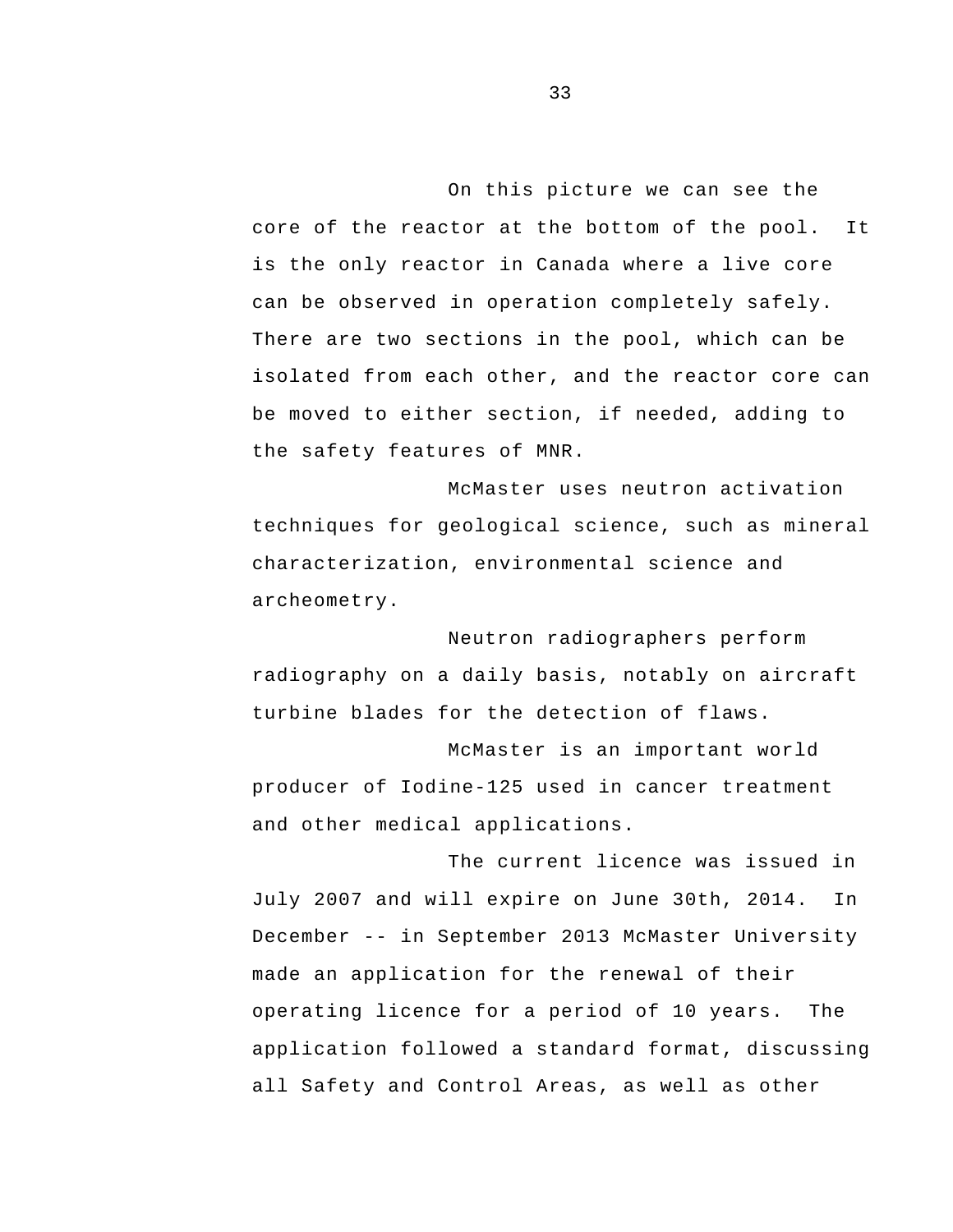matters relevant to this licence application.

CNSC staff have reviewed McMaster's application along with all background documents. CNSC staff are satisfied that the application is complete.

The application shows that McMaster University continues to maintain a comprehensive set of programs in relation to all 14 Safety and Control Areas and is making provisions for the protection of health, safety, security, and the environment, as well as the international obligations that Canada adheres to.

In the next few slides I will provide an update on the areas that were identified at the 2007 licence application hearing, as requiring improvement in the context of evolving standards and regulatory framework.

Areas for improvement were identified with the: Quality Management program, with systematic approach to training, nuclear criticality safety, radiation protection, and fire protection.

Improvements were undertaken by the licensee in all the areas listed above, and CNSC staff performed compliance inspections to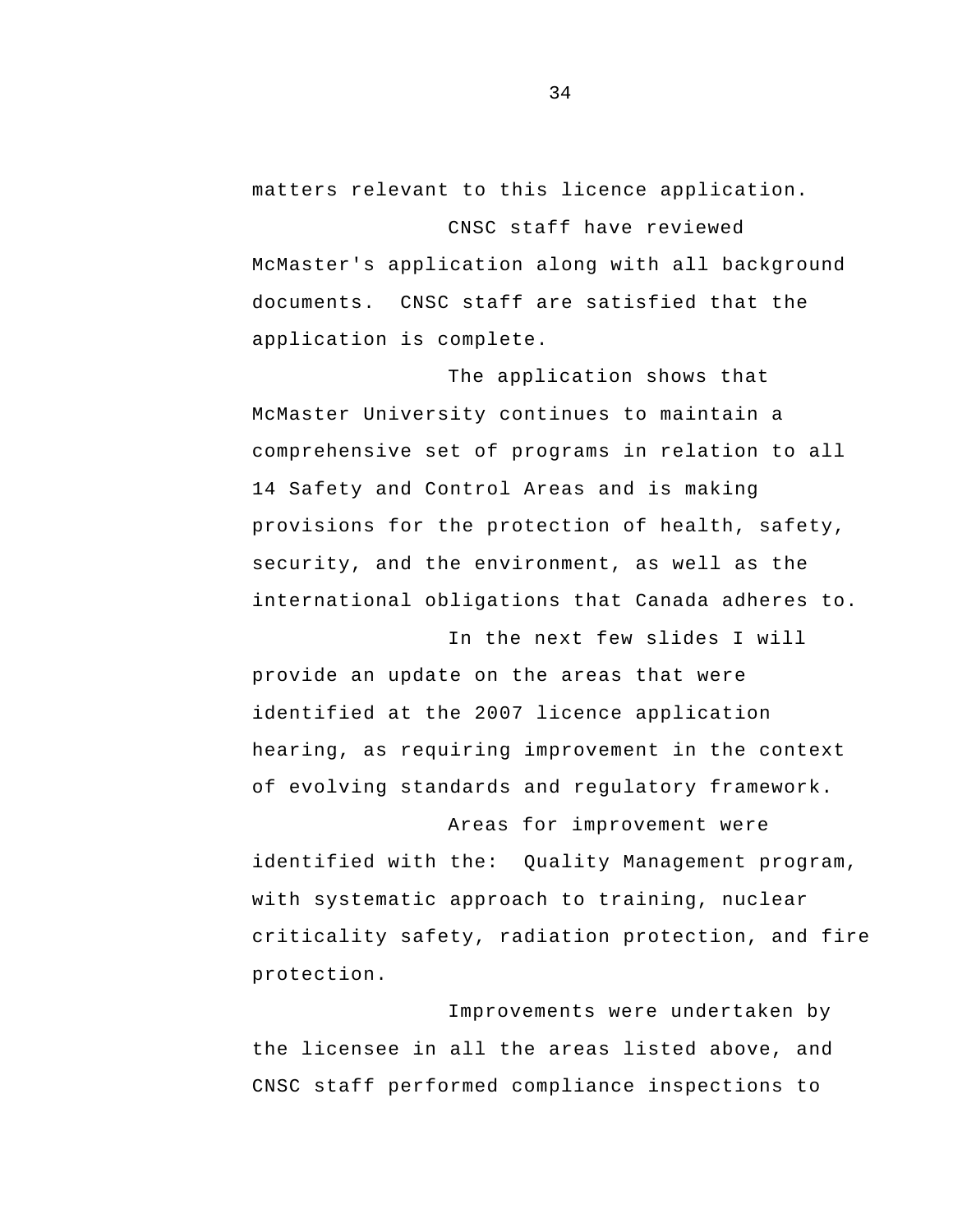monitor progress.

On the next few slides we will look at the details of these improvements.

The first area is on Quality Management, for which the implementation was assessed as below expectations in 2007.

Over the licence period McMaster University updated their management system documentation and many of their processes and procedures. They also created a key position in Quality Management and Training.

Important top-level documents were updated with their Policy Manual and the Organizational Structure documents, which now reflect more accurately the roles and responsibilities of personnel within the organization.

CNSC staff conducted three on-site inspections on the Management System to verify the progress and compliance.

Several desktop verifications were performed as McMaster University updated their documents.

In 2013 an inspection was performed to verify that all actions were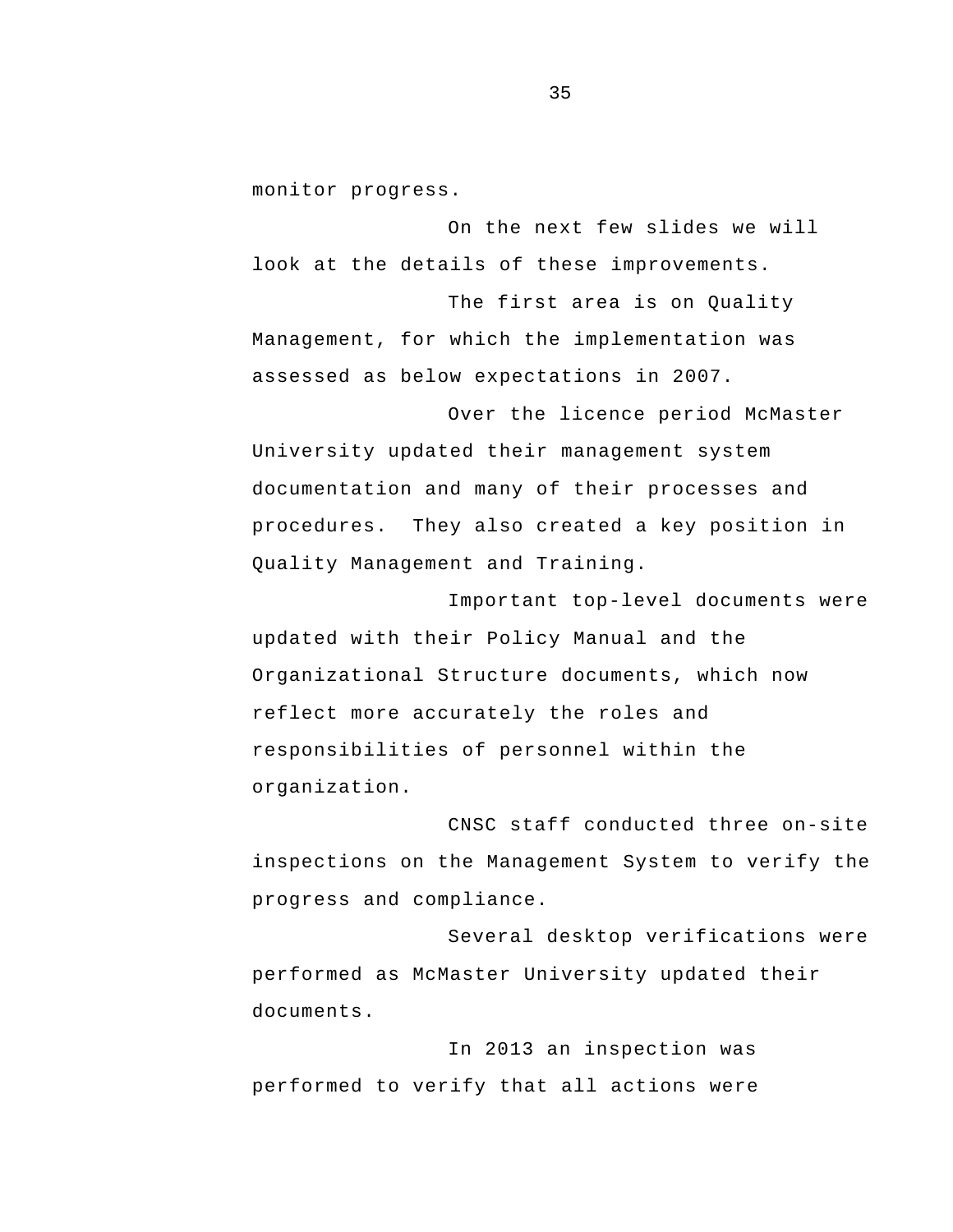completed.

With their revised program, documentation and updated roles and responsibilities, McMaster has a Management System that complies with CNSC expectations.

The next area identified as requiring improvement at the 2007 licence hearing is training. CNSC Staff had recommended that McMaster implement a systematic approach to training, or SAT, for their certified positions.

At the 2011 mid-term performance report, CNSC Staff reported that McMaster was making progress with the development of a SAT-based training program for reactor operators and reactor supervisors.

CNSC conducted an inspection in 2013 and with further updates to their training documentation, McMaster completed all actions as required and CNSC Staff accepted their training program. McMaster's training and personnel certification programs are now assessed as satisfactory.

The next area needing improvement in 2007 was on nuclear criticality safety. CNSC Staff had requested that McMaster develop a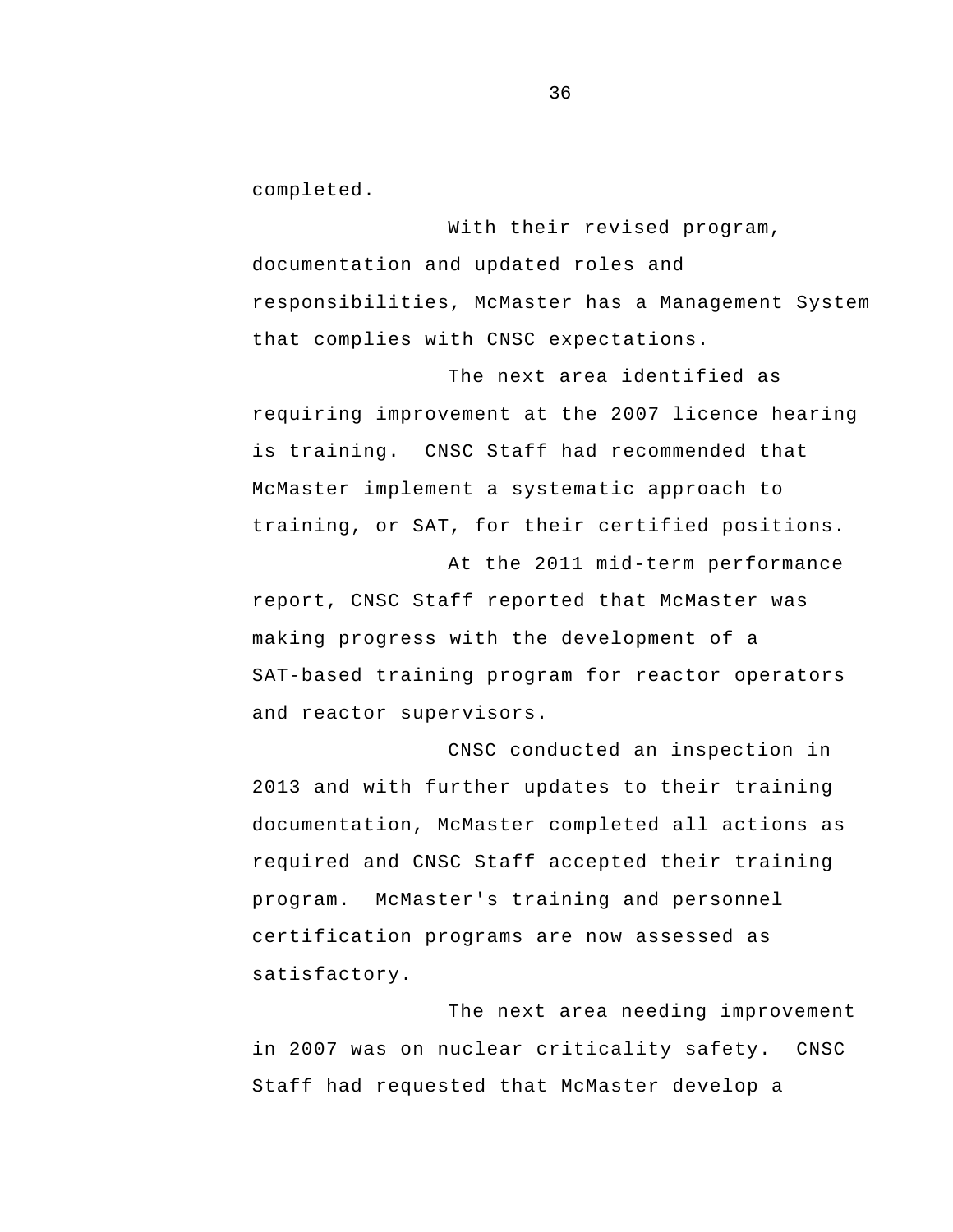program document. CNSC Staff conclude that nuclear criticality safety program that complies with the evolving standards and regulatory framework. McMaster revised their program documentation in 2009. After a review of the new program documents, CNSC Staff accepted the revised McMaster has a nuclear criticality safety program that meets expectations.

 radiological results and an annual review of the The radiation protection program documentation was also identified in 2007 as requiring some improvements. Five compliance inspections were carried out at McMaster over the licence period with a focus on radiation protection. McMaster followed through with program improvements and updates to their RP documentation. These improvements included training requirements for MNR staff and additional program requirements for investigation of unusual suitability of the action levels.

Further to the 2010 Alpha contamination incident at Bruce, CNSC requested McMaster to perform a detailed assessment of the potential for Alpha contamination hazards. The assessment confirmed that Alpha-emitting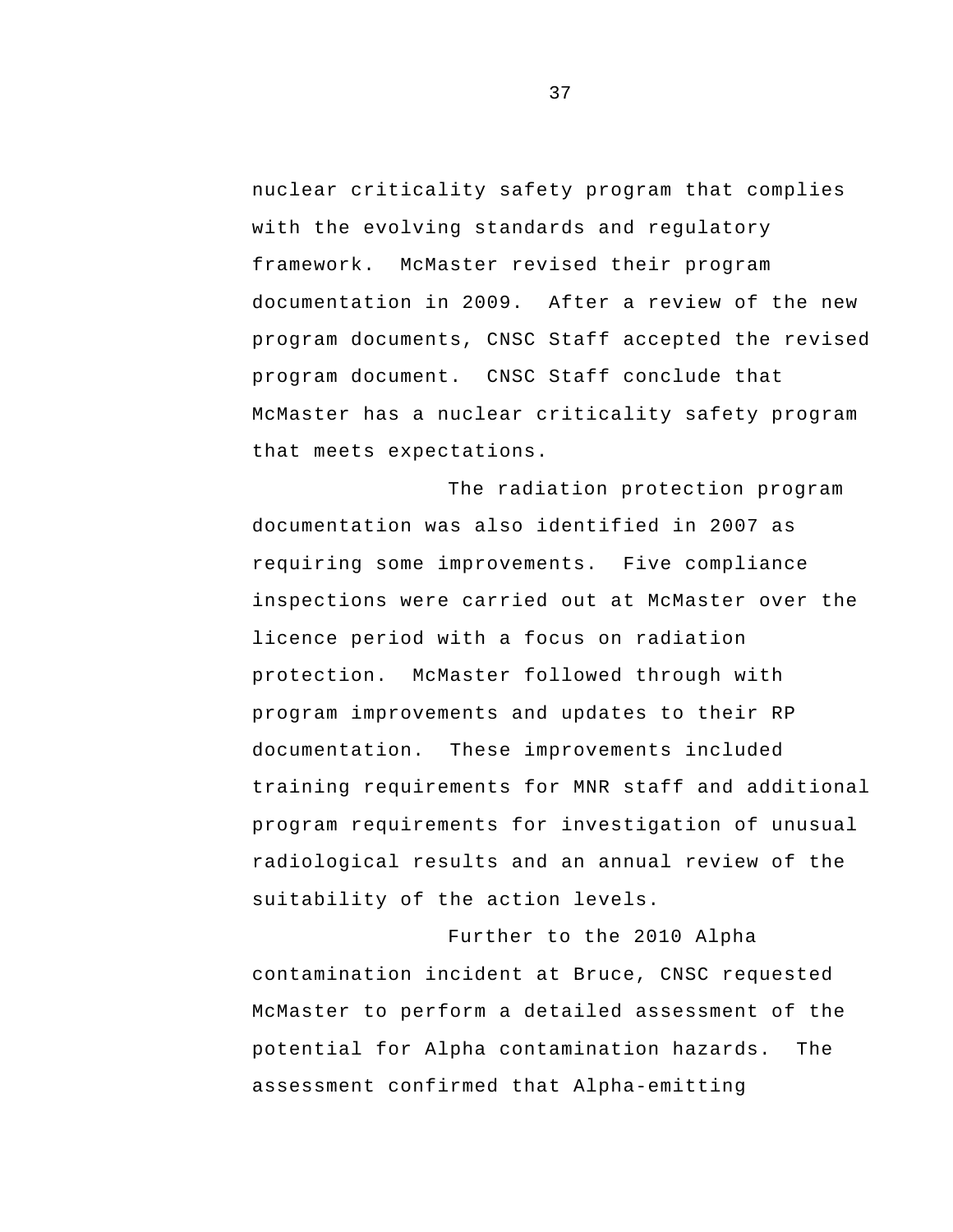radionuclides do not constitute a significant component of the radiological hazard. However, McMaster made some enhancements to include additional training, as well as monitoring and trending of Alpha-emitting radionuclides within the facility.

These improvements were completed and the revised Radiation Protection Program Manual was submitted and accepted by CNSC Staff as part of this application for a licence renewal.

I will now discuss McMaster's performance in the area of radiation protection. There were two events which resulted in three action level exceedances over the licence period.

In 2007 there was an incident where an iodine technician was contaminated which resulted in an effective dose of 0.2 millisieverts. Then in 2011 an iodine technician received a minor wound to a hand with a contaminated object which resulted in an effective dose of 0.4 millisieverts and an extremity dose of 190 millisieverts. This was presented to the Commission in an early notification report in September, 2011. No regulatory dose limits were exceeded and there was no health impact to the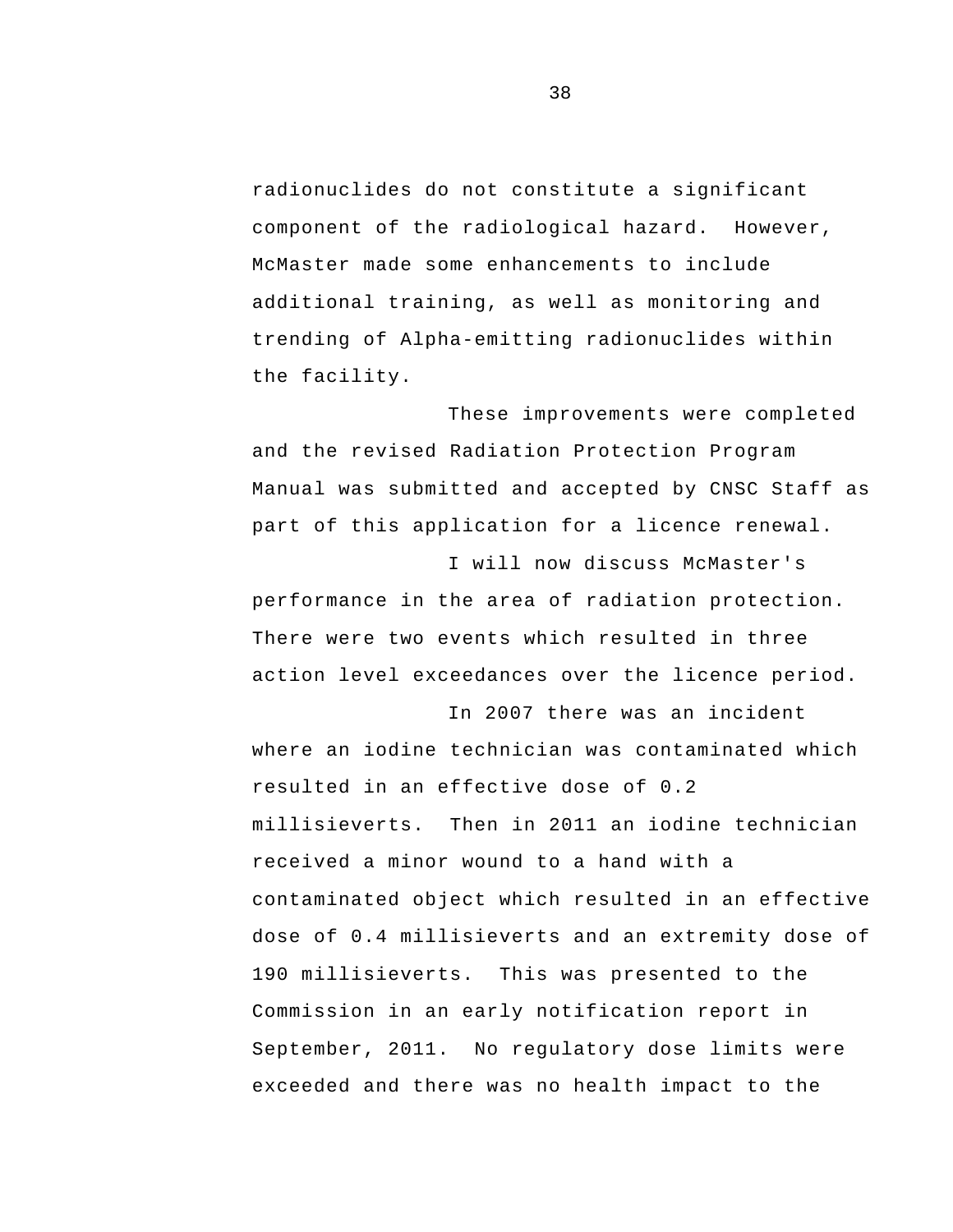worker.

McMaster undertook corrective actions which CNSC Staff verified for effectiveness.

I will now present some data related to radiation protection. These numbers show that doses to workers and to the public are very low, well below regulatory limits.

This graph shows the maximum effective dose to different categories of workers at McMaster over the licence period with a highest annual effective dose of 8.2 millisieverts which was received by a neutron radiographer in 2011. All the doses were well below the regulatory limit shown as a red line.

The following graph shows the maximum extremity doses to different categories of workers at McMaster. The highest annual extremity dose is 190 millisieverts and was received by an iodine production worker in 2011 as a result of a personnel contamination event as I explained in an earlier slide.

McMaster followed up with an action plan to reduce the likelihood of another similar incident. CNSC Staff inspected the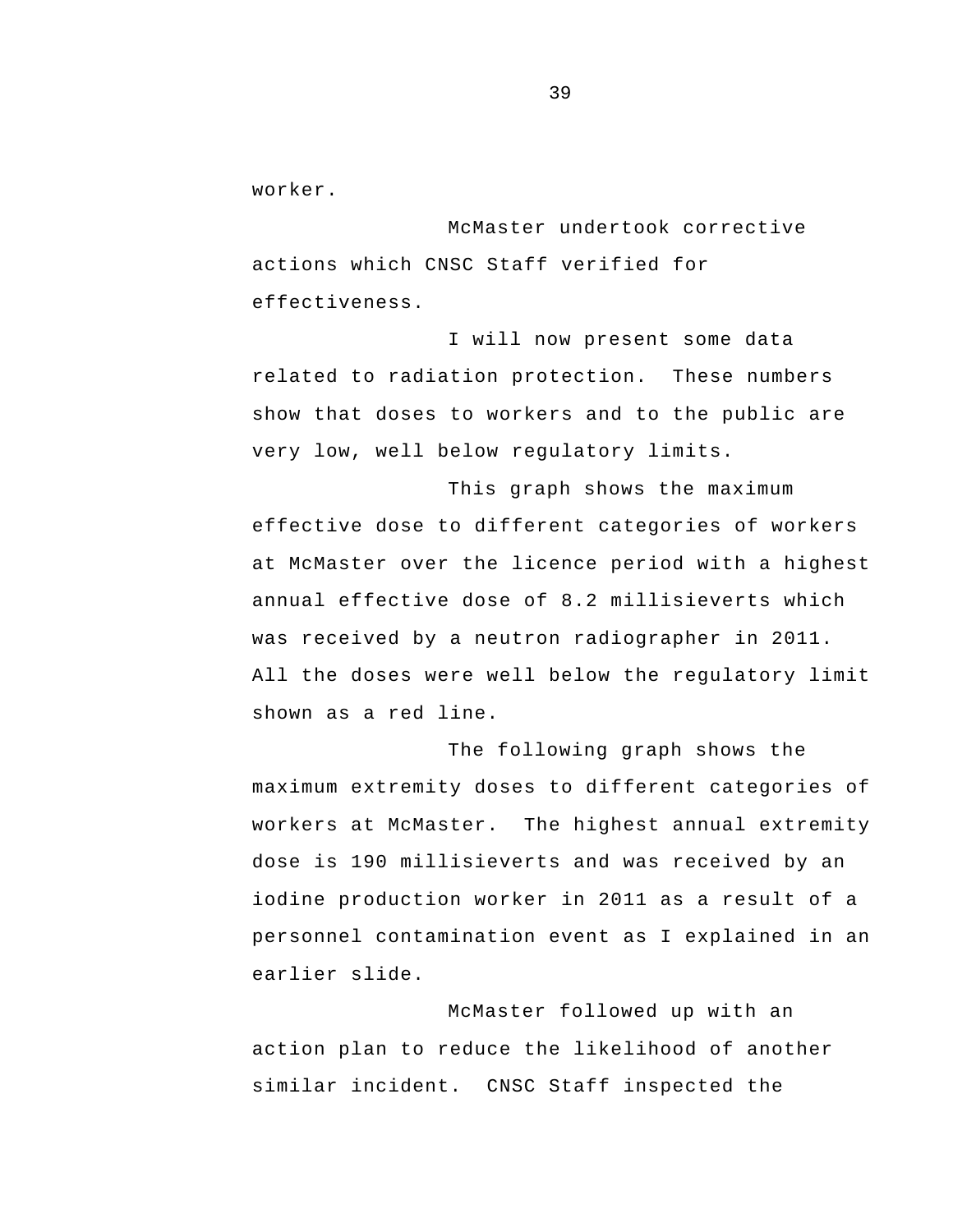implementation of the actions and we were satisfied with McMaster's response to this incident. The average worker extremity doses are low, well below the regulatory limit of 500 millisieverts.

This graph shows the estimated dose to the public from the operation of MNR. The estimated dose to the public is the maximum possible dose to a member of the public who would be standing at a location of the highest release for an entire year. The numbers range from 0.53 to .97 microsieverts which is a thousand times less than the regulatory dose limit of one millisieverts per year for a member of the public.

In concluding on McMaster's radiation protection program, CNSC Staff are satisfied that the radiation protection program is effective. Program documents have been updated to reflect current standards and no regulatory limits have been exceeded. Doses to workers are kept as low as reasonably achievable and action levels are set at a small fraction of regulatory limits so that problems are identified early. The dose to the public is very low, orders of magnitude lower than naturally occurring radiation.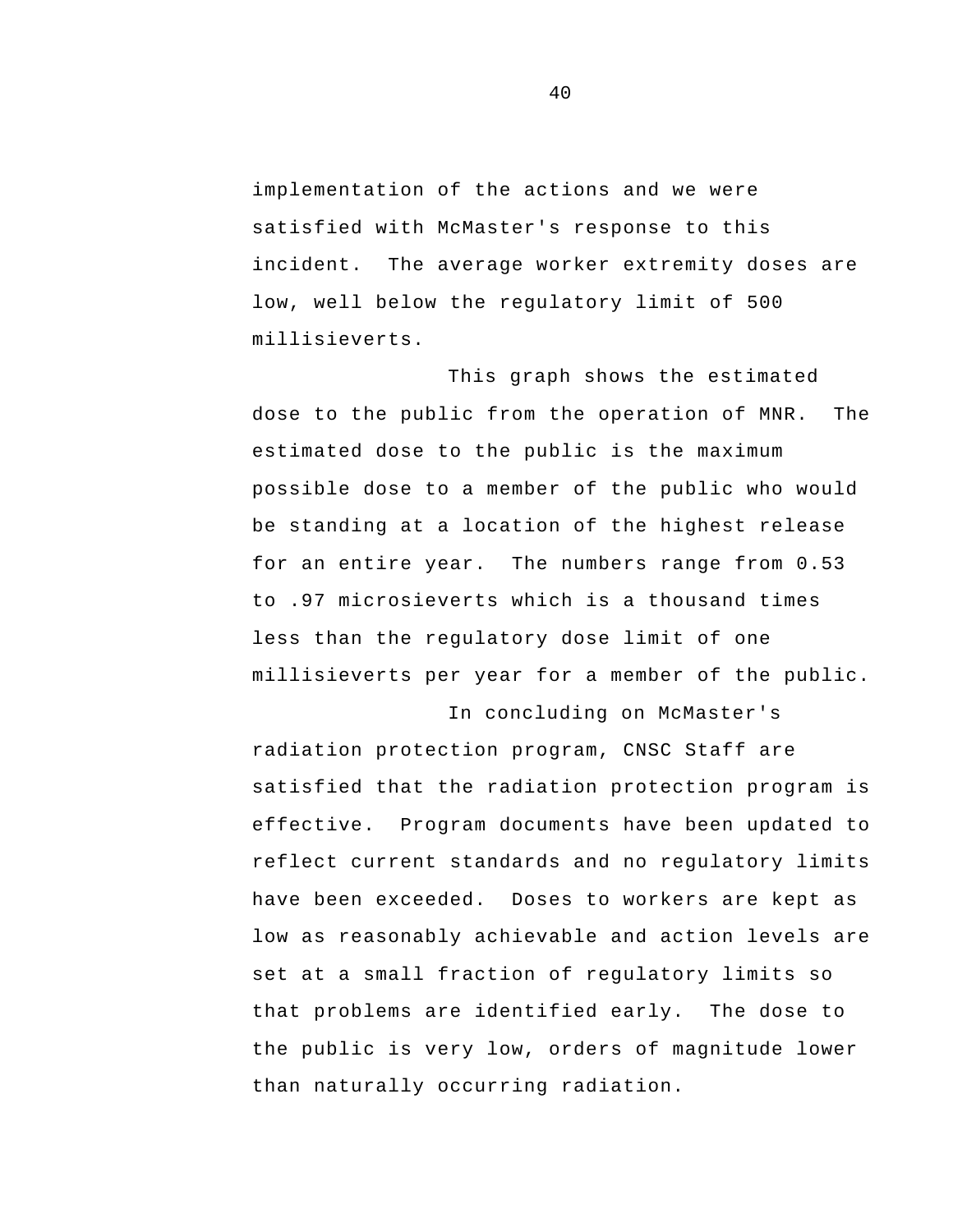CNSC Staff are satisfied that McMaster University is performing satisfactorily with respect to radiation protection.

Fire protection was identified as requiring improvement at the 2007 licensing hearing, mainly due to the high combustible loads within the facility. Since then, McMaster has made important efforts to reduce the combustible loads and improving housekeeping. This was verified during each inspection over the licence period.

 hazard analysis and a fire safety analysis. CNSC McMaster has also submitted a fire Staff verified and accepted both documents.

 annual basis. CNSC Staff have found these to McMaster submits third party reviews of their fire protection program on an demonstrate adequate provisions for fire protection.

Overall, CNSC Staff are satisfied that McMaster has made the required improvements and conclude that McMaster University is performing satisfactorily with respect to fire protection.

To conclude on the areas of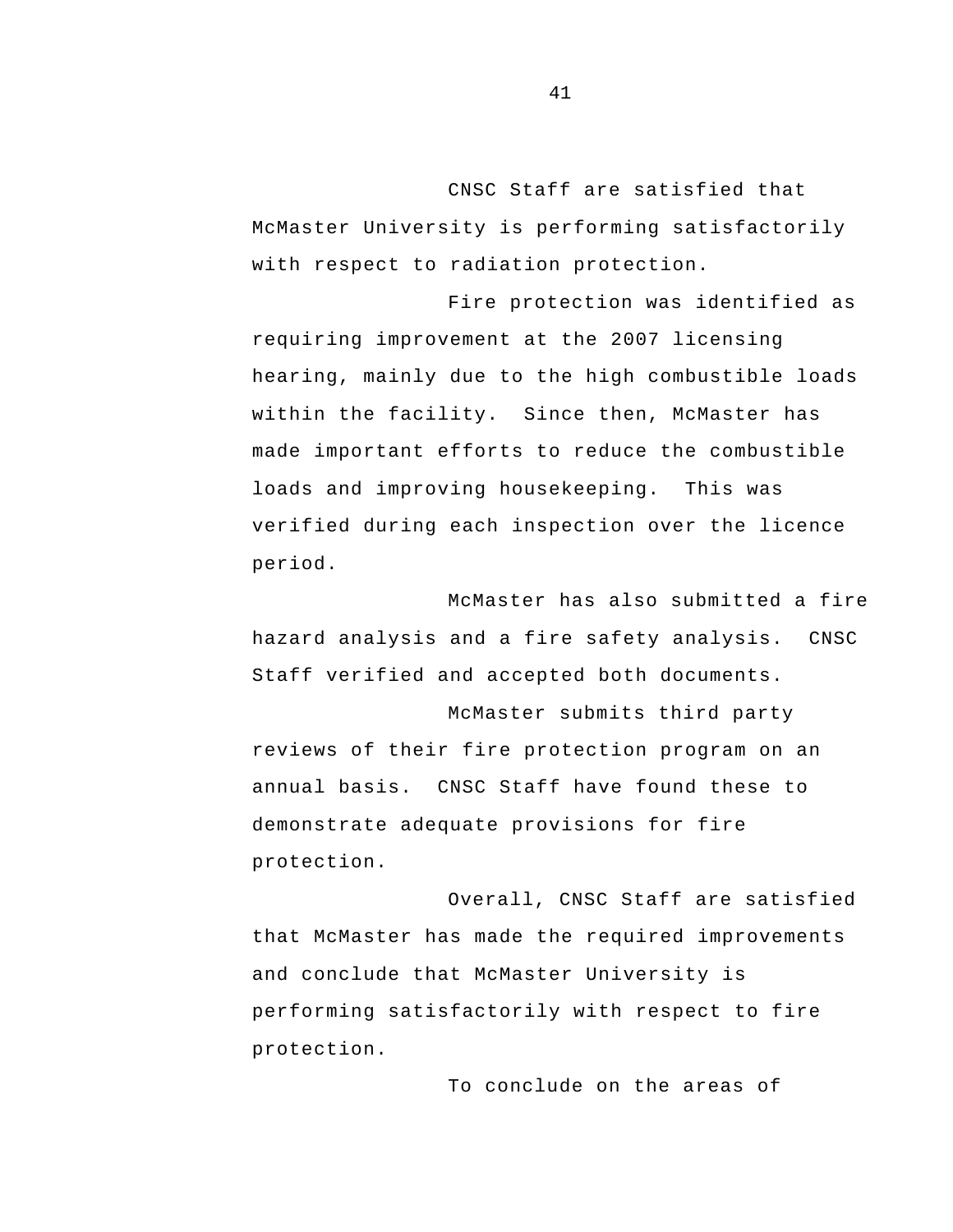improvement, McMaster has made significant efforts to address the deficiencies identified in the areas of quality management, training, criticality safety, radiation protection and fire protection. Compliance inspections performed by CNSC Staff confirmed that McMaster completed the improvements identified for all of these areas.

I will now move to CNSC Staff's assessment of all 14 safety and control areas for McMaster presented on this slide and the next one.

These safety and control areas are standard for all licensees and represent important areas that contribute to the protection of health, safety, security and the environment, including measures for non-proliferation.

As you can see from this table, McMaster has achieved satisfactory ratings in management system, human performance, operating performance, safety analysis, physical design, fitness for service and radiation protection. Improving trends are also noted on management system, human performance, safety analysis and radiation protection. Other safety and control areas on this slide are shown to be stable.

All safety and control areas on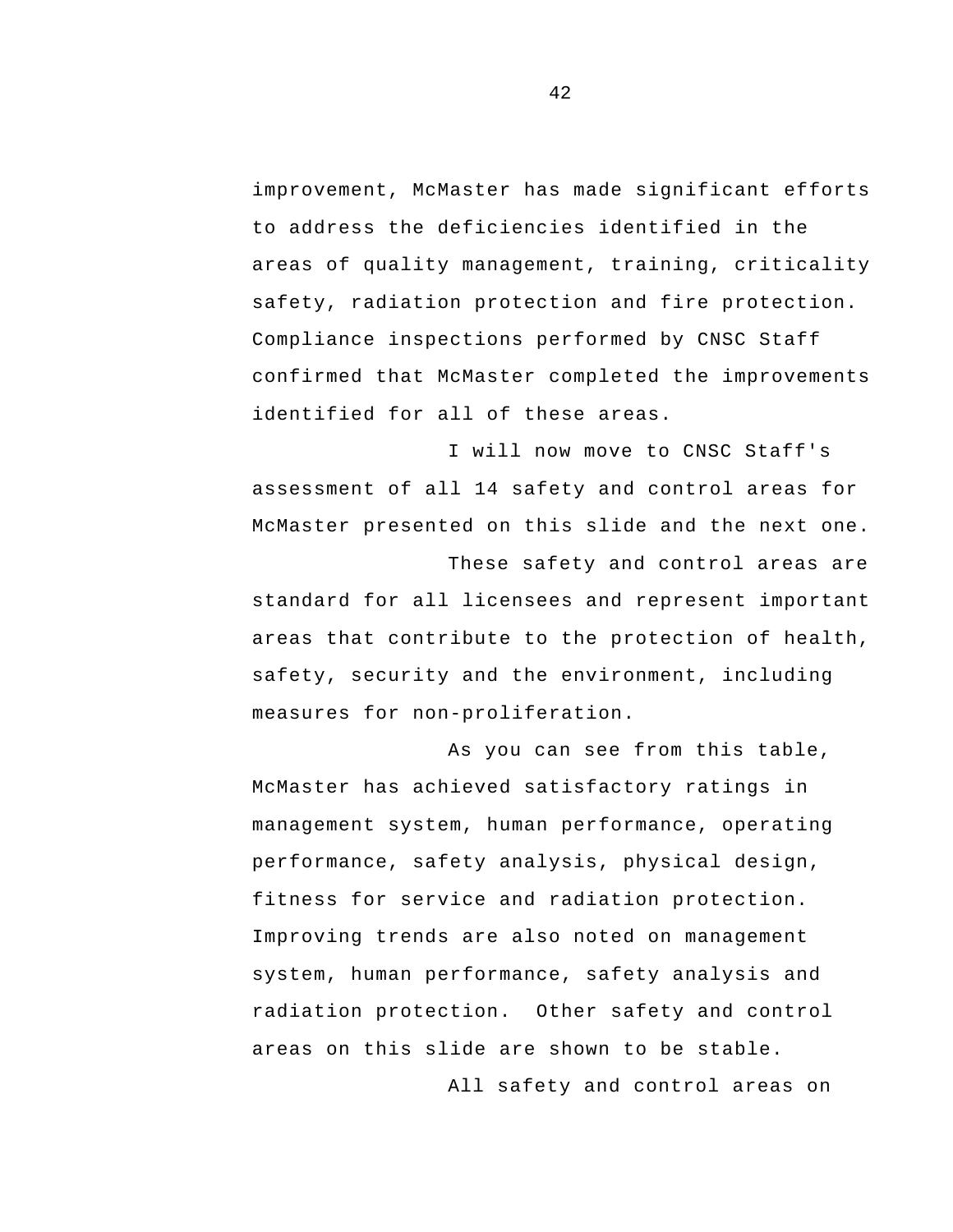this slide are also satisfactory and security is assessed as fully satisfactory given the significant upgrades and improvements made to the program over the licence period. An improving trend was also observed in the areas of emergency management and fire protection.

In the next few slides we will look at some specific safety and control areas of particular importance at McMaster and that we have not yet discussed; namely, safety analysis, physical design, fitness for service, environmental protection and emergency management.

Pool-type reactors like MNR are widely used around the world under different names and designs and they are known for their simplicity, their reliability and the safety of their design.

The McMaster reactor operates at low power, a maximum of 5 megawatt thermal, making any severe accident extremely unlikely. The type of low enriched uranium fuel used in MNR cannot burn or produce hydrogen as Fukushima did should the core become uncovered. The reactor operates at near ambient temperature and pressure, eliminating the possibility of any significant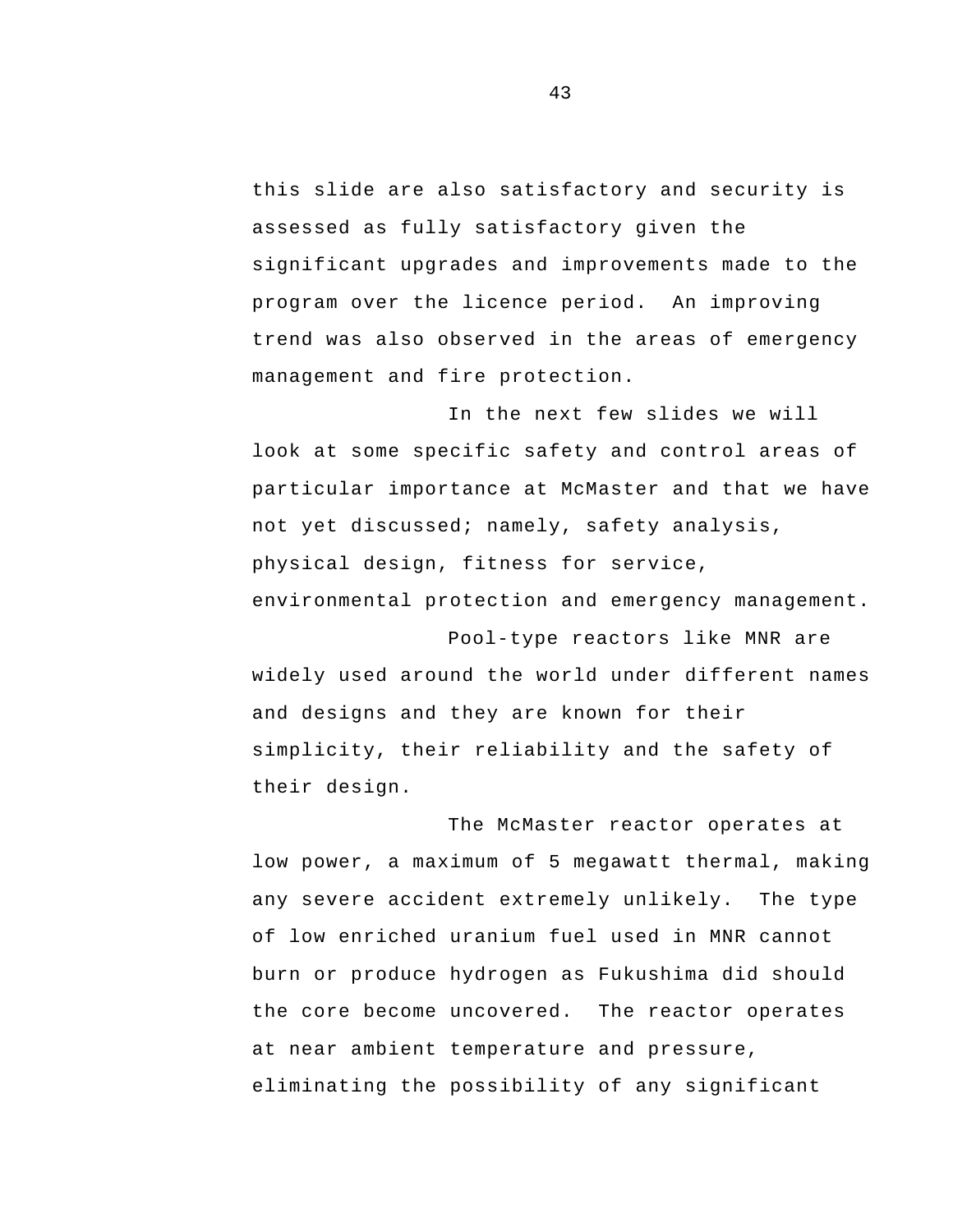release of energy in case of a system failure.

As one of the safety features, MNR uses forced gravity cooling which means that the cooling water flows downward through the core into a holding tank and the water is then circulated back to the pool after running through a heat exchanger. This forced gravity flow ensures that in the event of a power failure, the cooling water keeps flowing for a few minutes which allows for most residual heat to be evacuated. Once the gravity flow stops, cooling turns to natural water convection without any intervention from operators or any complex systems making it failsafe.

Although MNR has back-up power in case of power outage, it does not require any source of power or any other services to stay in a safe shutdown. In case of a prolonged power outage, and without using the power generators, the large pool of water would increase in temperature by about nine degrees and then cool down. The reactor core can also be moved to a different location in the pool and the two sections of the pool can be isolated from each other with a gate in the event of a leak in the pool or in the cooling system.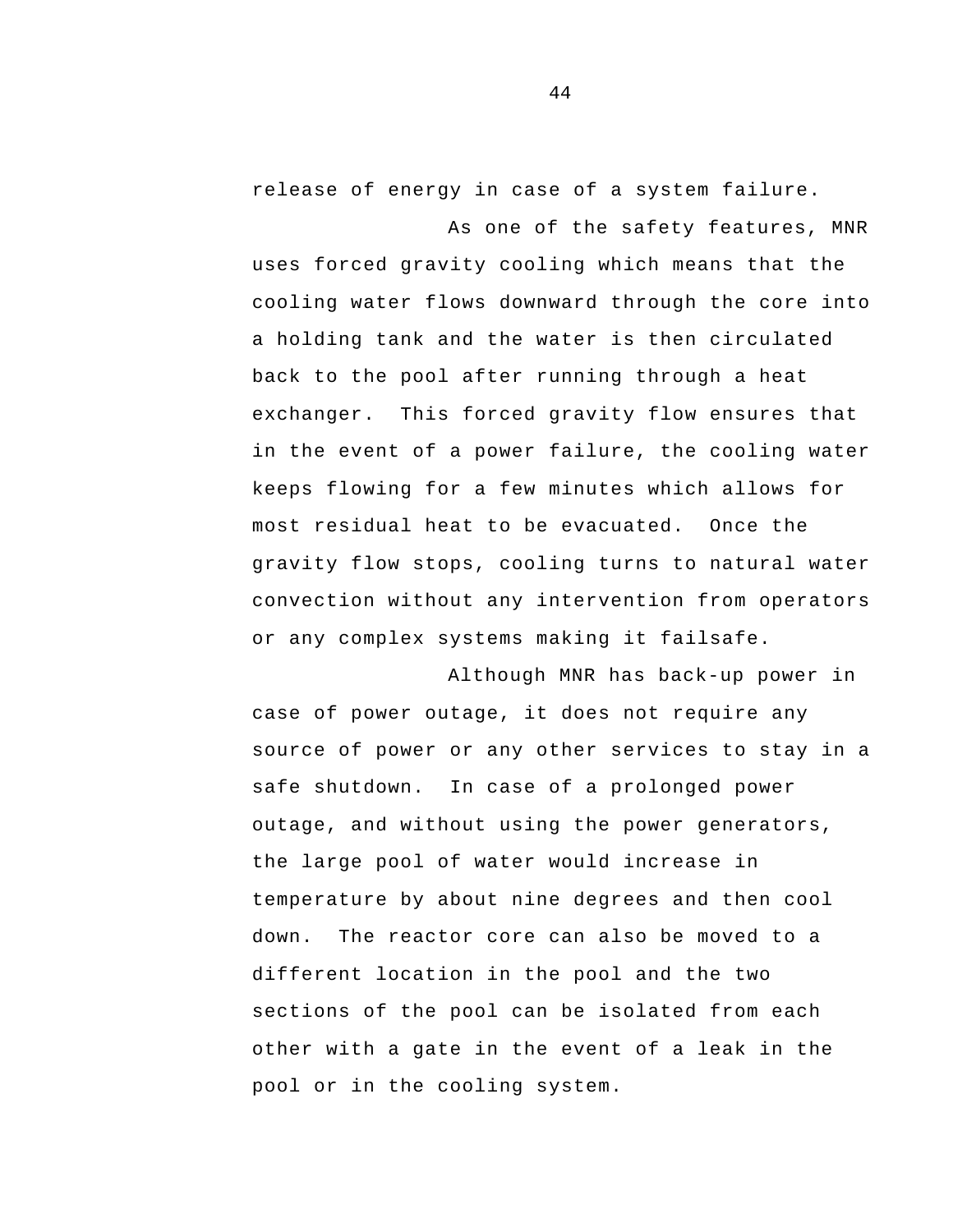that the reactivity, and hence the reactor power, As another safety feature, the negative reactivity feedback inherent to MNR means tends to decrease as the core heats up. McMaster was converted to low enriched uranium in 2007, all HEU was safely repatriated to the US shortly after. Since then no significant amount of HEU is kept at McMaster.

The reinforced concrete containment building ensures that the reactor is isolated from the environment. During normal operations a series of charcoal and hepa filters ensure that the releases to the environment are kept to very low levels. With a power failure, or in the event of airborne contamination within the building, all ventilation shuts down and dampers close automatically, keeping the building in a boxed-in configuration and preventing any release of contamination.

Following the conversion of the core from HEU to LEU in 2007, CNSC staff requested McMaster University to perform analytical work to confirm that the safety analysis report remains valid. McMaster communicated their results to CNSC staff over the licence period, which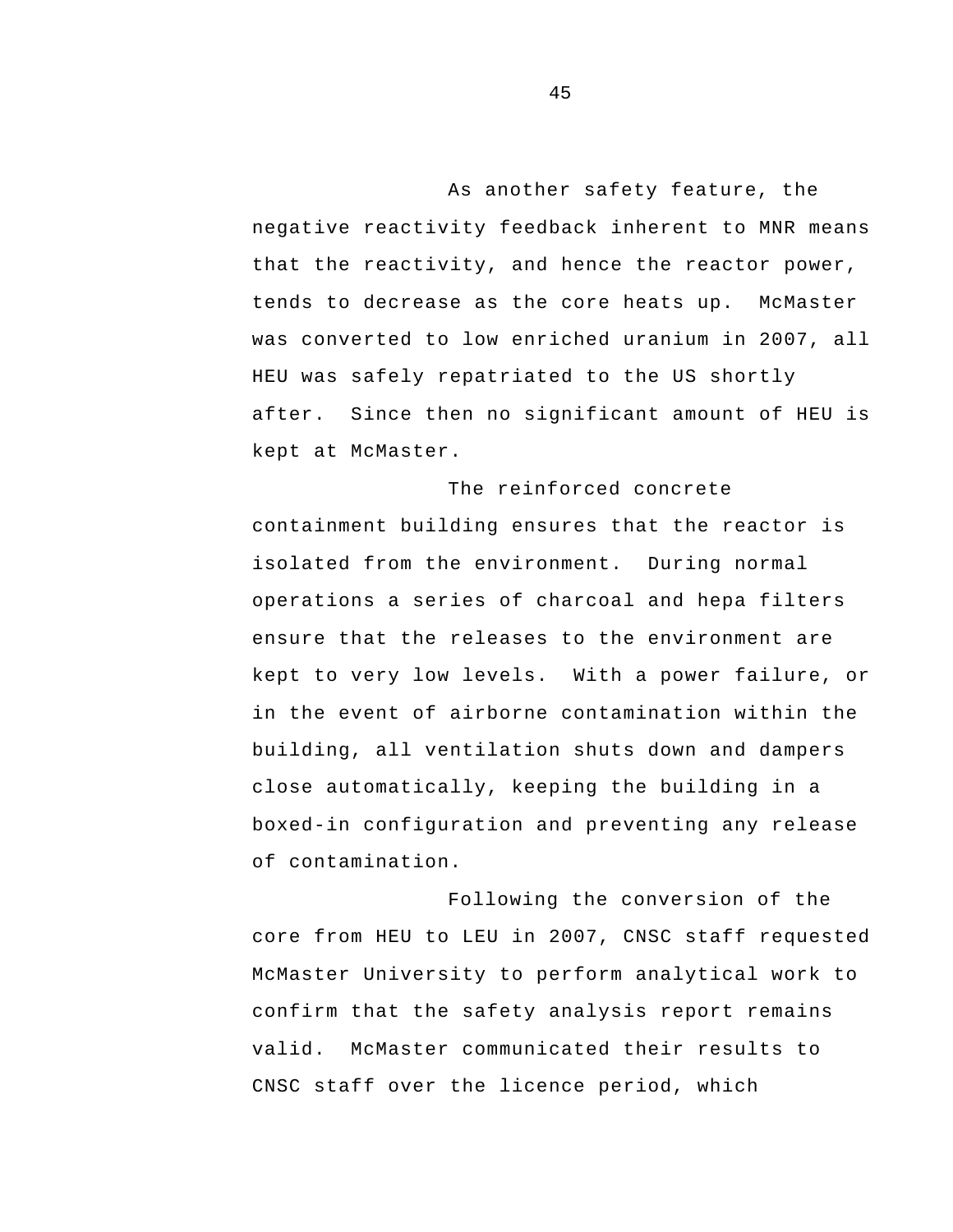confirmed the conservative assumptions used in the MNR safety analysis report. The report confirms that the design is robust.

In 2012, and as part of several upgrades made to the facility, McMaster upgraded their source of backup power from the original generator to the University's set of four diesel generators of one Megawatt each. This improves the reliability of the backup power. McMaster updated the safety analysis report to reflect this change in 2012 and the licence was amended to reflect the updated document.

Further to the Fukushima accident of 2011, McMaster University was requested, pursuant to subsection 12-2 of the *General Nuclear Safety and Control Regulations*, to review the lessons learned of the Fukushima accident and re-examine MNR safety case. And in particular, the underlying defence and depth, and to report on any plans to address significant gaps.

McMaster submitted a defence and depth analysis which confirmed that McMaster makes strong provisions for the protection of workers, the public, and the environment, even under an event of worst conceivable proportions. The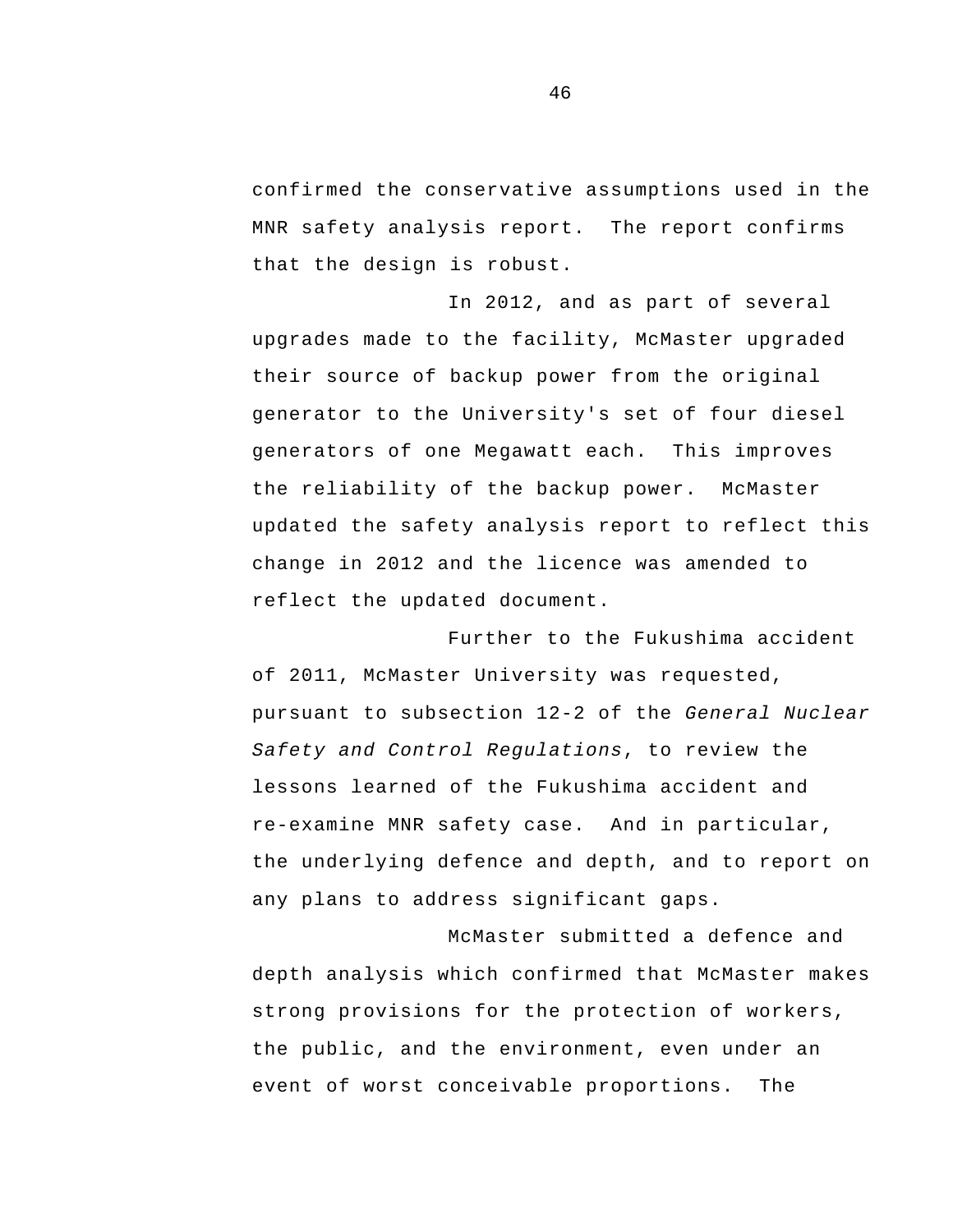design of MNR is inherently safe, meaning that it does not require the intervention of active systems to keep it safe.

Some improvement opportunities were identified, however, in the areas of emergency procedures and accident management, and McMaster has made the improvements. In particular, with their use of fire water as an ultimate solution to cool the core, in the extreme event that the pool would lose its water. Although MNR does not require any electrical power, or any other services to keep it in a safe shutdown, McMaster installed an external connection to bring in external power. Mostly for monitoring purposes should the backup power become unavailable.

Additional work is being completed to bring in a fire water outlet close to the core so that cooling could be maintained should the pool lose its integrity. These improvements result in an increase in defence and depth of an already very robust design.

I will now speak to McMaster's fitness for service. McMaster University maintains the MNR facility in accordance with the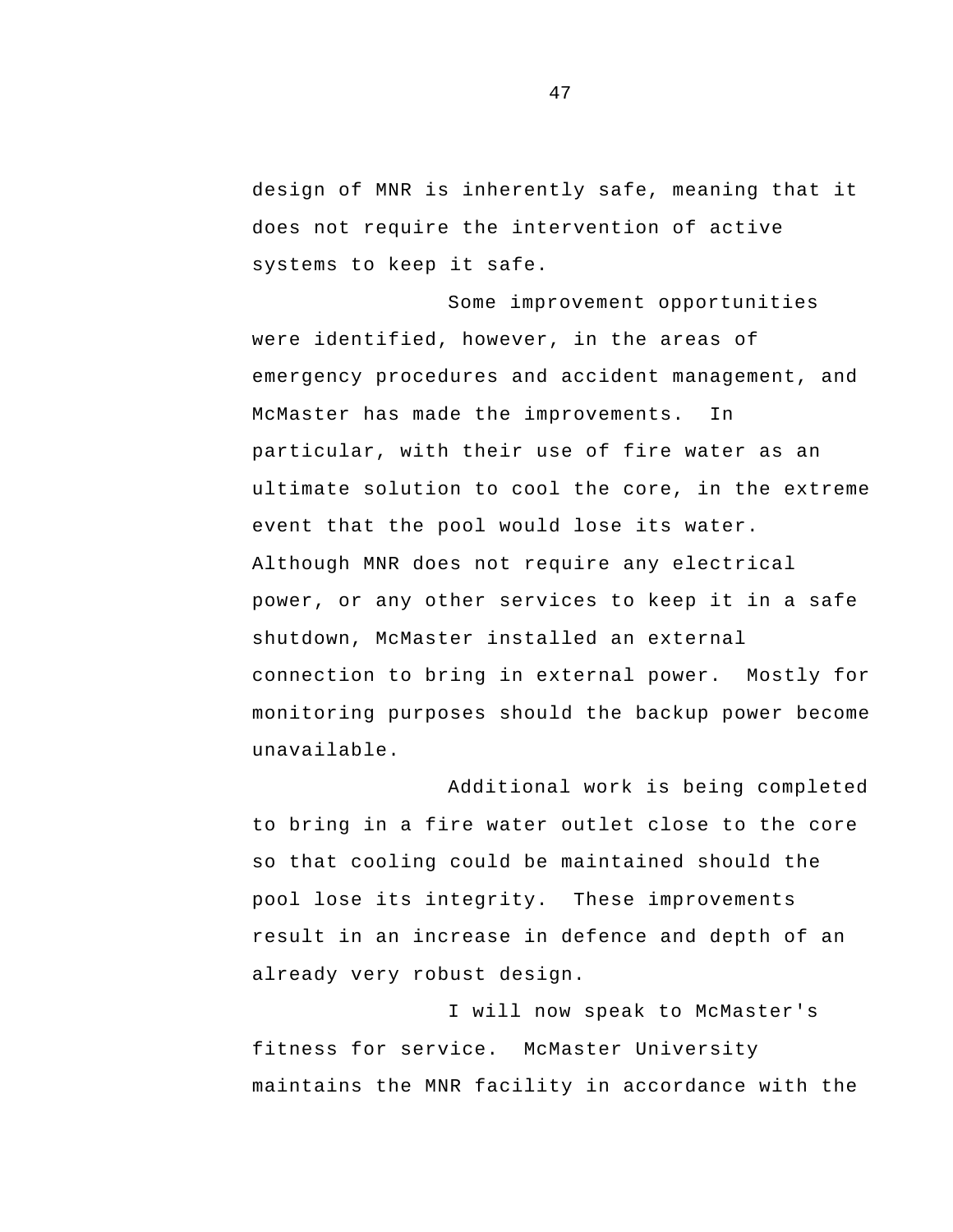maintenance program, and an aging management program, that ensure the facility remains fit for service throughout its lifecycle.

 systems important to safety. The condition of all In 2010 CNSC staff requested a report on the conditions of systems, structures and components. McMaster submitted a technical report that described the condition, the aging mechanisms and the inspection requirements for all systems was assessed as either good or very good. Non-destructive examination was

conducted on the primary cooling system and no significant degradation was identified. As part of MNR's aging management plan, McMaster performs several inspections and tests, including the annual containment building leak test. This test demonstrates that the building is maintaining its integrity. Also the safety shut down system is tested on a quarterly basis and the high power trip test is performed twice a month. CNSC staff review the results of these tests on a continuous basis.

As would be expected with an aging management program, McMaster has been proactive over the licence period with upgrade to several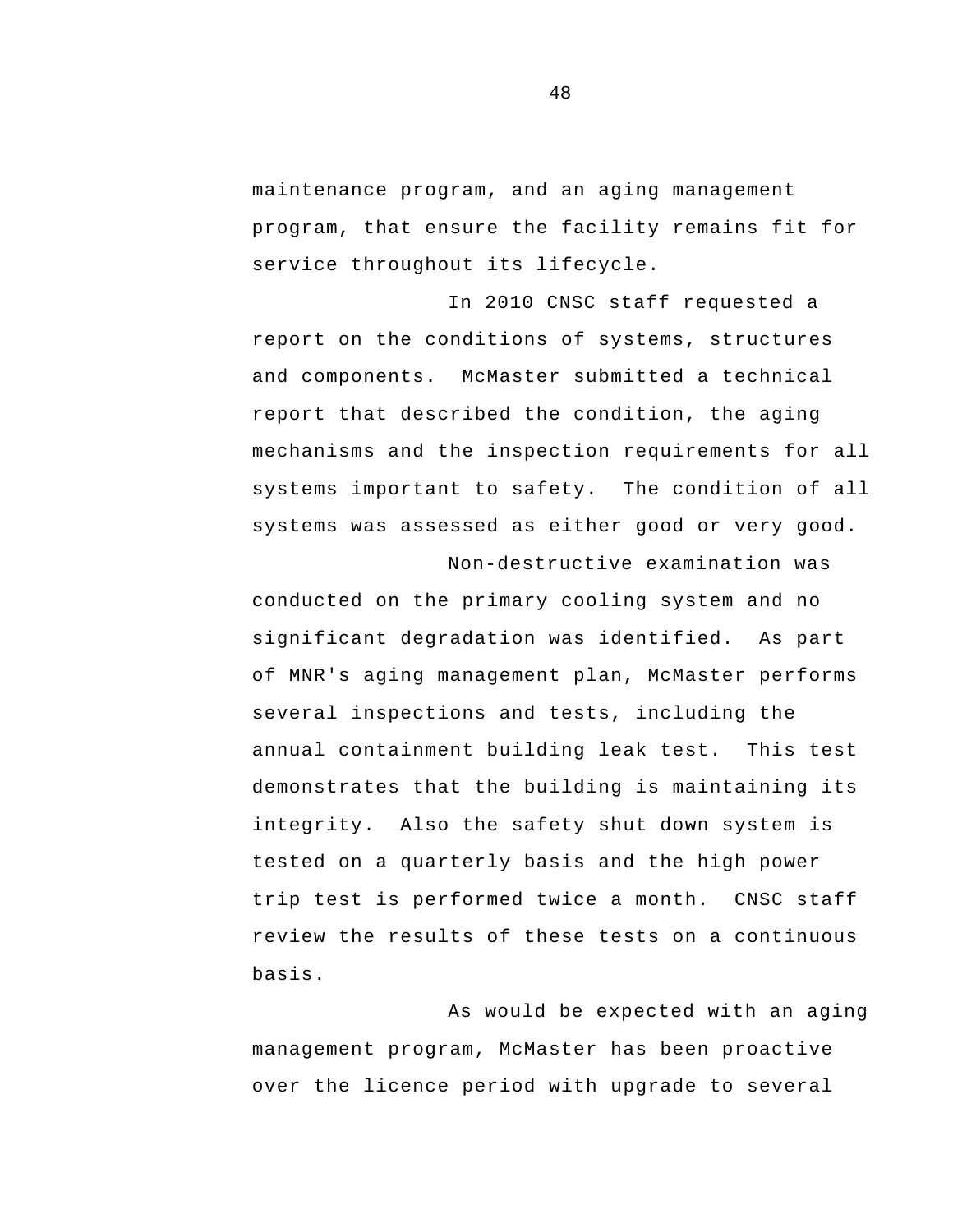equipment components. They have upgraded their electrical distribution system, their primary and secondary cooling system piping and pumps, and their fire protection equipment.

 and area radiation monitors. And they've upgraded McMaster also made important upgrades to their security monitoring system, upgraded their environmental monitoring system, their backup power from their single generator to the University's four diesel generators. CNSC staff are satisfied with McMaster's performance with regards to safety analysis, design, and fitness for service.

In the next few slides I will discuss McMaster's performance in the area of environmental protection. McMaster has an environmental protection program consisting of an effluent and emission monitoring program. There are five environmental monitoring stations around the facility.

Iodine-125 from isotope production and Argon-41 from the activation of naturally occurring Argon in the air are the only nuclear substances released to the environment in any measureable quantities. Charcoal filters minimize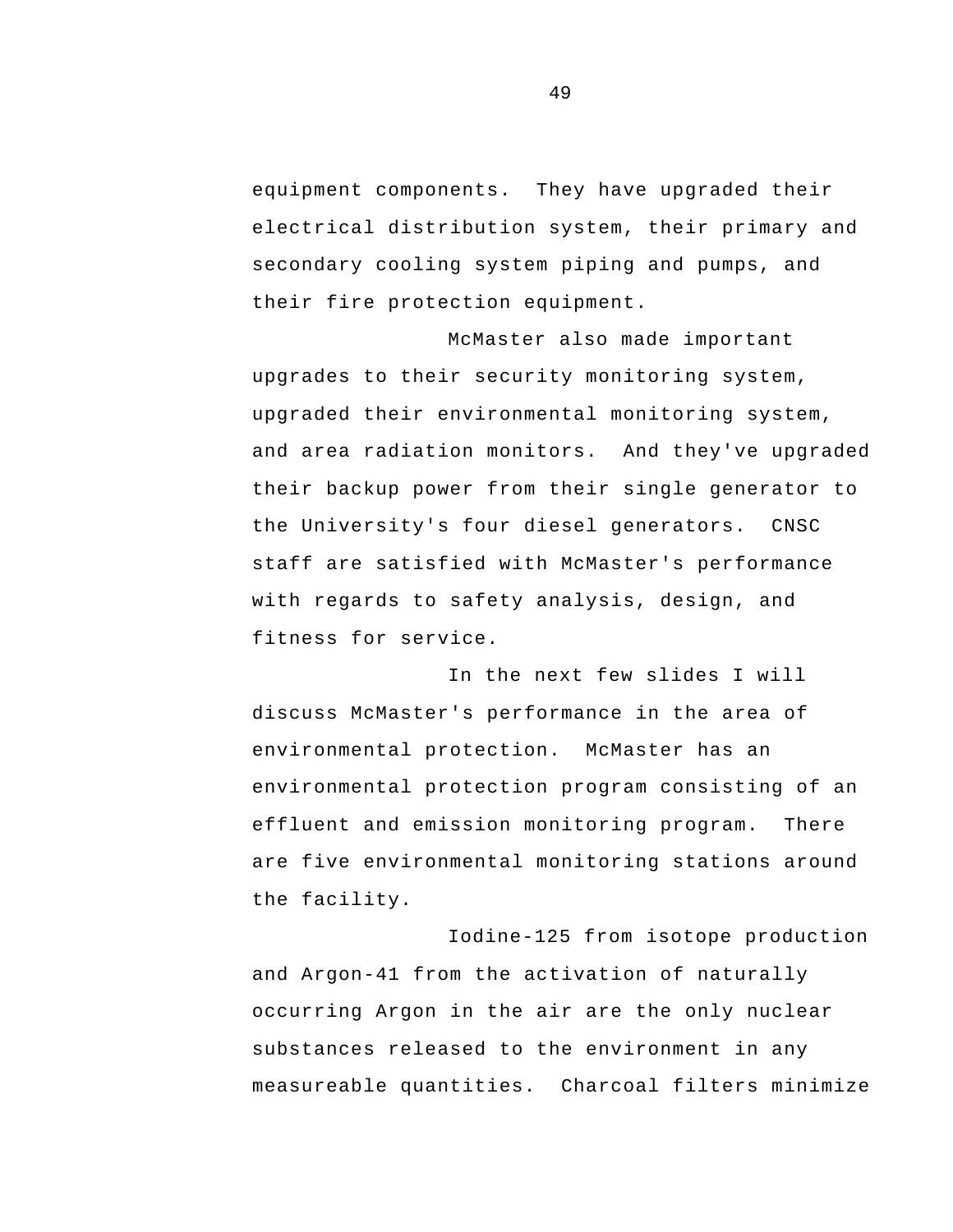the release of radio iodines and hepa filters ensure that any particulates that could be present in the ventilation system are controlled to very low levels.

 for Iodine-125 and Argon-41. There are no liquid CNSC staff requested that derived release limits, or DRL, be calculated using the most recent CSA standard, N288.1 methodology. McMaster established DRLs as well as action levels releases from the facility. Any water is treated within the facility through ion exchange and recycled to the reactor pool.

The following graph shows the annual release of Argon-41 over the license period. The trend has been mostly stable with annual releases about 10 times below the action level. The action level is set at a level corresponding to a dose of 12 microsieverts per year.

Similarly, this graph shows the annual releases of Iodine-125 over the licence period. The annual releases are less than 50 times below the action level. The action level is set at a level corresponding to a dose of 1 microsievert per year.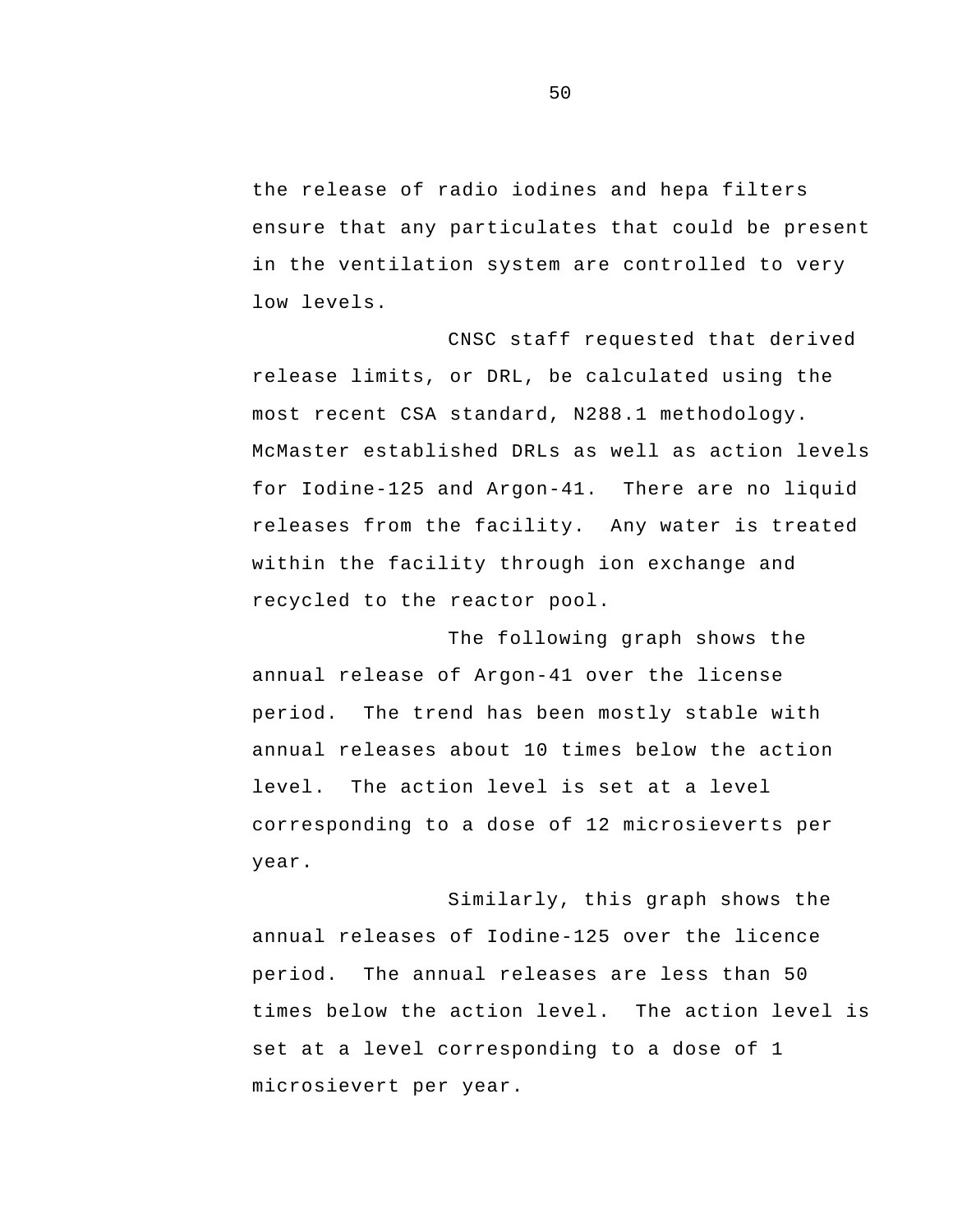And this graph shows the releases of radioactive particulates over the licence period. The releases are extremely small, less than 1,000 times under the action level, which is set at a level that would cause a dose of .1 microsievert per year.

To conclude on McMaster's environmental protection program, CNSC staff are satisfied that McMaster University implements environmental protection measures and practices that comply with CNSC requirements and applicable regulations. The dose to the public is very low, less than the dose that we get from natural background radiation. McMaster is performing satisfactorily with respect to environmental protection.

I will now talk about McMaster's emergency management program. From an emergency management perspective, the risk associated with MNR is rated as low. It is a low-power reactor with a well proven, safe design, and it is fully contained within a containment building. McMaster is required to have an emergency preparedness program and they are required to demonstrate that they can respond adequately should a nuclear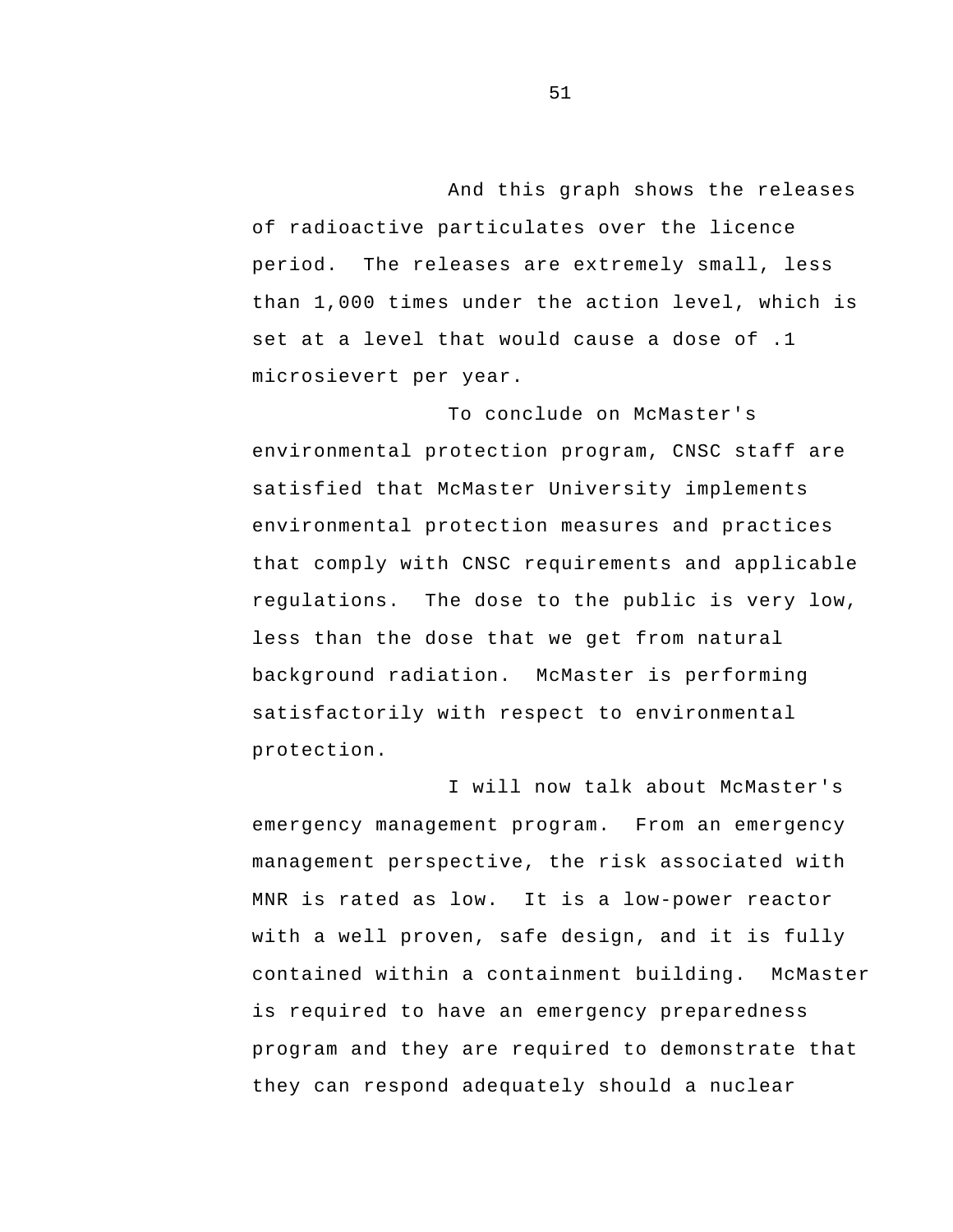emergency occur onsite.

 of emergency. CNSC staff assessed a full scale McMaster has a well-developed emergency preparedness program. CNSC staff have assessed McMaster's emergency plan and found it to be satisfactory. McMaster has trained responders on site, as well as the equipment required in case emergency exercise in 2010. The exercise revealed that McMaster is prepared to respond adequately to an emergency situation.

 improvement -- some areas of improvement and CNSC staff noted some issued action notices to McMaster for their response. McMaster took action to correct these findings, which included the purchase of new emergency response equipment. CNSC staff performed a compliance verification in early 2014, which revealed that all actions from the previous exercise were completed.

 CNSC staff were -- CNSC staff also verified McMaster's notification system and met with Hamilton's Fire Chief. McMaster will hold another exercise in the fall of 2014, which CNSC staff will be assessing. In concluding on this SCA, CNSC staff are satisfied that McMaster has an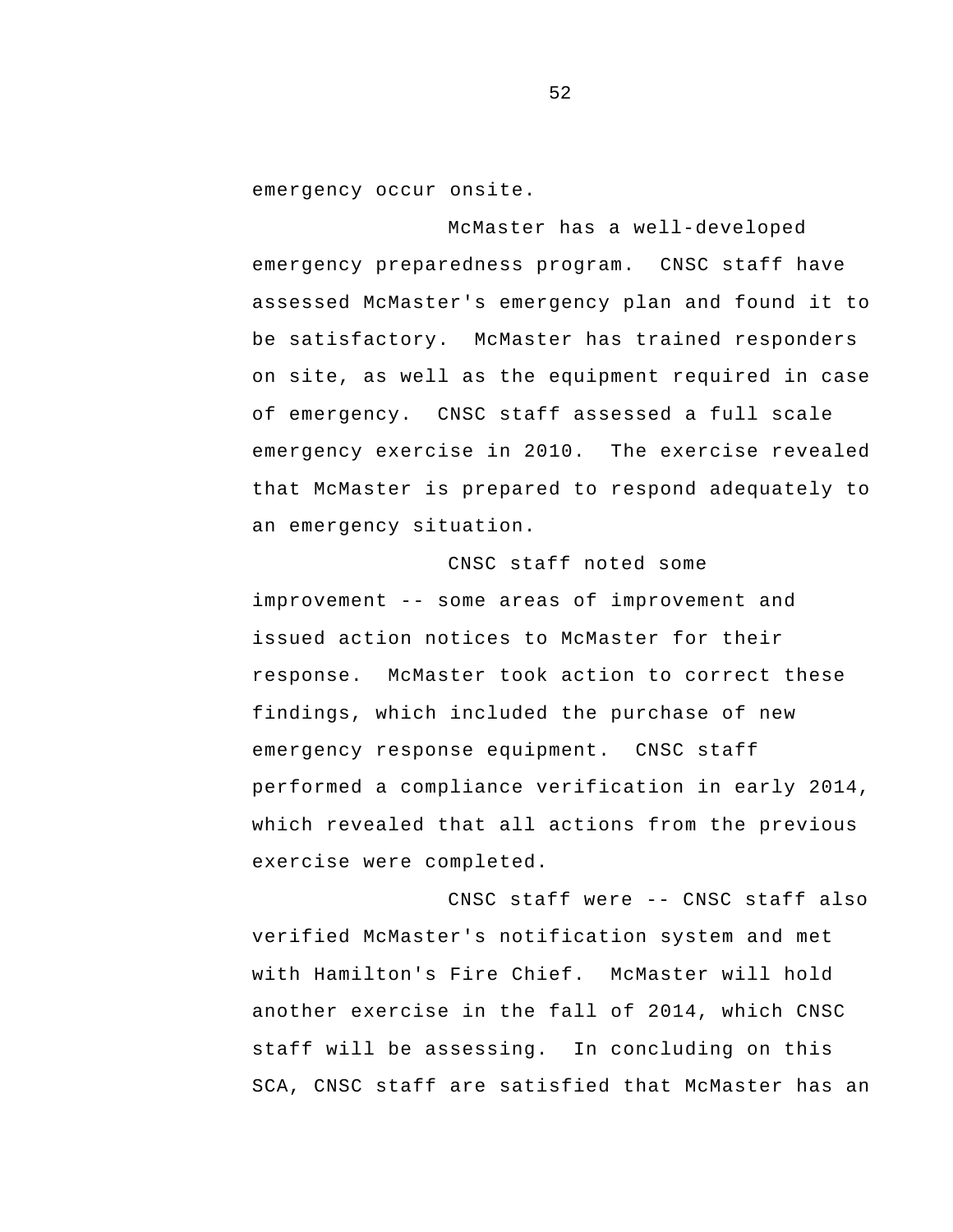emergency preparedness program that meets expectations and they're assessed as satisfactory.

I will now speak to McMaster's

financial guarantee. As for other Class 1 facilities in Canada, McMaster University is required to have a financial guarantee for the decommissioning of their reactor. As with other university-based research reactors, McMaster has been building up a fund for decommissioning.

 decommissioning plan, or PDP. This Under McMaster's current guarantee, it is required to make contributions of \$350,000 a year into a decommissioning fund. CNSC staff review the status of their fund every year. The current value of the fund is \$8.5 million. The financial guarantee is based on the estimated cost of decommissioning of the reactor, which is documented in the facilities preliminary decommissioning cost was estimated at 12.5 million at the last revision of the PDP, and the PDP is revised every five years.

CNSC staff are satisfied the McMaster has acknowledged full liability for the reactor and will continue to contribute to this fund as per the agreed schedule. CNSC Staff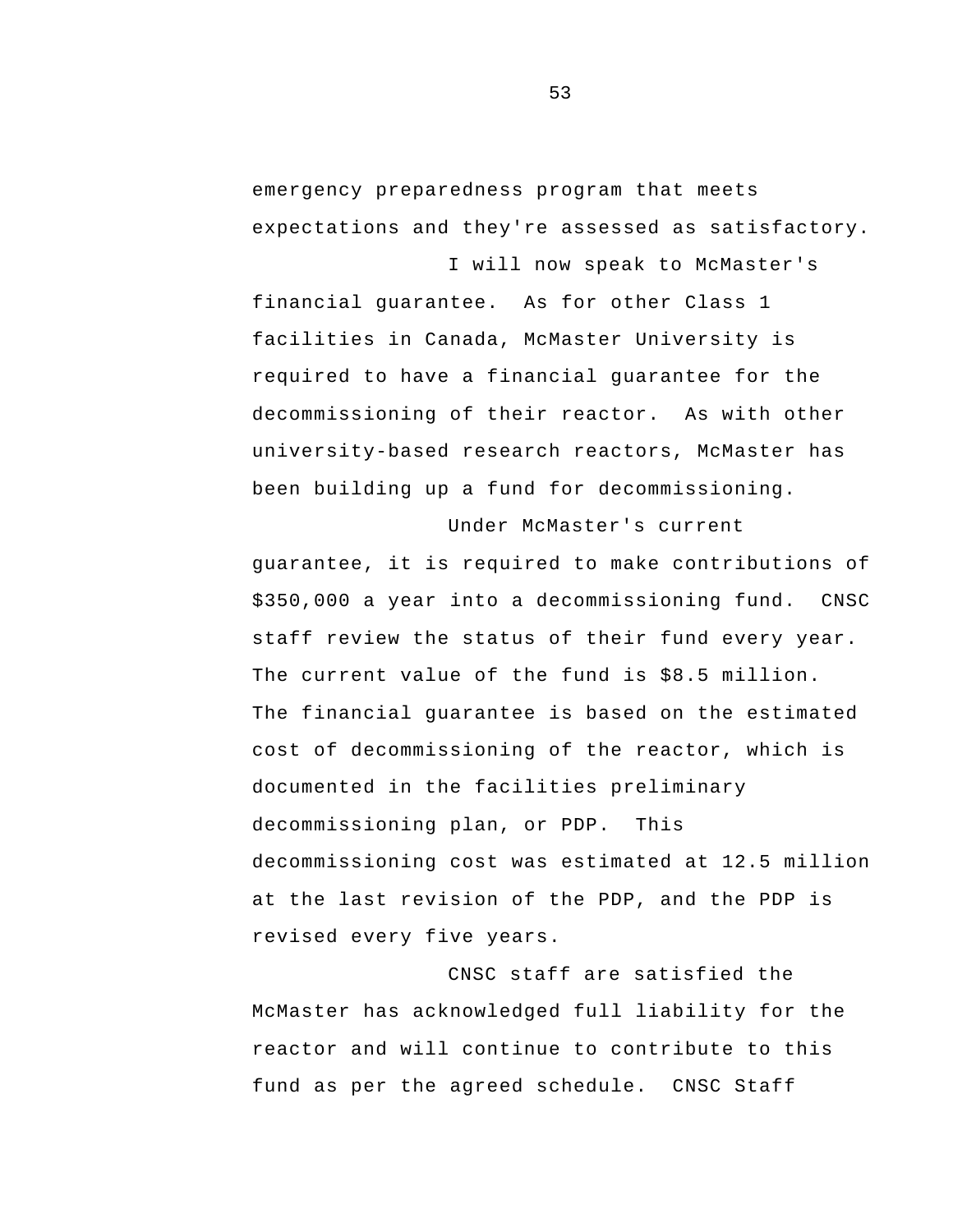conclude that the financial guarantee for McMaster remains acceptable.

In other matters of interest, McMaster University has a comprehensive public information program through which they keep the public informed of any important matters, such as release to the environment and unusual events. The information is available in McMaster's annual reports, which are posted on the University's website. McMaster is found to be very engaged with the community, participating in public information sessions, fund raisers, and hosting visits. They usually receive over 2,000 visitors every year, including high school students and other interested groups.

McMaster also engages the Hamilton Emergency Services in regular information and discussion sessions. The CNSC's regulatory document RD99.3 was issued in 2012, and describes the requirements for a public information program for licensees, which includes a disclosure protocol.

 proactive disclosure has only been one -- done on Although McMaster's public information program meets the expectations,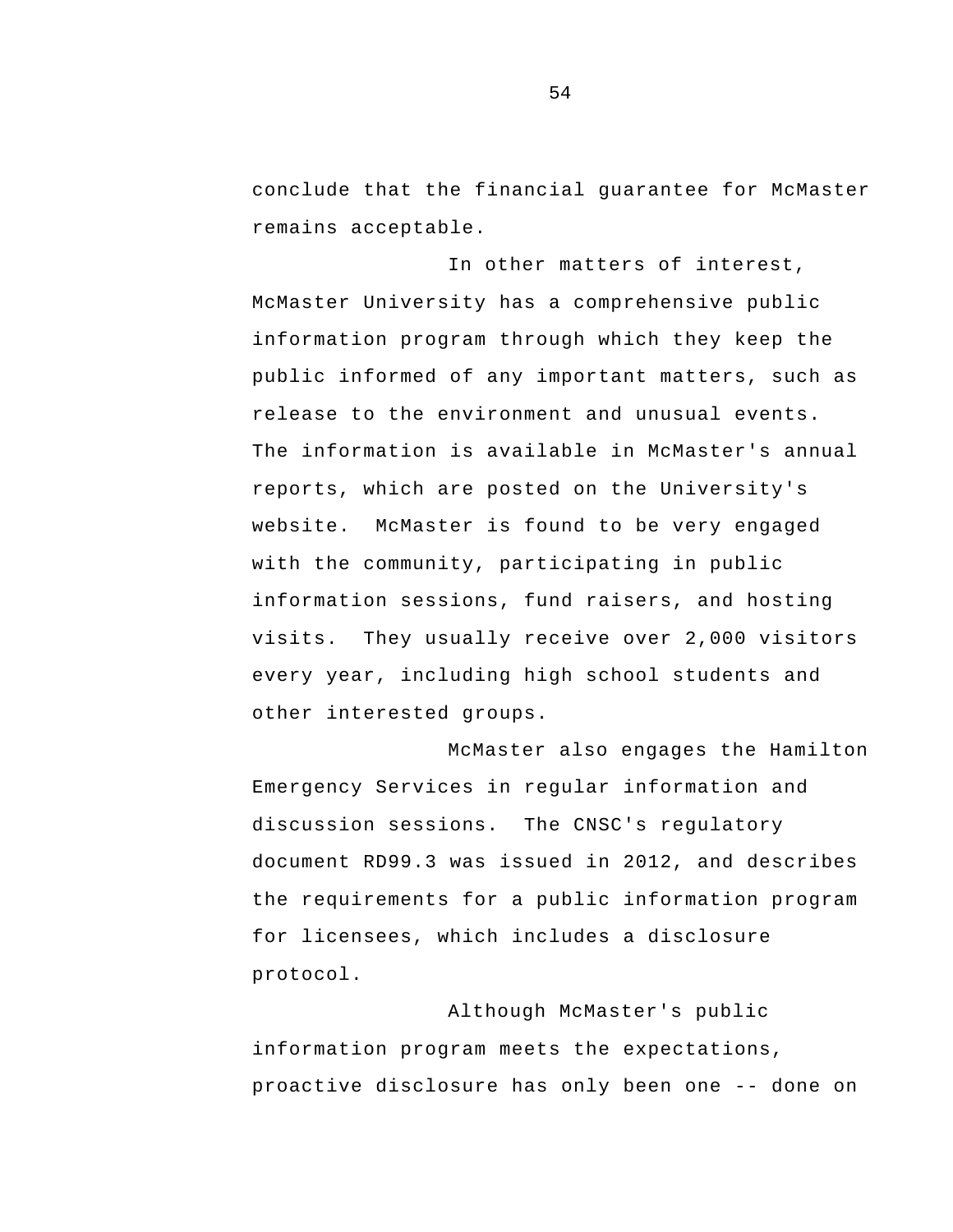protocol is in progress and is expected to be an ad hoc basis, such as their radiation protection event reported to the Commission in 2011. The development of a formal disclosure submitted within the first year of the new proposed license period.

In concluding this presentation, CNSC staff are satisfied that McMaster has operated the facility safely and responsibly during this licence period and will continue to do so in the new proposed license period. McMaster has made several improvements to the facility under their aging management program that continue to enhance safety.

Their core programs are mature and meet the requirements under the licence, the NSCA, and all applicable regulations. McMaster Universtiy continues to make adequate provisions for the protection of the environment, the health and safety, security, and international obligations.

CNSC staff are committed to providing performance reports to the Commission on research reactors, including the slowpoke reactor starting in 2015. CNSC staff will include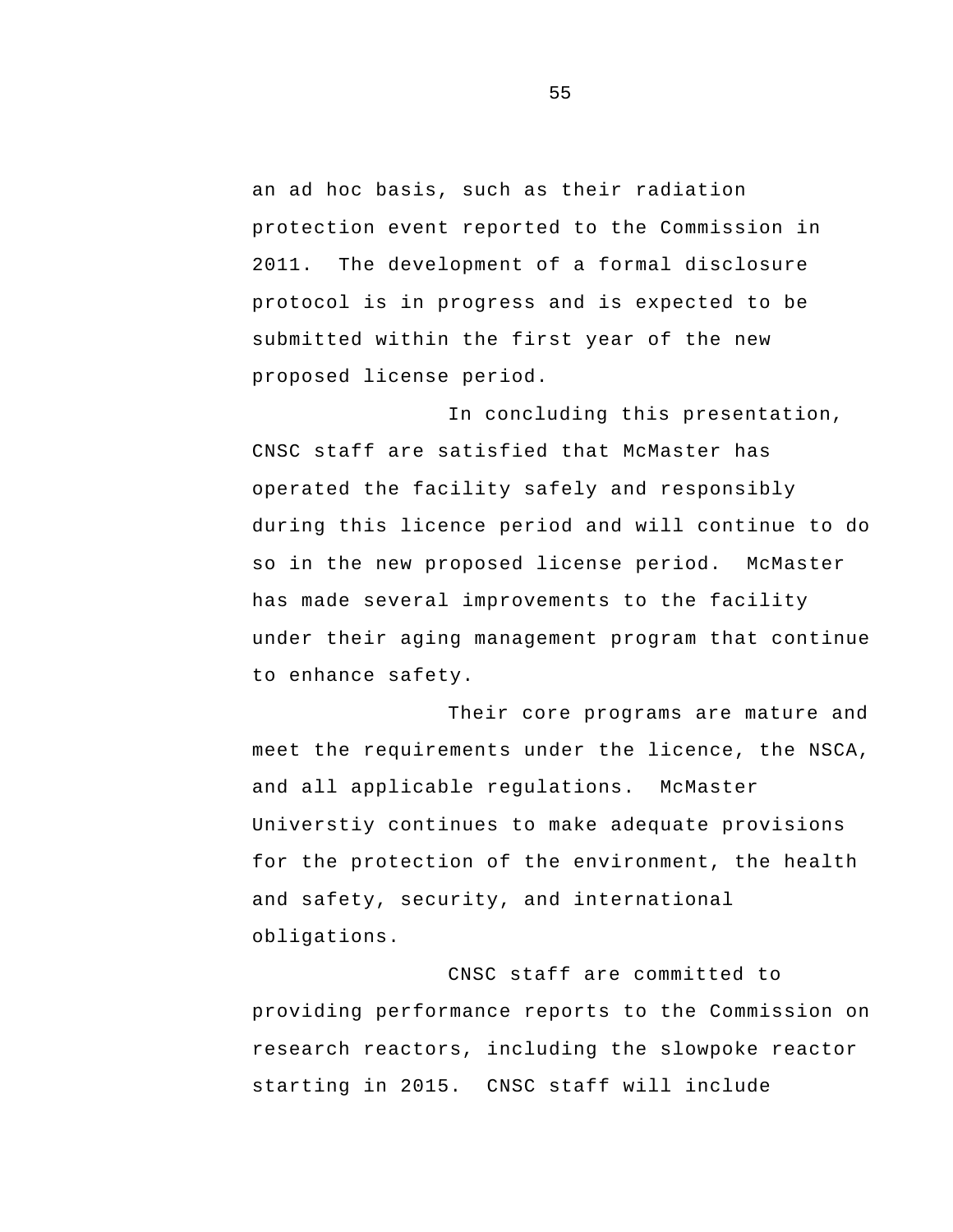McMaster as part of these updates to the Commission.

CNSC staff have developed a new licence following the standard format, which includes 28 licence conditions covering all 14 safety and control areas. This licence is accompanied with a licence condition handbook, or LCH, which documents the detailed verification criteria for the conditions listed in the licence. The LCH also provides guidance to the licensee for meeting the criteria and specifies the applicable reference documents, such a regulatory documents and standards. As is normal practice, the handbook will be finalized after the Commission's decision to ensure consistency with the decision and its basis.

Therefore, CNSC staff recommend that the Commission accept the recommendations outlined in the CNSC staff CMD, and approve the issuance of the operating licence for a period of 10 years, and endorse the delegation of authority to CNSC staff as outlined in the proposed licence condition handbook.

This concludes my presentation. We are now available to answer any questions that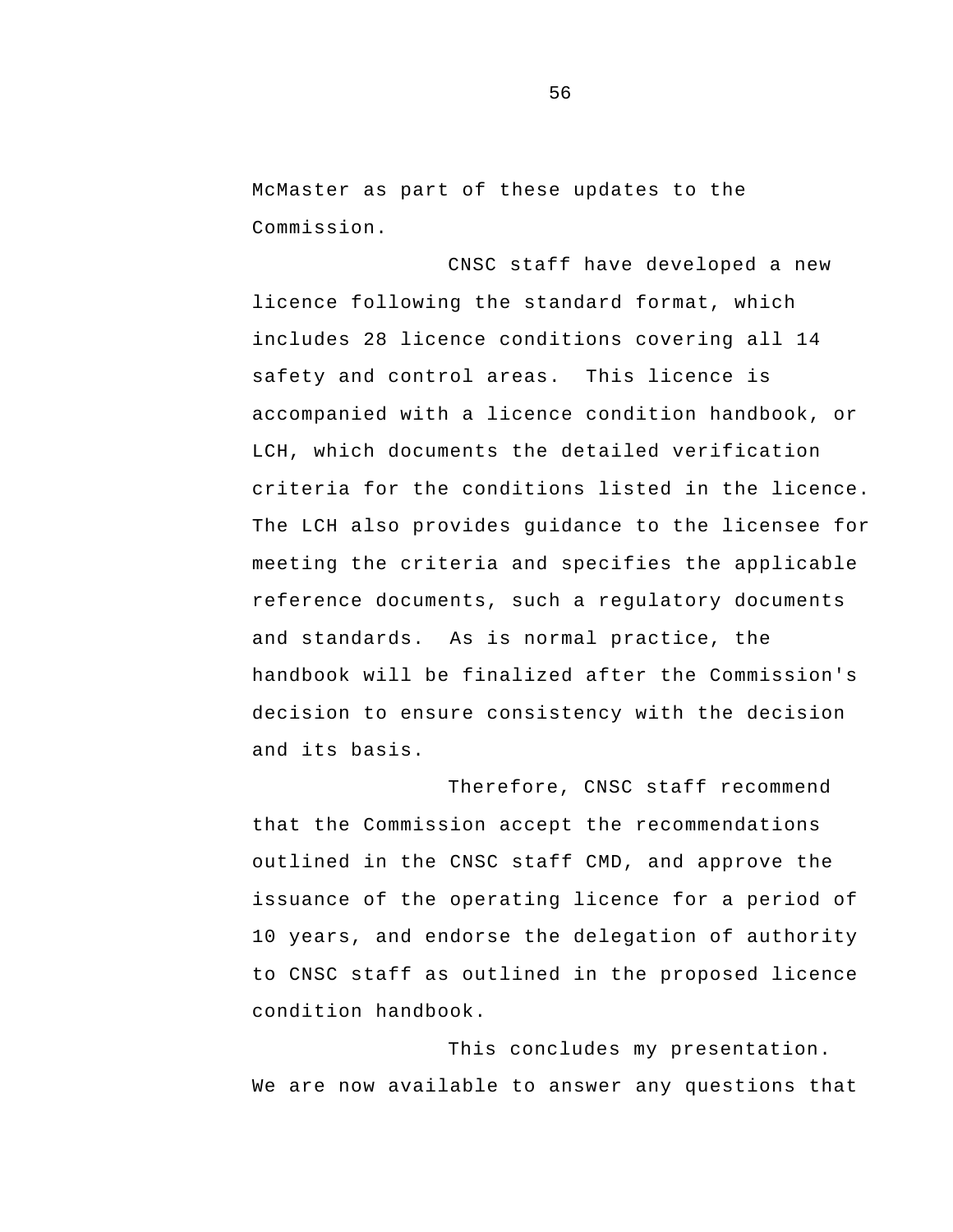members of the Commission may have. Thank you.

THE PRESIDENT: Thank you.

Before going again to the question period, I'd like for us to start looking at some of the written submissions that we received so we have all of this material in front of us when we are going to the question period. So let me start with the first one, which is from the Hamilton Fire Department, is outlined in CMD 14-H4.2.

**CMD 14-H4.2 Written submission from the Hamilton Fire Department** 

THE PRESIDENT: Commissionaires, anybody has any question about this particular intervention?

 you look at the -- the last paragraph of this Let me then ask a question. If intervention, they make reference that:

> "I'm confident that with the ongoing commitment of the university that further improvements in emergency planning, [and] response and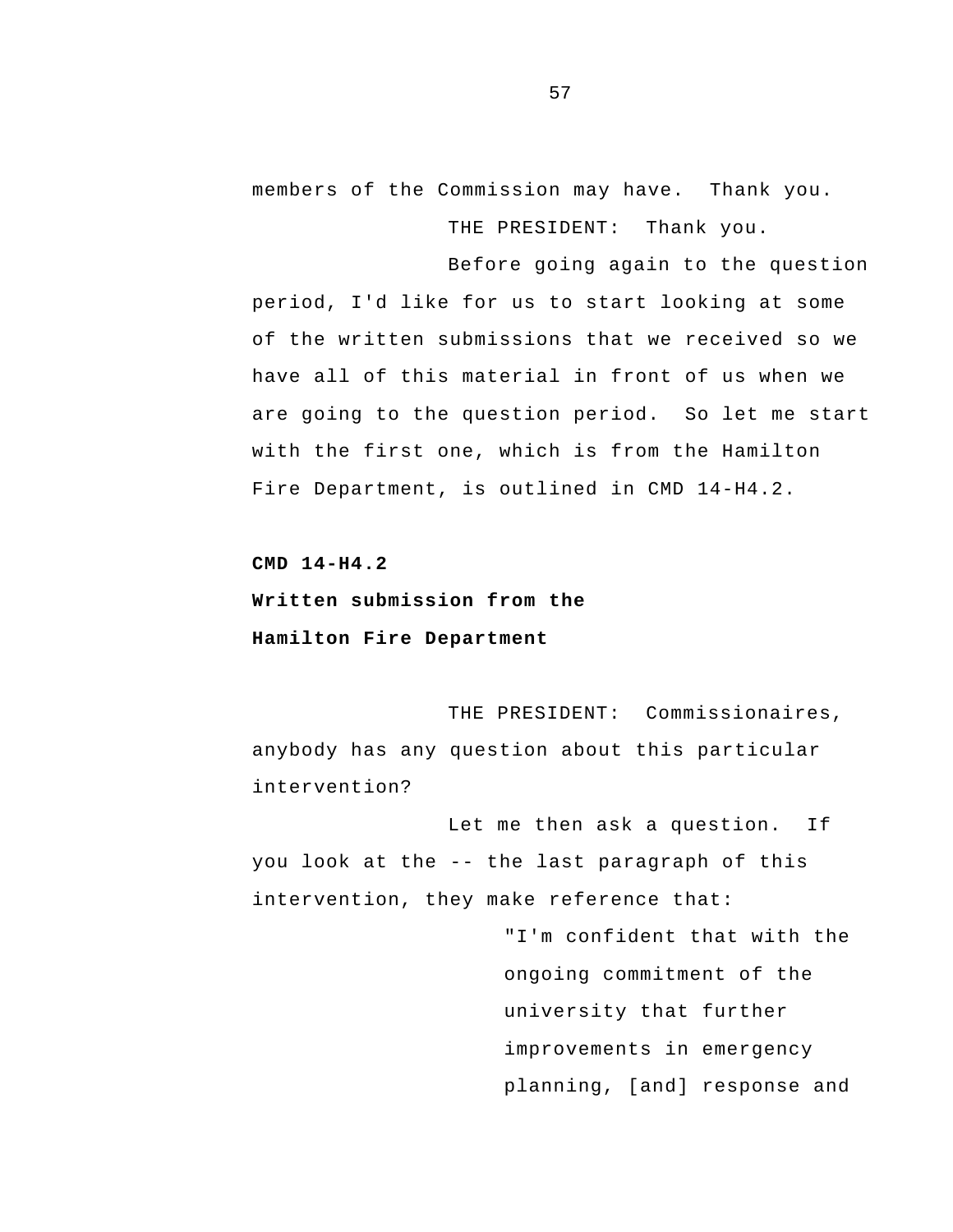recovery can be achieved with a view to support the safe operations..."

What further improvement are we talking about here?

MR. TUCKER: Dave Tucker for McMaster University.

The Fire Chief, I believe, is referring simply to ongoing, continual improvement. We are, for example, extending our relationship with the emergency medical services, the ambulance service, and paramedic service, and now beginning to provide training to their personnel. There's not a specific action plan or agenda, or any demands that are unmet by the fire department on McMaster.

THE PRESIDENT: So that's a general comment here?

MR. TUCKER: Dave Tucker for McMaster.

Yes. That's, I believe, just a general comment about our continual improvement as we continue working more and more together.

> THE PRESIDENT: Okay. Me. Harvey? MEMBER HARVEY: Merci, Me.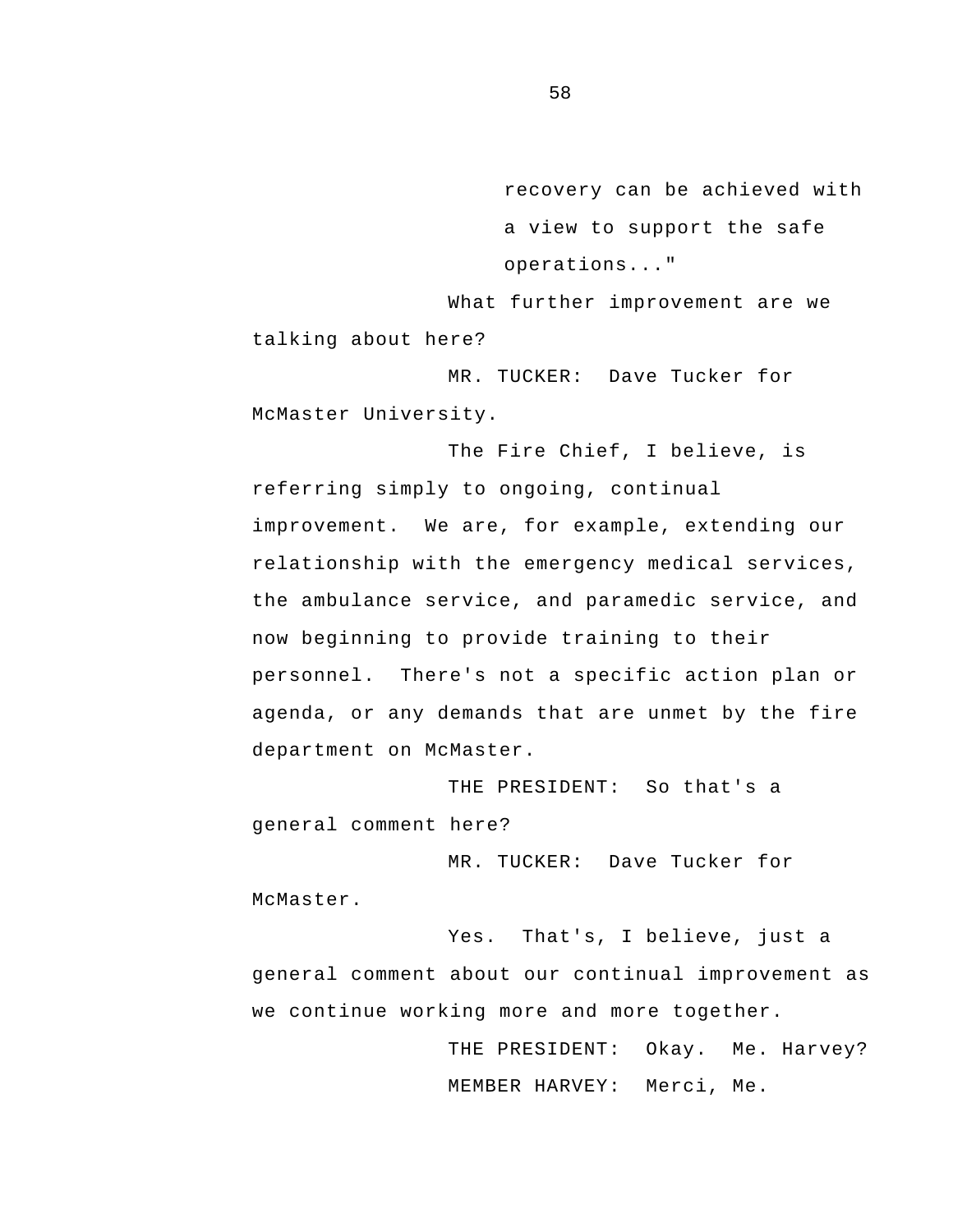President.

The previous paragraph, in the middle of the paragraph the:

"Additionally, our personnel have engaged in joint training and exercise, participated in regular planning meetings..." What is the frequency of those exercise and those meetings? MR. TUCKER: Dave Tucker for

McMaster University.

annual training sessions for their personnel.<br>That has been run now three separate times. We First, we have an annual emergency planning conference with the entire University and City emergency response community. So that's an annual, approximately half day meeting. We have had periodic ad hoc meetings with the fire department. I would say that on average we're meeting with them at least quarterly. We do see them fairly frequently.

> MEMBER HARVEY: Okay. Thank you. THE PRESIDENT: Anybody else? Okay. I'd like to move to the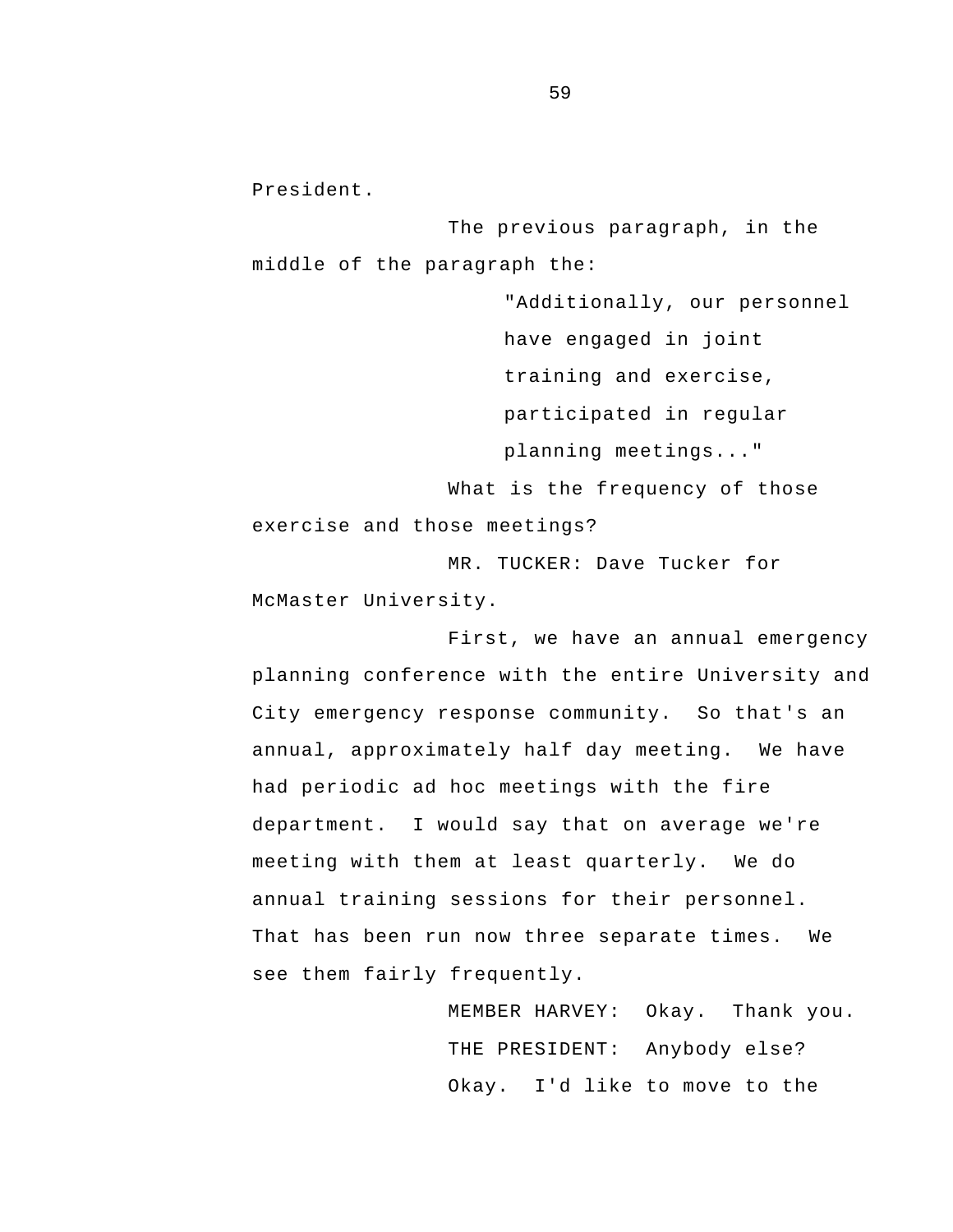next written submission from Mr. Siegfried Kleinau as outlined in CMD 14-H4.3 and 4.3A.

## **CMD 14-H4.3/14-H4.3A**

## **Written submission from Siegfried (Ziggy) Kleinau**

THE PRESIDENT: Questions? Dr.

McEwan?

 20 years ago. What was it and what was the MEMBER McEWAN: So in this Mr. Kleinau makes reference to a significant incident outcome?

MR. HEYSEL: Chris Heysel, McMaster University.

 licence requirement. The incident is -- to The incident that occurred 20 years ago during refuelling the reactor and the reactor went critical when it was not planned, and as a result instantaneously exceeded our power describe the incident as a near meltdown is, I believe, incorrect technically and misleading.

 There were no -- there was no fuel incident. However, the University responded to damage as a result of the incident. There was no releases. There was no dose consequences of the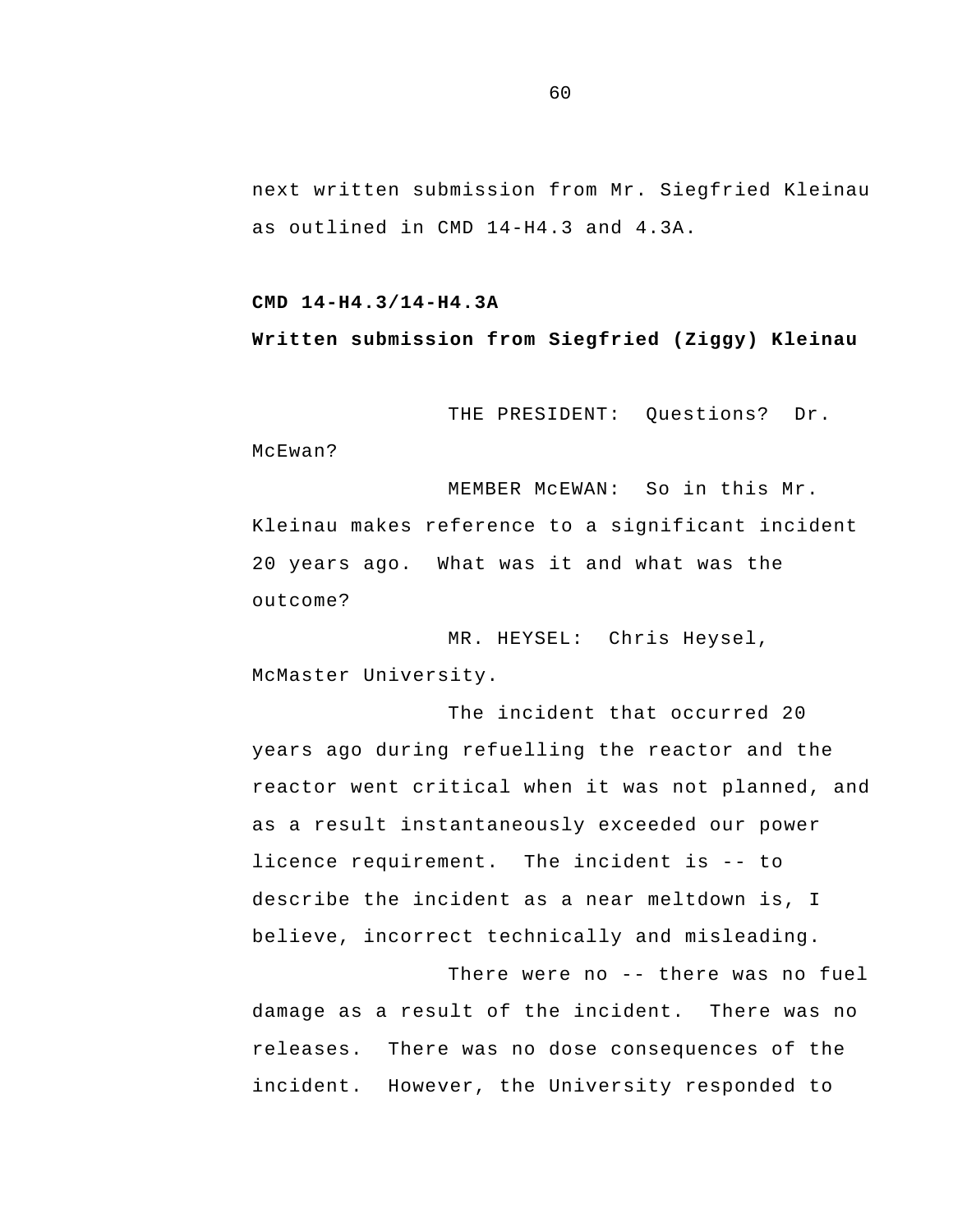the incident in a very serious manner. It took immediate corrective actions and is continually and vigilantly implementing those actions.

MEMBER McEWAN: So what would the root cause analysis have been of the cause of this?

MR. HEYSEL: Chris Heysel for McMaster.

The root cause analysis indicated that there was several procedural and administrative violations. There were no aging management issues as the intervenor alludes to. All of those root causes have been addressed and there's increased validation and verification during the processes of refueling at the reactor.

 THE PRESIDENT: I'm curious. The intervenor claimed that that was registering as a two or three on the on the INES scale, which is the IAEA scale. Is that true?

MR. ELDER: Peter Elder for the record.

 The event was documented -- was because of the -- one of the -- the INES scale rated as a level two on an INES scale. Primarily looks at the impacts on people, the environment,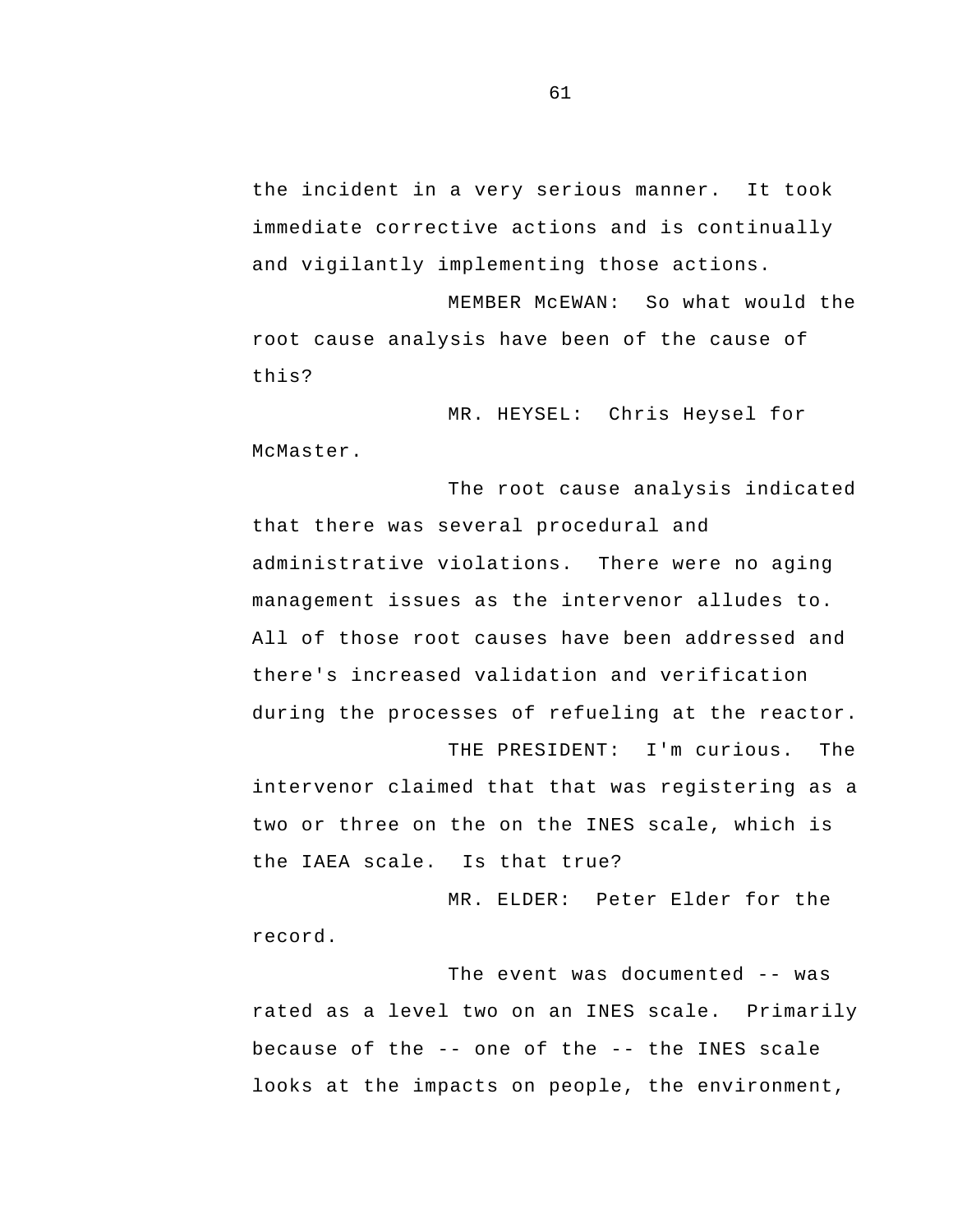terms of the safety system was required to -- did also the radiological barriers, but it also looks at defence and depth. And because the barrier of defence and depth was clearly defeated in the incident, that it was rated at a level two in activate and was required to activate to terminate the event.

 activation of a space -- safety system to So any event that requires the terminate a vent is automatically considered a level two on INES. Even though in this case there were no releases and no impacts to the public or the environment. So again, INES looks at a number of factors. On one of these factors it clearly was rated as a level two. The other thing I'd like you to know is that this event required McMaster, after this event, was required to do a comprehensive review of all their trainings of their personnel and led to a significant improvement in their certification programs around their certified operators.

THE PRESIDENT: Dr. McEwan, you done?

 MEMBER McEWAN: So the -- I mean, in both presentations and CMDs there have been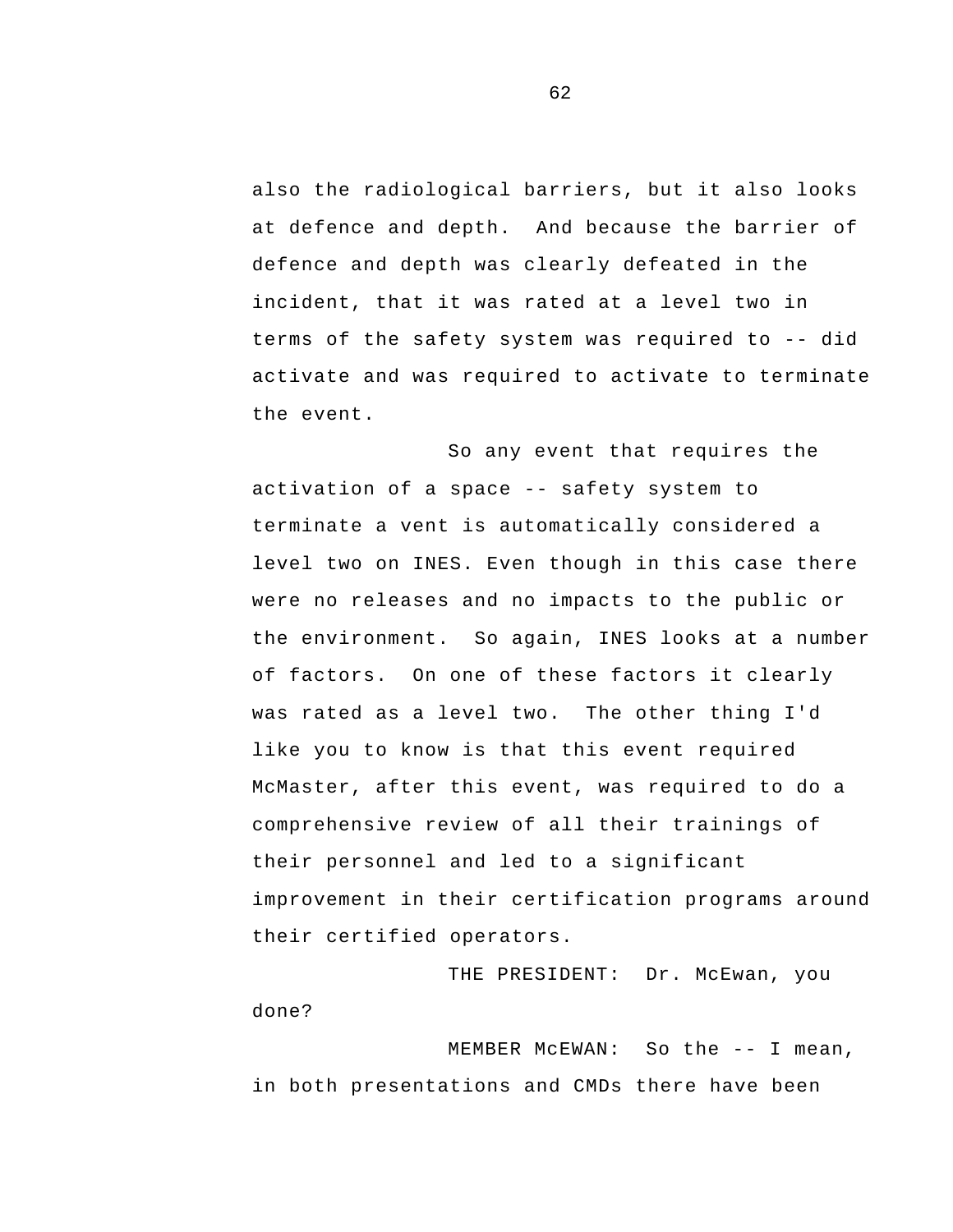statements that a pool reactor is inherently a safe system. You have an automatic shutdown process. Does this negate that, or does this give any credence to a discussion around that inherent safety statement?

MR. ELDER: Peter Elder for the record.

 will turn itself around. That doesn't mean you - I'll start in terms of inherent safety means that without intervention the system that's how you operate. You usually operate just in making sure it doesn't get into such a situation, and if it does you have safety systems that will turn around much faster than nature would.

So in this case it did not, anything in that event, and there was detailed analysis after that event, would say that it was doing anything unusual in terms of that it would have turned itself around. But the safety system actually activated first in terminating it and shutdown the reactor quicker than the natural processes would have.

MEMBER McEWAN: But we can be certain that the natural processes would have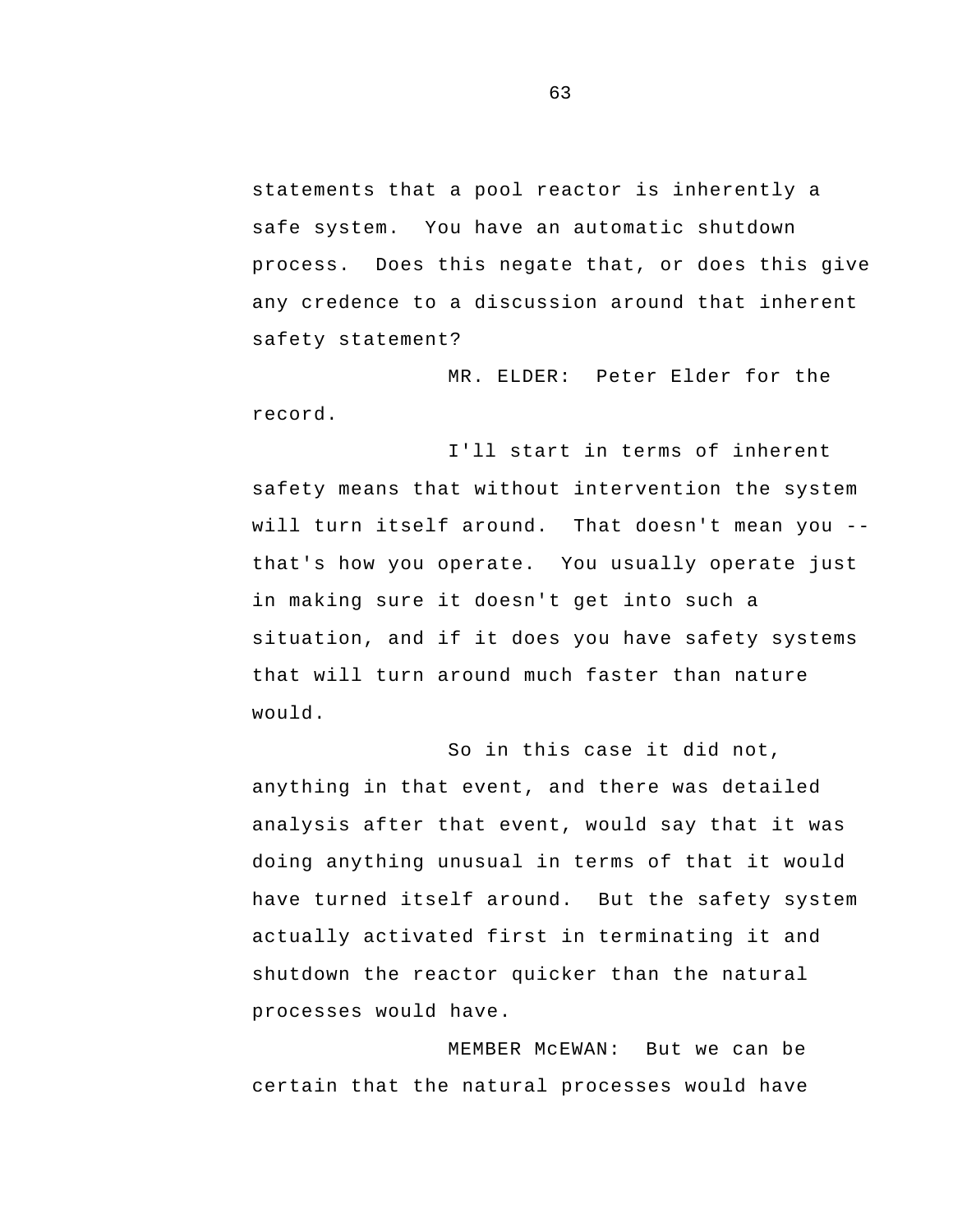taken over if the safety systems had failed?

MR. ELDER: The analysis and the safety analysis that was done previously to that event, including the more recent one with the different fuel type, demonstrate that, yes, it would have taken over.

THE PRESIDENT: I just want to make sure that I understand this in layman language.

You are telling me there can be no doomsday scenario by that kind of reactor? So, you know, a doomsday scenario; no water, no electricity forever, what happens?

MR. ELDER: Peter Elder, for the record.

 doing after Fukushima is -- the current One of the things McMaster is information we have that that scenario, no water, nothing, no power, the fuel will cool, is not hot enough, just air cooling will work.

Obviously no one has actually tested that and we don't want to test it, but they are doing analysis to say how robust is that.

But we are not relying on that assumption, we are going back in and saying, you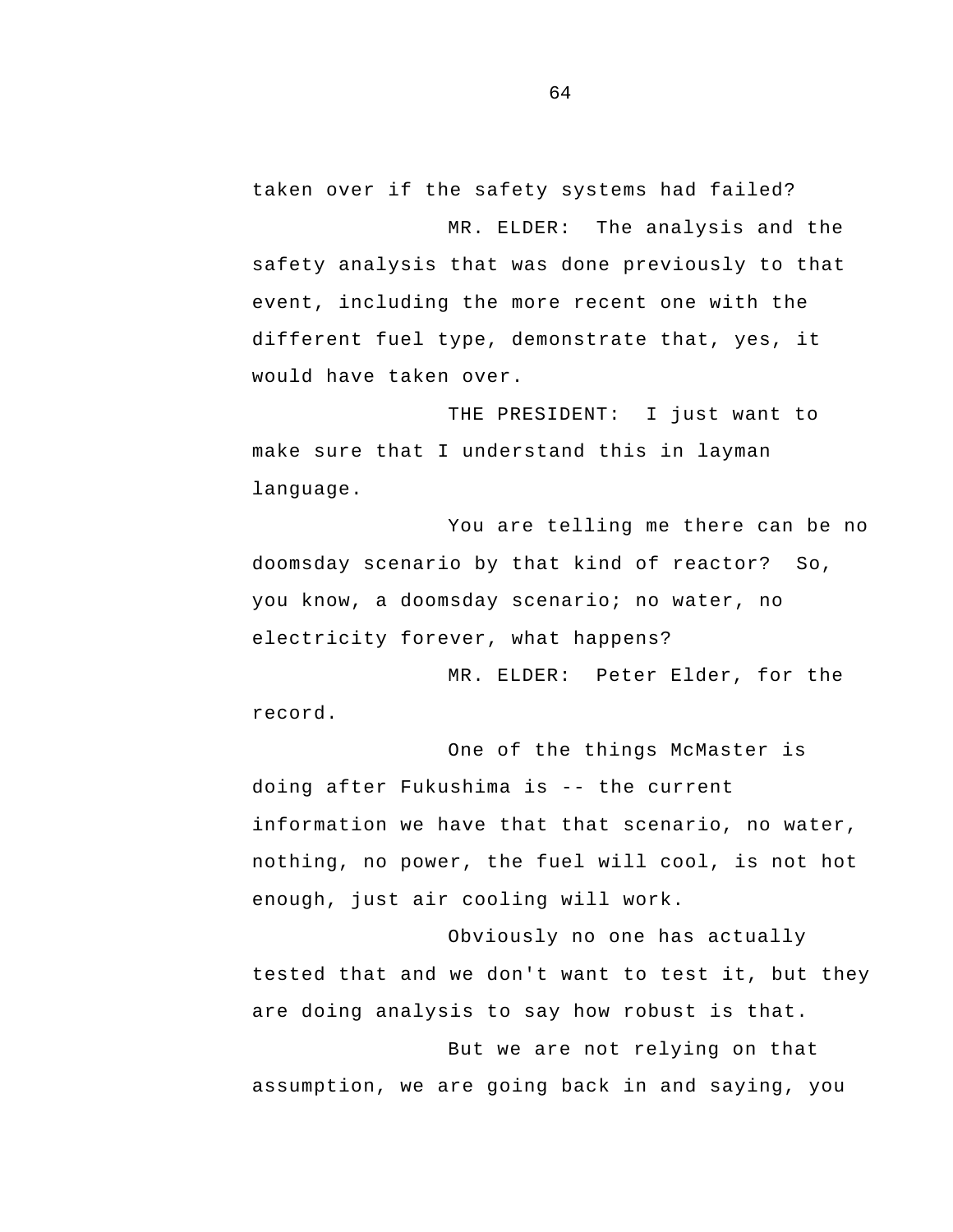should have a way to add water to the pool. We don't have any credible evidence that there is any event that would actually lead to the pool draining or the containment.

In terms of the seismic loading of the facility in that one, you would need an earthquake or some even well beyond our understanding of current geology to get that sort of event.

 reactor -- air cooling would be sufficient to But even in that case, there is evidence that suggests that without water the prevent fuel melting.

> THE PRESIDENT: Thank you. Dr. McEwan?

MEMBER McEWAN: So if I can follow the train, it sort of goes a little bit back to the presentation. In the McMaster presentation you talked about a literature review of air cooling. I must confess, I would be interested to know how you can do that sort of meta-analysis.

Is it on models, is it on experimental design, is it on actual experiments? MR. HEYSEL: Chris Heysel, McMaster University.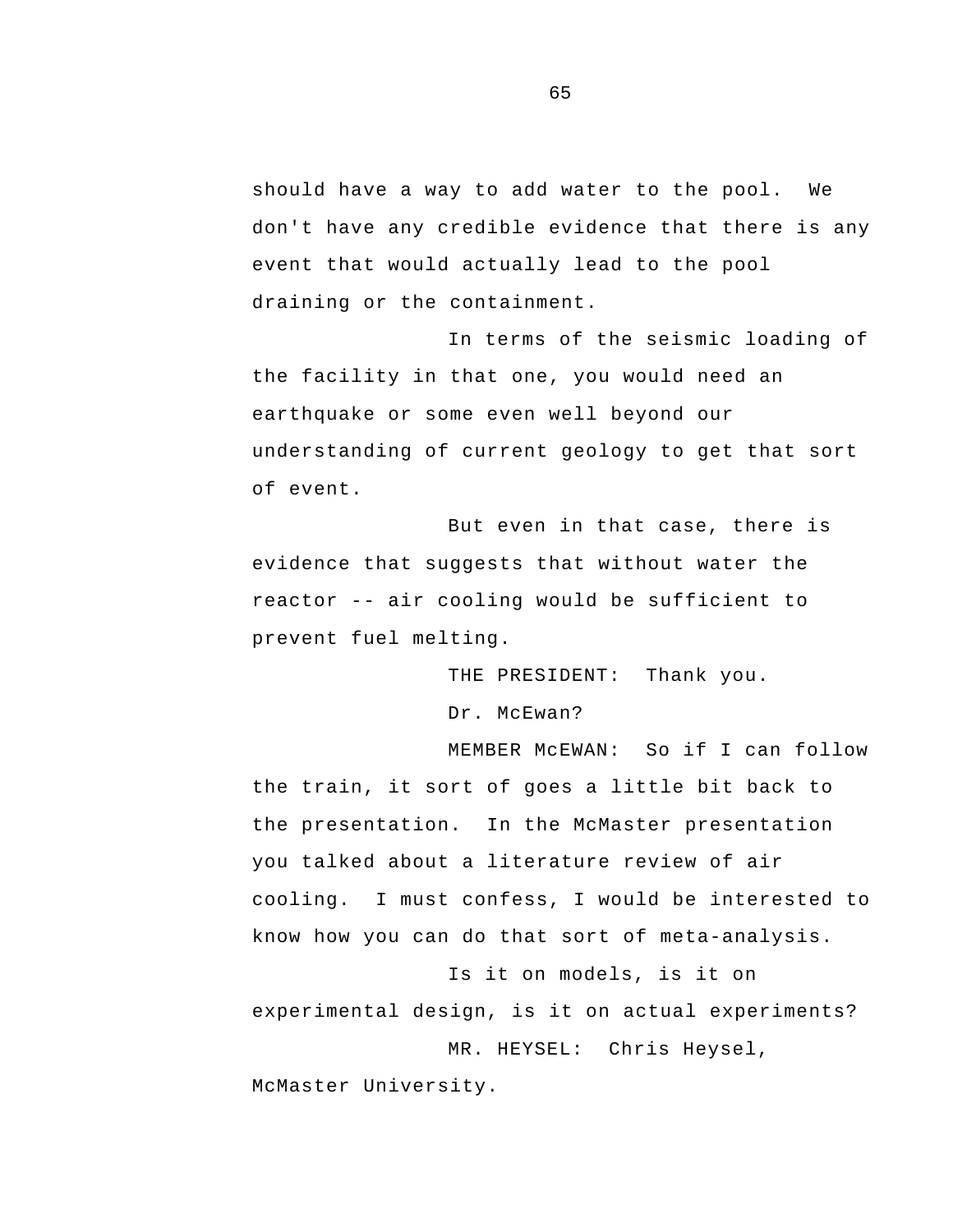The literature search has come up with experiments that have actually been done where they have removed MNR-type fuel into a hot cell, which has come out of the core, and has demonstrated that the fuel temperature does not reach the temperature to melt.

What we need to do is extend that literature search to make sure we understand exactly the fuel characteristics, make sure they are the exact same as MNR's and make sure every conceivable configuration of fuel can be air-cooled.

The analysis, the calculation, shows that the heat being generated per square centimetre of our fuel shortly after shutdown is in the order of, you know, half a light bulb. So it is hot, but we just need to verify that air-cooling is sufficient to keep it from melting.

difference in the change to LEU? Does that affect that analysis and that literature review?

MEMBER McEWAN: And is there any

MR. HEYSEL: It will change it slightly, and that is one of the items we have to verify in the research we are doing. Chris Heysel.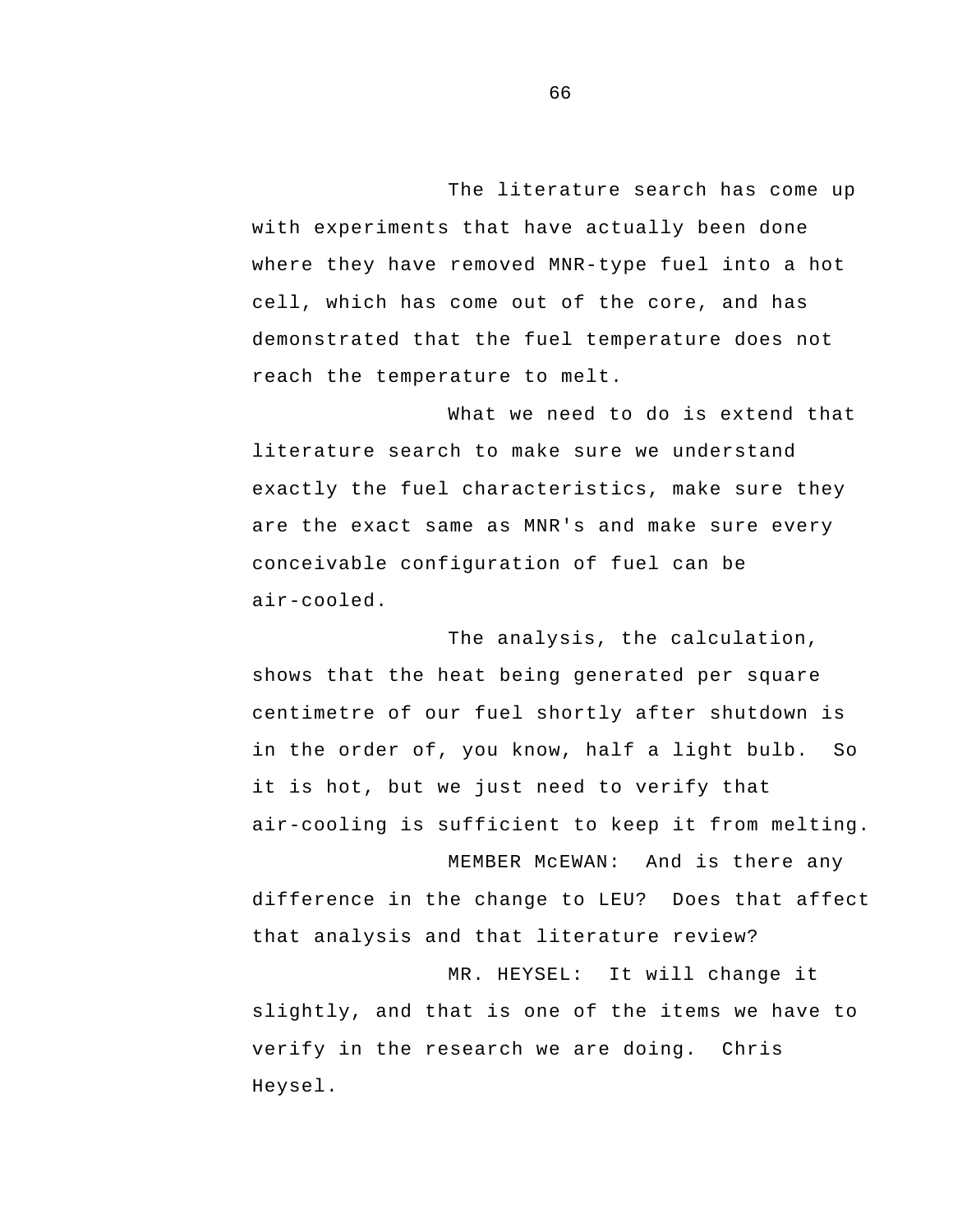MEMBER VELSHI: When you say, when critical, it sounds so severe and new controls or additional controls that have been put in place, whether it is training or procedures, seem much softer as opposed to safety interlocks or hardware and less dependence on human intervention.

 something similar happening again? So is that not possible to prevent

MR. HEYSEL: Chris Heysel, McMaster University.

The root cause analysis indicated that the failures were around human performance. The corrective actions taken were to improve training, to improve verification, to add people who are focused on ensuring the parameters that need to be controlled during refuelling are dedicated to that task.

So while the corrective actions may sound soft, they are actually very resource-intensive and very focused on making sure the safety of the reactor is constantly monitored during these operations.

MEMBER VELSHI: So again, my question was what you are saying is a physical barrier is not something that is either advisable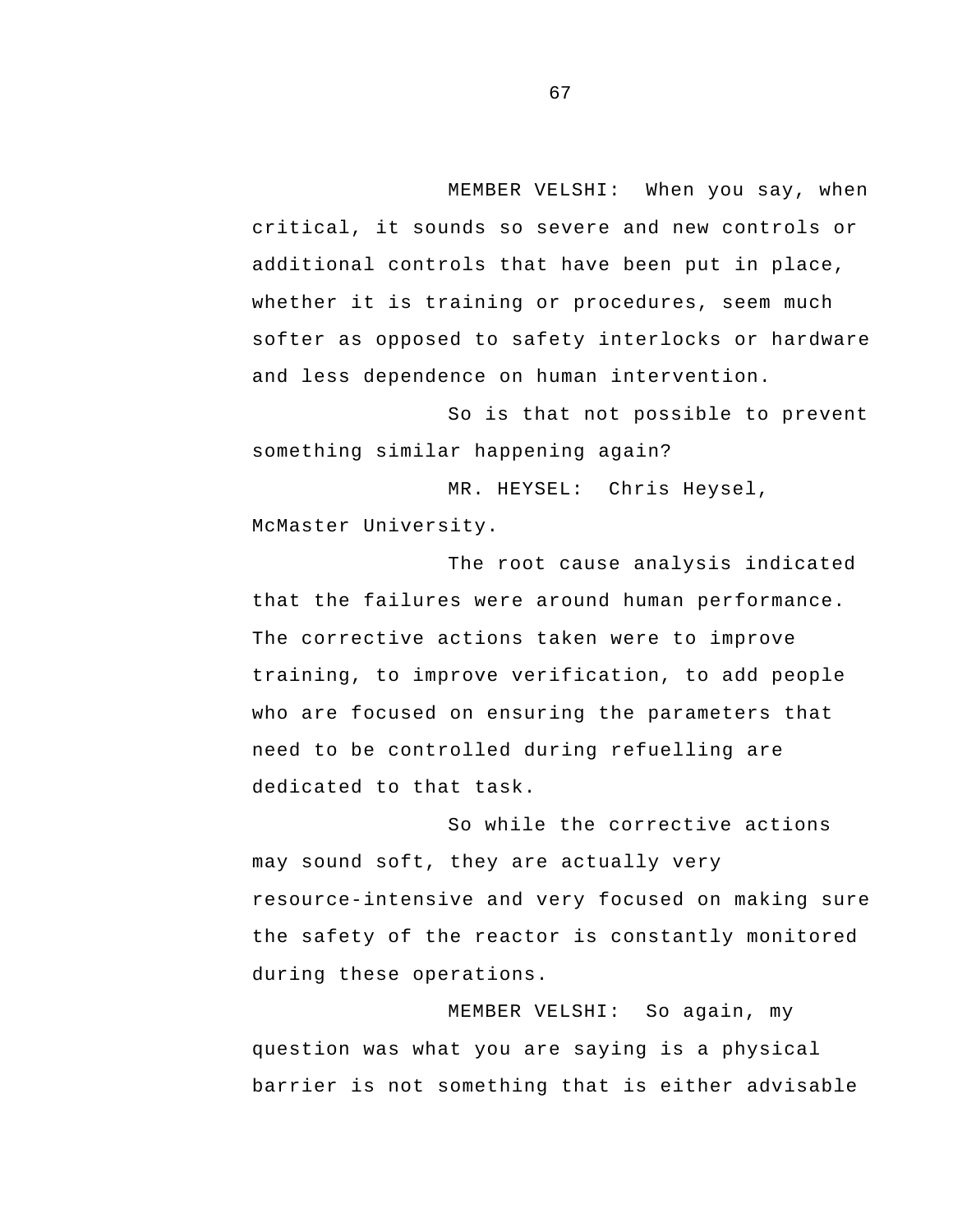or possible then?

MR. ELDER: Peter Elder, for the record.

 time. So you are actually taking your -- you This was looked at. You are actively changing the fuel. And the same on this one, you do change the control rods at the same know, there is a physical change going on, so you can't rely on the normal physical barriers other than the shutdown system that remains poised and available. And it did work in this case.

 of this kind? What is your beyond-design basis MEMBER VELSHI: So what is the worst case incident that could happen in a reactor accident scenario?

MR. HEYSEL: Chris Heysel, McMaster University.

The worst perceivable accident for any nuclear reactor is to take the core and put it outside in the environment and let it melt.

At McMaster we feel that that is not a problem right now, so that would be more than beyond-design basis, that would be referred to as a severe accident, and may not meet that definition as fission products may not be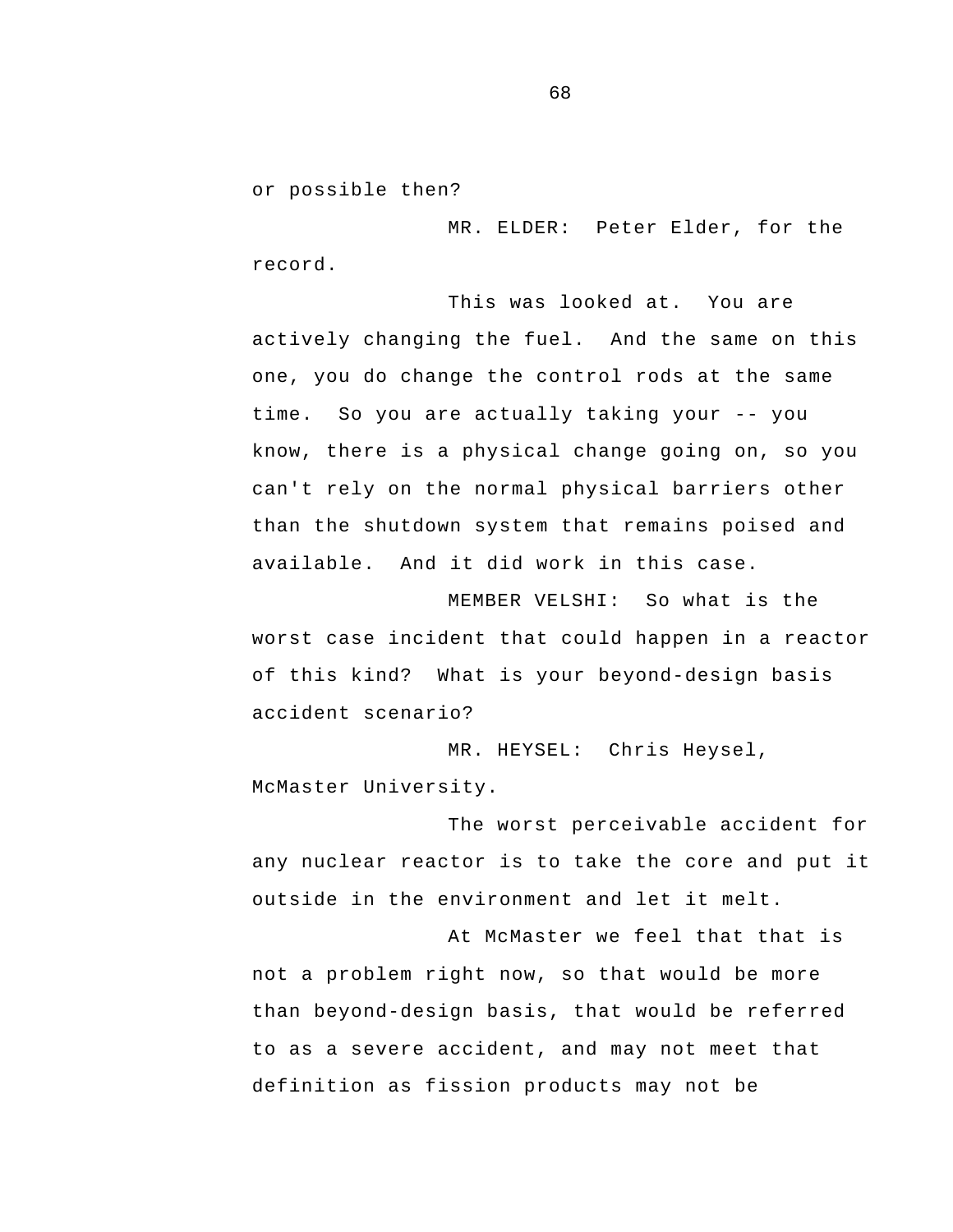released.

We are confident that the number and level of barriers that we have in place for a facility of our design, our power level and our operation are sound and very robust.

The other accident that can be postulated is a reactivity insertion event which doesn't cause fuel melting, but could cause a steam generation to dislocate the core.

The reactor containment building is designed to withstand that type of accident.

emergency planning, and the intervener alludes to this, do you envisage a scenario where there would be emissions of such kind that you may actually have to take actions in your surrounding area?

MEMBER VELSHI: So in your

 for instance. Is that part of your planning And, you know, the intervener specifically talks about distribution of KI pills, scenario?

MR. TUCKER: Dave Tucker, for McMaster University.

Our emergency plan is based on beyond-design basis. None of the accidents assessed in our safety analysis report could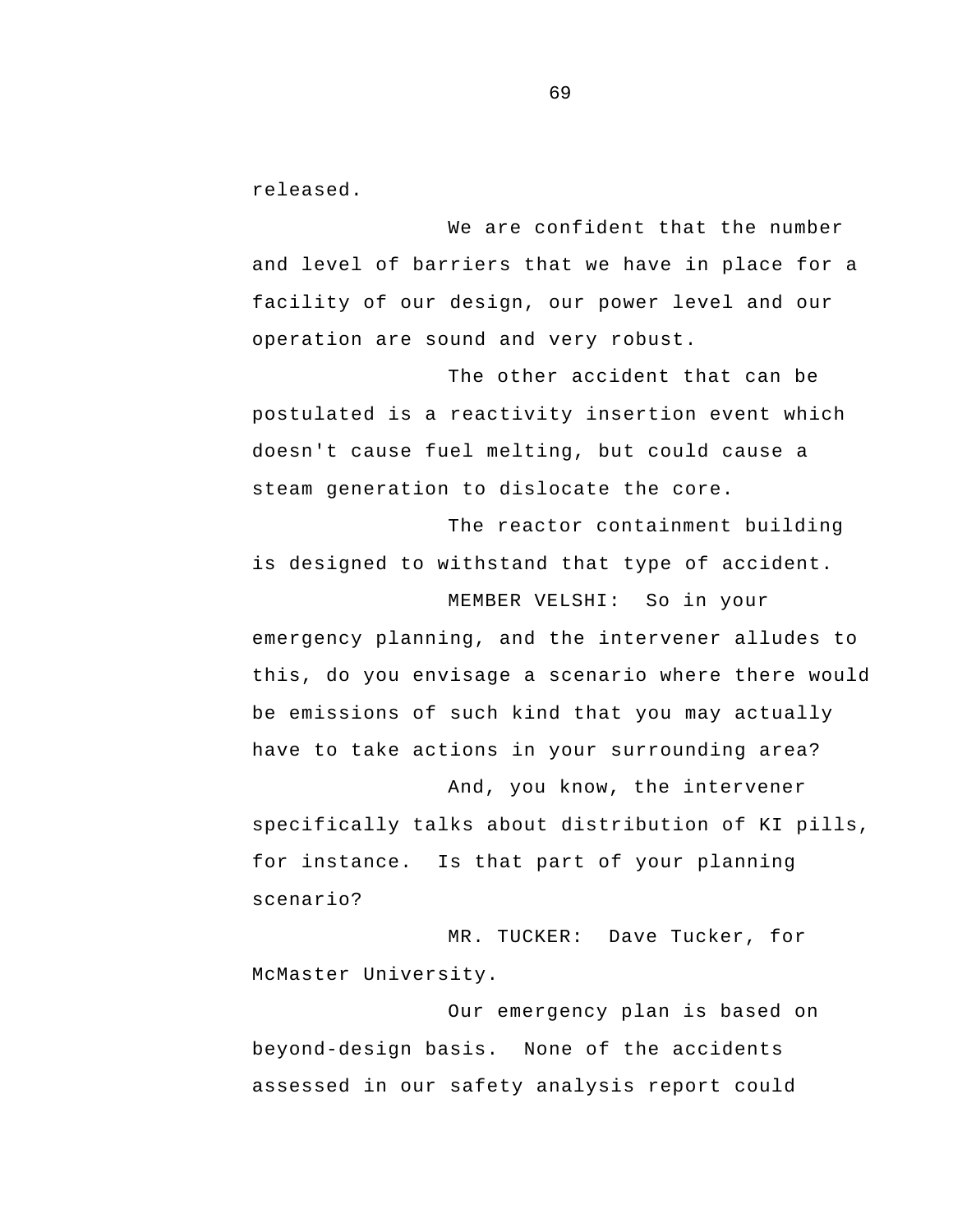actually trigger the requirements for implementation of our emergency plan.

Nonetheless, the international standards for a reactor of our size or larger call for an emergency planning zone of 100 metres out from the building, and that doesn't credit the containment building that MNR has.

So we have an emergency planning zone that goes considerably beyond 100 metres. Around the central campus area we have plans for, if necessary, evacuation and establishing access control in that area, which would be more than adequate to address any emergency condition of the facility.

We do have supplies of potassium iodide maintained as part of our emergency supplies, and those are intended for use by emergency workers if they had to enter the facility or the controlled area.

 last question - MEMBER VELSHI: Thank you. And my

THE PRESIDENT: Just on the KI. So you are not having enough supply for students on campus?

MR. TUCKER: There is no accident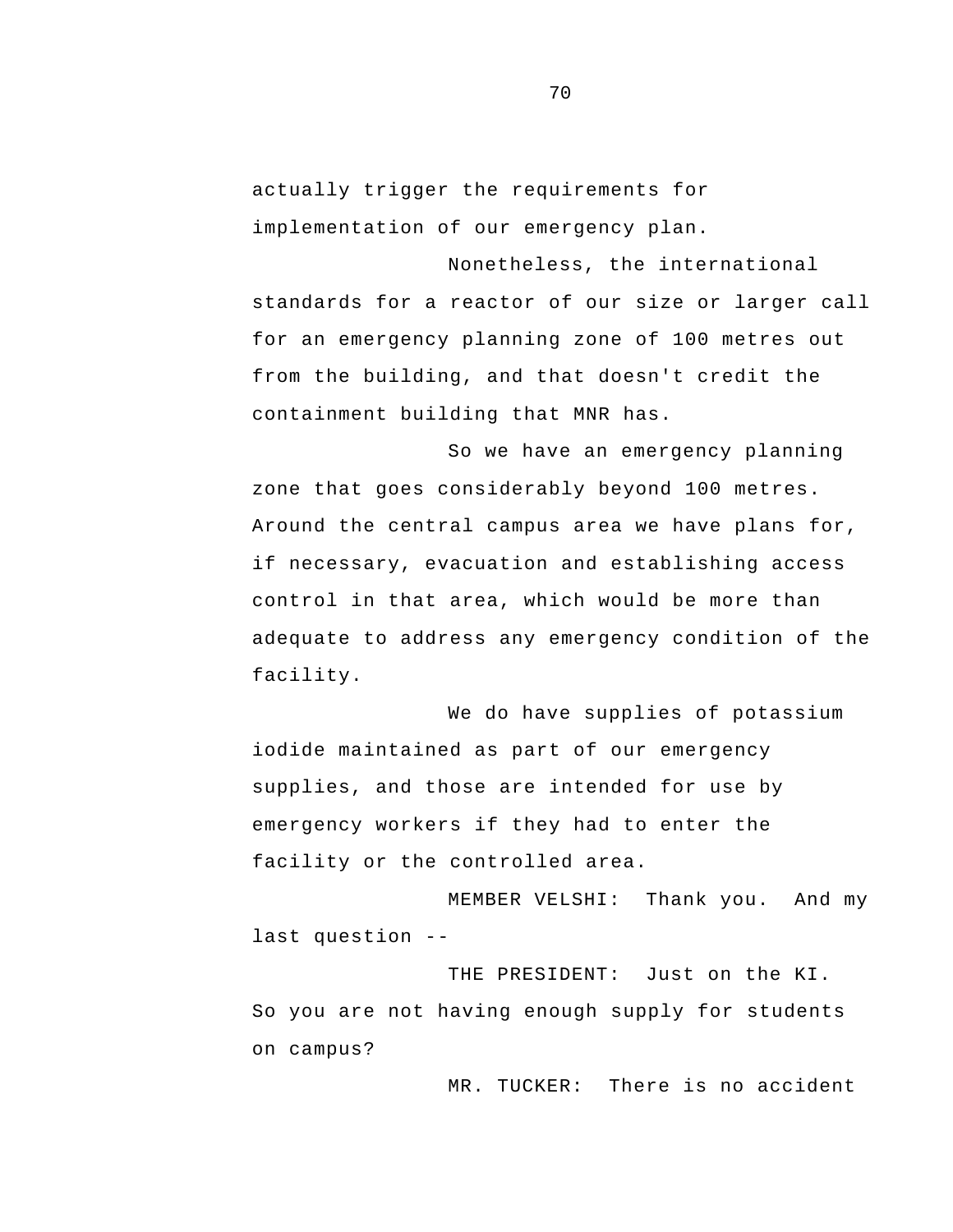members of the public in our case that would require administration of KI to

THE PRESIDENT: That is not part of your scenario?

> MR. TUCKER: Correct. THE PRESIDENT: I am sorry. MR. TUCKER: That is correct. THE PRESIDENT: Ms Velshi? MEMBER VELSHI: With regards to

aging management, and we have heard about your aging management program, but what do you estimate as the life of the facility?

MR. HEYSEL: The design of our reactors is very simple, it is concrete and stainless steel piping. And the facility itself is operated in fairly benign conditions; atmospheric temperature, atmospheric pressure.

I think from a physical aging management perspective there is nothing that can't be fixed or repaired or maintained.

The real lifetime of a research facility is based on its impact it has on furthering research for the University. So we plan out 20 years, and in that 20-year planning horizon we don't see a change in the direction of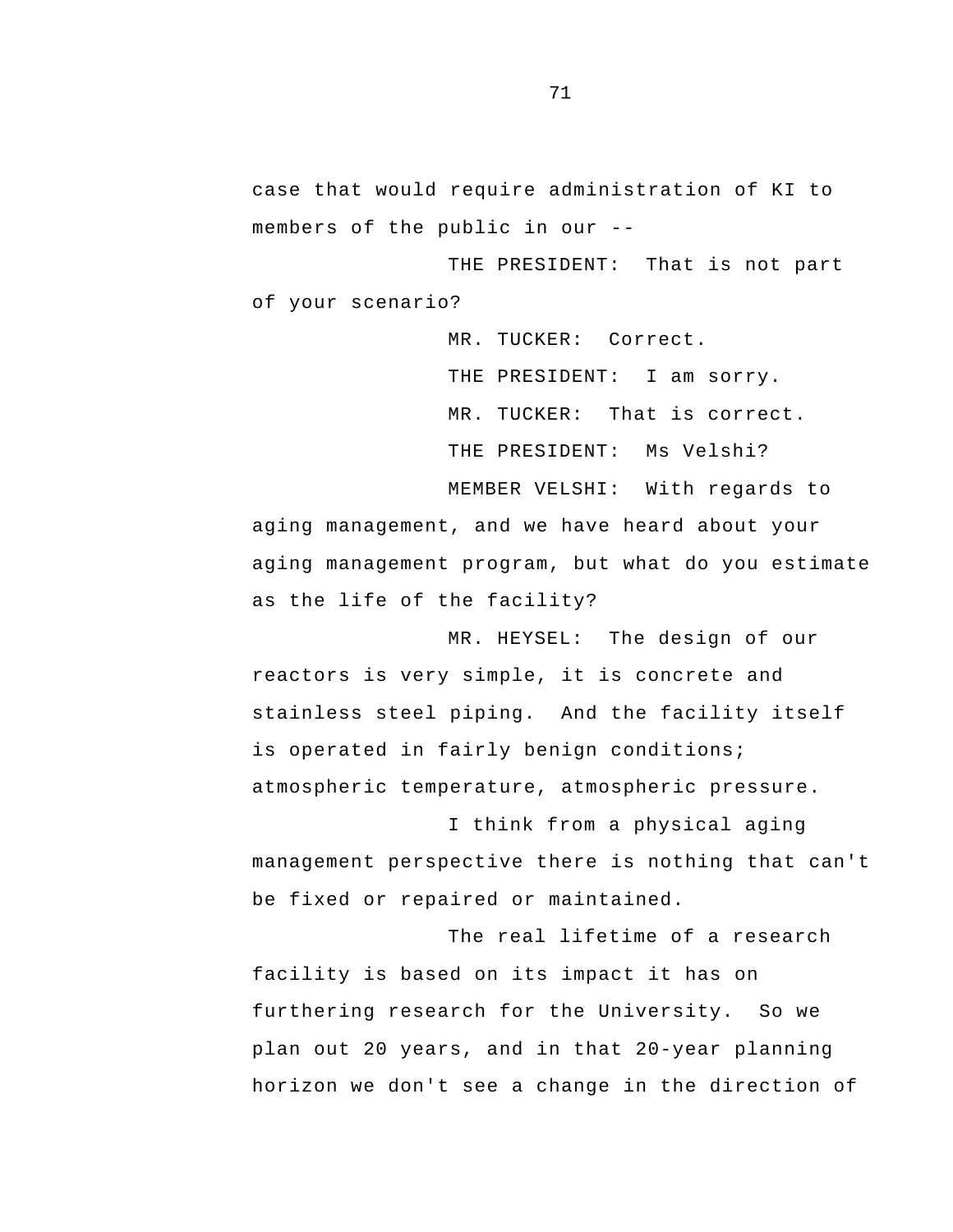research at the University that would preclude or not require the research reactor at this point in time.

So real lifetime is as long as we are supporting the missions of education and research at the University and the facility is operated safely and securely, we don't currently have an end of life for the facility.

MEMBER VELSHI: Thank you.

THE PRESIDENT: So about concrete, we also hear maybe more, here and Canada and some in the U.S., that they find some concrete becoming brittle, broken, whatever.

Do you see any indication of that? Does the actual concrete require some repair?

MR. HEYSEL: Chris Heysel, McMaster University.

The concrete structure is tested through leakage, and we see that our containment leak rates are equivalent to those of power plants. We do have to do maintenance on the concrete. We have resurfaced the outside of the building in around 2006. And we do routine maintenance on the seals of the access points to the facility.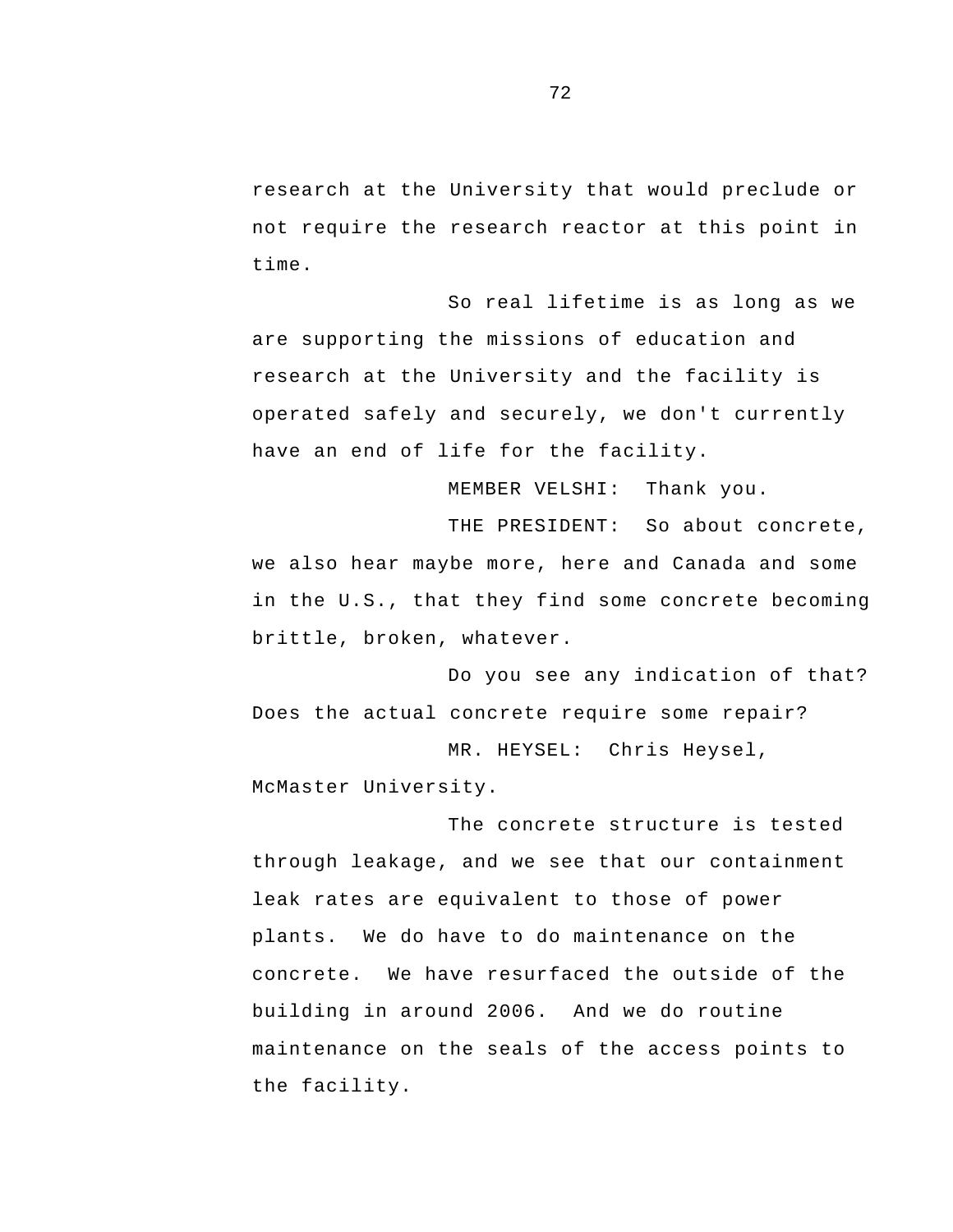We do do visual inspections on the concrete of both pool and the inside containment. And we do repairs and maintenance as required.

THE PRESIDENT: Thank you.

Questions?

Mr. Tolgyesi?

MEMBER TOLGYESI: You are saying that you do a visual inspection on the concrete. You don't do any coring to see what is happening inside? Because what the President was mentioning about concrete deterioration is that there is a kind of a bonding capacity which is decreasing within the concrete.

So probably you don't see that from visual inspection, but you should do some coring.

MR. HEYSEL: Chris Heysel, for McMaster.

We have taken cores through the containment structure recently to install some new electrical cabling. And I take your point, we should have those analyzed.

MR. ELDER: Peter Elder, for the record.

Obviously part of their aging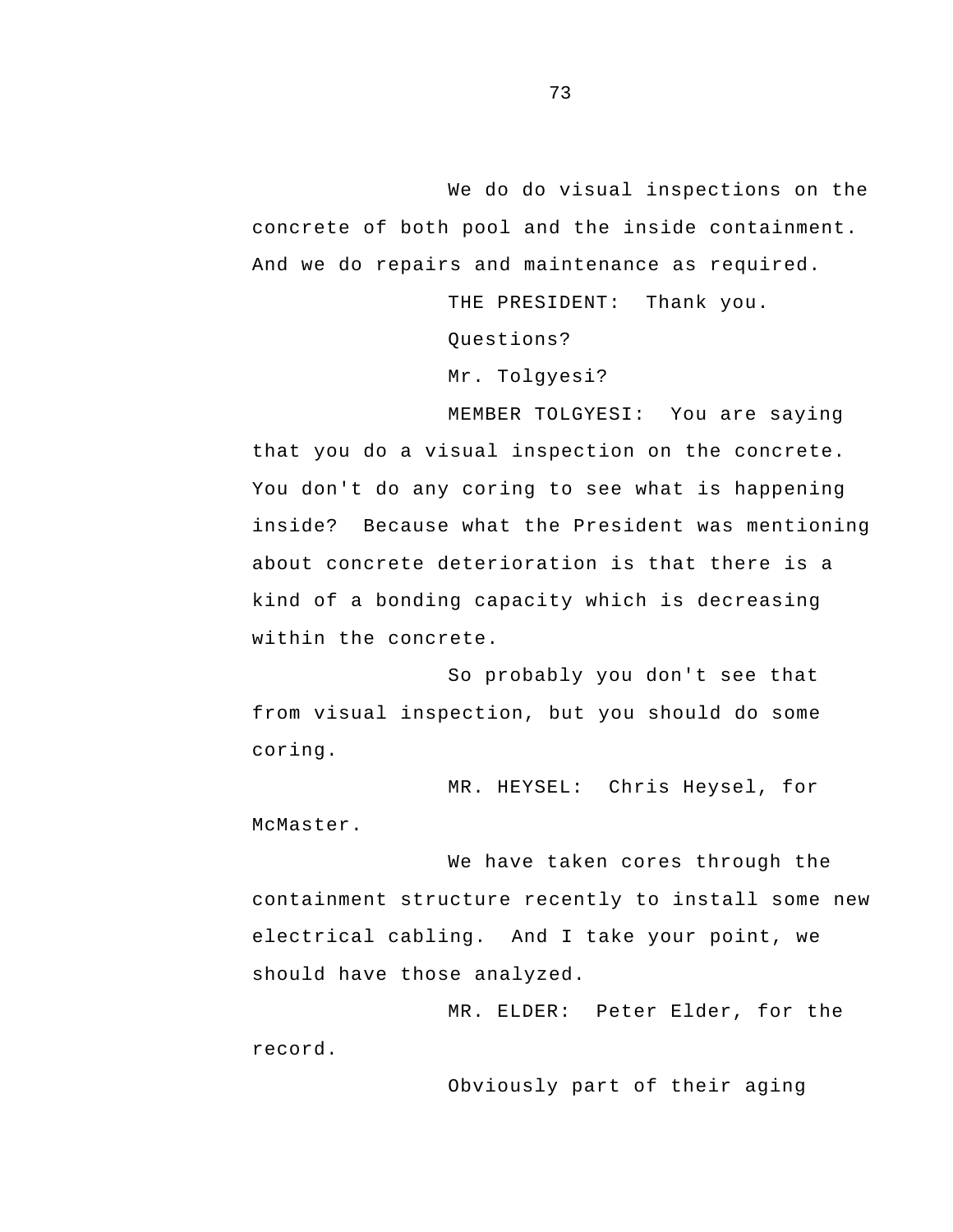management program would be looking at those types of opportunities. I think what is important in this reactor as opposed to a power reactor is the actual design pressure of containment is much lower.

 high pressures, but there really isn't -- all the So what it has to do, it doesn't have to survive very high pressures. You know, it is actually designed to be able to survive very scenarios that have been assessed, including some of the more extreme ones, show that you don't get a lot of pressure build-up in the reactor just because of the small amounts of radio activity in the core.

And I think a comparison would be, in terms of the actual amount of radio activity, and again heat generation, the McMaster core is less than one channel in a power reactor, and power reactors of hundreds of channels.

MEMBER TOLGYESI: My last question to this presentation. How often is the CNSC staff inspection done on the facility?

MR. TANGUAY: Pierre Tanguay, for the record.

We have a compliance inspection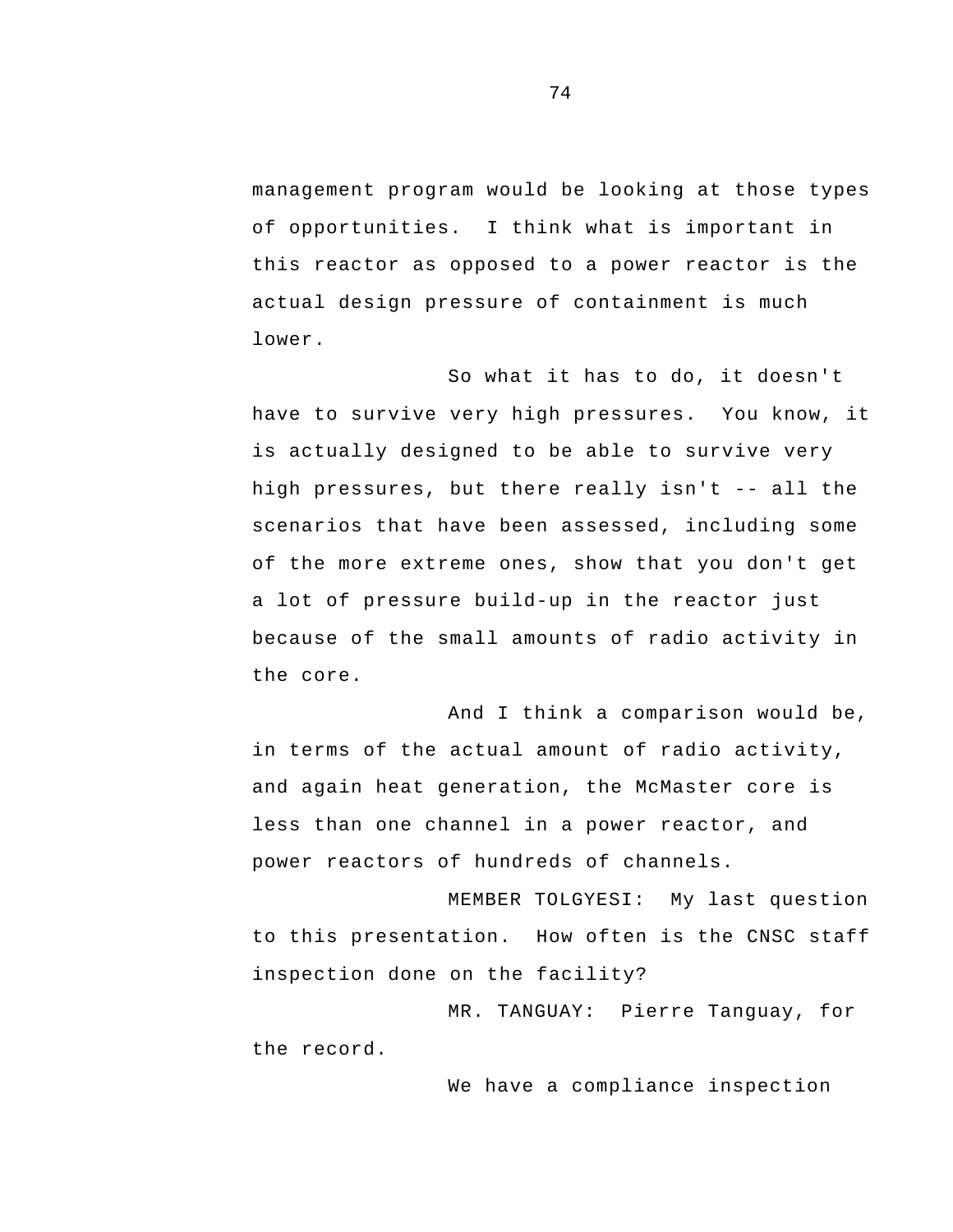plan where we try to evaluate every safety and controlled area on an ongoing basis. So, in general, that amounts to about two or three inspections every year.

THE PRESIDENT: So where the intervener, on page 5, makes the statement that CNSC rarely visit this facility, is that true?

MR. TANGUAY: Pierre Tanguay, for the record.

 example. I believe that we were at McMaster at I can use the last year for an least five times just last year alone.

THE PRESIDENT: Thank you.

MEMBER TOLGYESI: Well, I think you are talking about disclosure plan also that you will do. Probably it will be a good thing to include that in disclosure plan that, you know, in the past year we had five inspections, you know. And so it will be public and it will show that there is no free ride.

THE PRESIDENT: Mr. Harvey.

 or is -- and the walls, it is like a standard pool MEMBER HARVEY: Just one question about the pool. The pool itself is just concrete or..?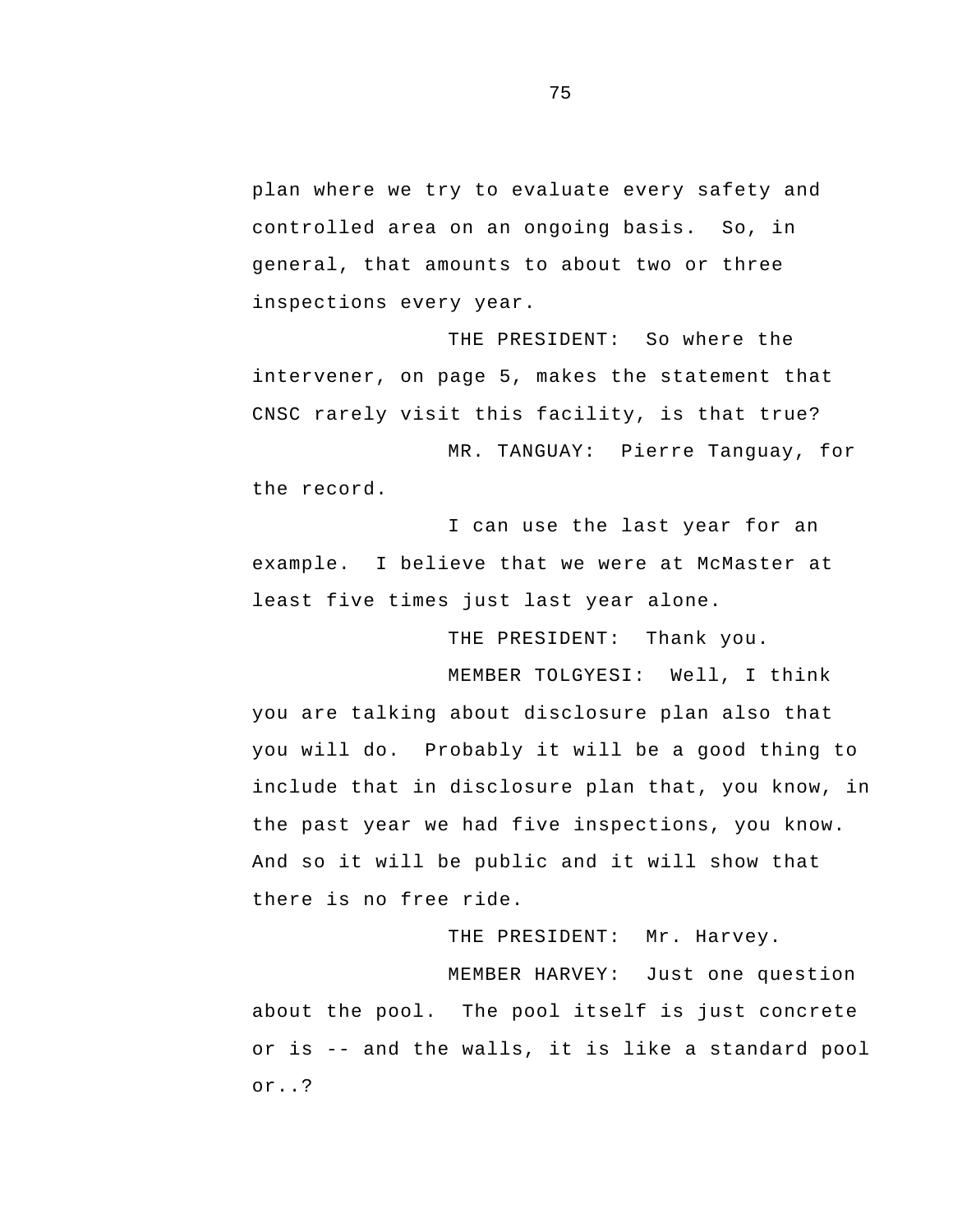MR. HEYSEL: Chris Heysel,

McMaster.

It is a standard pool, but with six-foot wide walls and a six-foot or a five-foot bottom and it is tiled.

 standard. Okay, thank you. MEMBER HARVEY: It is not --- Laughter / Rires

THE PRESIDENT: You can't go swimming in it I don't think.

Anybody else?

Ms Velshi?

MEMBER VELSHI: And I bring this up because the intervener has raised a couple other ones.

 presentation? Perhaps you can show me. I just So on page 3 of his intervention where he talks about figure 8 and item 125, spikes. Actually I couldn't find that figure. So I don't think H(3), but is it part of a CNSC staff didn't find the item. Is it there? Well, if it is there, if you can tell me what the spikes are about then?

MR. TUCKER: Dave Tucker, for McMaster University.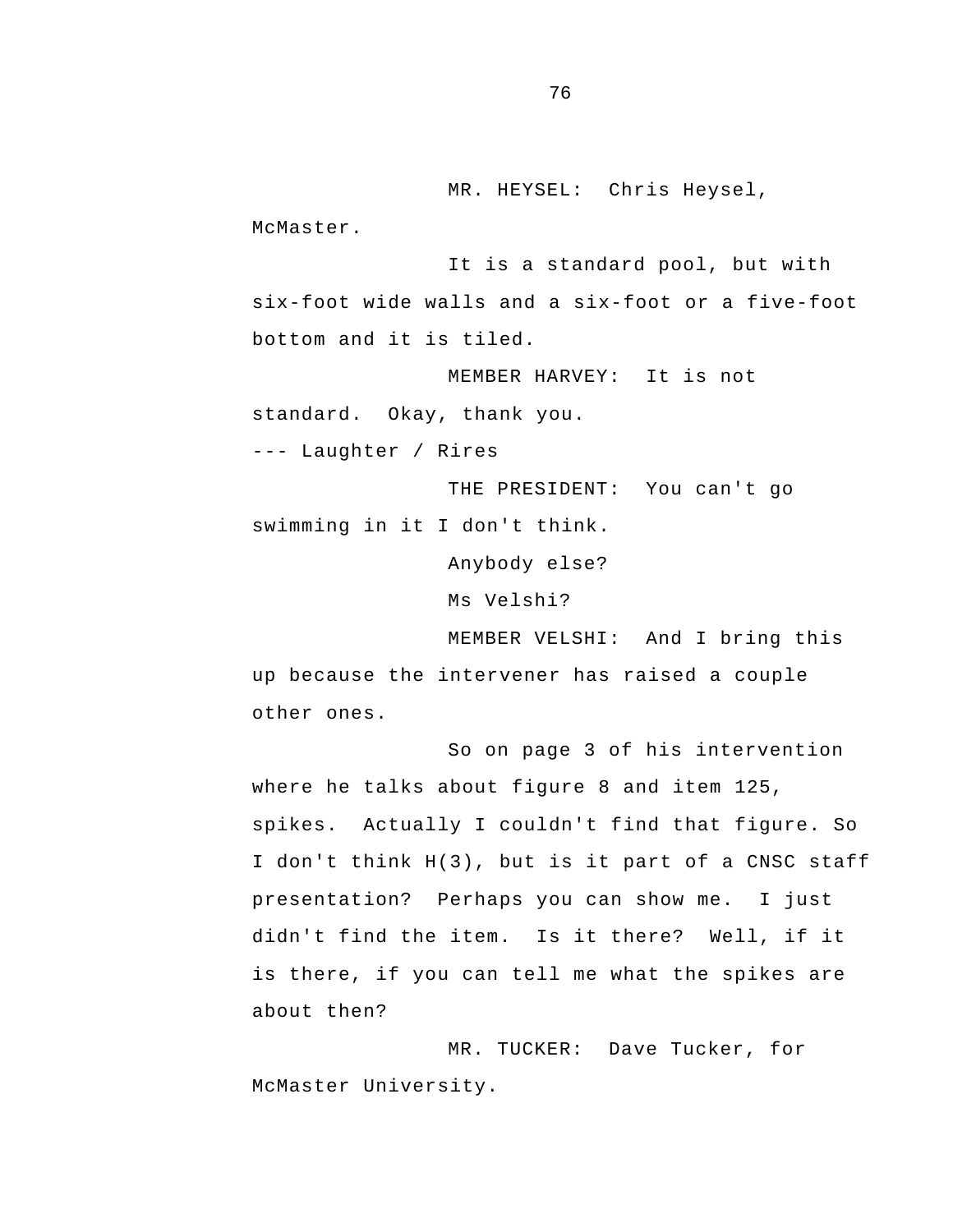I believe the intervener is referring to the figure on page 34 of the CNSC staff CMD.

MEMBER VELSHI: Right. Where is the spike there though?

MR. TUCKER: We could not find a spike. There is no spike.

MEMBER VELSHI: Sorry, that was my question.

His other question was around decommissioning, and I know you have raised concerns about decommissioning as well. So let me just get to all the decommissioning questions I had.

One was how much funds you have collected and how much you need to. And it seems like even your estimate seemed to be going up. So may be I will start off with staff first around adequacy of decommissioning funds and the expectation on when we would we expect them to be fully funded for whatever the estimate is.

MR. ELDER: Peter Elder, for the record.

First, is four research reactors, and I think we have had this discussion a bit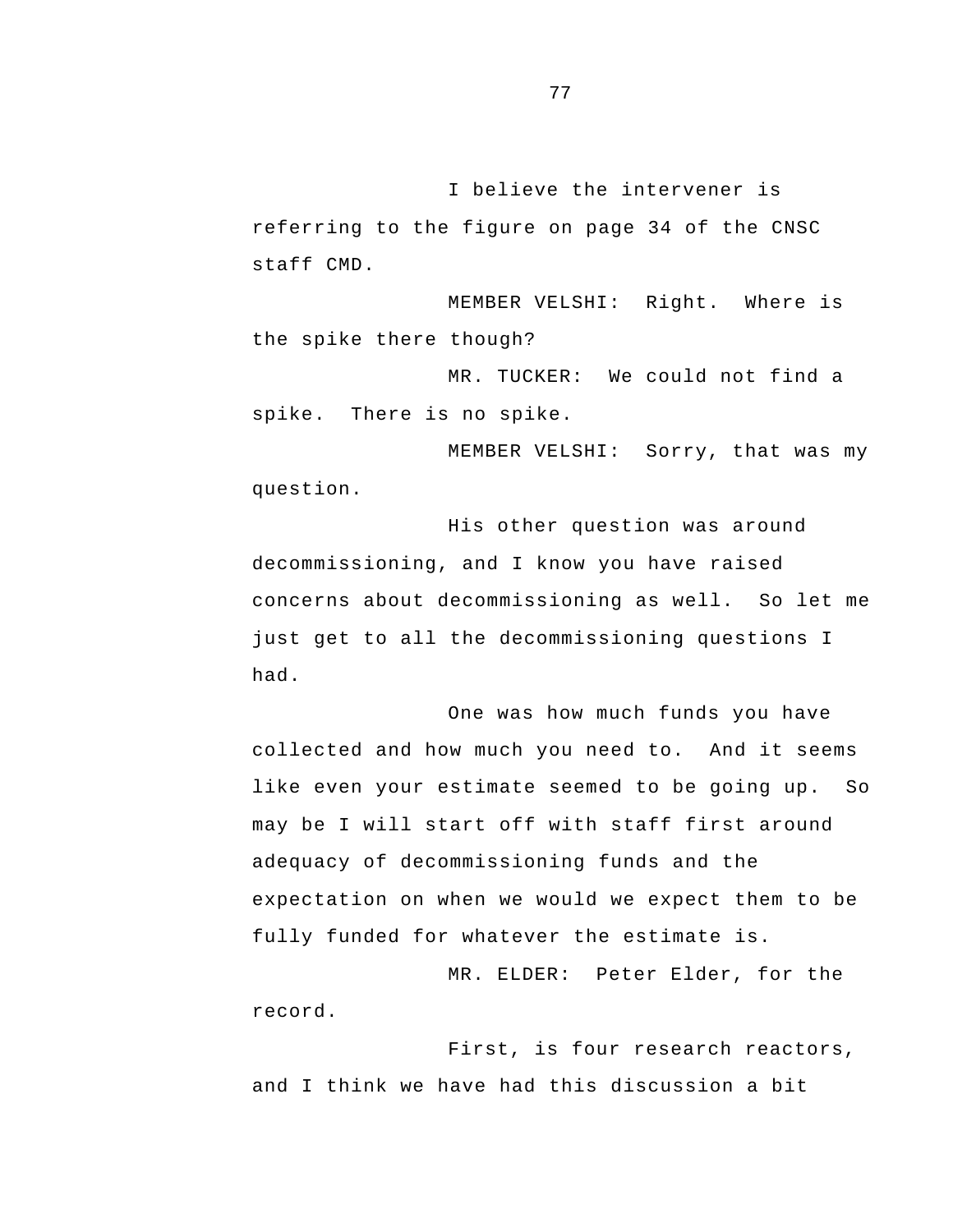around universities as well, as saying the approach we have taken is that they should have...

There are two parts of the

approach that we have taken traditionally. Is that you should always have enough money immediately available to put the reactor into a safe configuration, which is essentially the money to ship the fuel somewhere else in this case.

After that, given the size of this liability, even for a public institution, we have looked at a case of them having some sort of fund or some sort of other guarantee that they build up over the lifetime of the reactor.

 expressed acknowledgement of the liability. And And also we have been more recently making sure that the universities, if that fund is not fully funded, that there is because unlike other operators that we see, the University is not in the nuclear business entirely. They can obviously continue to be a university even if the reactor shuts down. So they are not dependent on the reactor as a source of revenue.

And in terms of a public institution, it is unlikely that public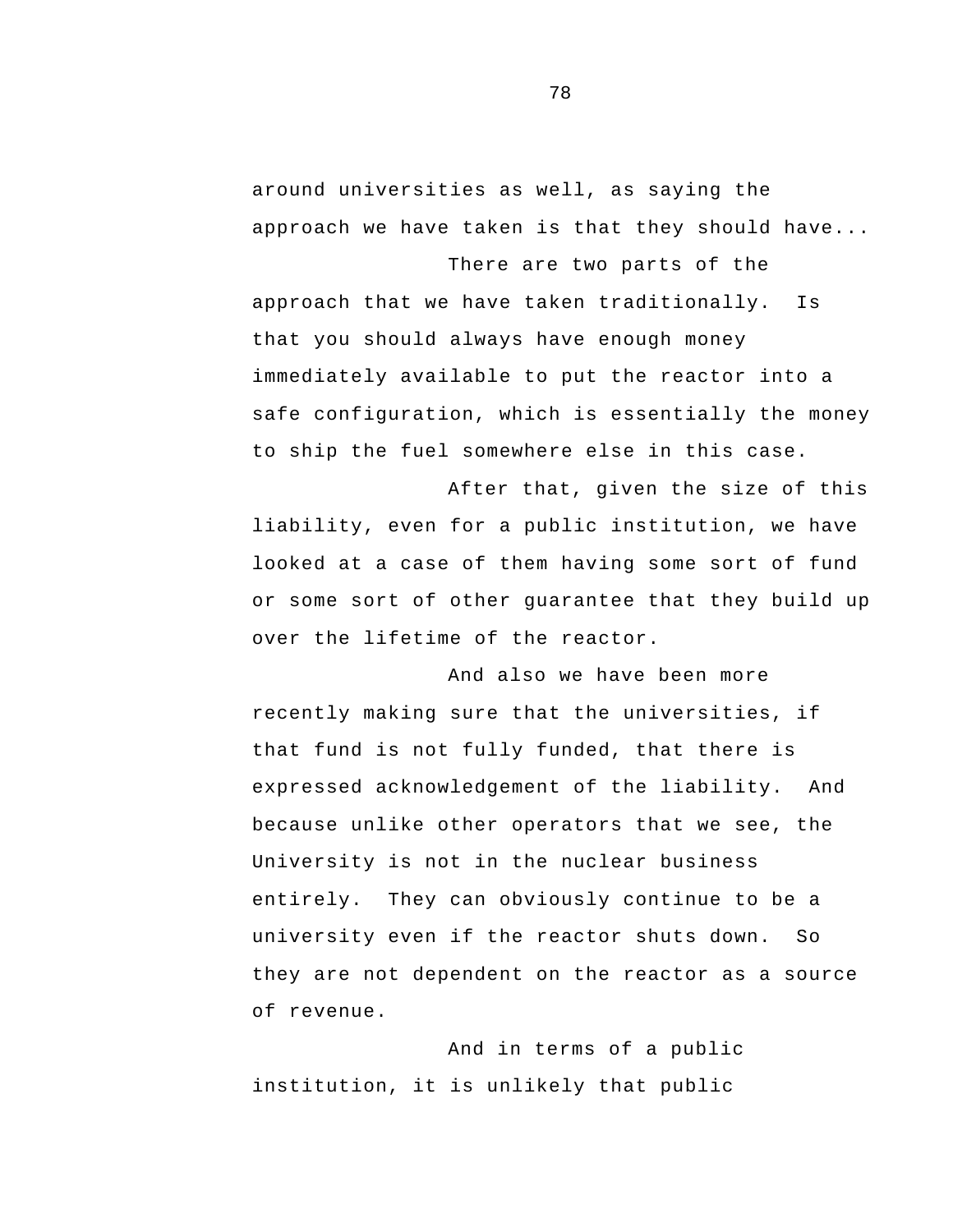institution is going to disappear.

 was a clear acknolwedgement -- a real money fund So we looked at it from a risk of this liability coming back to the federal government as being fairly low, as long as there that has been built up and a clear acknowledgement from the University that this liability exists.

MEMBER VELSHI: Thank you. And, McMaster, you have in your submission said you have some reservations about the CNSC's position around what is expected of you.

> So what would you like to see? MR. HEYSEL: Chris Heysel,

McMaster University.

I would like to see a position by the Commission that reflects that with a lot of my competitors, if MNR was relocated 60 km south, to the U.S., the commitment in writing by the University would be enough to justify continued operation without building a fund.

 operating fund that the University has, the vast I think the billion-dollar-a-year resources of trust accounts it manages and the stated, both legally and financially, the commitment the University has behind this should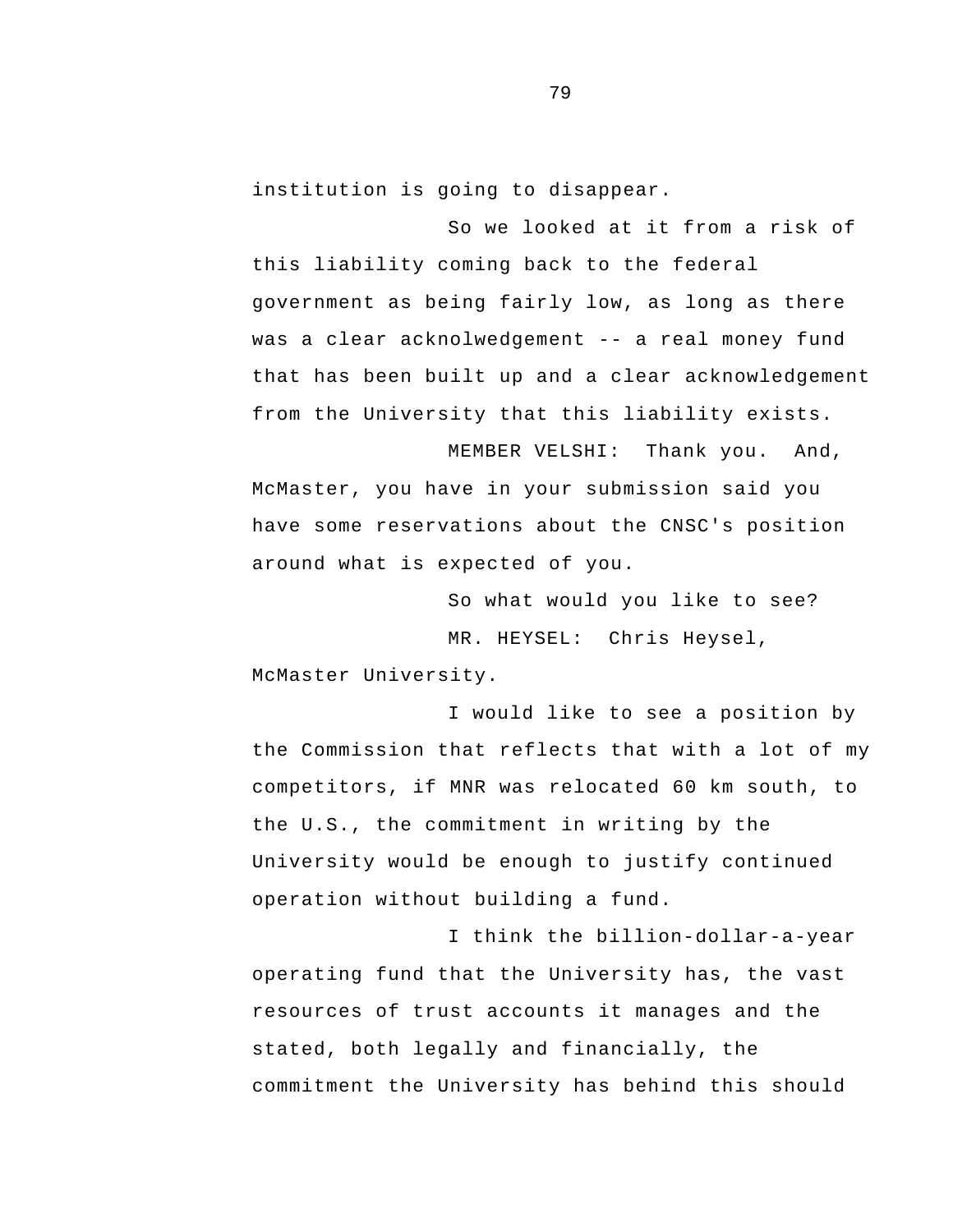be enough for meeting this obligation in my opinion.

MEMBER VELSHI: Staff, do you want to comment on that?

MR. ELDER: Peter Elder, for the record.

 I guess we are still relatively this is the first generation through a lot of these decommissioning funds and we still believe that having some money on hand to make sure that you can quickly put the facility into a safe state makes sense.

We are looking at, and we know we have to revise our regulatory documents around financial guarantees, and there will be opportunity for the universities and other public institutions to bring their opinions forward in those documents. And we do realize they are different than private companies that can go bankrupt overnight.

THE PRESIDENT: Is that what you meant by being discriminated with your competitors?

Are your competitors other universities or private sector, or the NRU?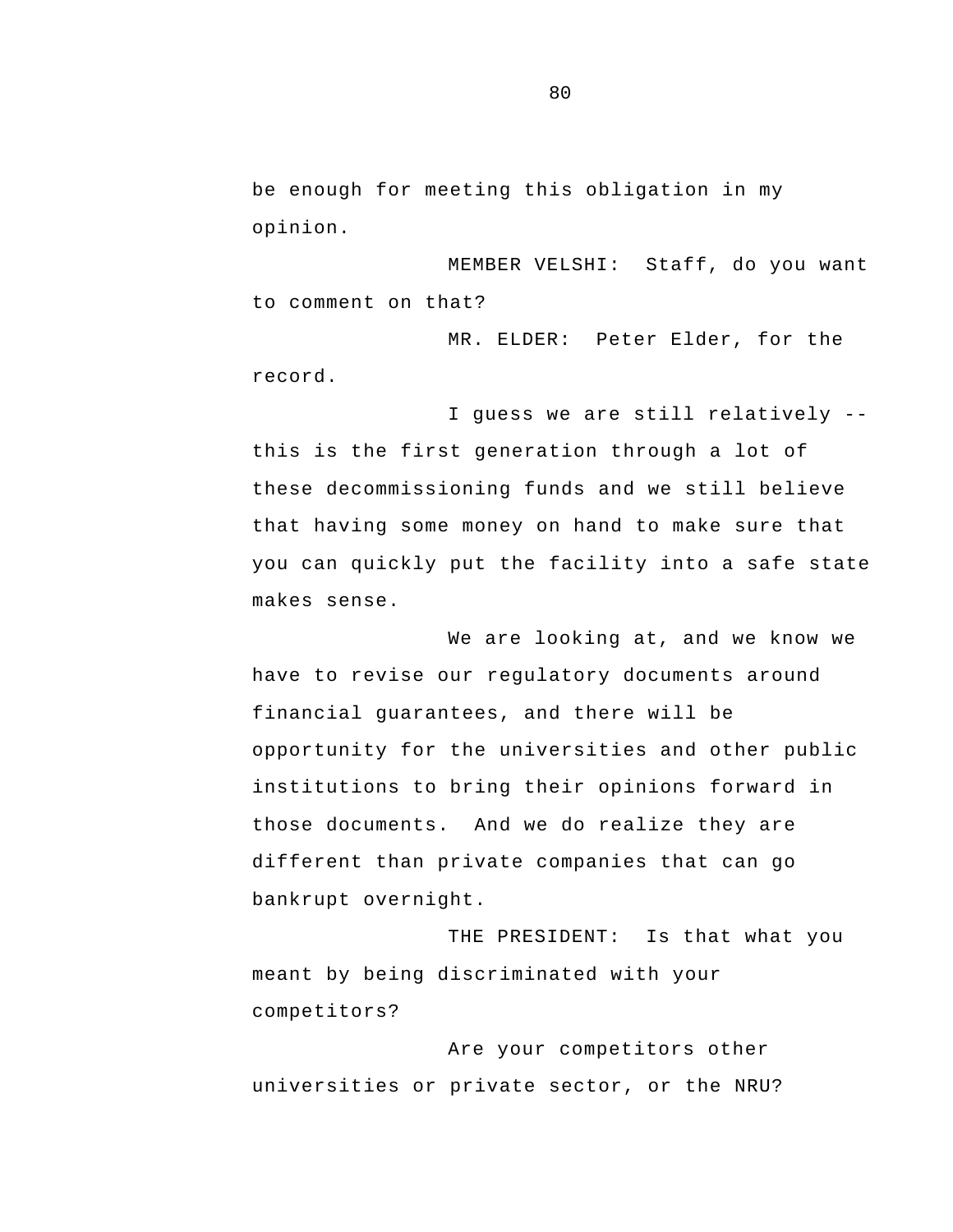U.S. that are -- have the same type of financial MR. HEYSEL: My main competitors are national laboratories located in this country and others who don't have this financial burden on their operating accounts and universities in the means that McMaster does and where the commitment of a university is recognized as good enough.

 discriminate -- all universities are treated the THE PRESIDENT: Do we same way, are they not? Staff?

MR. ELDER: Peter Elder.

 we have -- the Commission has accepted from the The universities are treated the same way. I think the difference would be is that federal government and other governments acknowledgement of the liability as being acceptable without requiring a dedicated fund.

THE PRESIDENT: So that would be like our Ontario government guaranteeing Hamilton University back-up.

MR. ELDER: And that has been difficult for universities to get. It's easier for a Crown corporation to get.

THE PRESIDENT: So there will be a period of review of this whole policy?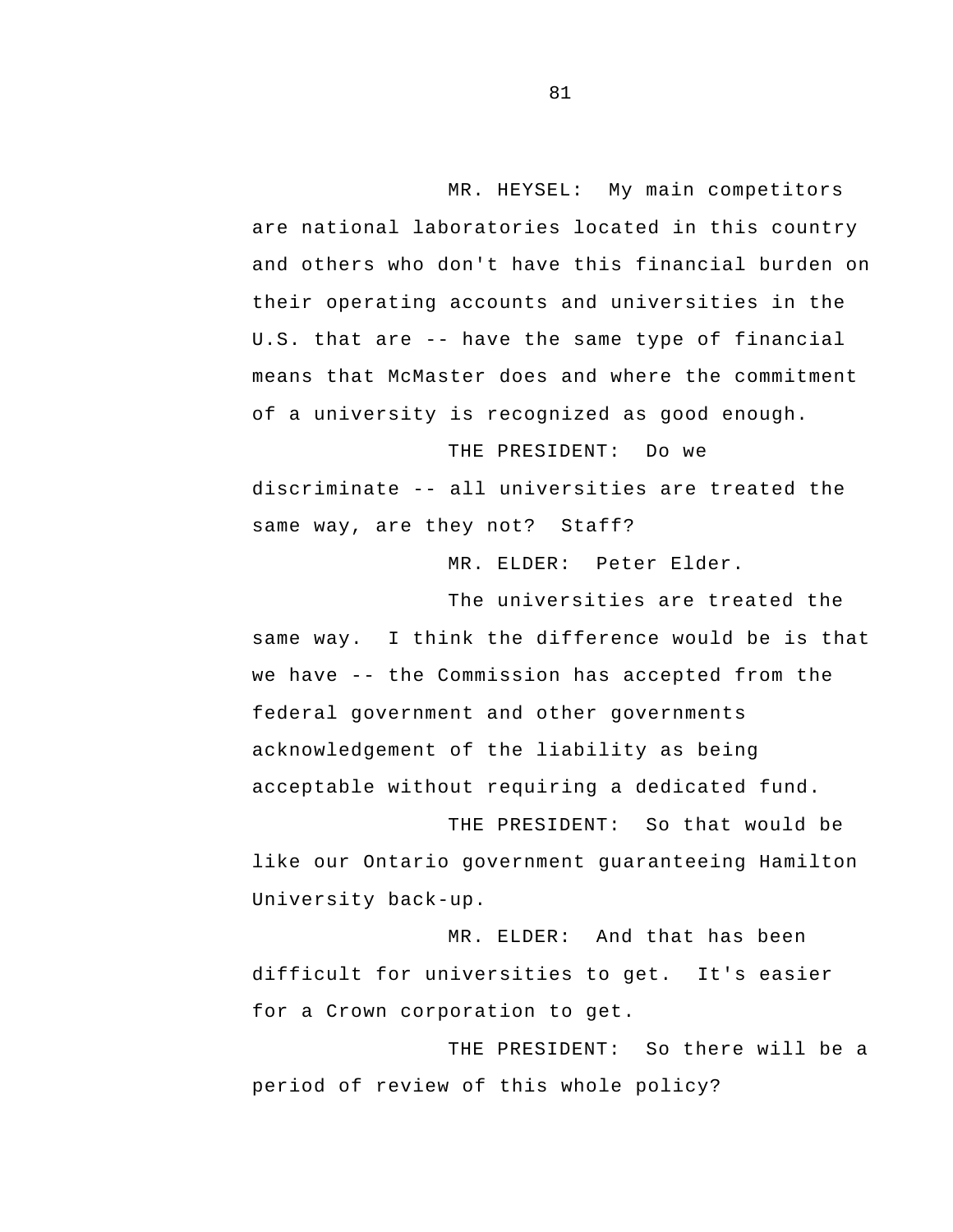MR. ELDER: Yes. We have -- as approach to financial guarantee for the smaller the Commission is aware, we've been working on an the nuclear substance licences. Once that policy direction is clear, we plan to revise all our documentation and regulatory documents around financial guarantees.

THE PRESIDENT: In the meantime, this fund is earning some revenues, I assume.<br>It's not a total loss here, right, to the university?

 this if you get some -- not you, but your You can actually borrow against financial VP.

MR. HEYSEL: Chris Heysel, McMaster University.

The fund is doing exceptionally well, and it's something that I think we're very proud of. The number quoted in the CNSC presentation was the audited number at least fiscal year, April 30th, 2012. The actual number is closer to 9.25 million.

It's a lot of money for a little organization, and we're proud of it. And I think it reflects the commitment that the university has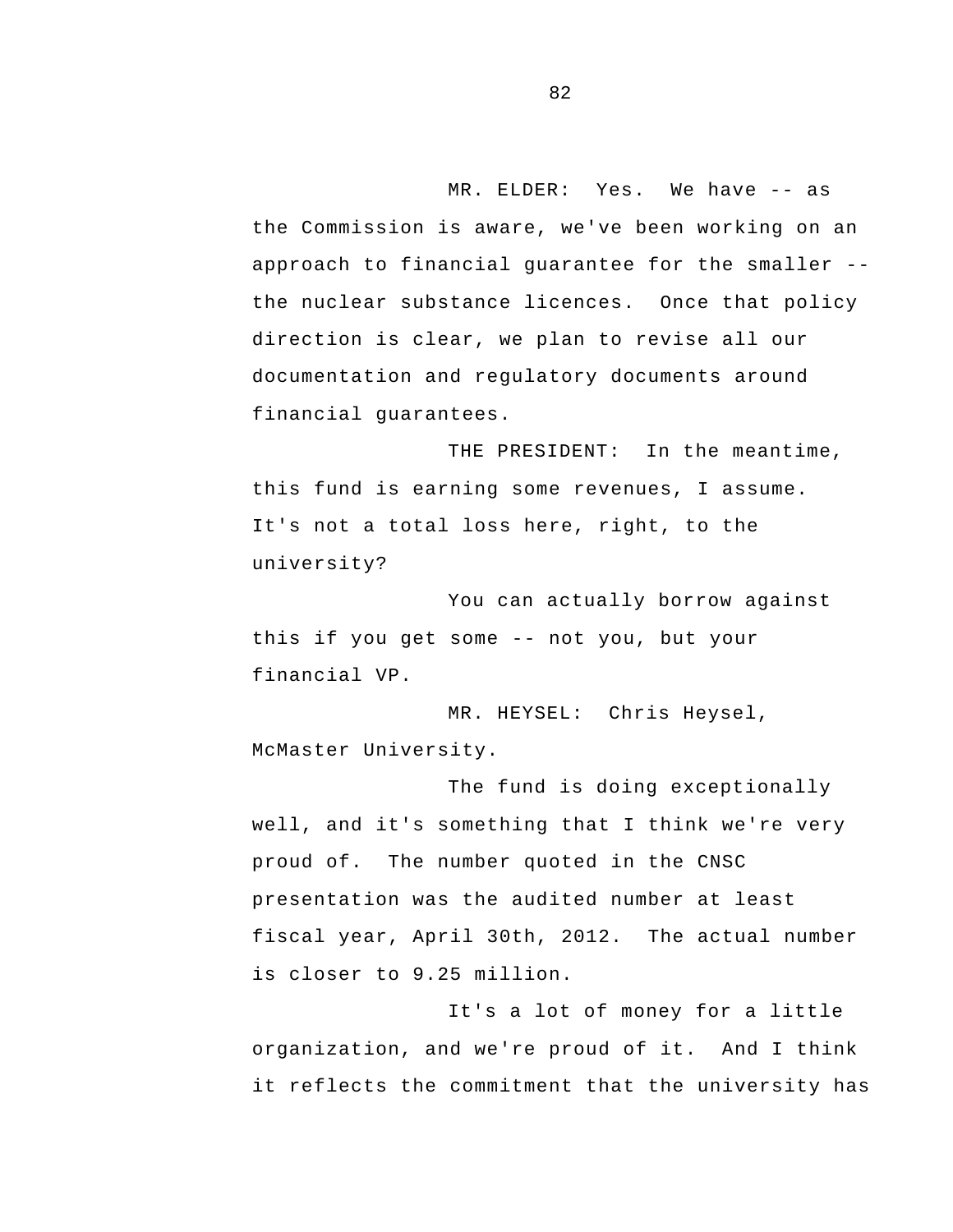in acknowledging and addressing its liabilities.

It does earn money, interest, but the way the legal documents are set around it, it's only the CNSC that can authorize its use for specific operations in the PDP.

THE PRESIDENT: Speaking of money, are you fully cost recovered or what percentage of your operation is cost recovered?

MR. HEYSEL: Chris Heysel, McMaster University.

 budget against our revenues. The -- we get in their -- everything from security, human We strive to balance our operating substantial indirect support from the university resources, financial accounting, so we strive to pay our direct costs.

THE PRESIDENT: Thank you. MEMBER TOLGYESI: Just on the presentation of staff, you are saying that MNR is estimating the decommissioning costs at 12.5 million. It could be significantly higher.

 covered or -- you know, by the university. What's the staff evolution? What's that "significantly higher"? Because we will see what's the difference, what could be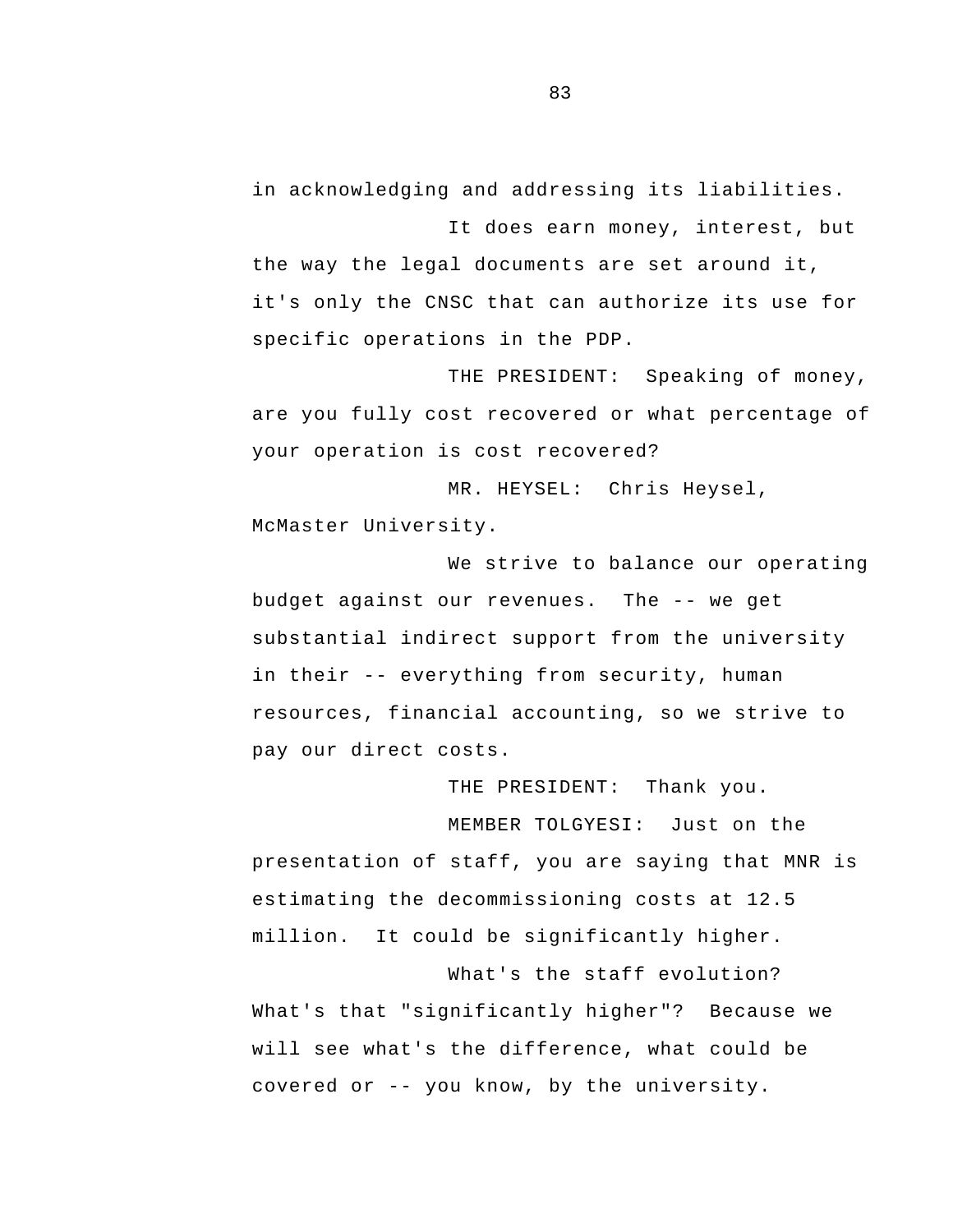MR. ELDER: Peter Elder, for the record.

This is, again, an area where we've had discussions with universities and other organizations.

For private industry, we insist that the decommissioning be calculated as it's being done as by a third party. An operator disappears, someone else can step in and do it.

The universities are arguing, and I think there is some validity to this one, is that universities do not disappear overnight and, actually, they have a mandate to keep their capabilities so that even if there was a decision by the university to shut down the reactor, Mr. Heysel and Mr. Tucker would not disappear overnight.

 that that is -- that some of this costing could - costing methodology could reflect the -- that they And we have a tendency to agree are actually not only a public institution, but actually a teaching institution that has an interest in maintaining the expertise.

So what we've said in the CMD in McMaster is if you can demonstrate to us that you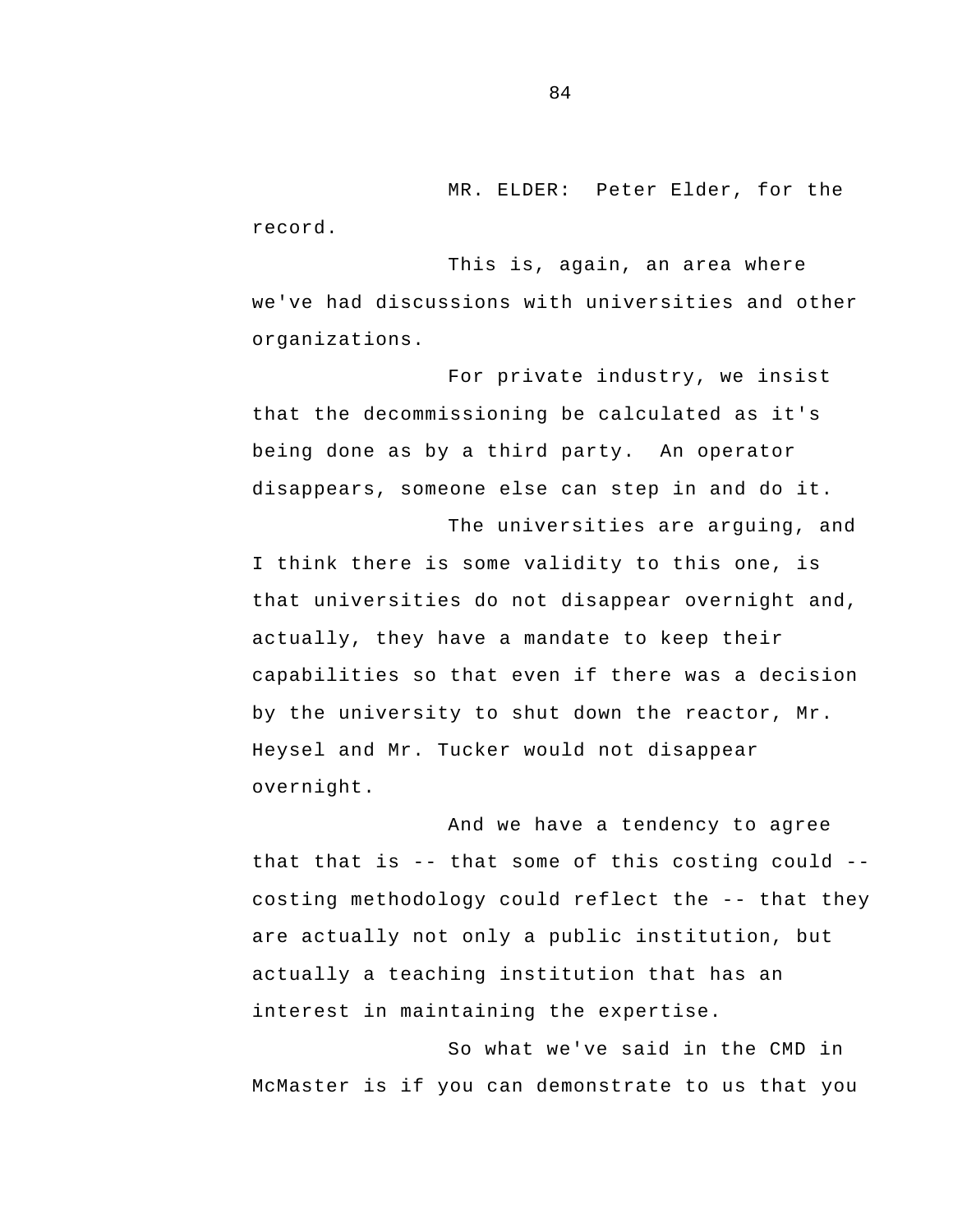are actually maintaining that expertise, then we will let you have some credit for it because if they went out and said you have to go buy this on the open market, it would be considerably higher.

But we do recognize, especially in McMaster's case where they have a large amount of nuclear knowledge, is they really do have in-house expertise. In fact, Mr. Tucker is used by other licensees to do decommissioning work.

THE PRESIDENT: Okay. Before the break, I'd like to go through the next presentation, which is from Mr. Steve Staniek as outlined in CMD 14-H4.4.

## **CMD 14-H4.4**

**Written submission from Steve Staniek** 

Questions. Mr. Harvey?

MR. HARVEY: Merci, monsieur le

président.

 In the second paragraph, the -- in that submission, it's about the -- to water the core. What is written there is MRN plans to deal with the significant loss of reactor coolant by using a fire hose to spray water over the core.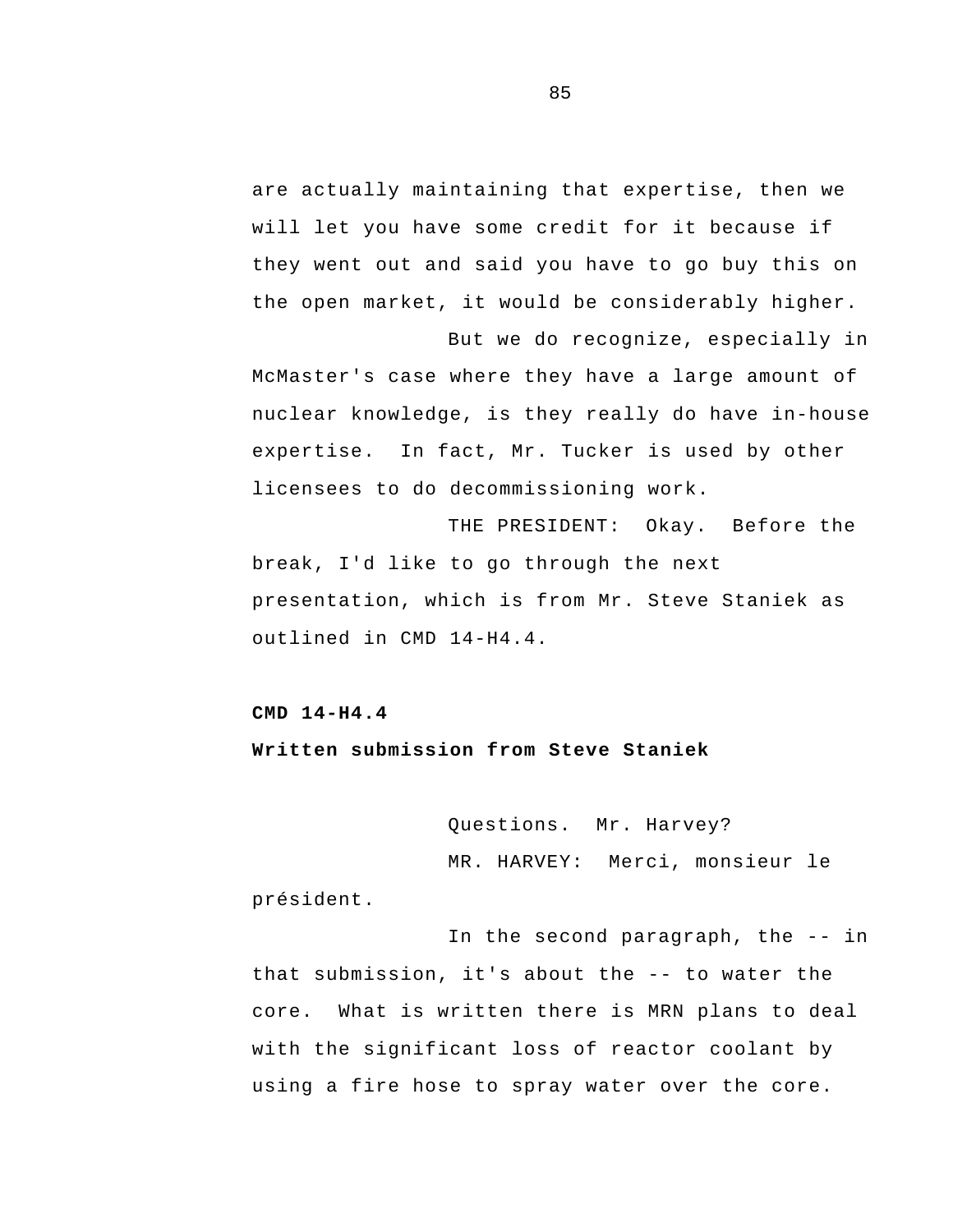The concern is why send a responder into an extremely high radiation area to water the core when an embedded plumbing, et cetera, et cetera?

So could you just comment about that?

MR. TUCKER: Dave Tucker for McMaster University.

As Mr. Staniek would know from attending numerous emergency planning meetings, use of fire water as makeup water has always been part of our emergency plan. Having a responder stand with a hose and spray the core has never been part of our emergency plan. It's not now, it never has been, it never will be.

MEMBER HARVEY: Okay. Thank you. THE PRESIDENT: So sorry, so what does it mean?

 So how does it -- so how -- so what does it mean using the fire spray?

 How does it get into the -- in case of an emergency, how does it get into the building?

MR. HEYSEL: Chris Heysel, McMaster University.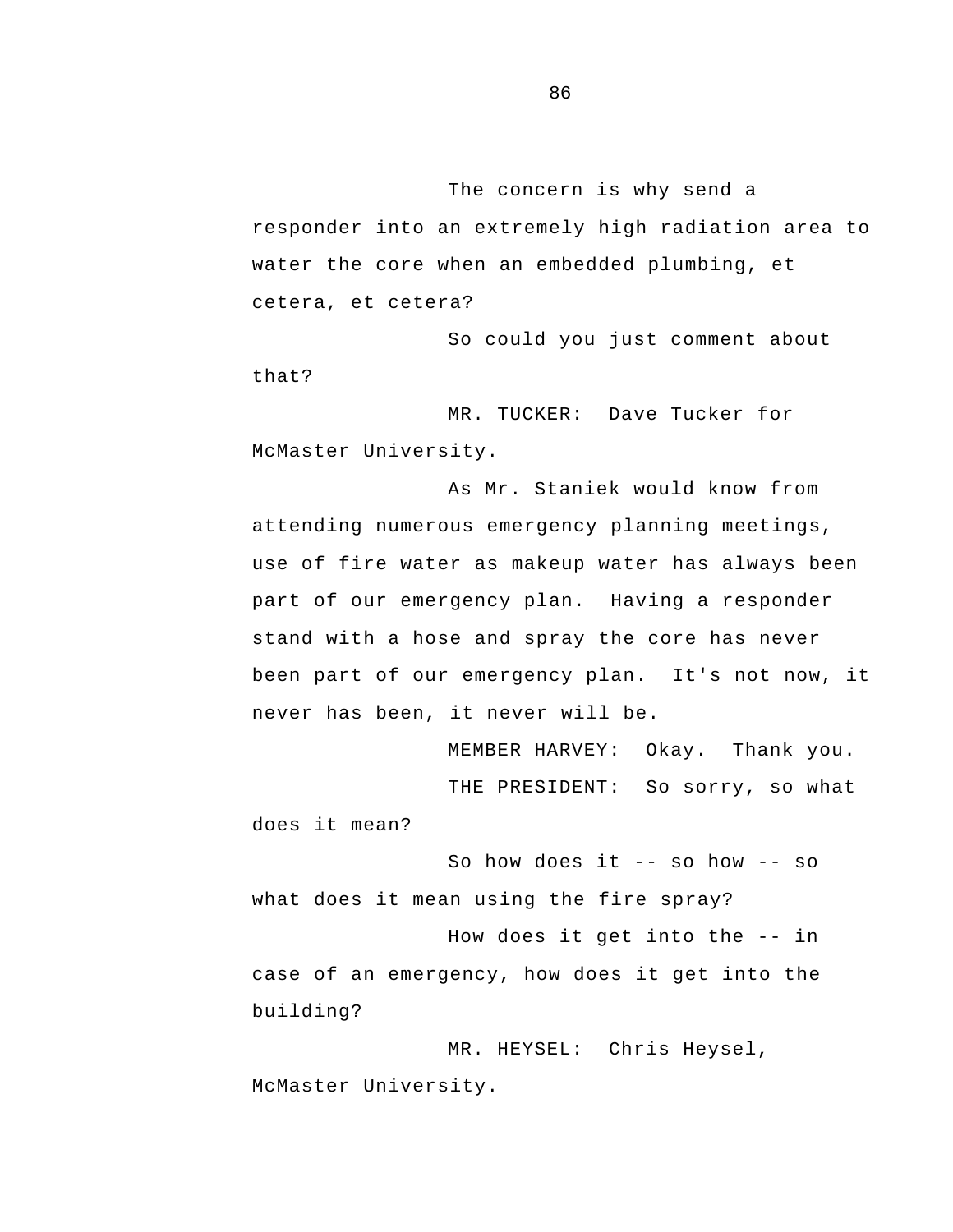The system is slightly complicated because our core and bridge move, so in order to have a fixed pipe, there's a fixed spray system that has been installed on the bridge to direct water to the core.

 can be deployed in less than a minute to - instead of filling the water -- filling the pool There's a quick disconnect connection which ties to the fire water hose that with water from just a fire hose, that fill mechanism is now directed as spray on the core to remove any doubt of heat removal for an uncovered core.

There are connections to the building where that supply can be replenished, so there's a number of ways to get water to the core quickly and simply.

 THE PRESIDENT: But it's -- just so I understand, it's a manual connection on the outside to start with?

MR. HEYSEL: Chris Heysel, McMaster University.

No, the manual connection is from the hose station on the wall adjacent to the reactor pool, so if we are in the situation where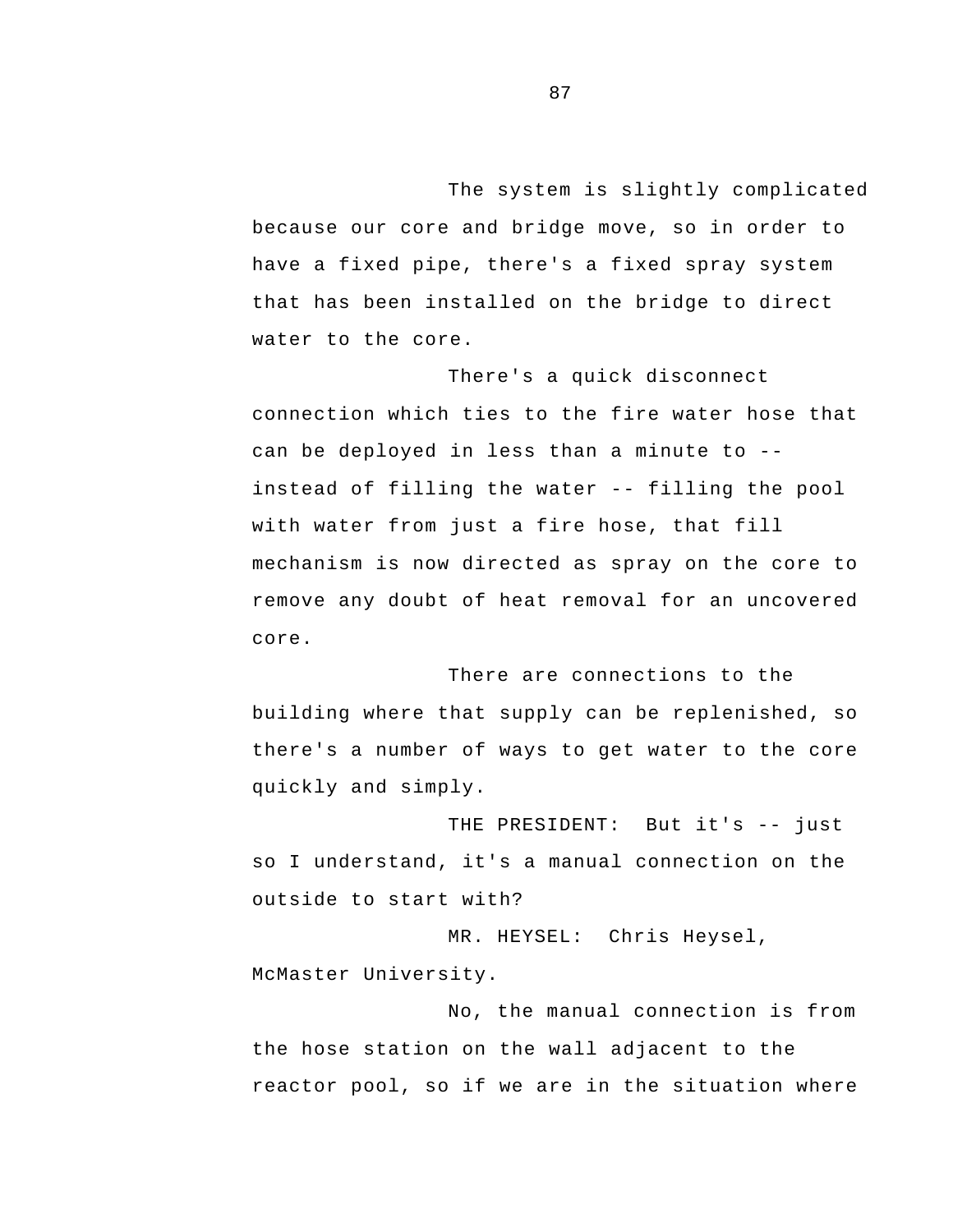we've been unable to -- where we've had a leak, from the leak location, then the idea would -- or we've been unable to move the core and isolate it the procedure is to manually connect the hose from the hose station within the building to the spray system and open the valve and abandon the building.

If that system were to fail, there's provisions to hook pumper trucks up to the outside.

THE PRESIDENT: That's the one I'm interested in, the last sentence.

How does that get done?

 MR. HEYSEL: So if a -- if, for example, there was a break in the water -- fire water line coming to the building, then that supply would need to be supplemented by a mobile unit.

So attached to the containment structure, there are Siamese connections which supply the feed or supply water to the building fire water piping system.

There's a check valve on the fire system as it enters the building to its normal route that would ensure that the water being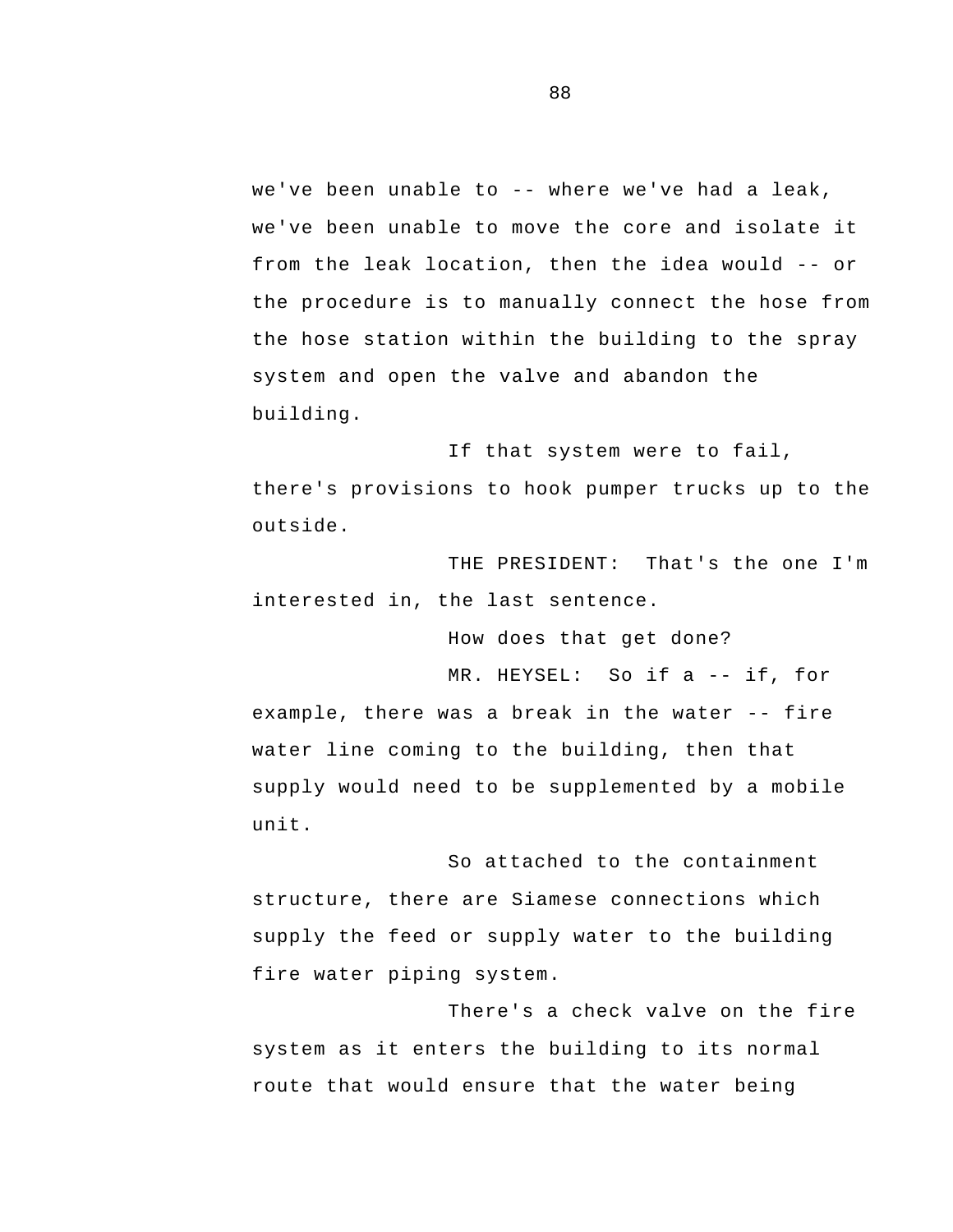brought in by mobile pumpers does not just go out to the leak underground on the supply line coming to the building.

 water -- additional water, will it close overflow THE PRESIDENT: Mr. Tolgyesi. MEMBER TOLGYESI: Adding this and eventual spill or leakage to the environment because you're adding the water?

 water -- the reactor core is about 15 feet MR. HEYSEL: We can add the underground in a large containment building, so it would take a fairly long period of time to get to a period of time where you're at great elevation.

 tight so you will not lose -- okay. MEMBER TOLGYESI: And it's leak

THE PRESIDENT: Question? Other questions?

 15 minutes, 10 past 10:00 -- 10 past 11:00. Okay. We'll take a break here for

 concern about - MEMBER HARVEY: There was some

THE PRESIDENT: Sorry. Are you still on the intervenor, Mr. Staniek?

 MEMBER HARVEY: I don't -- well, my question was, well, what do you do -- where do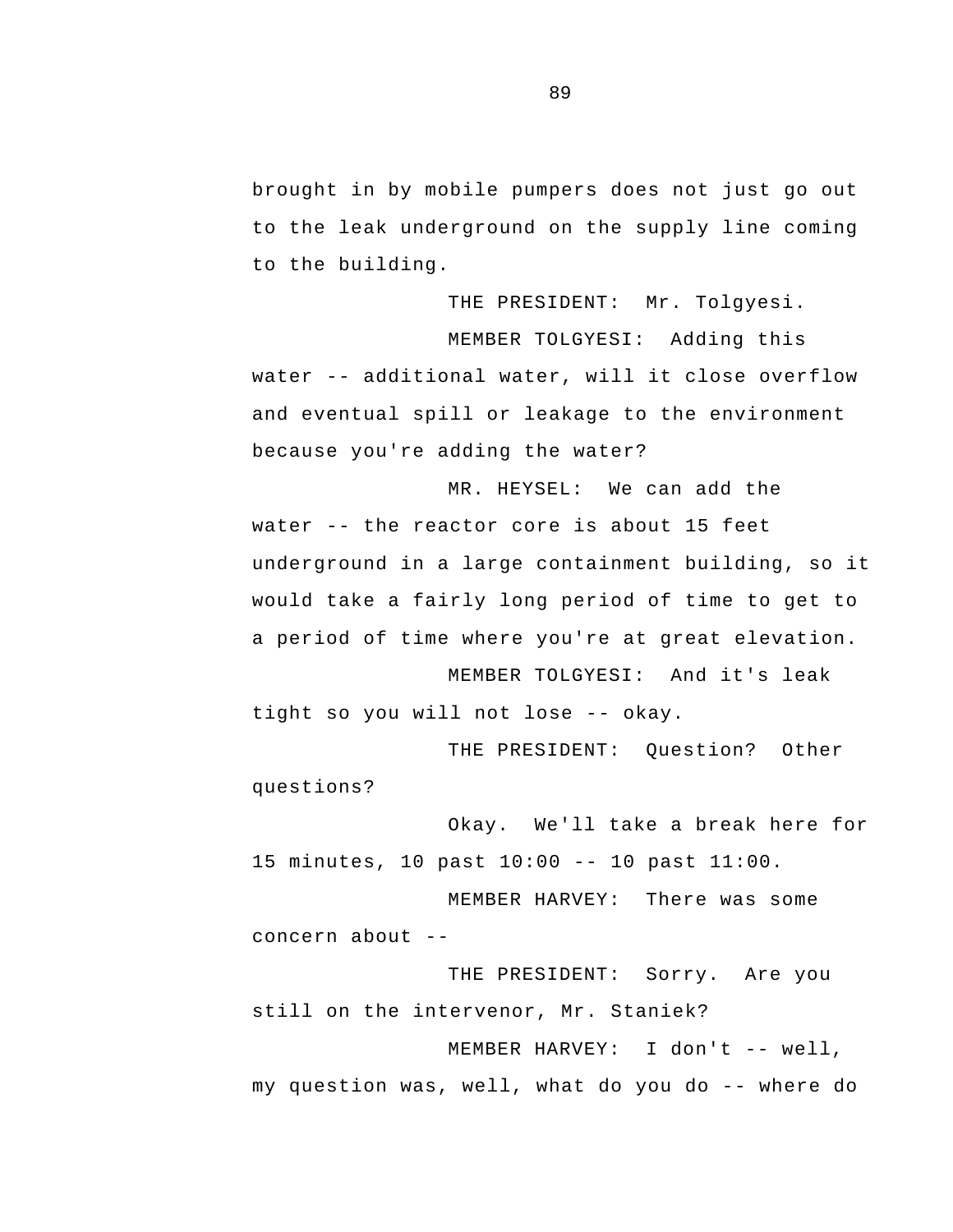you -- what is the -- first, what's the frequency of changing the fuel and what do you do with the spent fuel?

MR. HEYSEL: Chris Heysel, McMaster University.

We would change a fuel assembly once every couple months, once every three months.

 pool until it's -- until there's enough accumulated to provide -- to fill a spent shipping The spent fuel is stored in the flask. It's then repatriated to the U.S.

 MEMBER HARVEY: That means yeah, you ship it to U.S., but at what frequency? MR. HEYSEL: Chris Heysel,

McMaster University.

We do a spent fuel shipment every seven to 10 years, depending on operating power and history and time at power.

 requirements -- I'm addressing the staff -- to MEMBER HARVEY: So is it the same keep that fuel in the water for a long period of time?

MR. ELDER: Peter Elder.

There wouldn't be the same types of requirements just based on the amount of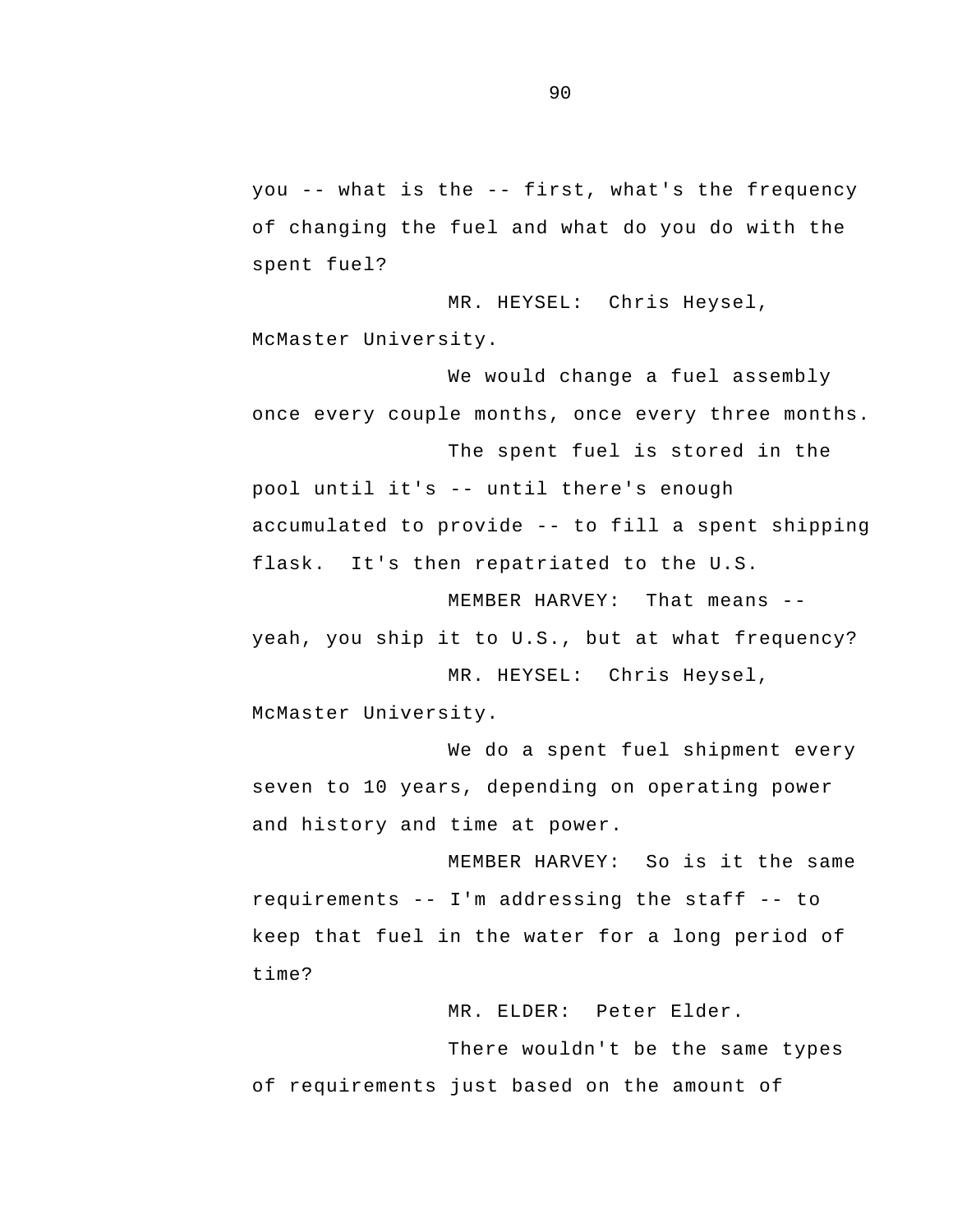activity. I think their period is actually more related to how long it takes enough fuel to actually fill the transport flask.

 So again, as -- our initial calculations, you actually probably don't need you need very little cooling, a few weeks, before it would be safe to transport if you want.

 requirements of the -- both of the transport flask But that would also depend on the as well and how much heat it was designed to cover.

But no, there isn't a multi-year cooling requirement.

 special separate pool or is this in the same - THE PRESIDENT: But is it a where is this, you know, fuel waste located?

MR. HEYSEL: Chris Heysel, McMaster University.

 maintenance in one side and we have to drain the The large 400,000 litre pool is actually divided in two. There's a gate that can go in and isolate either pool if we're doing pool.

 The spent fuel storage -- or spent fuel is kept in pool number 2.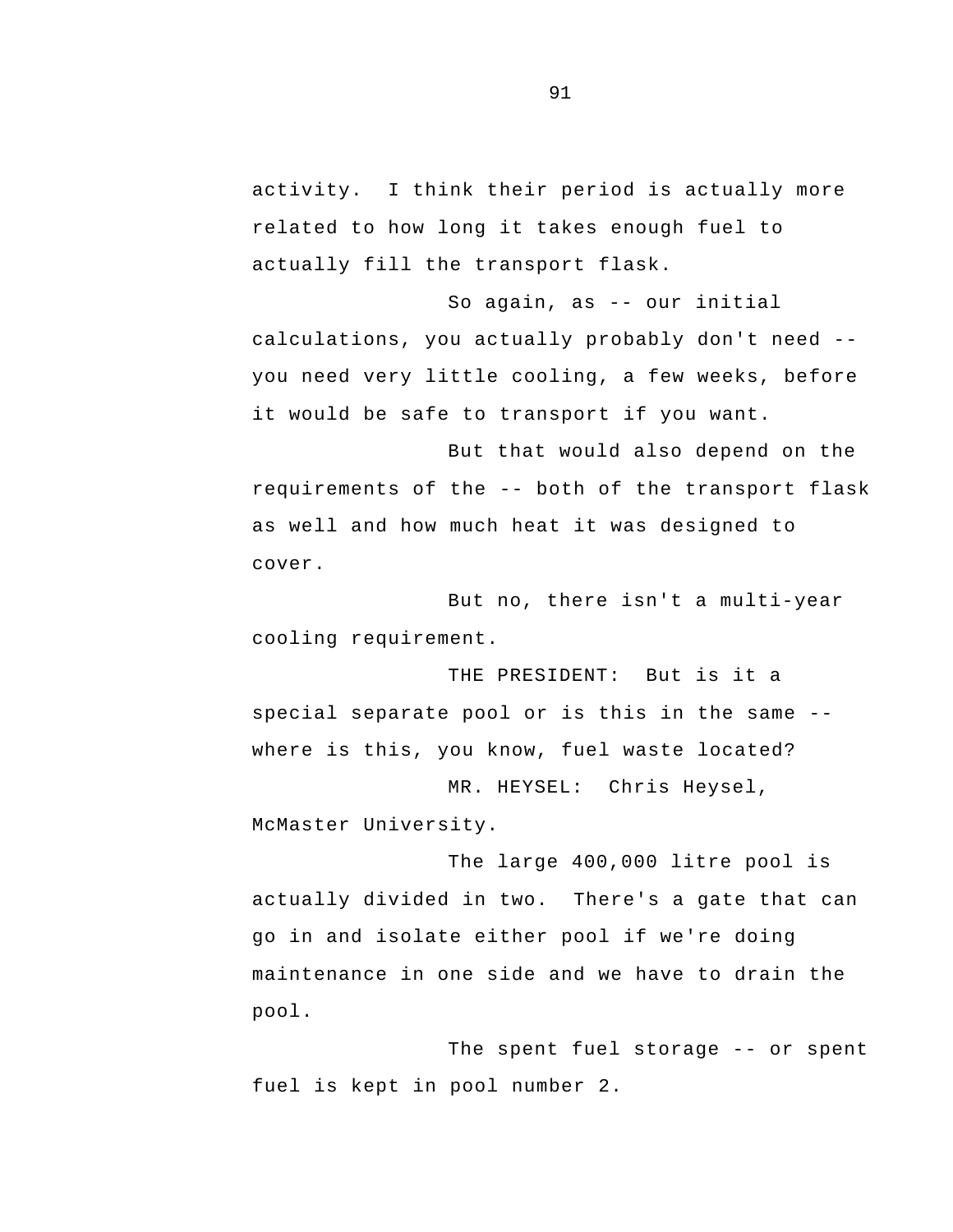MR. ELDER: Peter Elder, for the record.

It's within the same big pool. It can be isolated, but it's also all within the containment building. So the spent fuel is stored within the containment building.

THE PRESIDENT: When you sent the HEU to the U.S., when was that?

MR. HEYSEL: Chris Heysel,

McMaster.

Two thousand and eight (2008).

 THE PRESIDENT: Did you get any was there any kind of public reaction to it?

MR. HEYSEL: Chris Heysel, McMaster University.

No, there was no public reaction to that.

THE PRESIDENT: I guess you didn't advertise it.

MR. HEYSEL: Chris Heysel, McMaster University.

 restrictions about routes and material. The -- we There was certainly security didn't advertise it, but it was an activity that was taking place on campus at the time. We kept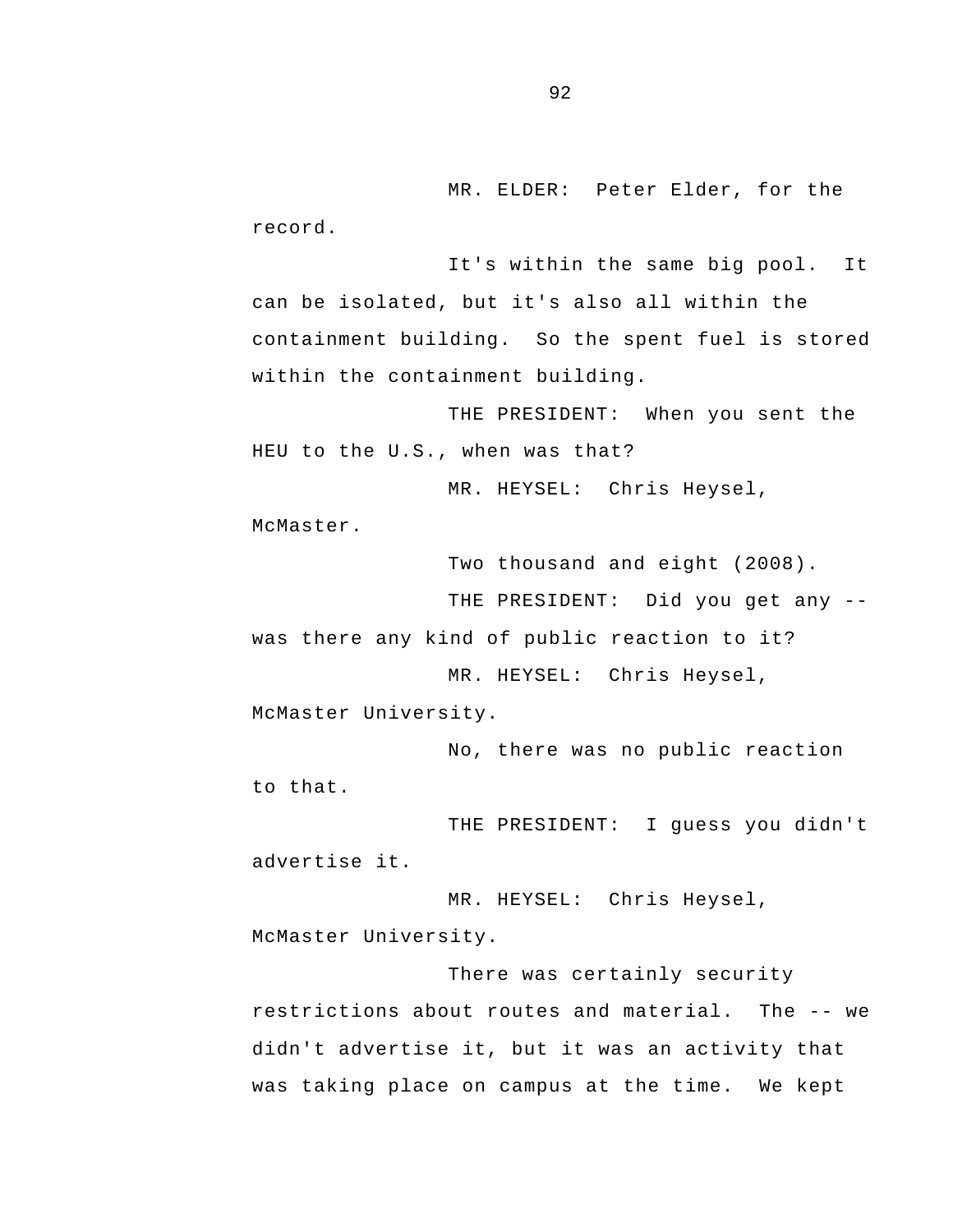people back from the construction area more for worker safety than for radiological matters.

 went through all the security plans - THE PRESIDENT: So CNSC staff, it

MR. ELDER: That is correct.

THE PRESIDENT: -- the

export/import requirements with the U.S.

 gone through -- it went through approved flash, MR. ELDER: Right. And it was approved route, security plan, all the normal requirements for transport of this type of fuel. THE PRESIDENT: Okay. We will

break and come back at 11:15. Thank you.

--- Upon recessing at 11:04 a.m. / Suspension à 11 h 04 --- Upon resuming at 11:18 a.m. / Reprise à 11 h 18

THE PRESIDENT: Okay. I'd like to open the floor for rounds of questions from the Commission members, starting with Ms Velshi.

MEMBER VELSHI: Thank you.

I just want to confirm with staff. In your presentation did you say that we are now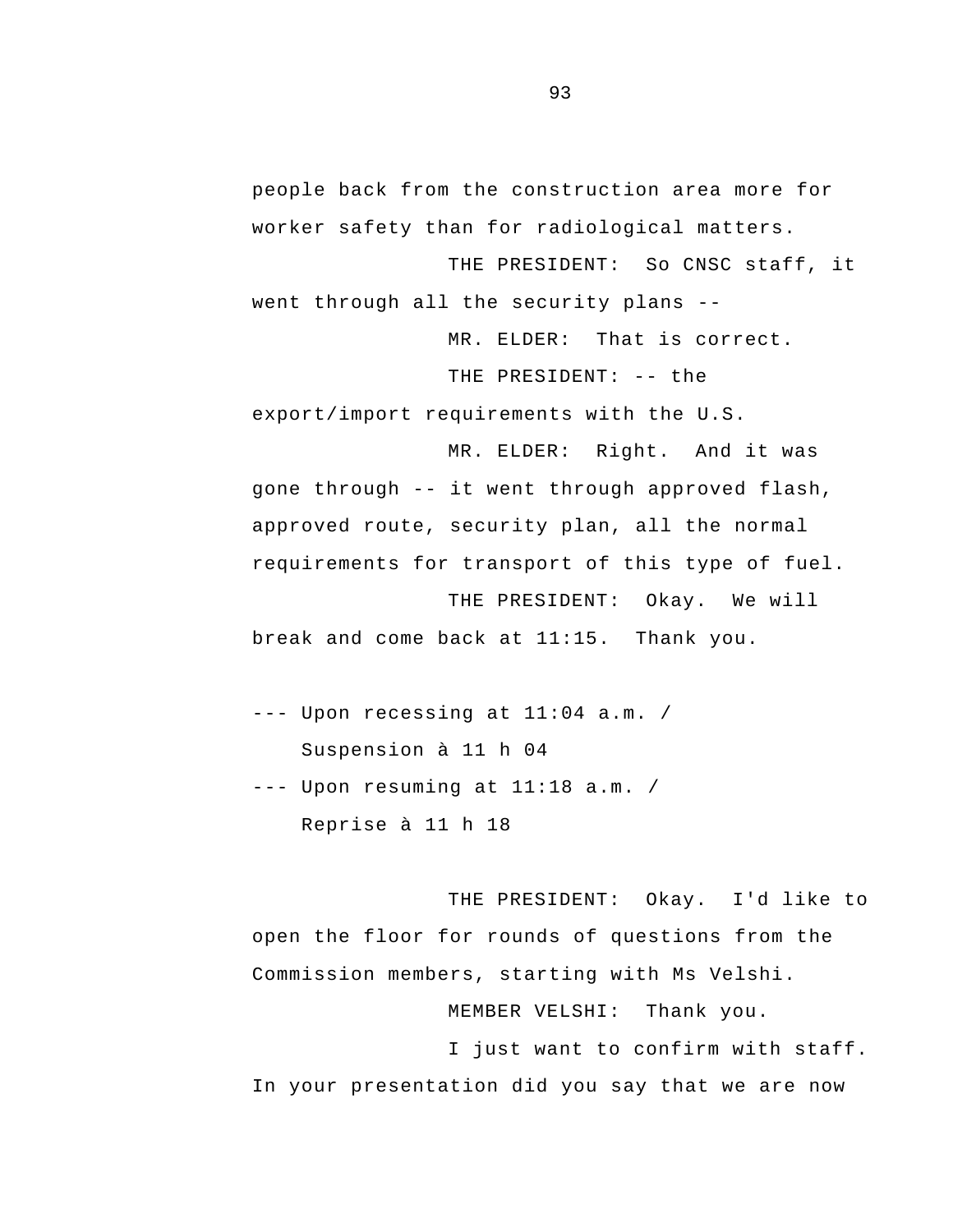going to be getting annual reports on research reactors?

MR. ELDER: Peter Elder for the record. Yes, that is correct. You had asked for them after the Slowpoke license renewals last year. So we are in the process of putting that together starting next year.

MEMBER VELSHI: Okay.

MR. ELDER: And we would include McMaster in that report.

 you weren't listened to, but I -- my question is more general. That as the CNSC comes up with MEMBER VELSHI: So I have one question for McMaster. In your submission you had raised concerns around the *Nuclear Liability Act*. So it was the decommissioning fund and there was also the *Nuclear Liability Act* or the amendments to it, and whether you got an opportunity to submit your comments to it or whether you thought different policies, different regulatory documents, how well do you think the consultation process with you works, and do you feel you get enough opportunity to be heard?

MR. HEYSEL: Chris Heysel, McMaster University. I really have noted lots of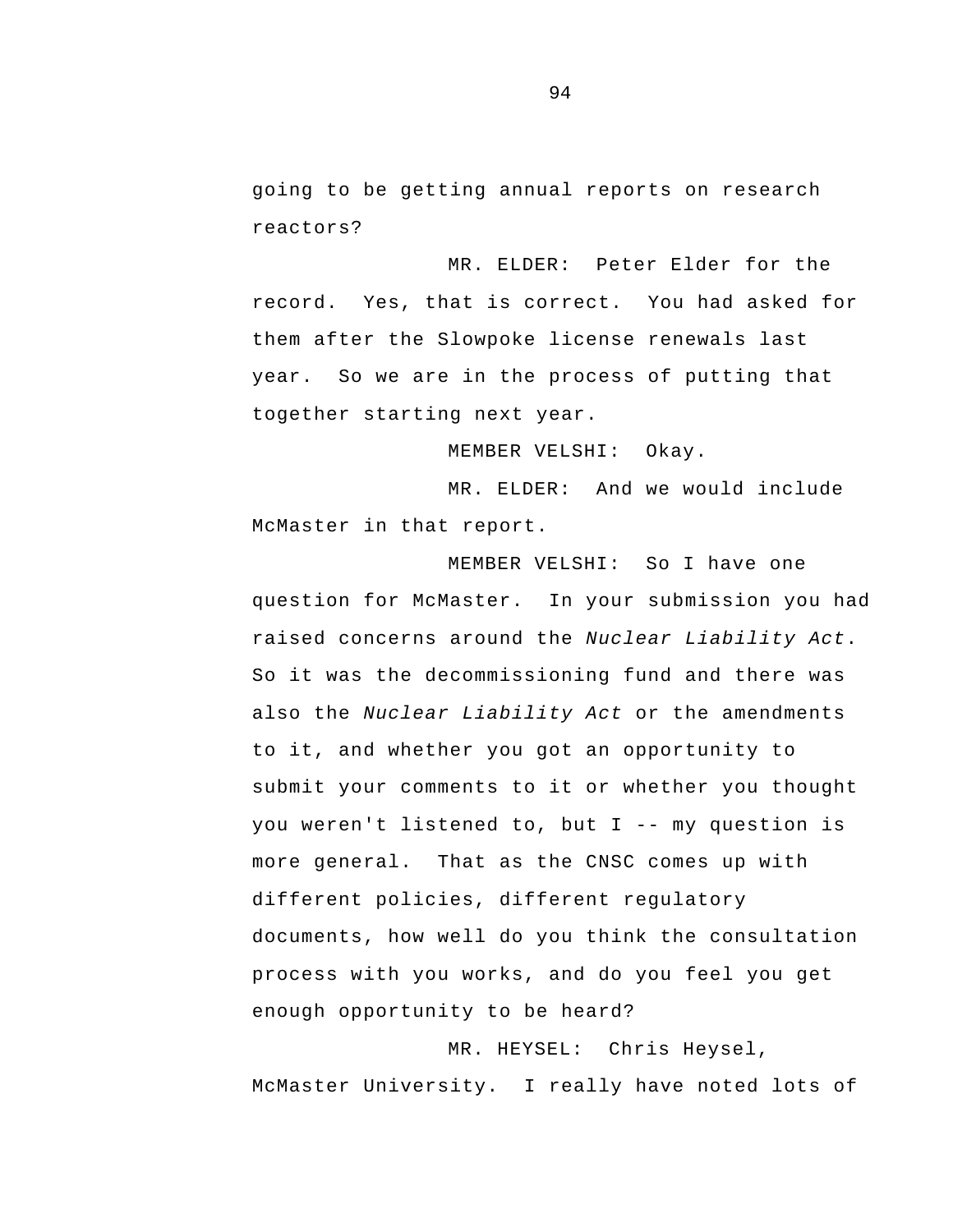improvements in -- in the Commission's outreach program, to their websites, to their automatic e-mail notifications and I think the process has gotten a lot stronger.

 I do feel I've -- I'm given opportunity to -- to review and comment, it's just sometimes hard because there's a lot of -- a lot of changes happening right now to keep up. But the answer is, yes, I do feel we are given ample opportunity.

MEMBER VELSHI: And do you, with your other sort of partner research reactors, sometimes join forces and maybe take turns in submitting or joint submissions?

 as a community as we should. We're - think -- I would certainly welcome the opportunity to work closer with my -- my colleagues at other MR. HEYSEL: Chris Heysel, McMaster University. We don't work as cohesively geographically we're not close to each other and in some ways we've got different missions, but I universities.

 THE PRESIDENT: Can I jump -- you mentioned that there's many, many open pool-type research reactors globally. Is there no kind of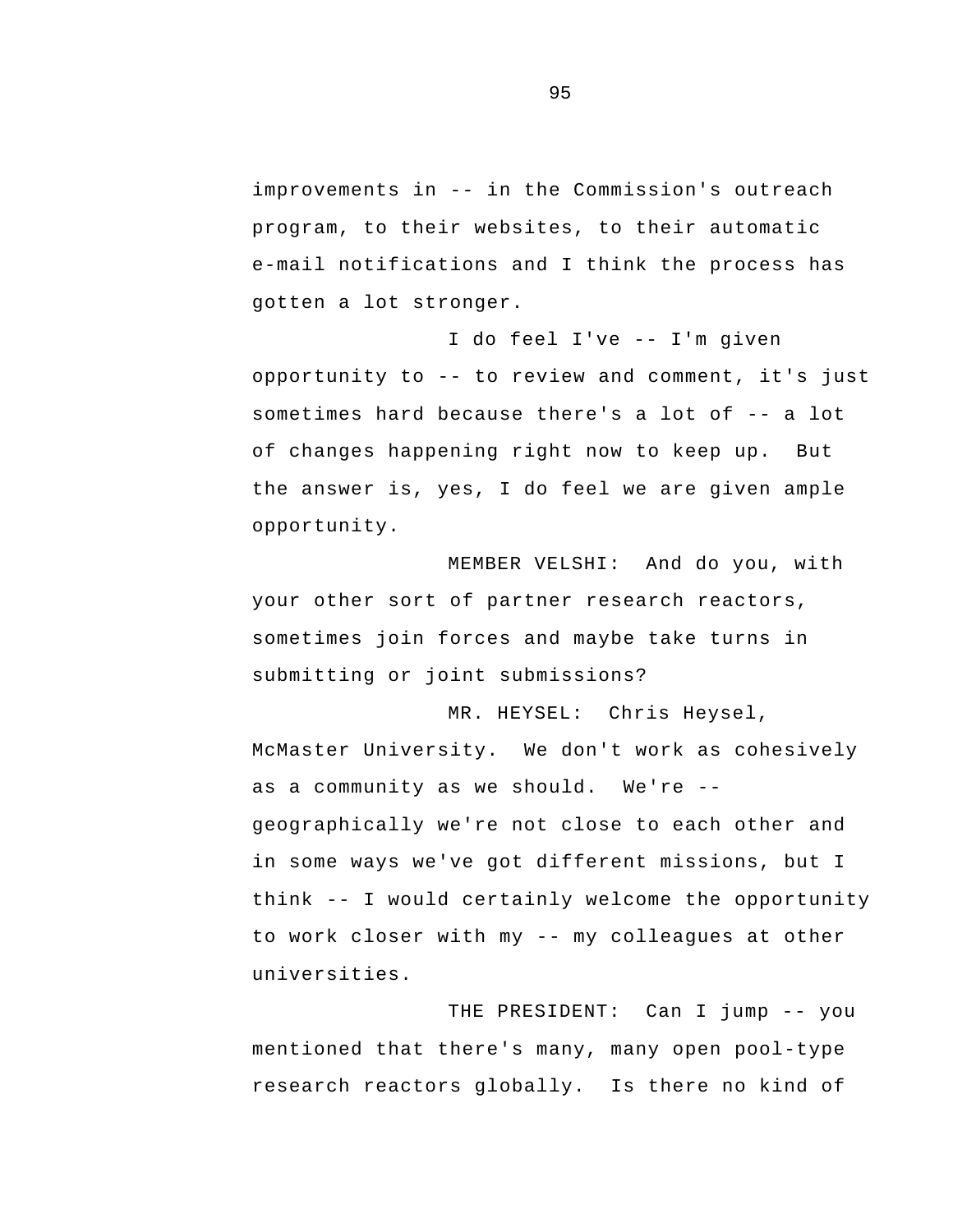conference where you guys share operation experience, ideas, et cetera?

MR. HEYSEL: Chris Heysel,

 American alliance, which McMaster partakes -- or with to -- to exchange ideas and -- and learn from from -- from the Slowpoke operators at those McMaster University. There's a number of research reactor operating groups. There's the North participates in, and there is International Group on Research Reactors, which we also participate our colleagues. We don't see much attendance conferences.

> THE PRESIDENT: Ms Velshi? Mr. Tolgyesi.

MEMBER TOLGYESI: Merci, monsieur le Président.

 I -- I will go back a little bit to this presentation on power. And staff -- this needed, used -- if the University diesel is a staff report. And you are saying that in consideration of the lessons learned from Fukushima, although MNR does not require electrical power to remain safe, they will install a connection because if an external source is generation fails delivering the power. So you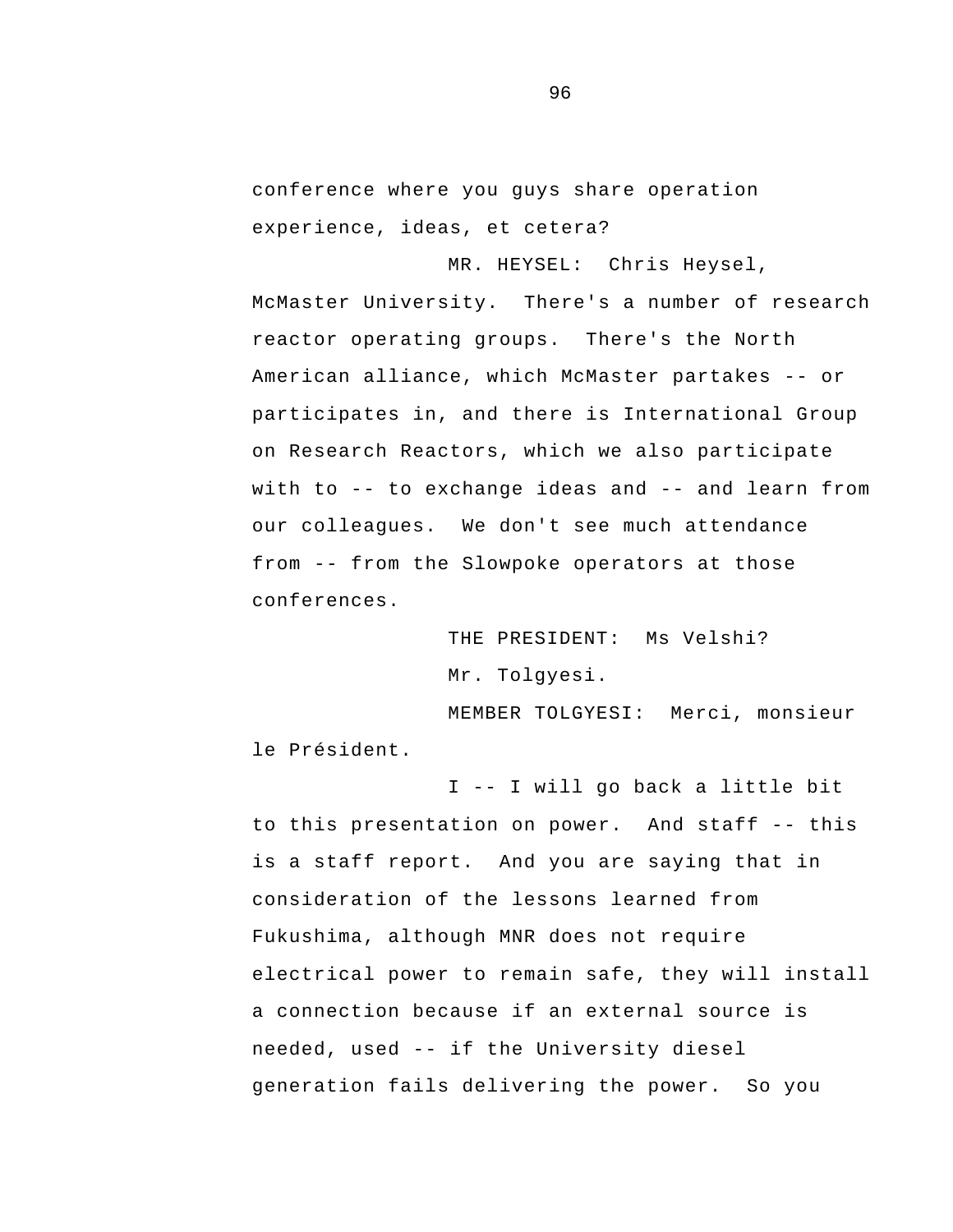need the power or you don't need the power? MR. TANGUAY: Pierre Tanguay for

 monitor the -- the facility and -- but not with the record. They do not require power in order to remain safe. The external connection for additional power would be required mostly to regard to maintaining the reactor safe.

MEMBER TOLGYESI: And when you were presenting your slide 22, "does not require electric power", you were mentioning that there is an option that you could move reactor from one pull to another one. So if it's no power, how do you move it? Push something a little bit hard.

 using a hand crank and that's how it's -- that's MR. HEYSEL: Chris Heysel, McMaster University. The core itself is suspended from a bridge and the bridge is on rail tracks. And due to the gear ratios, you can easily move it how it's moved.

 something about -- you know, on your page 22, on MEMBER TOLGYESI: I have after CMD from McMaster, you have your organizational chart. And you were saying that because due to small staff size you have some difficulties or to read some quality management systems, and in the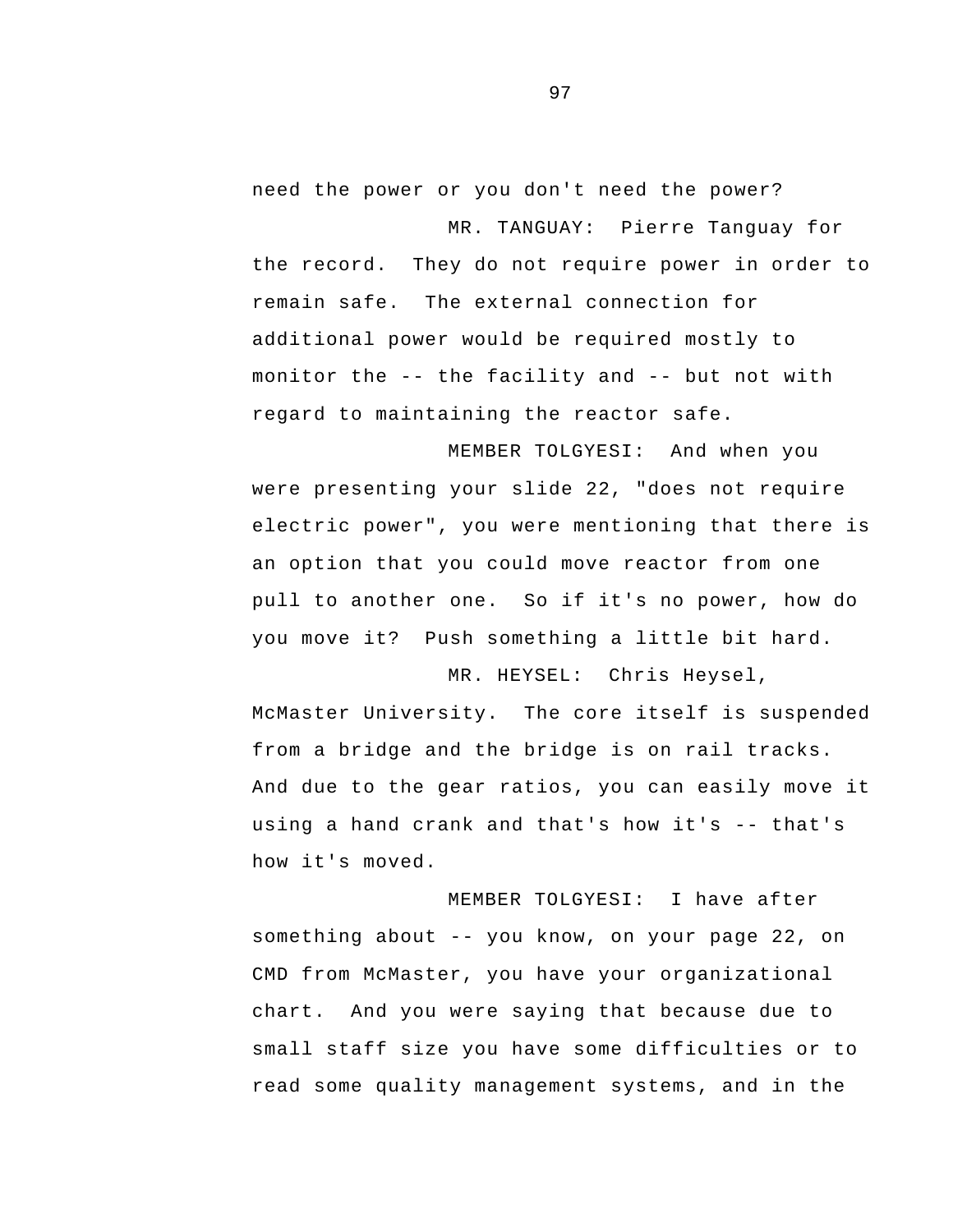next you are saying also that you have difficulties to meet the certification program because the staff is small.

 This -- on page 22 the staff is And -- and eventually on one of the next slides, on your slides, you were saying on slide -- which one, it is 4 -- that there is 868 authorized users 26. Okay? About. That's you're talking about the staff. What about contractors? Because a little bit further you are talking about, on page 39, that Nray radiographers, they are contractors. So they are not on this chart. So eventually how many people is there, how many is working and ...? or workers. So, how it fits together?

 management systems are -- there's just some subtle MR. HEYSEL: Chris Heysel, McMaster University. The comment on quality difficulties we have with an organization our size. So, for example, there would be four engineers that work at the reactor that will produce operating manuals and technical documents. I am one of them. But also as the director, I have to have approved them all.

> MR. HEYSEL: So it -- with only MEMBER TOLGYESI: M'hmm.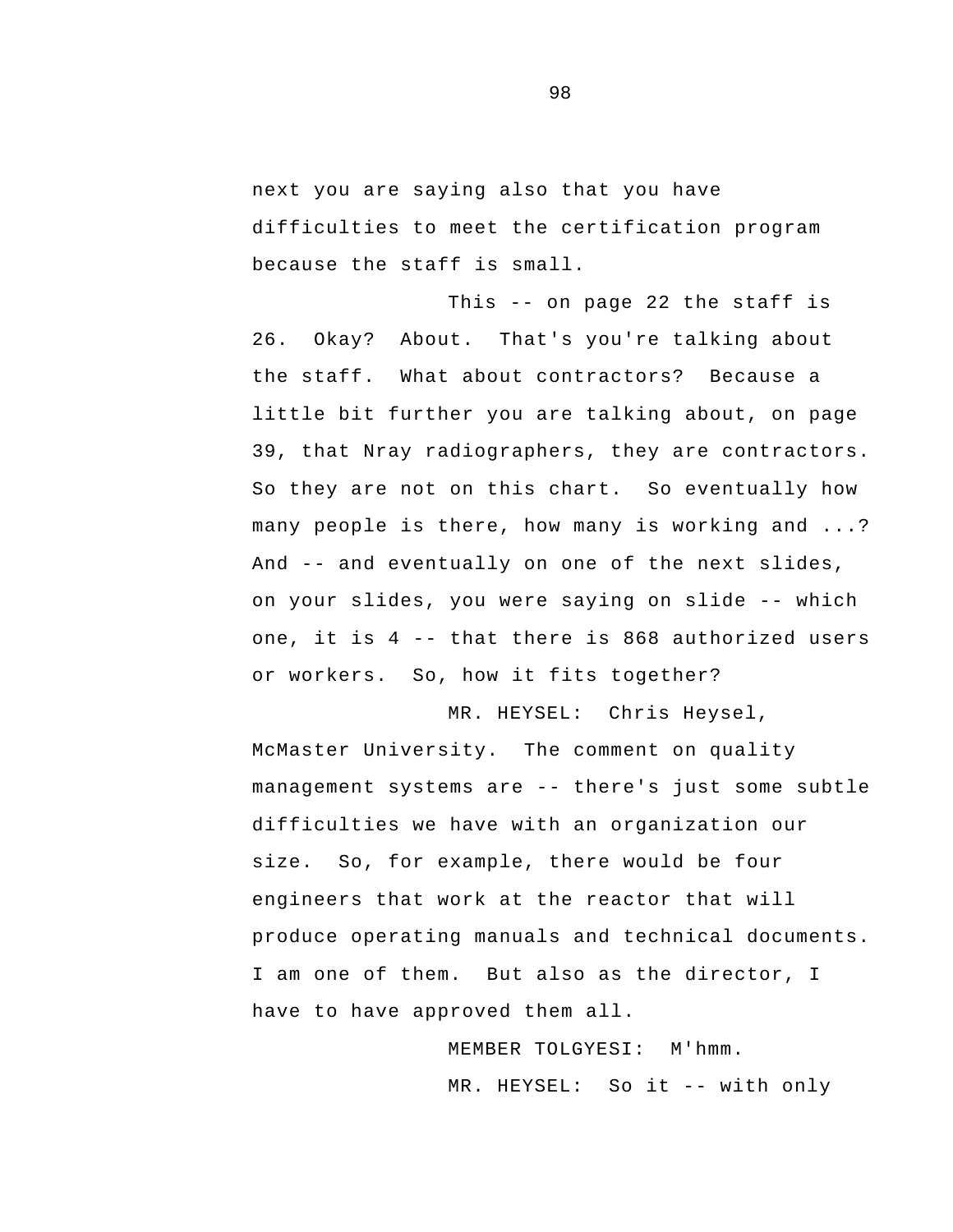four of us, I -- I tend to author some myself. And so, in the strictest quality assurance, quality management system world, you can't authorize your own work. So those are the subtle difficulties.

 work -- to work on those to meet the intent of CNSC to -- to do that. On the training side, we may have 25 op-- workers at the reactor, but we only have a certain amount of people qualified to train certified positions. With small numbers there are some divisions of people who can give the training and those people that can set examinations. So, we're a small group, we have to do both of those activities. So, our small size gives us challenges and we have to work with CNSC staff to those standards. We have been successful with the

 the 25, 35 workers at the -- in the org chart work for McMaster University. The Nray staff are - Anytime during the day there may be 20 or 25 -- 20 have been trained to handle radiation -The numbers that we talk about, work for a separate company but work under McMaster rules when they are within the building. people in the building. The 800 or so people that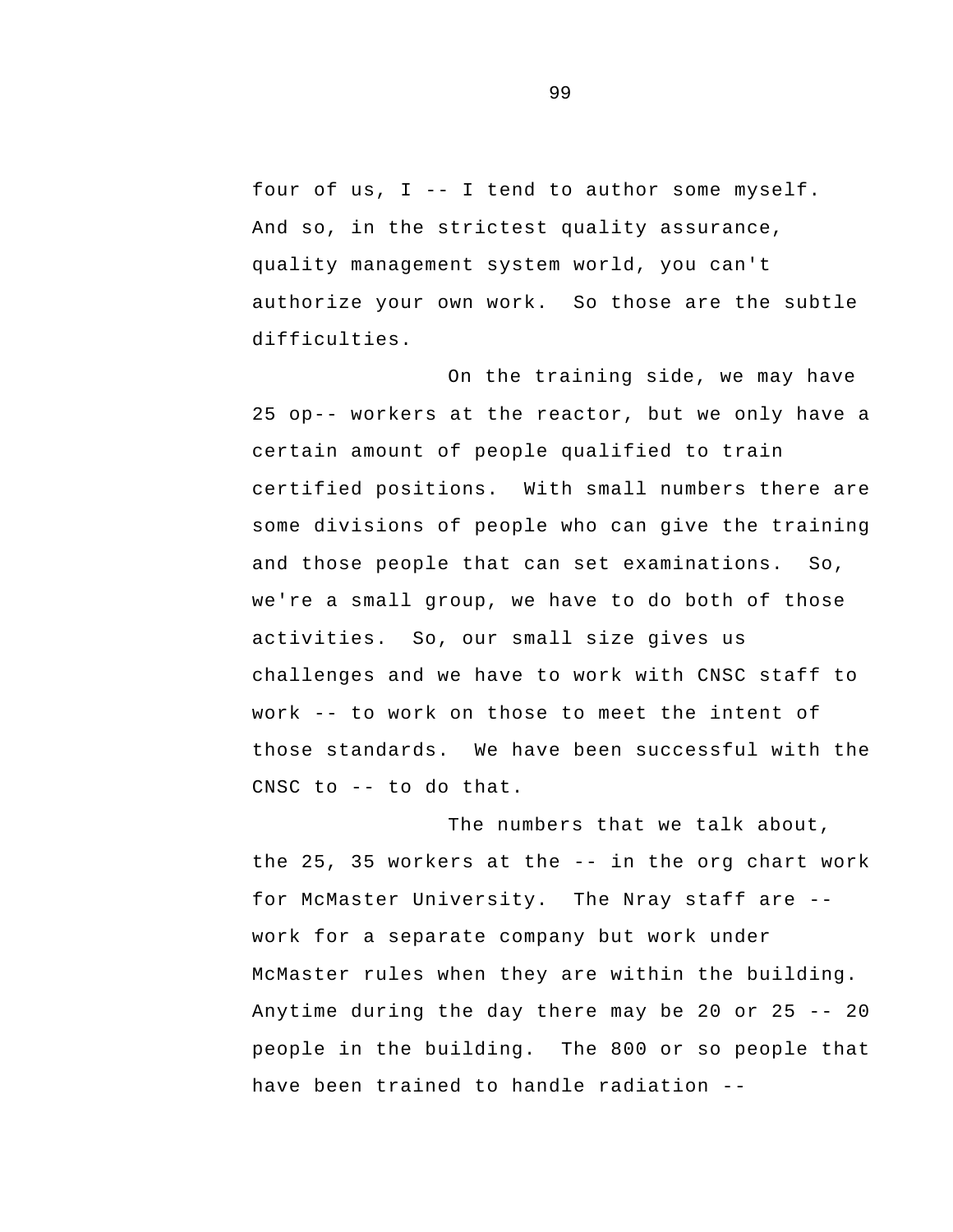our -- our training and radiological training and radioactive material work in labs all over the university. So that just shows me how robust health physics program is that we can train and provide oversight to that many workers working with radiation sciences.

 or they will -- do they need some other type of MEMBER TOLGYESI: Staff, how much of these work-- or how many of these workers should be qualified as nuclear and energy workers licence?

 record. So the -- whether they are nuclear energy dose they could potentially relieve from the work.<br>So anybody that has over a -- potential for a certain amount of radiation, so above the -- the 1 MR. ELDER: Peter Elder for the workers or not actually goes into the Radiation Protection Program and looking at what sort of millisievert public limit should be identified as a nuclear energy worker and that would require additional radiation protection training.

 In terms of the -- who is to the people who -- who do the activities in the certified, the certification has been for reactors reactor, so moving the fuel around or operating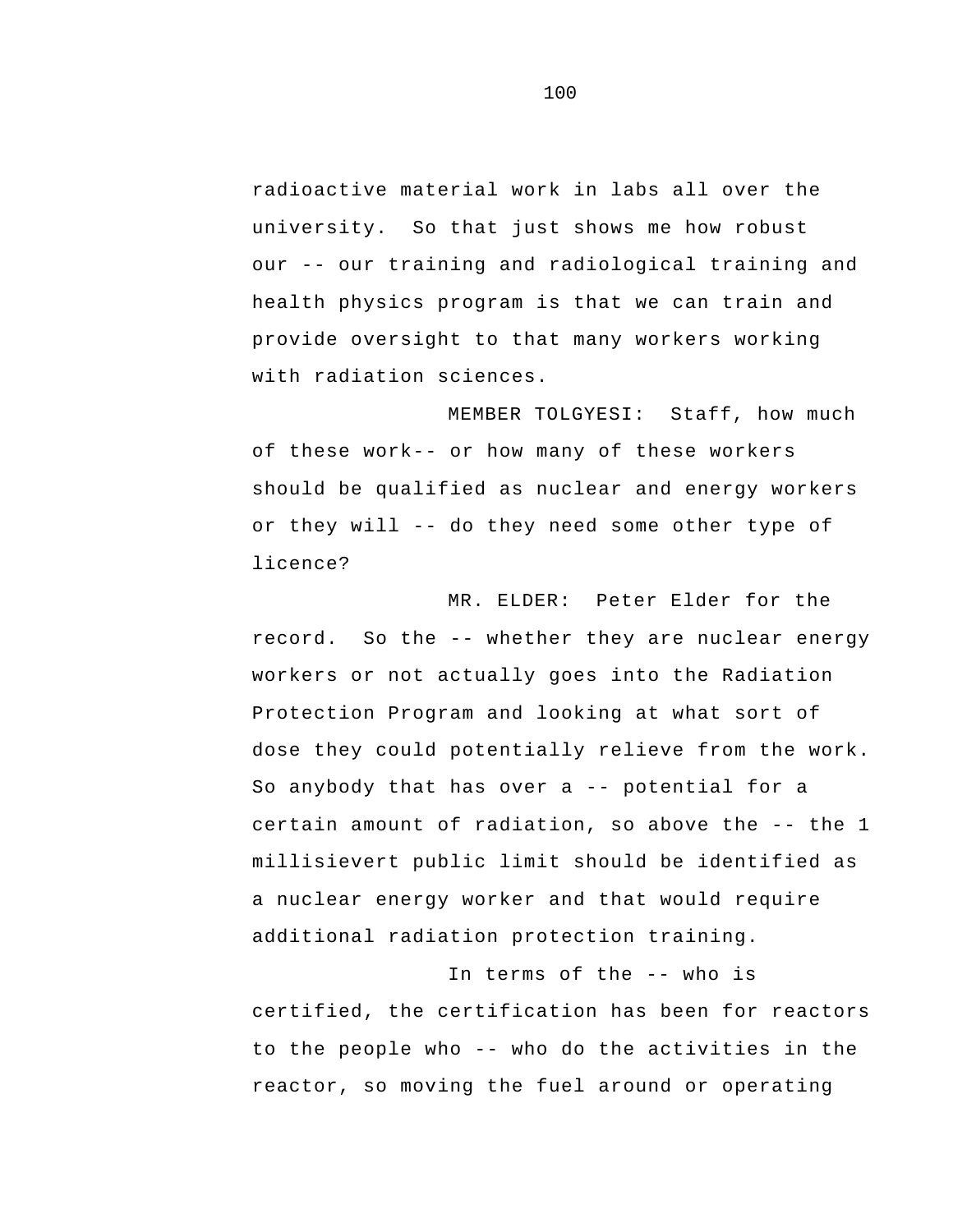doesn't need training. So anybody that -- that the reactor, and that's the way we have normally done it. It doesn't mean that anybody else goes into the reactor would need training around procedures, radiation protection, wear their hazards, that in some cases would act-- you know, would be similar to what any occupational health and safety training would be expected. What we look at in certification is where they are doing specific activities that affect the safe operation of the reactor, and those activities then directly affect the safe operation of the reactor and that's where we look for the positions to be certified.

 round is - MEMBER TOLGYESI: The last in this

 a direct question. The -- I think in also the organization. What do you think about that? Is THE PRESIDENT: On this question, a couple of times in your documentation you make the subtle point that CNSC staff are accustomed to NPP-sized organization. So, I'm going to ask you Licence Conditions Handbook it's a pretty sized that appropriately sized to your size?

MR. HEYSEL: Chris Heysel,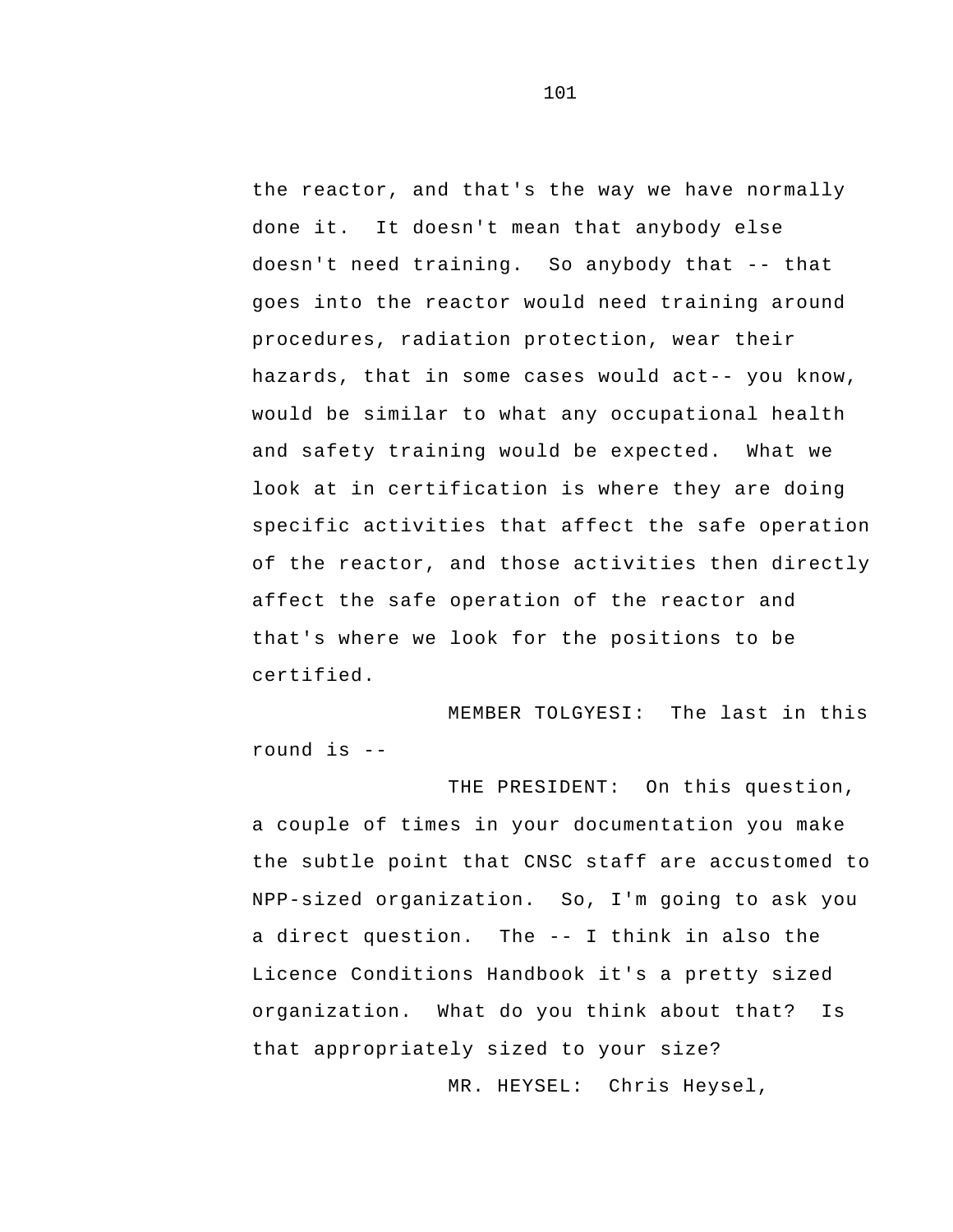Conditions Handbook is -- is fairly complicated, staff to -- to better understand the document and -- and to better understand how it's going to there's going to be some reservations. I think - I think the -- the -- certainly the philosophy implementing that philosophy in a -- in a -- in a the -- and the CNSC, and -- and we're working on that and -- and we're -- we're learning as -- as McMaster University. I feel the Licence making the transition from the traditional licence. However, we are working closely with be implemented at the university. So, any change behind the Licence Conditions Handbook is excellent and I fully support it. It's now manner that is useful to both the licensee and we implement it.

 whatever the amount of people who actually -- the THE PRESIDENT: Staff, are you taking into account that there are four people or primary people and they have to understand everything in those Licence Conditions Handbook? You don't want to make it so complicated so you know they're not going to be able to be compliant.

MR. ELDER: Peter Elder for the record. Yes, we do take that into account and we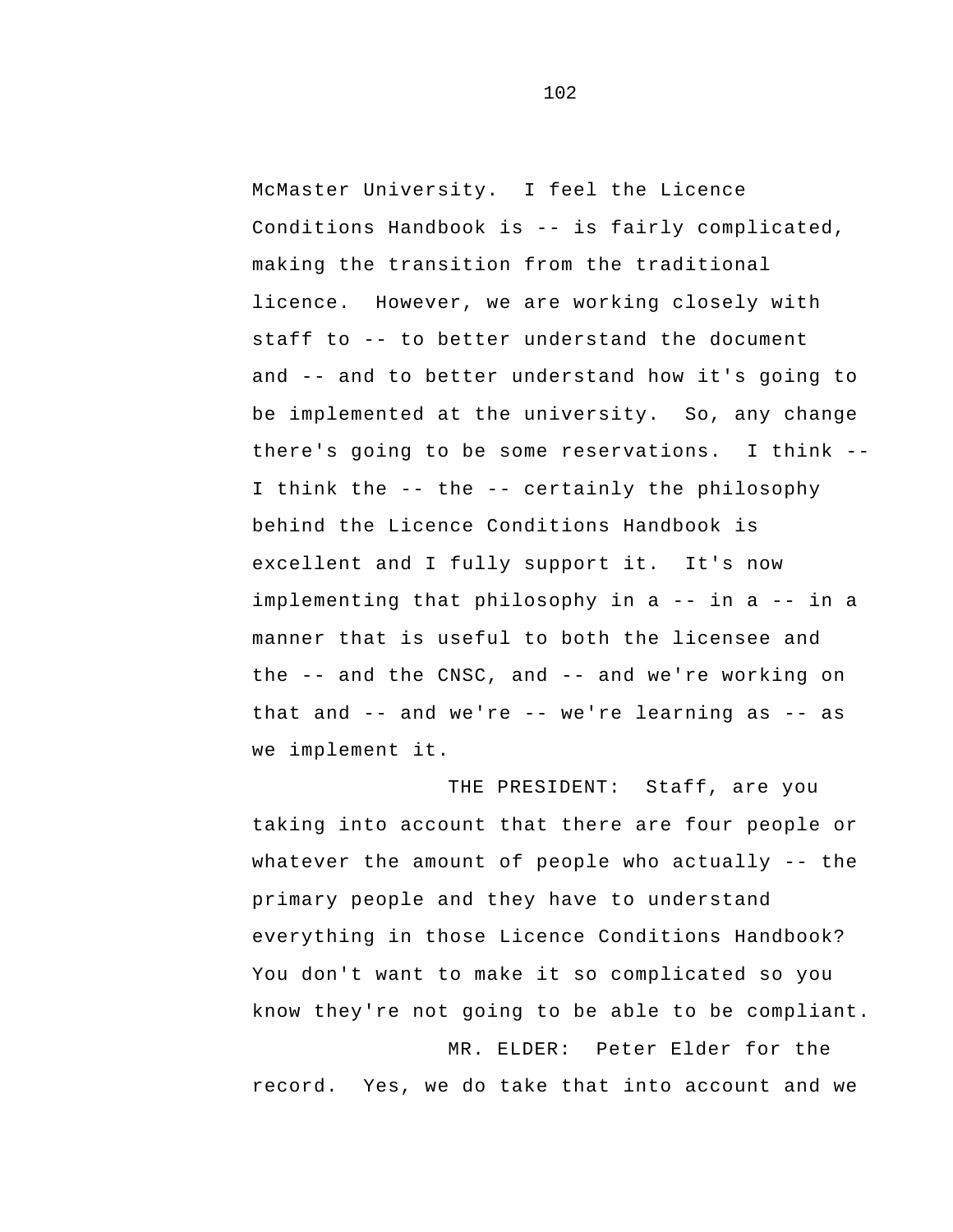are working separately on a regulatory document about a graded approach. So this is how do you take a reactor standard and say this is how you use it for a research reactor as opposed to how you use it for NPP.

 have actually had to -- what we have done is clause means. And a lot of the material that interpretation in a reg doc is now in the -- the In absence of that document, we putting that grading into the Licence Conditions Handbook. And while it does lead to some complexity, it hopefully will avoid the debates of between us and McMaster about what one particular eventually we want to see with clear Licence Conditions Handbook because some reg docs do not have that clear interpretation.

 as -- as there isn't a lot of difference in the this is how we are going -- we see it being And I will give you an example around the training requirements. If you read our requirements for training, you can interpret this training requirements between NPP and a small reactor. There are some very almost subtle language in the document that says you can apply it differently. What we have then said, well,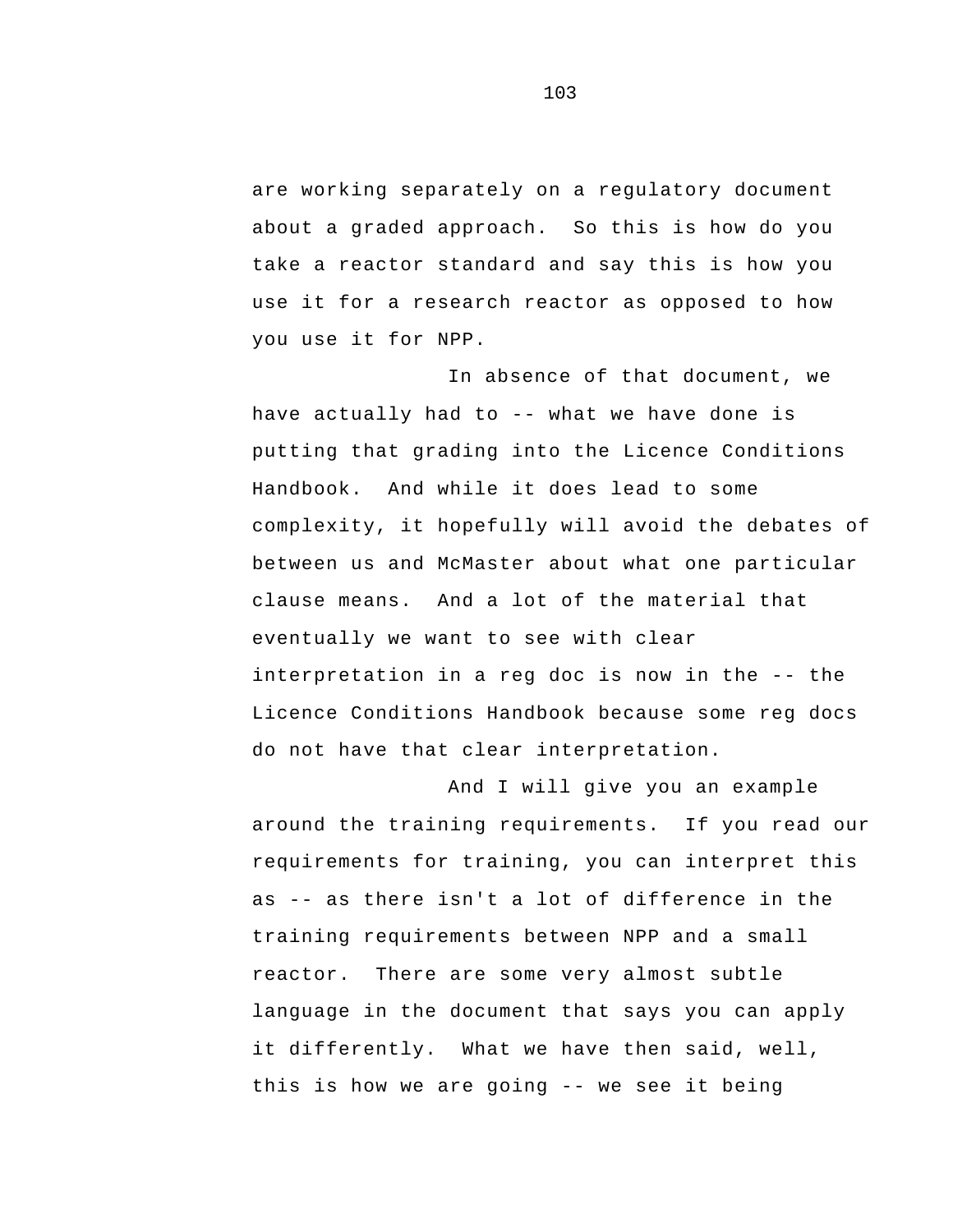applied for McMaster. And we have been working on a document that says, well, that would be more explicit in our regulatory documents and how you do the grading.

> THE PRESIDENT: Thank you. Monsieur Tolgyesi.

 that in those -- this organizational chart there it's supplied by the university. That's -- am I MEMBER TOLGYESI: I understand is no human relations or communications because right?

 what you do -- because you were saying that these hundred -- or hu-- at least a hundred or -- or training? How do you do -- if they need radiation is higher than -- than the limit, how do Okay. And the last one is that more visitors, researchers. So, how do you do the certification because they are in a zone where the you do that?

MR. TUCKER: Dave Tucker from McMaster University. Any user who has unescorted access to the facility is declared a nuclear energy worker and they are required to complete our radiation safety training. So we have a structured safety training program that's tailored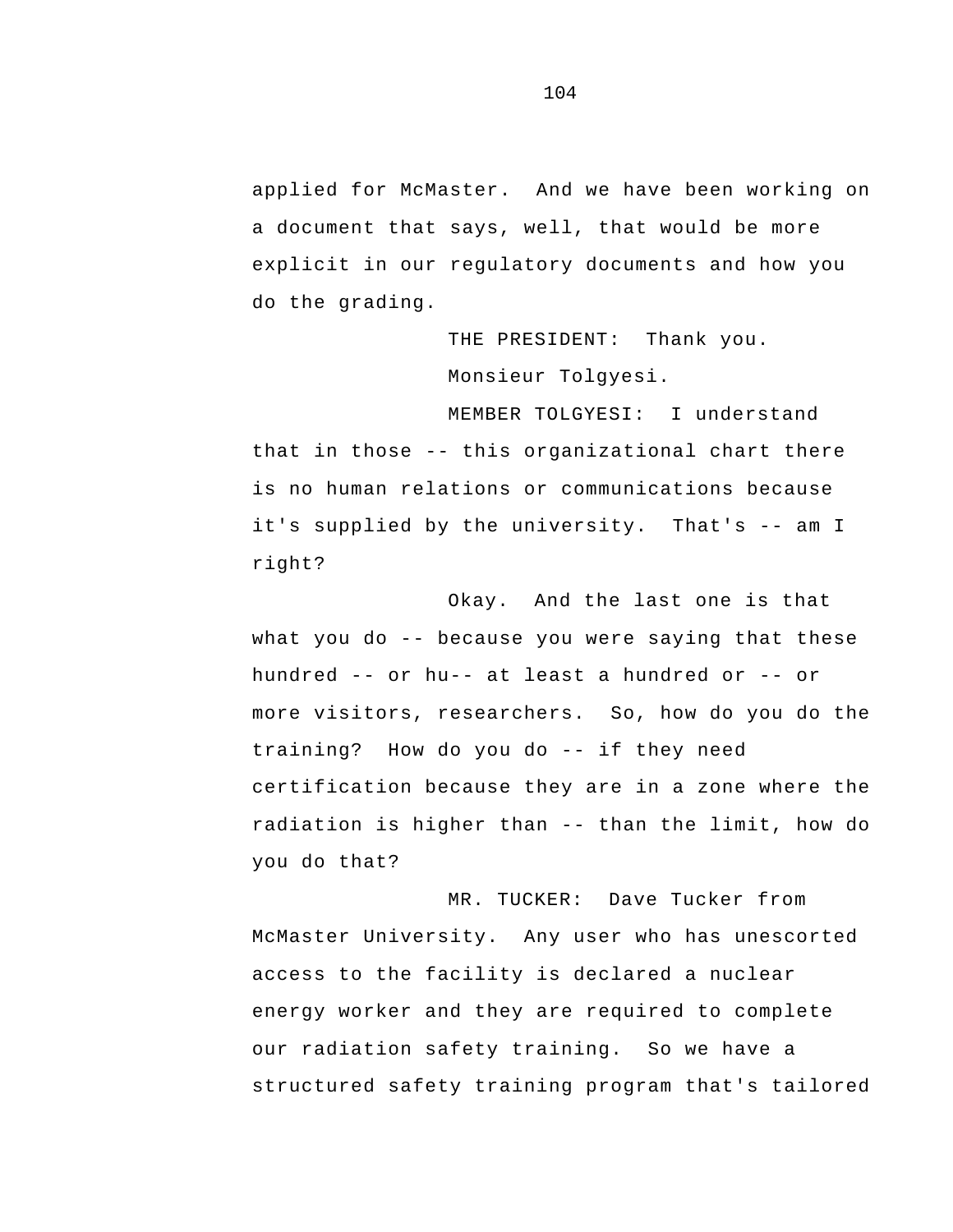have a -- a radiation safety program that's work, you fill -- you do that training. to people's work requirements, whether they're a beam port user or a production staff member, they specific to them. If you are a visitor coming to

THE PRESIDENT: Or you should be escorted?

 MR. TUCKER: Yes, or if you're if you're not going to do radiological work at the facility and you're going to be escorted, then you don't need to do training.

 visitors are coming for two months' period? I MEMBER TOLGYESI: So, staff, how do you do that? Do you have this type that don't know what's the length of a research project.

 training programs. There's -- there's nobody MR. TUCKER: Sorry, just if I may clarify. Dave Tucker from McMaster University. People that are coming to do radiation work at the facility re-- are required to complete our who's doing work at the facility who hasn't undergone our Radiation Safety Training program even if they're only staying for two months.

THE PRESIDENT: Thank you.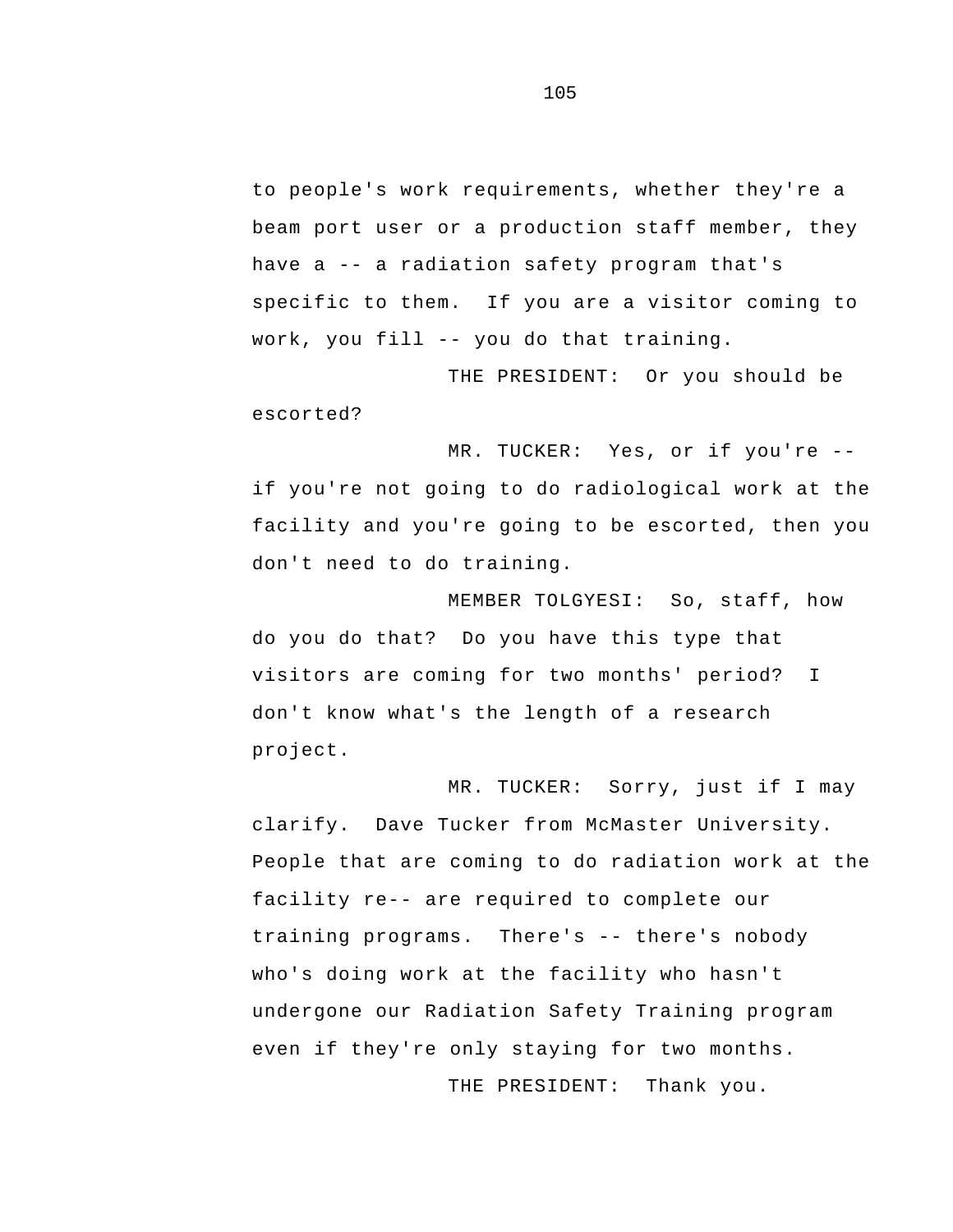Monsieur Harvey -- or Mr. -- Dr. McEwan, sorry. I'm jumping the queue here.

 with the radiation safety piece. I mean, in -- in radiation activities on campus. Clearly the - others and -- and what's the ultimate reporting MEMBER McEWAN: I'd like to stay slide 4 you've mostly conflated all of the the reactor is only a small portion of the broader campus radiation safety requirements. How does your radiation safety stream fit in with the process through to the university and responsibility to a university officer?

 Radiation Safety Program - MR. TUCKER: Dave Tucker from McMaster University. I'm the senior health physicist for the university. So I manage the

 MR. TUCKER: -- for all of the MEMBER McEWAN: Of course. activities.

> MEMBER McEWAN: Right. MR. TUCKER: I report to Dr.

 Elbestawi as my -- my manager, and I report to the Health Physics Advisory Committee as my oversight committee. Mr. Heysel reports separately to Dr. Elbestawi. So our lines of reporting only meet at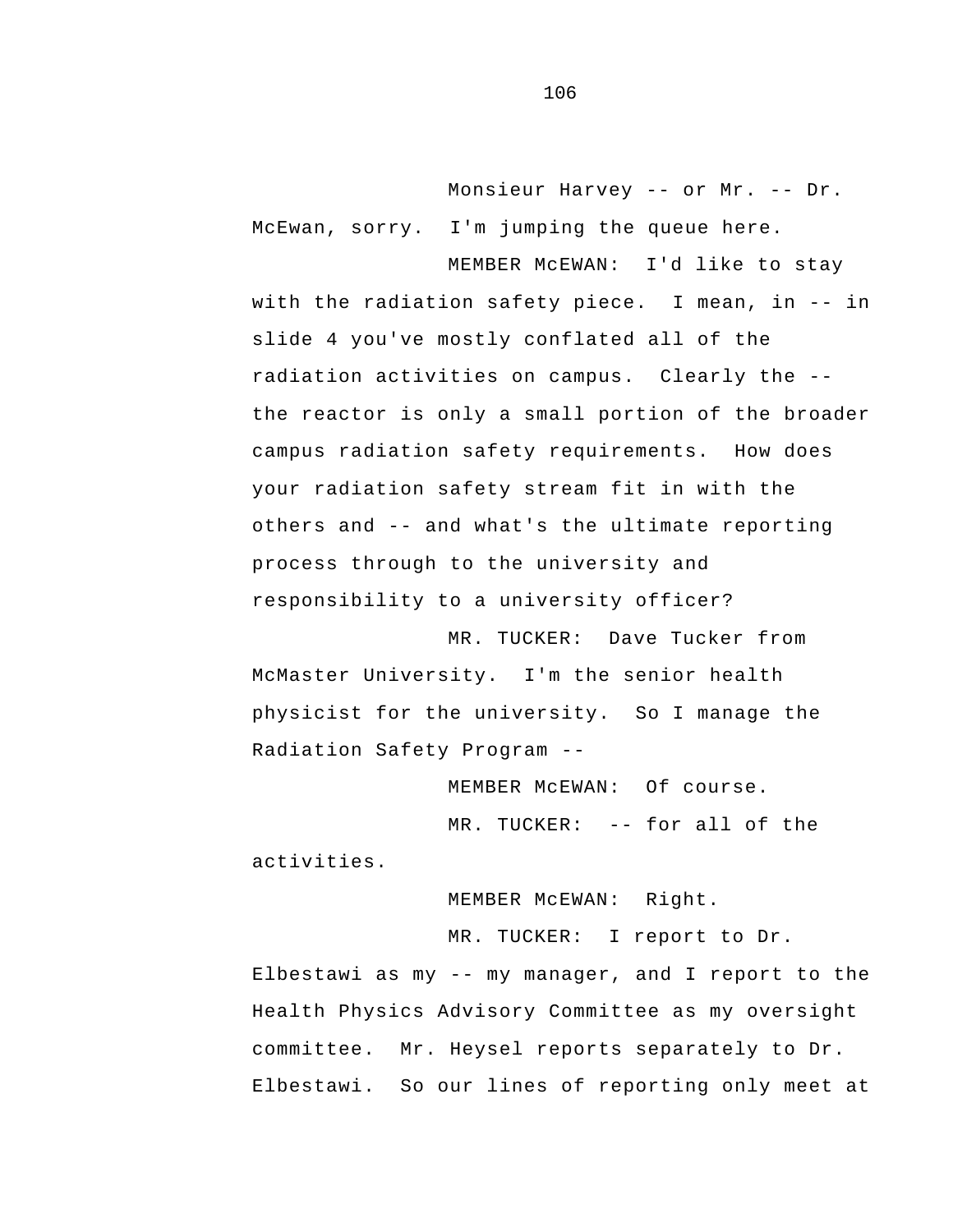and -- and separate reporting and oversight lines the level of the vice president of research. Chris reports from an oversight point of view to a separate oversight committee, the Nuclear Facilities Control Committee. So we have strong for radiation safety in operational and nuclear safety.

MEMBER McEWAN: Okay. And so a question for staff because it's not clear to me, looking at the regulations, that for a university structure is there a clear guidance or a clear regulation that identifies the reporting structure within a university framework?

 type of -- of situation. That said, we do and we Protection Program separately. So -- so that on -- on the -- you -- the reactor radiation MR. ELDER: Peter Elder for the record. Sorry, is the regulations do not have specific situations where we would look at this are being much more conscious about making sure that we are not looking at parts of this Radiation while we would come in and do a focus inspection protection, we would also make sure that we are looking at the other inspections results on other aspects to look for any common trends that would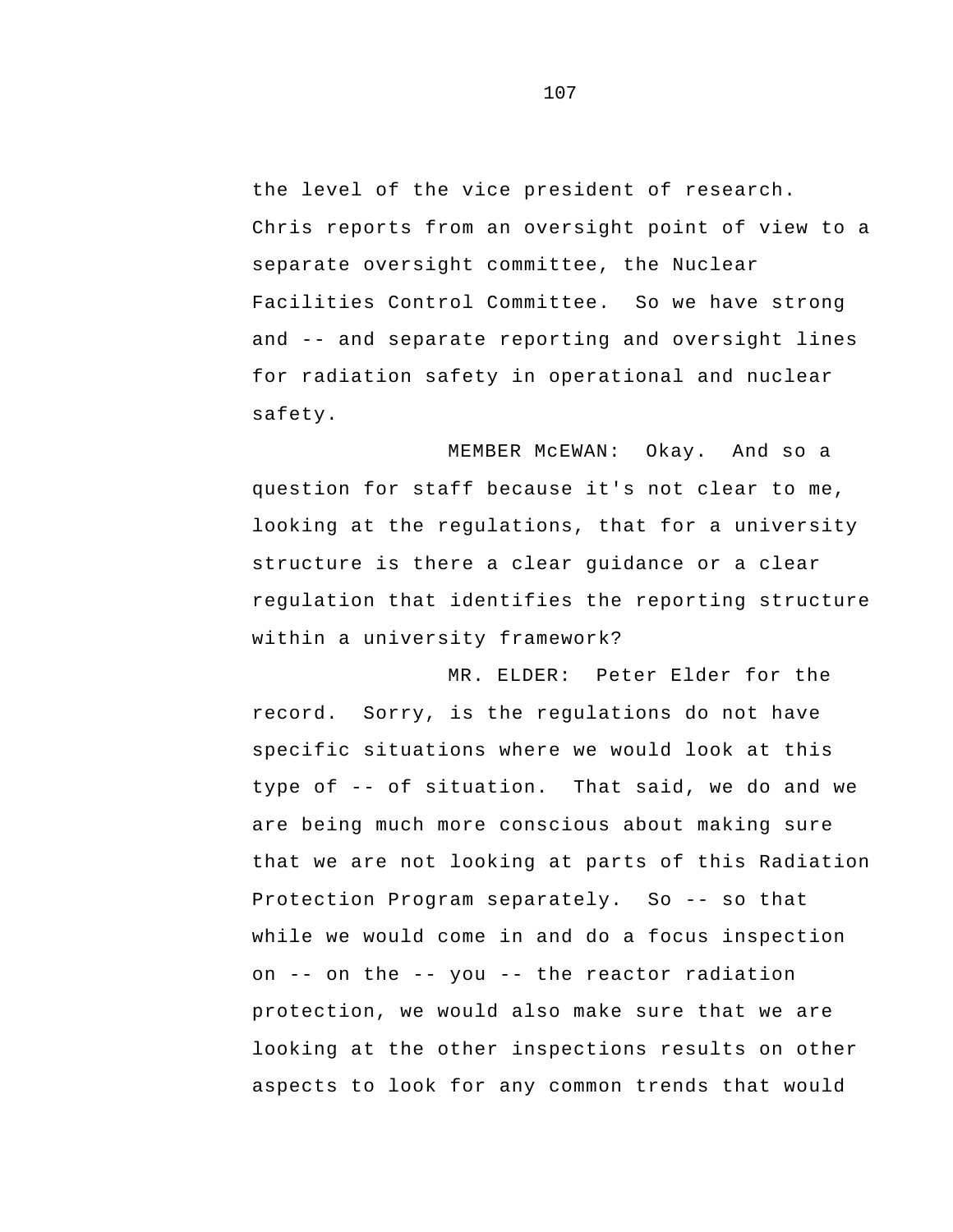affect the overall program. But we -- you know, what we were looking for is -- is there aren't Radiation Protection Program and -- but we have looking at different aspects of the -- of the operation, of the -- the university. specific requirements around a university been making sure that we are doing more comparison and results between different inspectors who are

MR. JAMMAL: Ramzi Jammal for the record. I'd like to complement a couple things, though. We do have radiation protection requirements that the licensee is responsible to ensure that the program is established in order to meet the safety requirements.

 institutions. And specific with respect to a I believe your question, Dr. McEwan, is more broader than just the operator. How do you holistically, the CNSC, ensure that there are consistent radiation protection oversight by the universities or large university that has combined multiple activities from nuclear substances, research laboratories or even a reactor in the case of McMaster, we have seen the structure in place where McMaster has a radiation safety, quote, unquote, I'm paraphrasing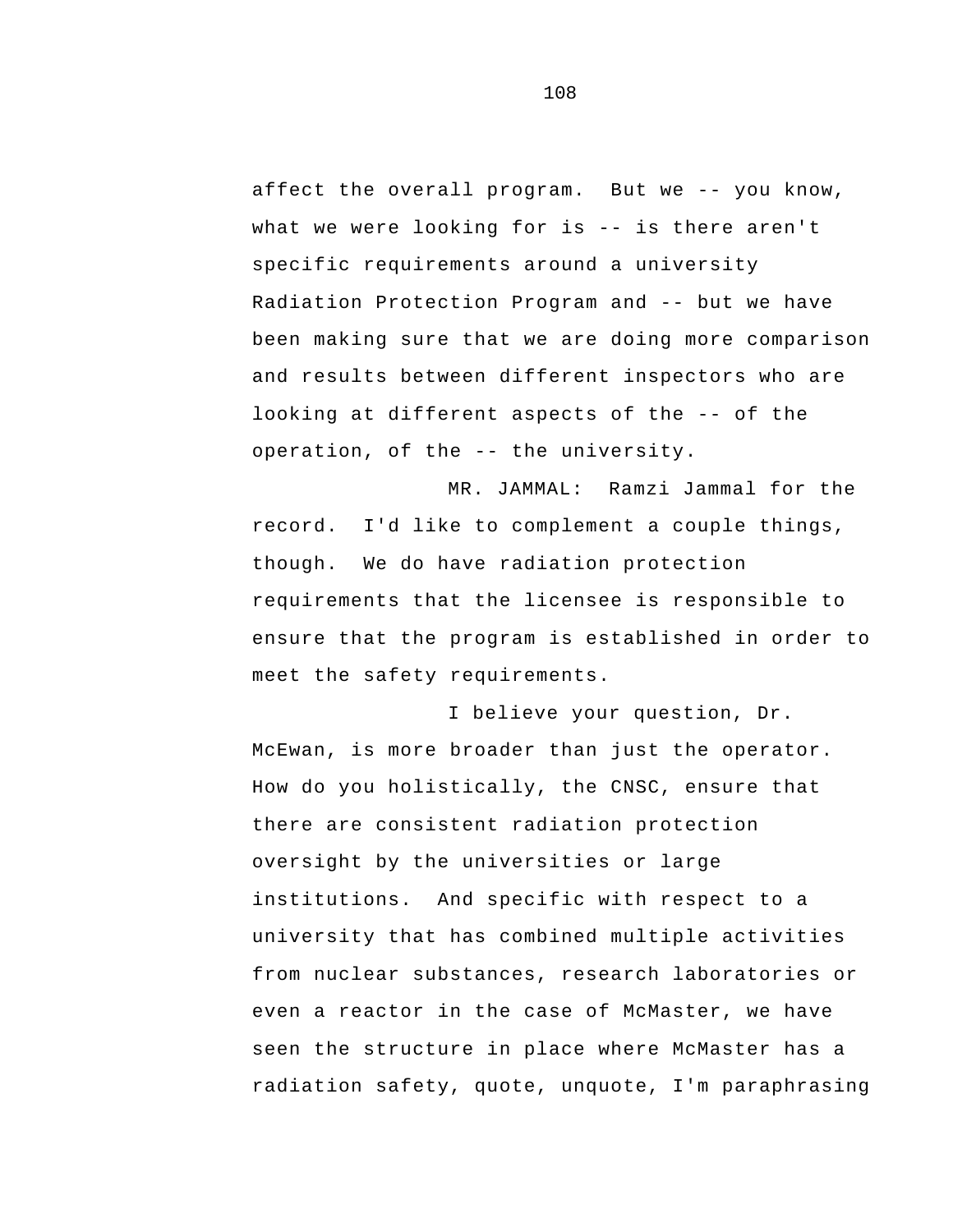here, Radiation Safety Committee and senior health physicist who is in charge of the program. And that's what we require universities to have in place. They establish their own radiation safety committees with the responsible radiation safety officer reporting to that radiation safety committee so that they are able to harmonize and check and put in place the radiation protection program. When our inspectors go out, we have multiple levels of inspectors. For example, the nuclear substance inspectors, they go verify the laboratory. The annual report that is being produced for the consolidated licences, there is always a cross-comparison with respect to inventory, any changes in the structure of Radiation Safety Committee, how the reporting is taking place.

 So the -- the answer is our performance base so -- so that the institution regulatory requirement is broad enough in its will propose to us the structure that we'll put in place for us to ensure a holistic approach.

 So the -- the control of inventory, the control of radiations, doses to the workers is the responsibility of the licensee.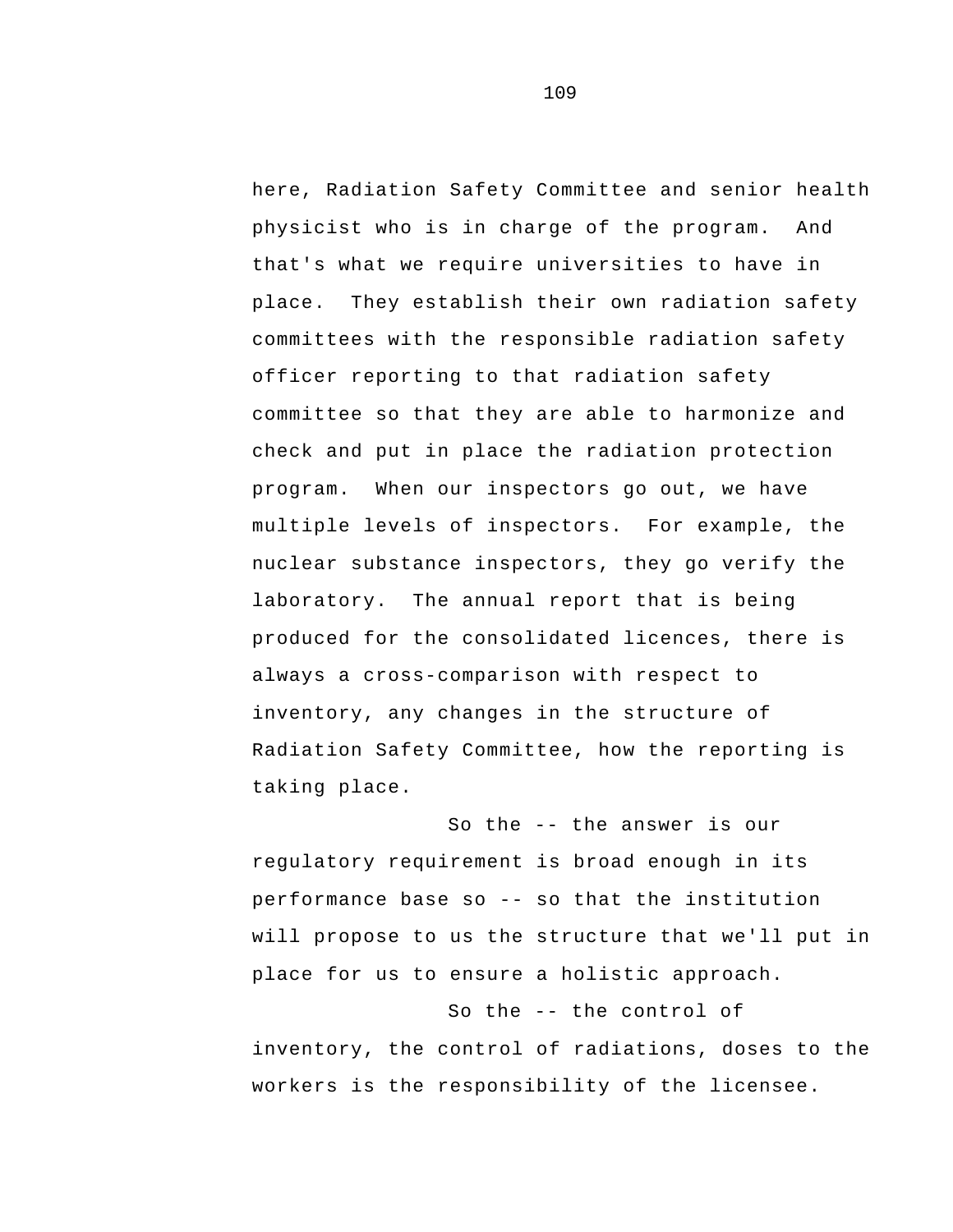And we review the program and then that's why you'd see right now in the licences that comes before you you have got multiple safety control areas. One of them is the radiation protection, inventory control and so on and so forth.

So a long answer to say our regulation is performance based and the institution is responsible to make sure that there is a holistic approach and an oversight right across the organization.

 MEMBER McEWAN: So just -- just to be absolutely clear, so each of the different areas that you discuss would come through you as the university radiation safety officer, and then all of that flows through to the vice president of research. So would the expectation be that a senior officer of a university or an organization like that would be the person to whom ultimately the responsibility flowed through the radiation safe-- university radiation safety officer and Radiation Safety Committee?

 is that the -- there is an authority of the RSO to MR. JAMMAL: Ramzi Jammal for the record. The answer is yes. Yes, the expectation shut down a facility, and the authority of the RSO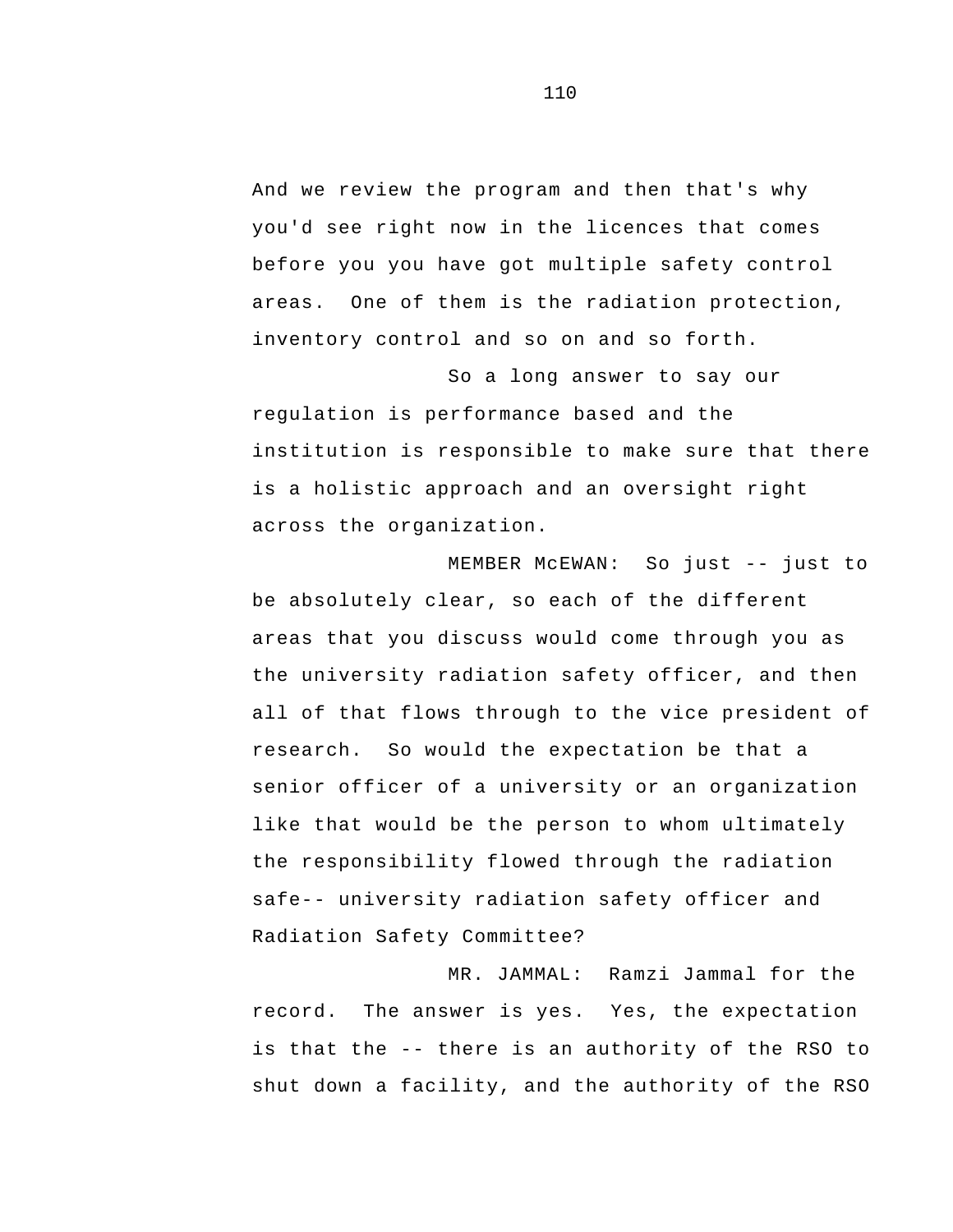to -- to address any issues. So that's the to directly go to the senior executive in order expectation. It's not written in the regulation. THE PRESIDENT: Who is the holder

of the licence? Who is named in the licence? MR. HEYSEL: Chris Heysel,

McMaster University. The licence is held by the president and vice chancellor of McMaster University.

 they -- whether they actually -- does he get THE PRESIDENT: Is that the right level? I'm just trying to figure out whether involved, do they get involved in any of those nuclear discussions at all?

 McMaster University. I've -- I've been given day-to-day authority to deal on -- on the reactor vice president is informed in -- in routine and And -- and I believe they're -- they're well MR. HEYSEL: Chris Heysel, operating licence. The president is informed, the detailed reports on the facility's operation.<br>Dave Tucker gives the board of directors an annual report on radiation doses and environmental results from the reactor and all nuclear facilities and activities at the university.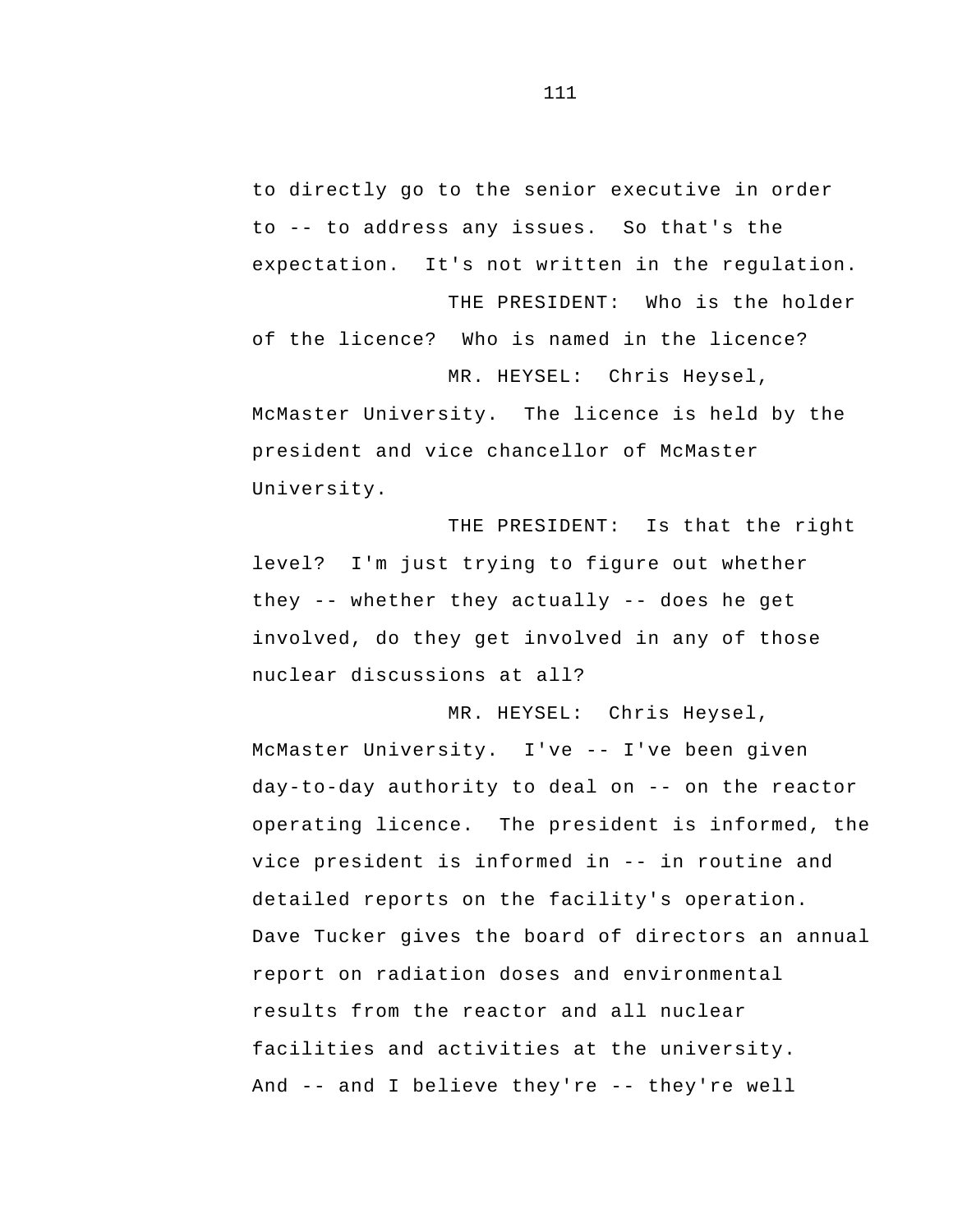informed.

THE PRESIDENT: The reason I'm asking is because I am really interested in knowing, in case of an emergency, who has the power to shut down the machine without going all the way through the hierarchy to get permission?

 directed to take that responsibility certainly - McMaster University. The authority and responsibility to shut down the reactor manually resides with everybody in the reactor building. If they believe that there is any indication of unsafe operation, they are encouraged, they are seriously and shut down the reactor.

THE PRESIDENT: Dr. McEwan.

MR. HEYSEL: Chris Heysel,

 following up that, though. So if -- if the RSO, MEMBER McEWAN: So again, just the university RSO, felt that there was an issue with reactor operations or an issue with CPDC operations, you would have the authority to shut that down without going to the vice president, but you would have the vice president's implicit backing to be able to do that?

MR. TUCKER: Dave Tucker for McMaster University. Yes, I have the absolutely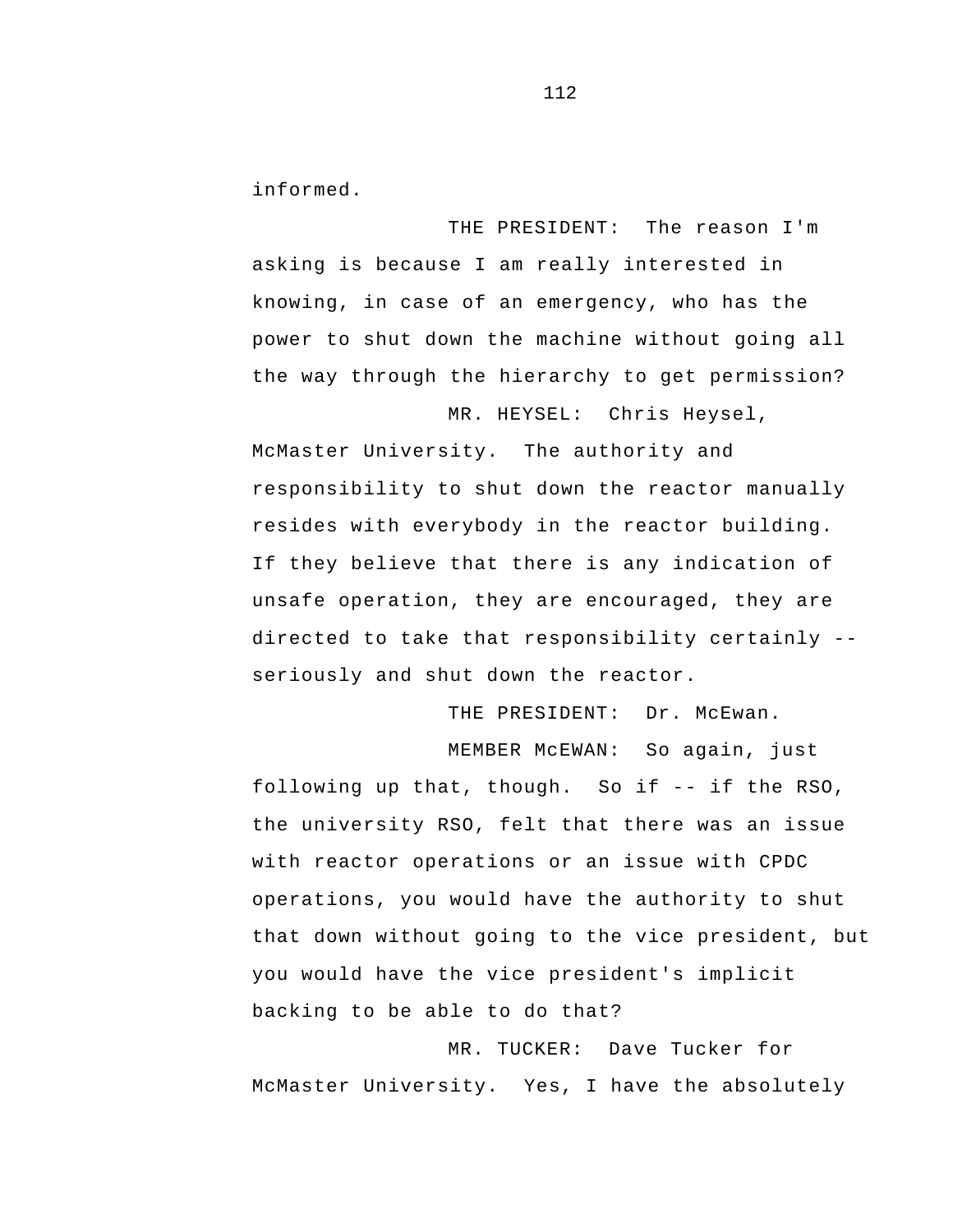crystal clear written authorization to shut down any operation if there is a concern about the safety or compliance. And I would say I have the explicit support of the vice president of research in that.

 THE PRESIDENT: Just -- how many licences are there? I mean, I -- I notice on slide 4 of McMaster there is six facilities, two other licences. So how many in total? How many licences McMaster holds from CNSC?

 there -- each accelerator is -- has a separate MR. HEYSEL: Chris Heysel, McMaster University. There is a licence for the reactor. There is a consolidated use licence. There is a human research studies licence. And licence but it's consolidated under the McMaster Accelerator Laboratory licence.

 going -- I know in your submission you talk about THE PRESIDENT: So when you are the positron beam that you're putting in. Would that require a separate licence?

 McMaster. No, that would be a beam facility at - MR. HEYSEL: Chris Heysel, within the reactor and operate under that licence.

THE PRESIDENT: So do we need all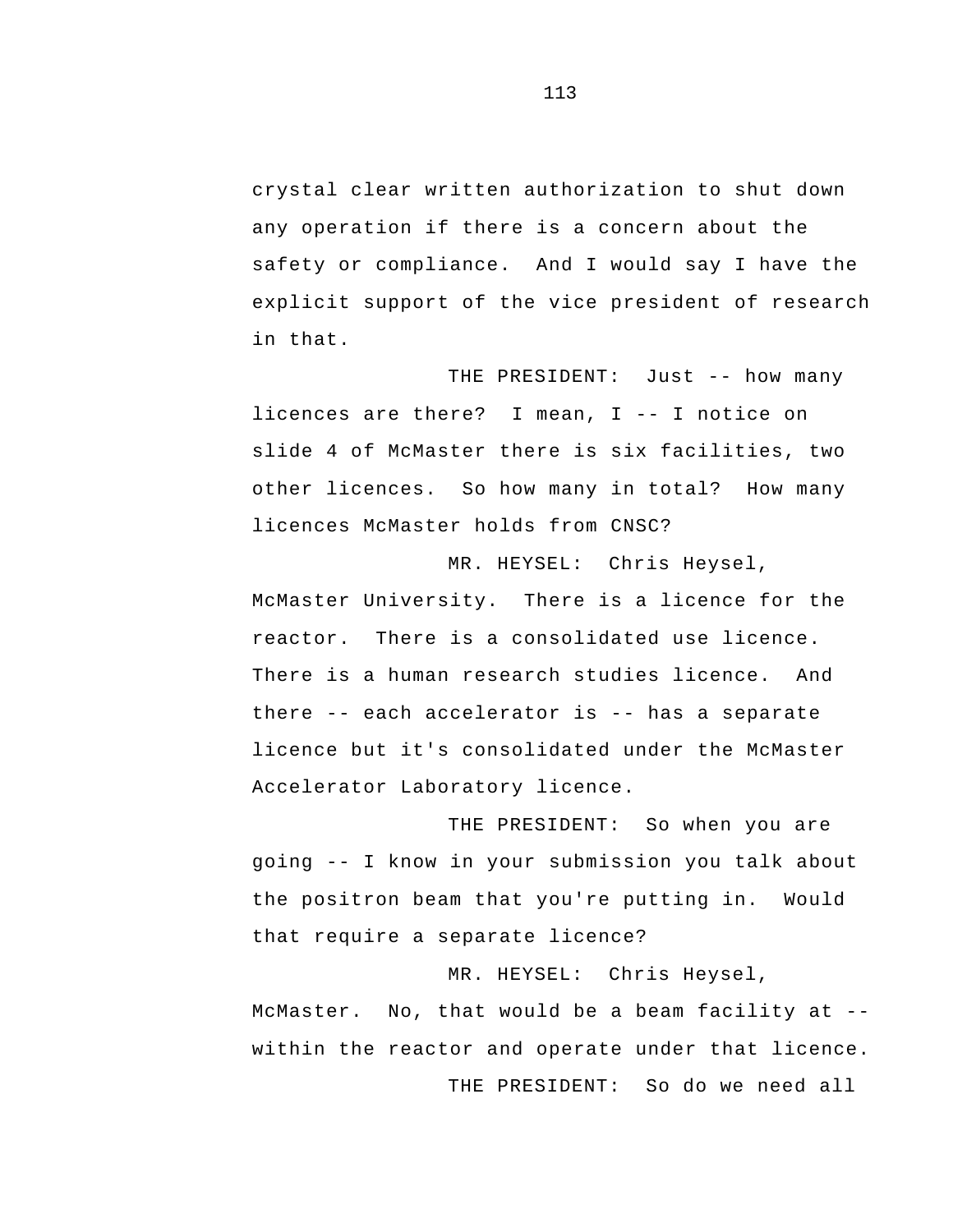about -- do we need each and every separate those licences? I mean, I'm always curious licence?

 things -- we decided not to do this one. It would with -- with McMaster, especially if they are chance to combine -- rather than, you know, if MR. ELDER: Peter Elder for the record. We have looked at this one and had some preliminary discussions with McMaster. One of the make the Licence Conditions Handbook even more complex because it would then have to add the specific conditions, especially around the accelerators, but we are still exploring this one looking at any new facilities, that there may be a something new comes up, and I think they have some potential projects, there would be a chance to combine it into one of their existing licences rather than a completely new licence.

 combined. So in -- in overall there are three or But as I said, the accelerator ones are already combined, the labs are already four licences.

THE PRESIDENT: Okay.

 MEMBER McEWAN: So -- thank you. So, again, just staying with the radiation safety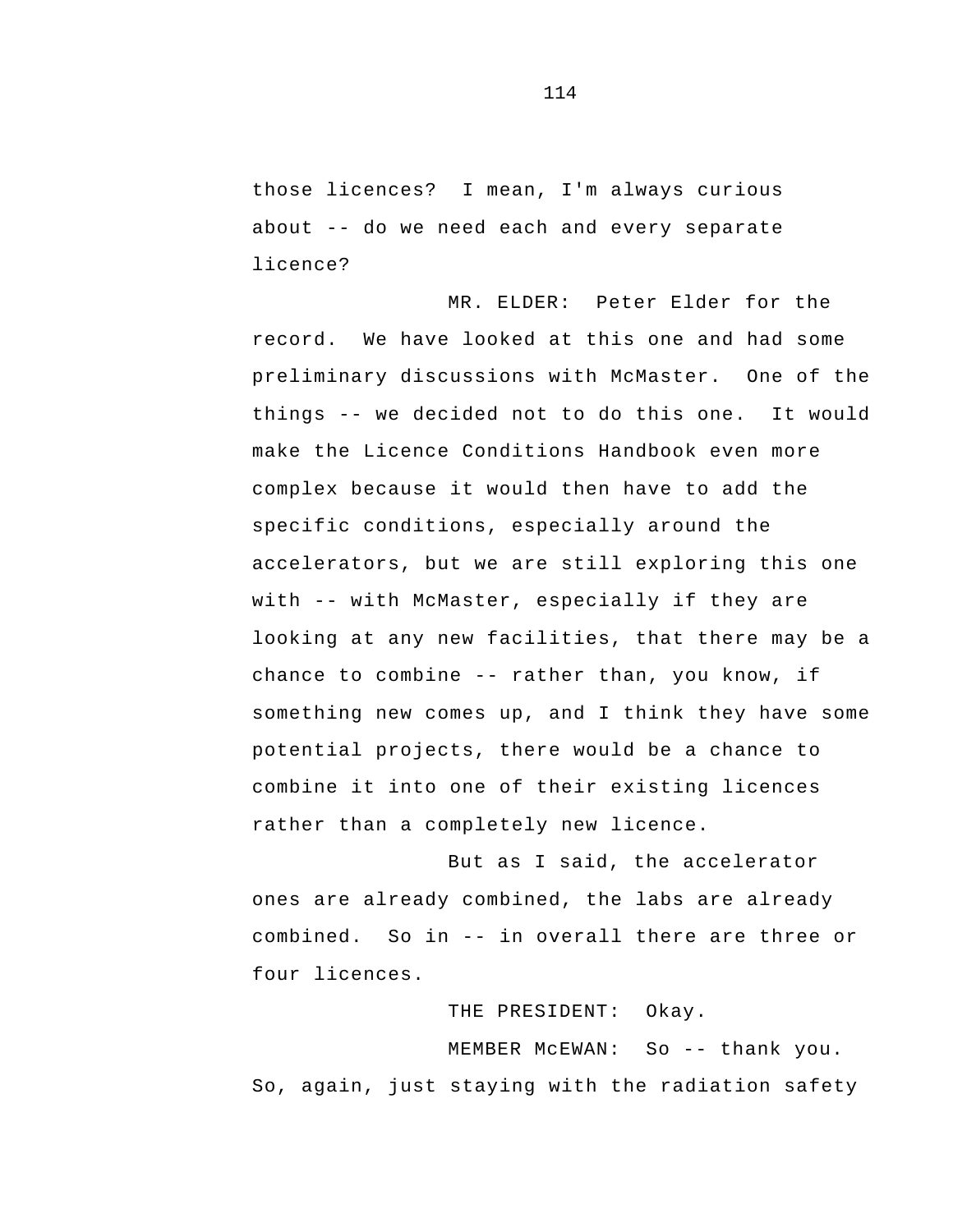piece. On page -- slide 17, you alluded to this in your presentation and -- in the -- in the CMD, 2004 to 2011 you had a -- an almost continuous, presume it's -- it's a real fall because you're - you're doing the -- you're doing the correlation with -- with activity as well. but what really struck me about this is that from consistent, at the same rate increase in dose. It looks as if it's been primarily related to the neutron radiographers. And then you have this dramatic precipitated fall. I mean, there has to be a lesson in how you achieve that. And I

 McMaster University. Absolutely it's a -- it's a the -- the drivers, was associated entirely with MR. TUCKER: Dave Tucker from real fall. The gradual increase observed in collective dose by that group primarily, they were increased operations. More people, longer time, more shots, more parts handled. At a point we made the decision collectively that commissioning the second beam port with improved shielding was a desirable thing to do. There was a significant investment of effort and time to get that beam port turned on and that's the result that you see following 2011.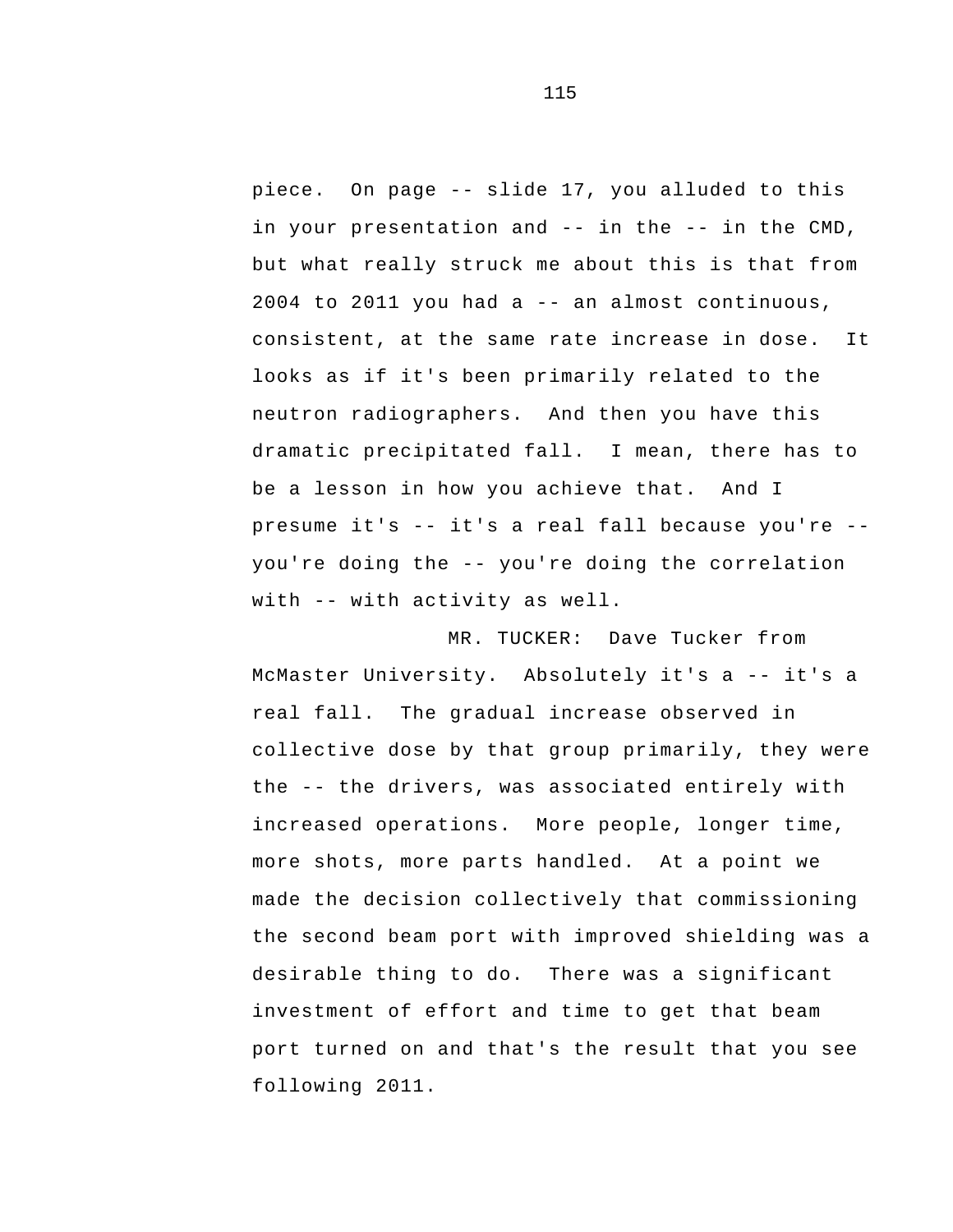So it was a major investment of time and effort to get that physical improvement made to the facility.

The whole time through that time we worked with them to minimize doses per shot through training, awareness, they changed materials in their imaging components to reduce short-lived activation. So there were many other smaller improvements, the biggest one being the change in the mode of operating when we went to two beam ports and the improved shielding on the second beam port.

THE PRESIDENT: Thank you. M. Harvey...?

MEMBER HARVEY: Yes, monsieur le Président.

In 2010 to 2011 you conducted an extensive inventory reduction campaign and at the end of the exercise it is mentioned that the inventory was a small fraction of what it was at the beginning of the period.

What is the level of inventory now and what is in place to maintain the low level, if it is the case?

MR. TUCKER: Dave Tucker for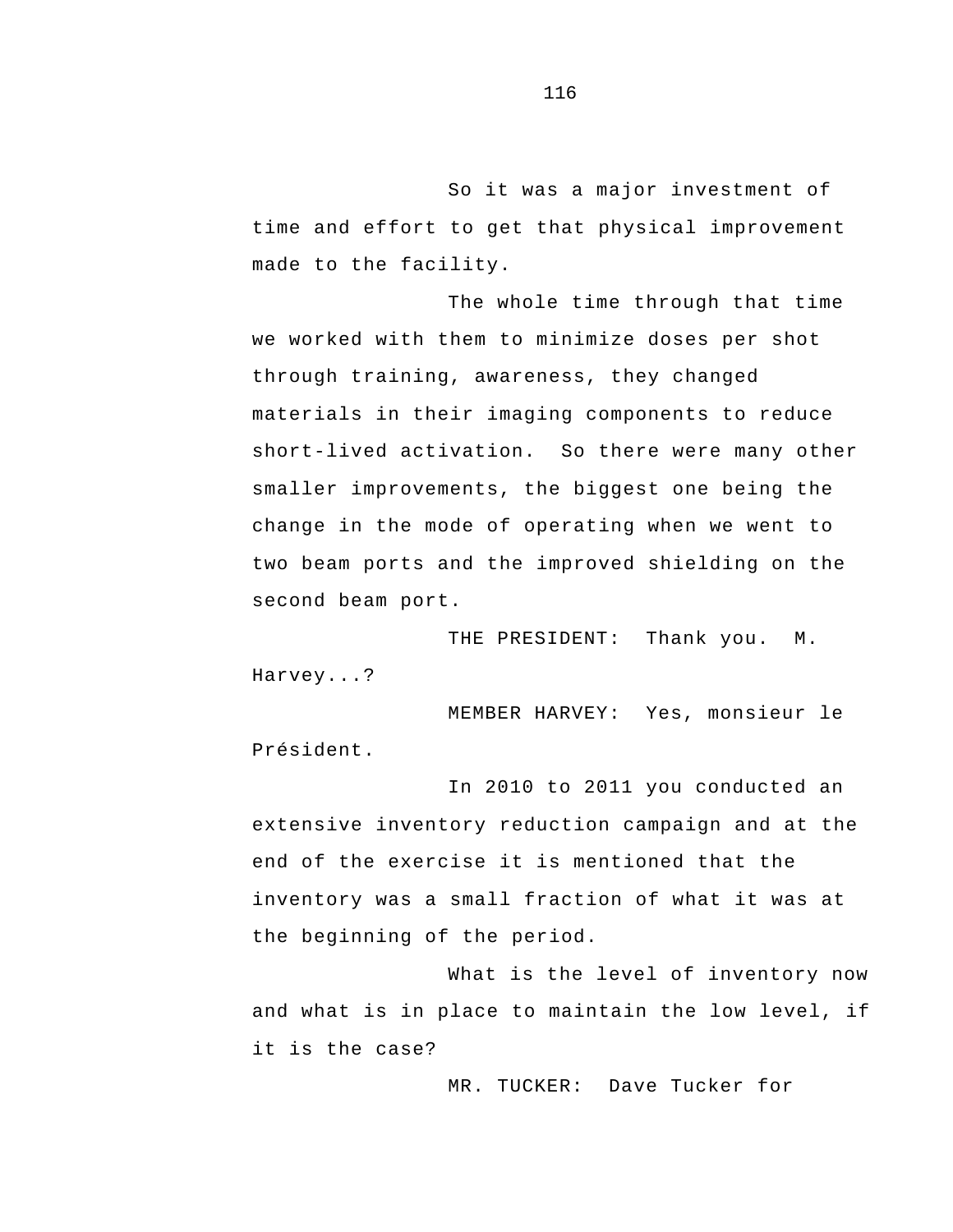McMaster University. I don't have a specific combination of number for you of what the inventory is, it's a

MEMBER HARVEY: But is the inventory about the same level that it was two years ago?

MR. TUCKER: Yes, it's very low. We make periodic shipments of waste, but there's an ALARA approach to making the waste shipments. For example, we want resins to decay and we want to collect enough volume to make an efficient waste shipment. So the waste inventory does oscillate somewhat; builds up, we make a shipment, it goes down.

What we haven't done is accumulated any long-term historic waste in the facility, we're keeping the waste inventory as low as we reasonably can. It's one of the parameters that we track in our radiological safety performance assessment. So we are putting numbers of the inventory up, looking at it and setting goals on it every year.

MEMBER HARVEY: Staff, are you satisfied with the current practice?

MR. ELDER: Peter Elder, for the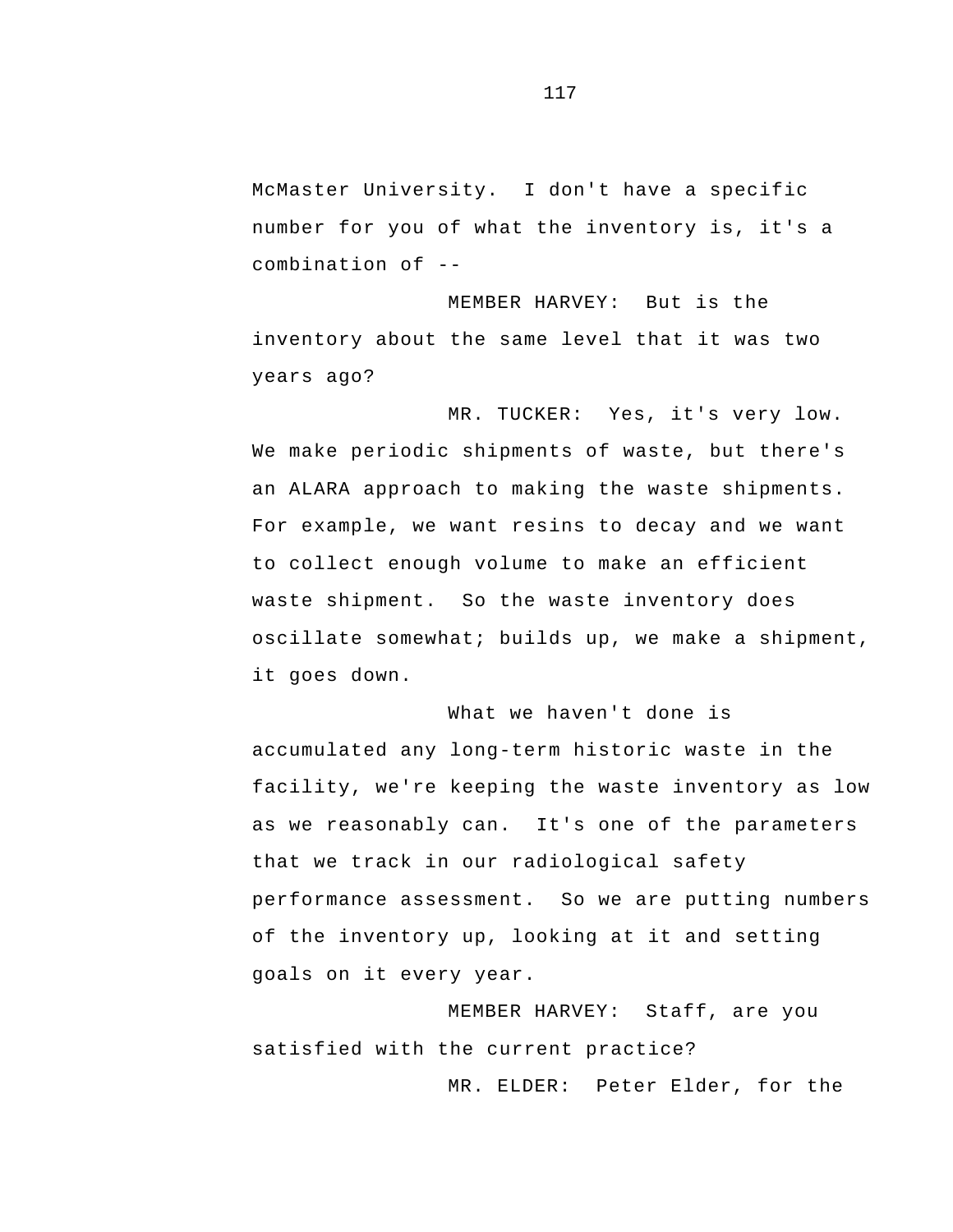record. Yes, we are satisfied with current practice and we had noted that last time we talked about improvements to the radiation protection program and what we would consider to be good practice and necessary practice now is this annual review of the radiation protection program and how they are working.

And I think this is one of the benefits of this one. You look at all your sources of doses, your sources of where the hazards are and the licensee looks at this and says, do I need this, can I do this, what can I do to reduce it.

And so this is evidence that McMaster's radiation protection program is actually working as designed.

MEMBER HARVEY: Last question. It is about the "reactor physics code suite", it's on page 17. First, could you just explain, I am not familiar with that, because after that:

> "CNSC staff are satisfied with the progress made by McMaster University with respect to the deterministic safety analysis improvement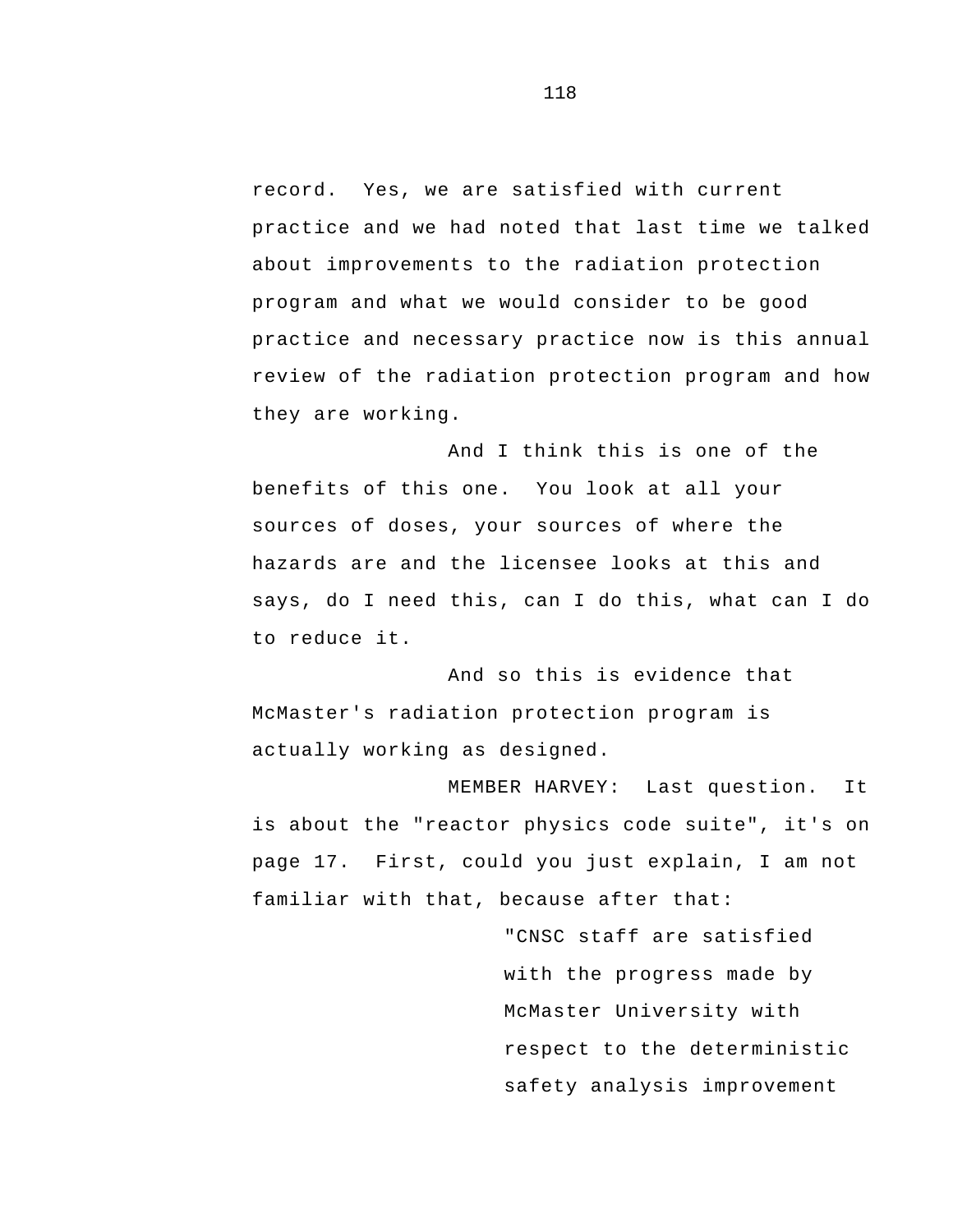and will follow the ongoing code validation work as part of baseline compliance activities."

So could you explain briefly what it is and what is the importance of that?

MR. TANGUAY: Pierre Tanguay, for the record. After McMaster changed the core from HEU to LEU in 2007 they were requested to revisit the safety analysis to ensure that all the facts from the safety analysis were still valid, given that the core was essentially different.

So over the licence period McMaster provided every six months updates to the safety analysis being revisited. They have done modellizations and a lot of theoretical work to ensure that the trip coverage of the reactor maintains adequate for the new core.

MR. ELDER: Peter Elder, just to add to that. So these are all based on computer code calculations and this is, again, when we get into what's the expectation for a power reactor versus a research reactor; in a power reactor we would want these codes to be validated so that you have experimental data that says they can actually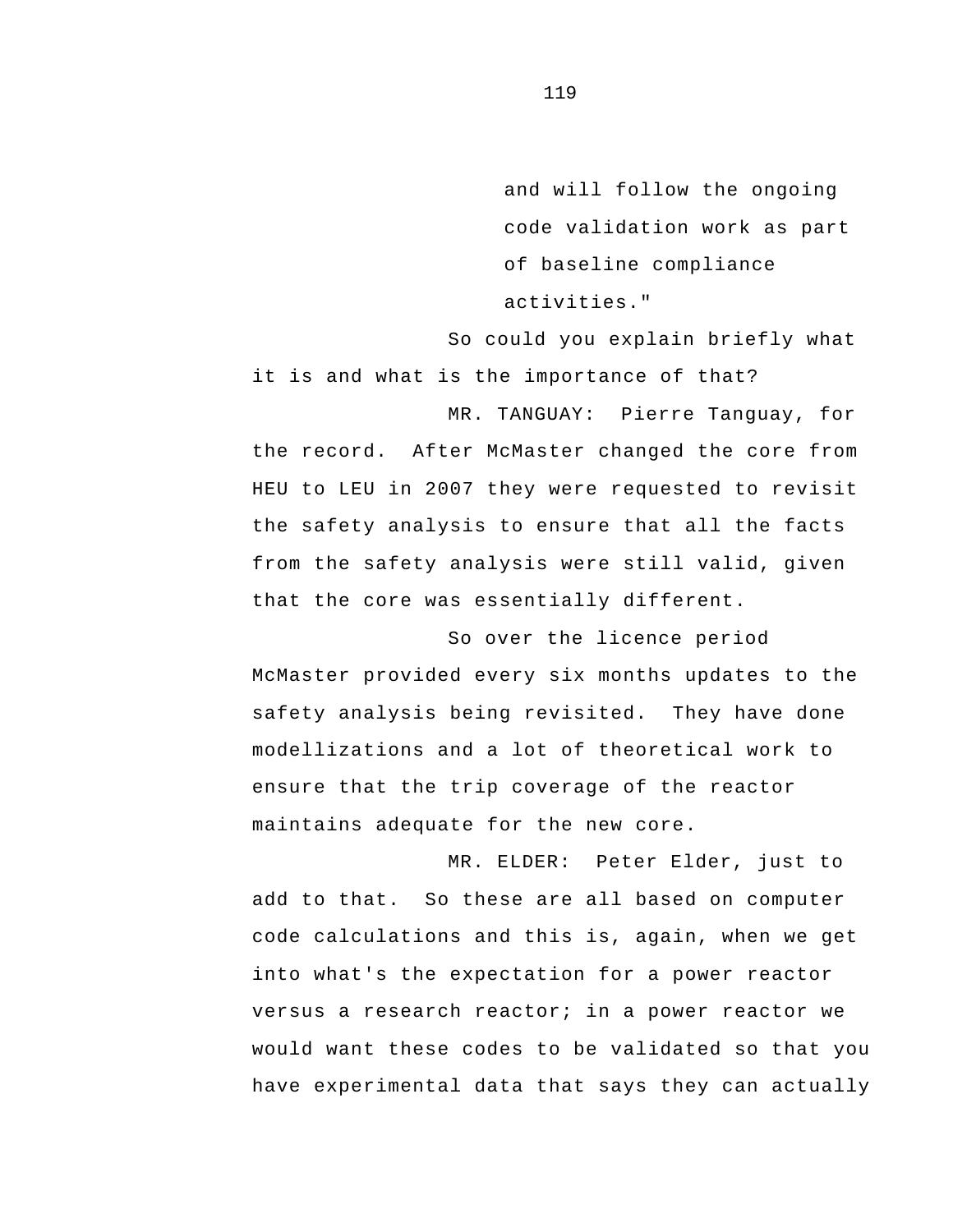predict the conditions.

Obviously it's how you grade that expectation to a research reactor where you can get away with more simplistic calculations, but I'll be frank, being universities, they tend to do more complex ones than is absolutely necessary. So what is the appropriate level of validation of those codes?

So we don't have any concerns about the safety case, but the way they're approaching this one saying, if you want to use a sophisticated code you really should do some validation to give us some degree of how much confidence there is in the results.

 evidence and experimental evidence that there That said, there is a lot of aren't any safety concerns around these reactors. How can I put this, very severe experiments were done in the early nuclear period, in the 50s and 60s with this type of reactors that form our basis of some of the understandings and they were very severe, in fact they did essentially not simulate it, they did really severe accidents with these types of cores, blew them out of the water, took the fuel out, dump it in a hot cell and see what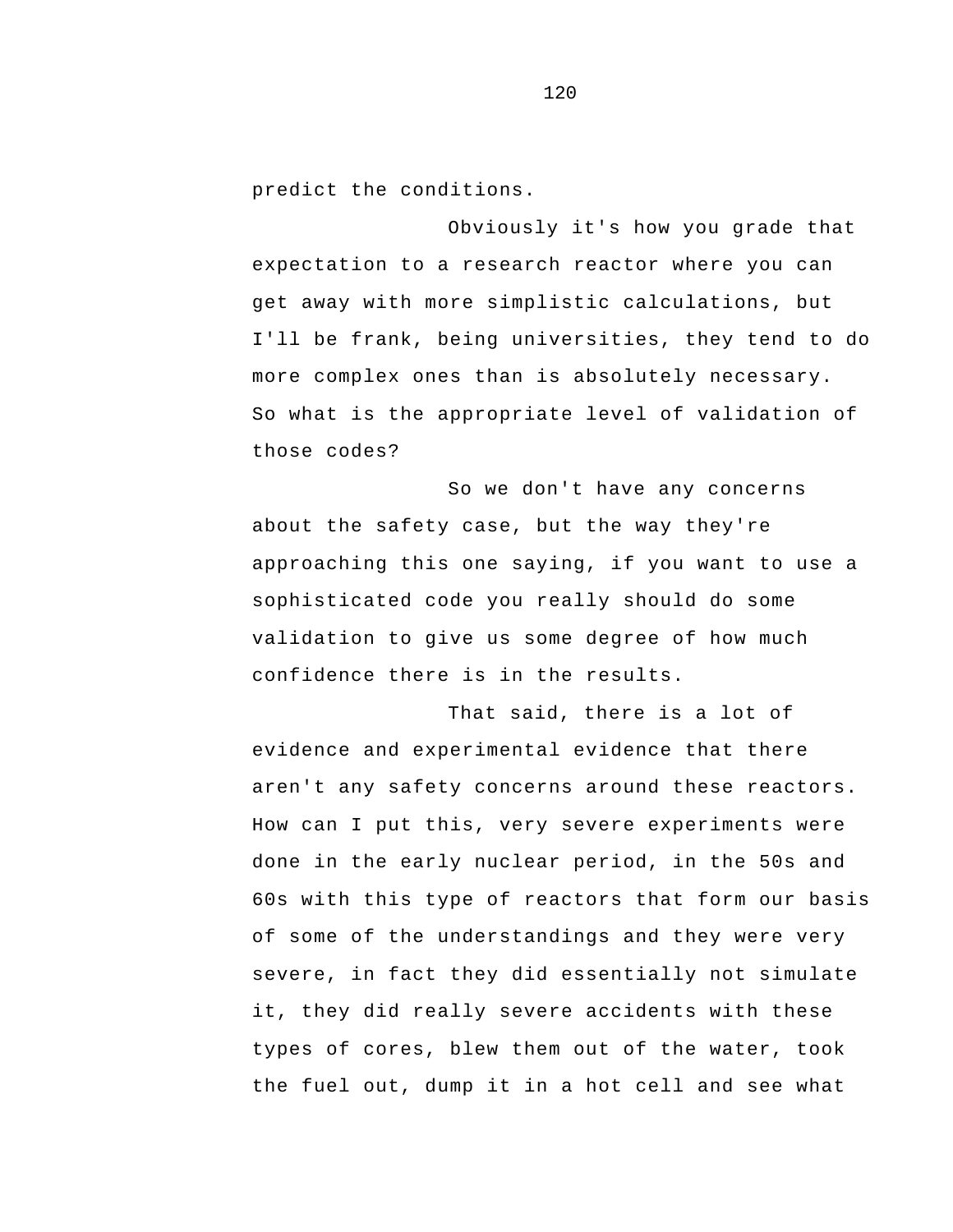happens, and things you wouldn't, actually as a regulator we wouldn't want anybody to do today. These were actually done.

 no real concerns -- not real concerns, no concerns So this is a case of saying, well, if you're going to do a modelling, you need to have some idea of how good your modelling is.<br>But, again, it's really confirmation work, we have about the safety case of the facility.

MEMBER HARVEY: But it seems to be quite complex you mentioned because that started in 2007 and it's always in progress.

MR. ELDER: I guess I'll let McMaster talk about this one. And, again, this is confirmation work, this is not that they're expected, this is please confirm there isn't a gap.

And so, we looked at the timelines for the work in that context as well and also recognizing, again, they're a small organization, it's not critical work to be have been done quickly, but over the period of time it does add to the knowledge if you can do this type of work. MEMBER HARVEY: Thank you. Do you

want to add something?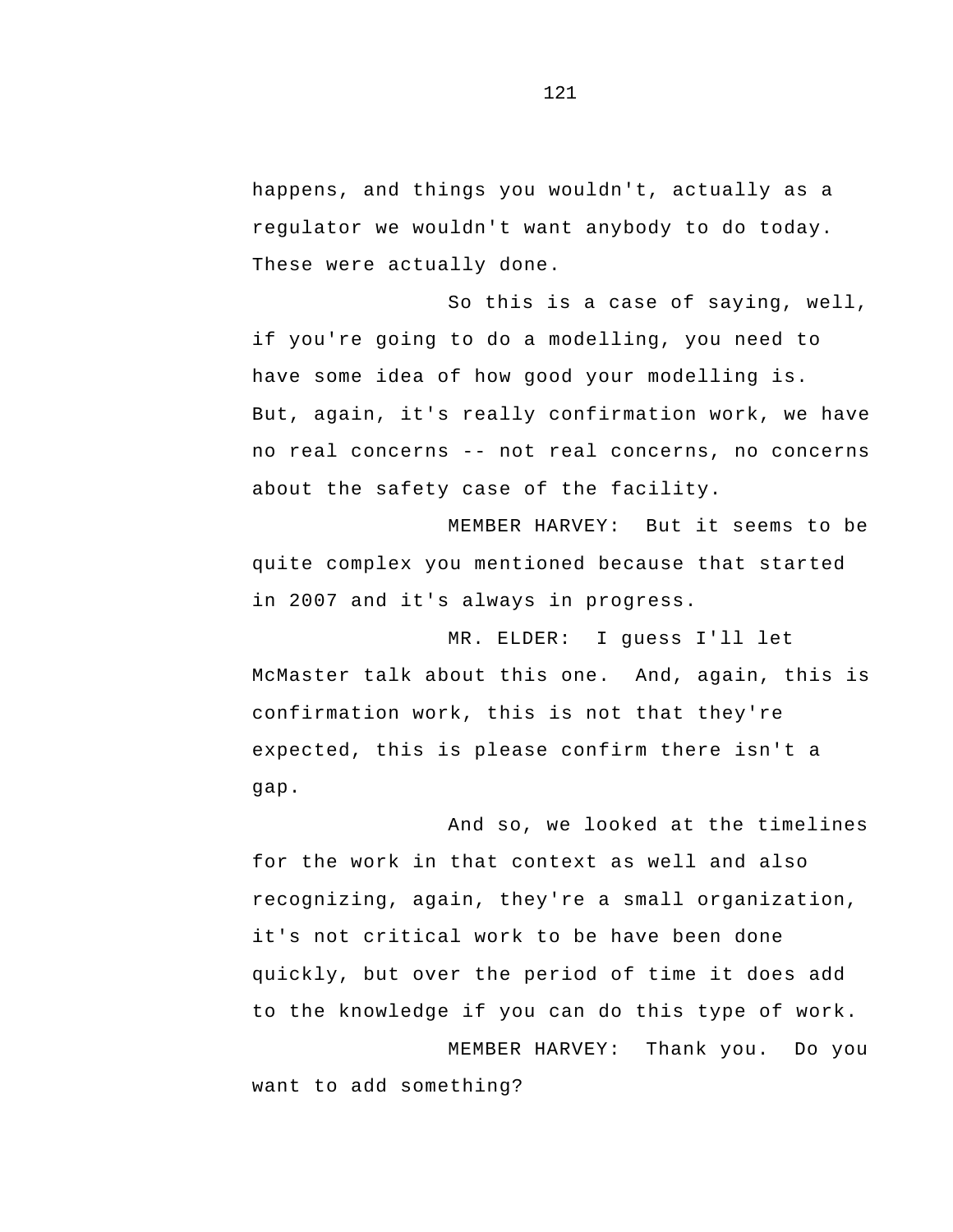MR. HEYSEL: Chris Heysel,

McMaster University. The reactor parameters we used to formulate our safety case were based on the experiments that Mr. Elder spoke about.

So we took experimental data from those experiments, we made conservative estimates of parameters for MNR and we used those to develop our safety case. So we took very conservative estimates from real data to build our safety case.

What we're looking at now is trying to understand exact parameters for our exact core. Some of those parameters can only be measured at start-up of the reactor or initial start-up of the reactor or loading the reactor.

So we're developing models to better understand very conservative numbers we've used in our safety case. Our safety case is extremely conservative. What we're trying to do is just better understand our machine.

MEMBER HARVEY: Merci.

THE PRESIDENT: Thank you.

Anybody...? Any other questions?

 is pretty impressive and, as you know, we are -I am interested, maybe it's a bit the long term. I saw your research program which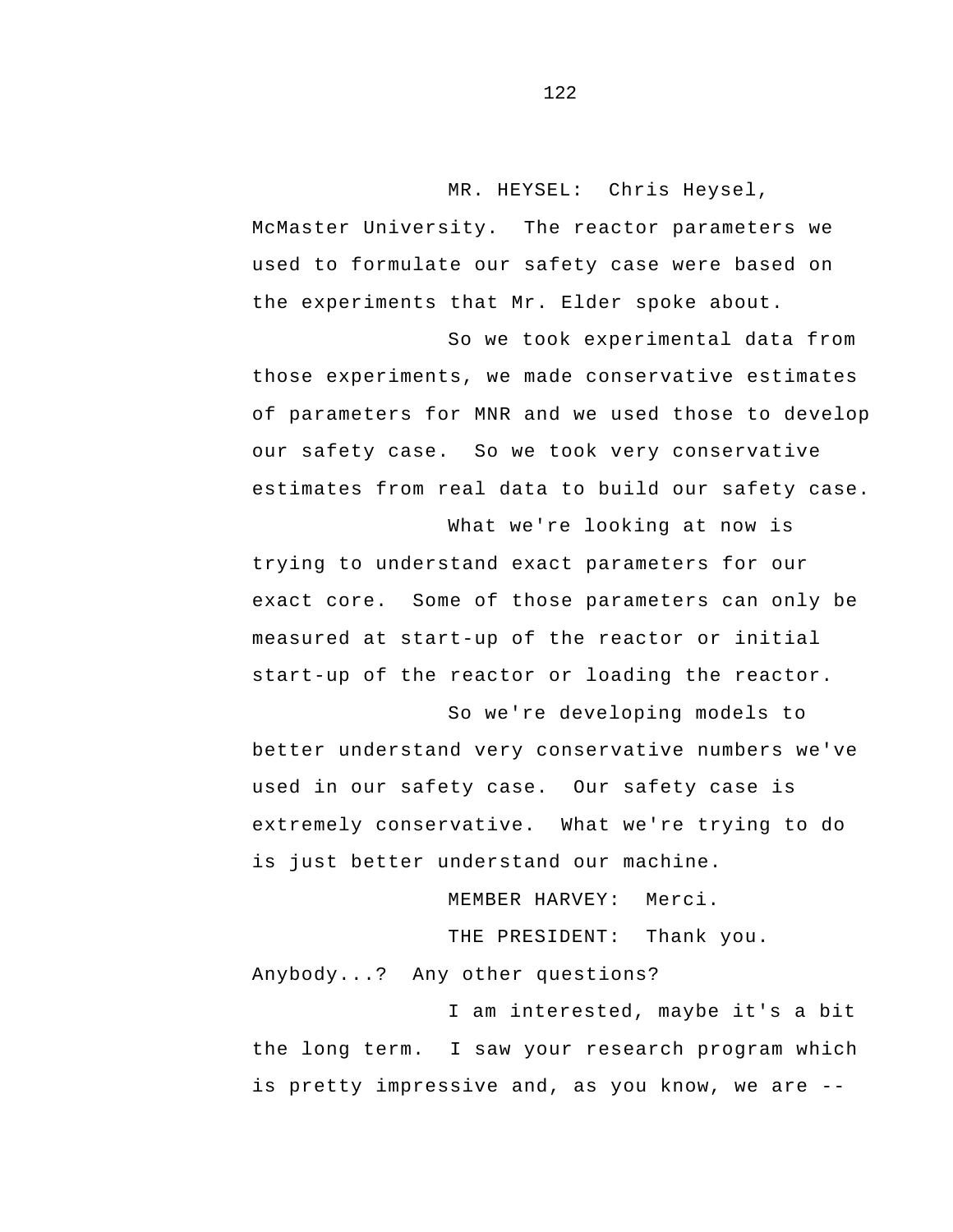at least I'm personally very supportive of research as a whole.

You mentioned that you are putting this new positron beam and you believe that the NPP will actually use it. I'm trying to understand, are the NPP using your facilities and are they giving you some financial support, or are you expecting some more financial support?

Let me really load the question here, and are you planning for the unknown in 2016, which is, we don't know what the future of the NRU is; right?

MR. HEYSEL: Chris Heysel, for the record. We work with a lot of different companies, nuclear power plants are one of them. We support geologists, mining companies, aircraft manufacturers, all kinds of environmentalists looking for analysis, so we do lots of things.

We do things like validate flux detectors that are used in power plants. So we do a number of different services and, yes, nuclear power plants do come and they're willing to pay well and that helps our researchers who are not always in the position to pay normal fees for some of our services that would come at a cost.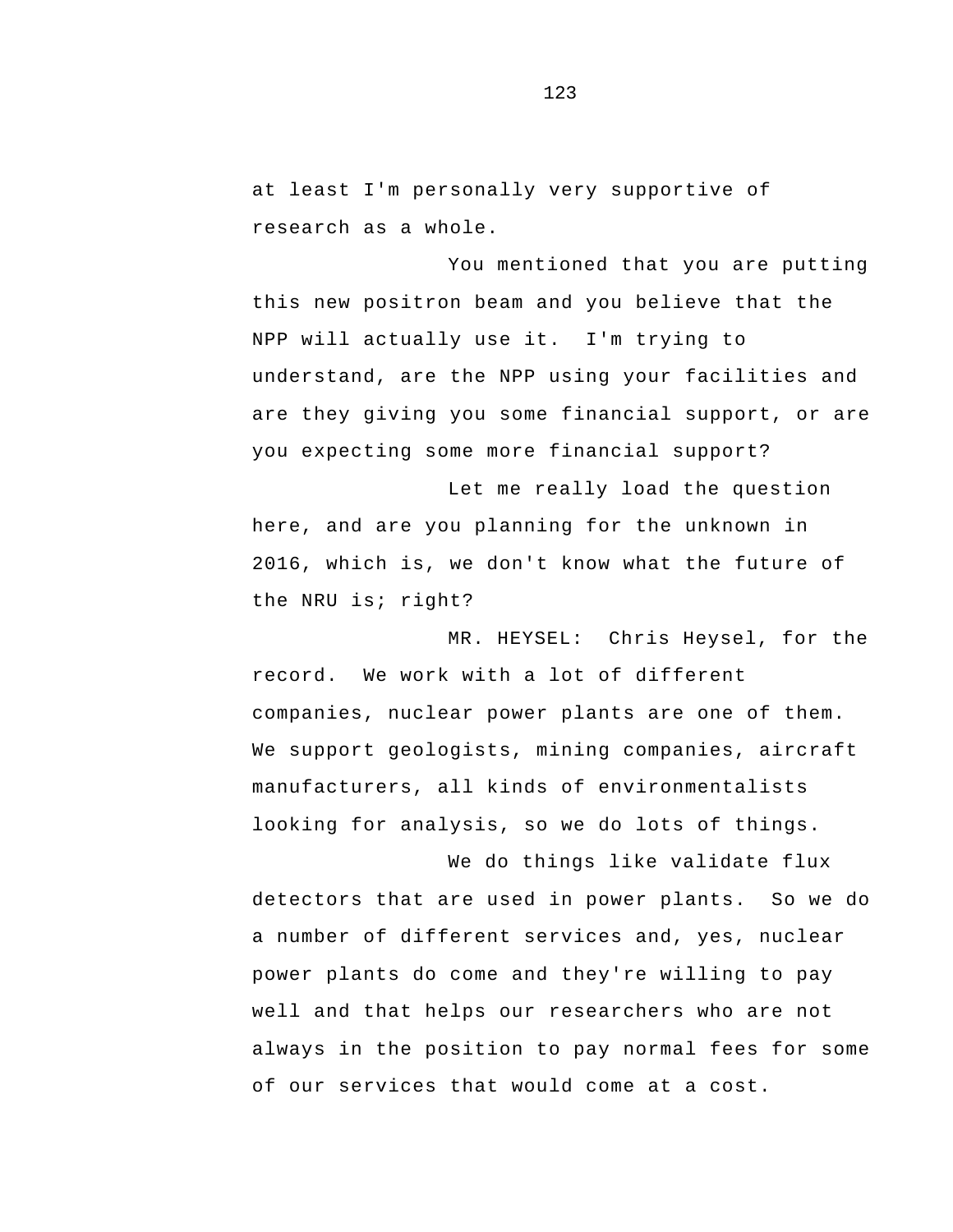So we've got an important future and, yes, nuclear power plants are part of it.

 focused research laboratory. It's right in our As far as 2016 goes, we really look forward to the resurrection of AECL as a ballpark. We're all about research at McMaster and we look forward to working with them.

I see lots of opportunities for our facility and AECL's NRU to work together and I do hope that they pursue relicensing past 2016.

THE PRESIDENT: You used to, years ago I'm told, to actually be in the technetium production also; were you not? And so, hypothetically there is, I don't know, shortages in 2016; are you guys able to gear up to meet such supply?

MR. HEYSEL: We produced isotopes in the 70s and technically we can produce technetium. There's a number of hurdles, we don't have processing facilities or that sort of stuff that's required in the supply chain of that isotope.

THE PRESIDENT: Thank you. Anybody, final question...? All right. Thank you very much.